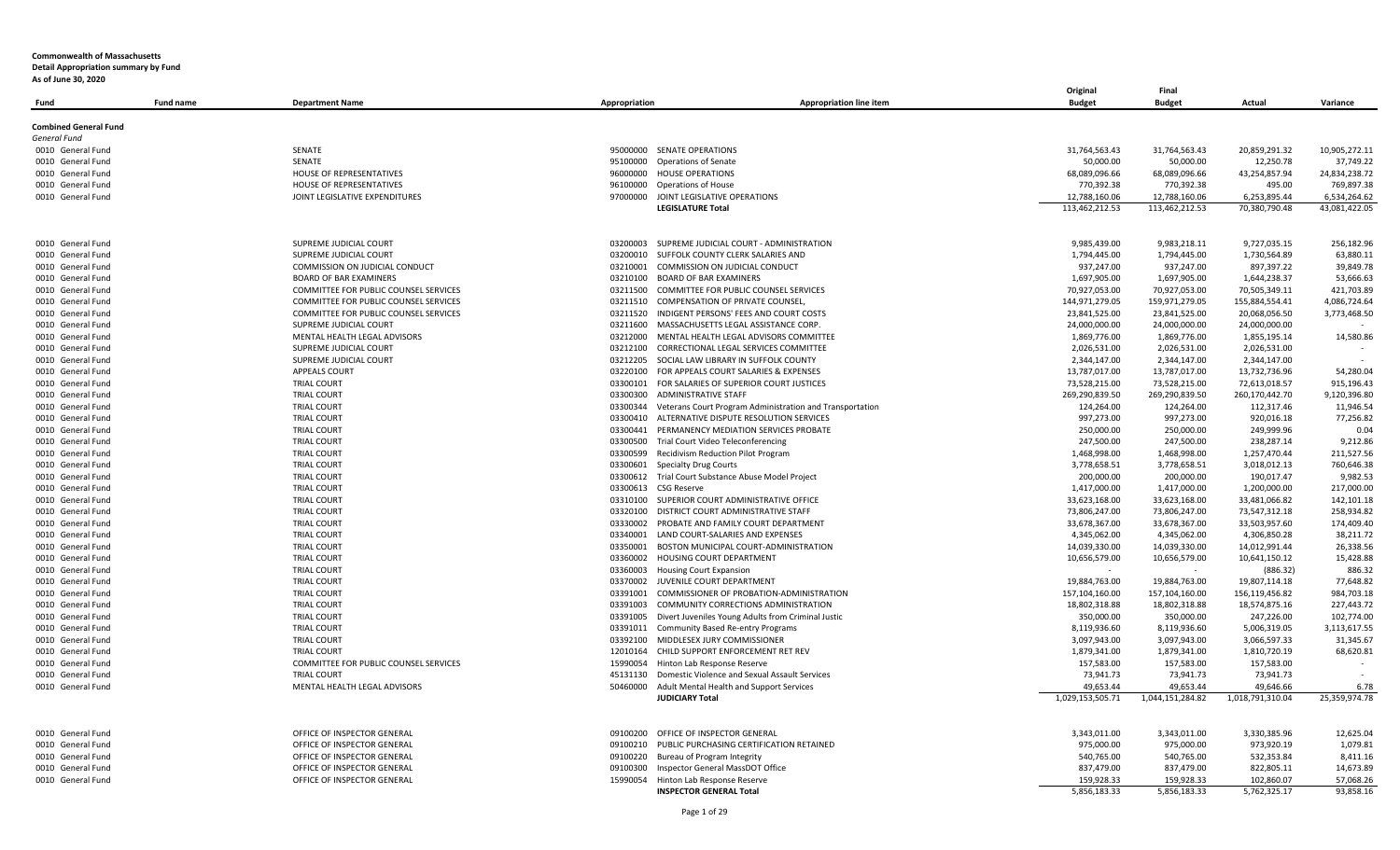|                                        |                  |                                                                  |                                                                               | Original                 | Final                    |                          |                      |
|----------------------------------------|------------------|------------------------------------------------------------------|-------------------------------------------------------------------------------|--------------------------|--------------------------|--------------------------|----------------------|
| Fund                                   | <b>Fund name</b> | <b>Department Name</b><br>Appropriation                          | <b>Appropriation line item</b>                                                | <b>Budget</b>            | <b>Budget</b>            | Actual                   | Variance             |
|                                        |                  |                                                                  |                                                                               |                          |                          |                          |                      |
|                                        |                  |                                                                  |                                                                               |                          |                          |                          |                      |
| 0010 General Fund                      |                  | <b>GOVERNORS COUNCIL</b><br>04111000                             | OFFICES OF GOVERNOR, LIEUTENANT                                               | 302,454.67               | 302,454.67               | 274,370.88               | 28,083.79            |
| 0010 General Fund                      |                  | <b>GOVERNORS OFFICE</b><br>04111000                              | OFFICES OF GOVERNOR, LIEUTENANT                                               | 6,593,968.09             | 6,593,968.09             | 5,456,150.49             | 1,137,817.60         |
| 0010 General Fund                      |                  | <b>GOVERNORS OFFICE</b><br>11001201                              | Office of Commonwealth Performance, Accountability and Trans                  | 369,271.00               | 369,271.00               | 368,047.25               | 1,223.75             |
| 0010 General Fund                      |                  | <b>GOVERNORS OFFICE</b><br>17500100                              | HUMAN RESOURCES DIVISION ADMINISTRATION                                       | 50,000.00                | 50,000.00                | 50,000.00                |                      |
| 0010 General Fund                      |                  | <b>GOVERNORS OFFICE</b><br>17500102                              | CIVIL SERVICE EXAM FEES RETAINED REVENUE                                      | 58,370.00                | 58,370.00                | 54,442.96                | 3,927.04             |
| 0010 General Fund                      |                  | <b>GOVERNORS OFFICE</b><br>17750200                              | Supplier Diversity Office                                                     | 89,000.00                | 89,000.00                | 88,991.18                | 8.82                 |
| 0010 General Fund                      |                  | <b>GOVERNORS OFFICE</b><br>17900100                              | DIVISION OF INFORMATION TECHNOLOGY                                            | 75,276.53                | 75,276.53                | 75,276.53                |                      |
| 0010 General Fund                      |                  | <b>GOVERNORS OFFICE</b><br>17901700                              | Core Technology Services and Security                                         | 50,167.00                | 50,167.00                | 50,108.32                | 58.68                |
| 0010 General Fund                      |                  | <b>GOVERNORS OFFICE</b><br>20000100                              | ENVIRONMENTAL AFFAIRS-ADMINISTRATION                                          | 87,750.94                | 87,750.94                | 87,750.94                |                      |
| 0010 General Fund                      |                  | <b>GOVERNORS OFFICE</b><br>40000300                              | ADMINISTRATION OF THE MEDICAID PROGRAM                                        | 467,279.96               | 467,279.96               | 467,279.96               |                      |
| 0010 General Fund                      |                  | <b>GOVERNORS OFFICE</b><br>70030100                              | EO Labor and Workforce Development Administration                             | 78,167.00                | 78,167.00                | 77,184.84                | 982.16               |
| 0010 General Fund                      |                  | <b>GOVERNORS OFFICE</b><br>70070300                              | MASSACHUSETTS OFFICE OF BUSINESS                                              | 28,000.00                | 28,000.00                | 23,401.28                | 4,598.72             |
| 0010 General Fund                      |                  | <b>GOVERNORS OFFICE</b><br>70091700                              | <b>Education Information Technology Costs</b>                                 | 78,167.00                | 78,167.00                | 62,301.01                | 15,865.99            |
| 0010 General Fund                      |                  | <b>GOVERNORS OFFICE</b>                                          | 80000111 CORI Retained Revenue                                                | 28,000.00                | 28,000.00                | 28,000.00                |                      |
| 0010 General Fund                      |                  | <b>GOVERNORS OFFICE</b><br>80000600                              | Exec. Office of Public Safety                                                 | 50,167.00                | 50,167.00                | 50,167.00                |                      |
|                                        |                  |                                                                  | <b>GOVERNOR AND LIEUTENANT GOVERNOR Total</b>                                 | 8,406,039.19             | 8,406,039.19             | 7,213,472.64             | 1,192,566.55         |
|                                        |                  |                                                                  |                                                                               |                          |                          |                          |                      |
|                                        |                  |                                                                  |                                                                               |                          |                          |                          |                      |
| 0010 General Fund<br>0010 General Fund |                  | SECRETARY OF STATE<br>05110000<br>SECRETARY OF STATE<br>05110001 | DEPARTMENT OF THE SECRETARY OF STATE                                          | 6,745,838.00             | 6,745,838.00             | 6,638,802.32             | 107,035.68           |
| 0010 General Fund                      |                  | SECRETARY OF STATE<br>05110002                                   | STATE HOUSE GIFT SHOP MERCHANDISE SALES<br><b>CORPORATE DISSOLUTION</b>       | 15,000.00<br>352,868.00  | 15,000.00<br>352,868.00  | 3,541.94<br>352,561.36   | 11,458.06<br>306.64  |
| 0010 General Fund                      |                  | SECRETARY OF STATE                                               | FOR THE ADMINISTRATION OF THE ARCHIVES                                        | 670,213.00               | 670,213.00               | 662,641.29               | 7,571.71             |
|                                        |                  | 05110200<br>05110230                                             |                                                                               | 35,469.00                |                          |                          | 2,661.53             |
| 0010 General Fund                      |                  | SECRETARY OF STATE                                               | FOR THE EXPENSES OF THE RECORD CENTER                                         | 298,581.00               | 35,469.00                | 32,807.47<br>295,678.45  | 2,902.55             |
| 0010 General Fund<br>0010 General Fund |                  | SECRETARY OF STATE<br>05110250<br>SECRETARY OF STATE<br>05110260 | FOR THE MAINTENANCE OF OPERATION OF THE<br>ADMINISTRATION OF THE COMMONWEALTH | 233,350.00               | 298,581.00<br>233,350.00 | 224,719.33               | 8,630.67             |
| 0010 General Fund                      |                  | SECRETARY OF STATE<br>05110270                                   | Census Data Technical Assistance                                              | 2,750,000.00             | 2,750,000.00             | 2,435,585.72             | 314,414.28           |
|                                        |                  | <b>SECRETARY OF STATE</b>                                        |                                                                               |                          |                          |                          | 996.920.00           |
| 0010 General Fund                      |                  | 05110271                                                         | Complete Count Census Program                                                 | 2,900,000.00             | 2,900,000.00             | 1,903,080.00             |                      |
| 0010 General Fund                      |                  | SECRETARY OF STATE<br>05110272                                   | Cities Complete Count Municipal Grants                                        | 1,000,000.00             | 1,000,000.00             | 655,000.00               | 345,000.00           |
| 0010 General Fund<br>0010 General Fund |                  | SECRETARY OF STATE<br>05110420<br>05170000                       | ADDRESS CONFIDENTIALITY IMPLEMENTATION<br>PRINTING-VARIOUS PUBLIC DOCUMENTS   | 136,971.00<br>510,639.00 | 136,971.00<br>510,639.00 | 134,146.21<br>501,070.42 | 2,824.79<br>9,568.58 |
| 0010 General Fund                      |                  | SECRETARY OF STATE<br>SECRETARY OF STATE<br>05210000             | ELECTIONS-PRIMARY AND OTHER                                                   | 8,171,324.00             | 8,587,532.00             | 8,145,116.62             | 442,415.38           |
| 0010 General Fund                      |                  | <b>SECRETARY OF STATE</b><br>05210001                            | FOR MAILED VOTER REGISTRATION FORMS                                           | 6,407,994.00             | 6,407,994.00             | 6,352,825.45             | 55,168.55            |
| 0010 General Fund                      |                  | SECRETARY OF STATE                                               | 05210002 Early Voting                                                         | 2,125,000.00             | 2,852,170.00             | 2,124,999.50             | 727,170.50           |
| 0010 General Fund                      |                  | SECRETARY OF STATE<br>05240000                                   | ELECTIONS-INFORMATION TO VOTERS                                               | 392,738.00               | 392,738.00               | 390,093.60               | 2,644.40             |
| 0010 General Fund                      |                  | SECRETARY OF STATE<br>05260100                                   | MASSACHUSETTS HISTORICAL COMMISSION                                           | 942,051.00               | 942,051.00               | 933,500.55               | 8,550.45             |
| 0010 General Fund                      |                  | SECRETARY OF STATE<br>05270100                                   | BALLOT LAW COMMISSION-ADMINISTRATION                                          | 10,384.00                | 10,384.00                |                          | 10,384.00            |
| 0010 General Fund                      |                  | SECRETARY OF STATE<br>05280100                                   | RECORDS CONSERVATION BOARD EXPENSES                                           | 36,396.00                | 36,396.00                | 18,010.45                | 18,385.55            |
| 0010 General Fund                      |                  | SECRETARY OF STATE<br>05400900                                   | ESSEX REGISTRY OF DEEDS, NORTHERN                                             | 1,311,457.00             | 1,311,457.00             | 1,305,733.44             | 5,723.56             |
| 0010 General Fund                      |                  | SECRETARY OF STATE<br>05401000                                   | ESSEX REGISTRY OF DEEDS, SOUTHERN                                             | 2,971,532.00             | 2,971,532.00             | 2,965,306.50             | 6,225.50             |
| 0010 General Fund                      |                  | SECRETARY OF STATE<br>05401100                                   | FRANKLIN COUNTY REGISTRY OF DEEDS                                             | 635,443.00               | 635,443.00               | 624,742.85               | 10,700.15            |
| 0010 General Fund                      |                  | SECRETARY OF STATE<br>05401200                                   | HAMPDEN REGISTRY OF DEEDS                                                     | 1,908,425.00             | 1,908,425.00             | 1,884,320.06             | 24,104.94            |
| 0010 General Fund                      |                  | SECRETARY OF STATE<br>05401300                                   | HAMPSHIRE REGISTRY OF DEEDS                                                   | 786,264.00               | 786,264.00               | 779,036.92               | 7,227.08             |
| 0010 General Fund                      |                  | SECRETARY OF STATE<br>05401400                                   | MIDDLESEX NORTHERN DISTRICT REGISTRY OF                                       | 1,306,559.00             | 1,306,559.00             | 1,292,835.74             | 13,723.26            |
| 0010 General Fund                      |                  | <b>SECRETARY OF STATE</b><br>05401500                            | MIDDLESEX SOUTHERN DISTRICT REGISTRY OF                                       | 3,315,303.00             | 3,315,303.00             | 3,290,738.46             | 24.564.54            |
| 0010 General Fund                      |                  | SECRETARY OF STATE<br>05401600                                   | BERKSHIRE NORTHERN DISTRICT REGISTRY OF                                       | 273,981.00               | 273,981.00               | 267,703.20               | 6,277.80             |
| 0010 General Fund                      |                  | SECRETARY OF STATE<br>05401700                                   | BERKSHIRE CENTRAL DISTRICT REGISTRY OF                                        | 471,933.00               | 471,933.00               | 468,795.67               | 3,137.33             |
| 0010 General Fund                      |                  | SECRETARY OF STATE<br>05401800                                   | BERKSHIRE SOUTHERN DISTRICT REGISTRY OF                                       | 232,774.00               | 232,774.00               | 225,711.39               | 7,062.61             |
| 0010 General Fund                      |                  | SECRETARY OF STATE                                               | 05401900 SUFFOLK REGISTRY OF DEEDS                                            | 2,201,402.00             | 2,201,402.00             | 2,193,597.38             | 7,804.62             |
| 0010 General Fund                      |                  | <b>SECRETARY OF STATE</b><br>05402000                            | WORCESTER NORTH REGISTRY OF DEEDS                                             | 699,442.00               | 699,442.00               | 693,676.49               | 5,765.51             |
| 0010 General Fund                      |                  | SECRETARY OF STATE<br>05402100                                   | WORCESTER REGISTRY OF DEEDS                                                   | 2,277,753.00             | 2,277,753.00             | 2,267,499.62             | 10,253.38            |
|                                        |                  |                                                                  | <b>SECRETARY OF STATE Total</b>                                               | 52,127,084.00            | 53,270,462.00            | 50,063,878.40            | 3,206,583.60         |
|                                        |                  |                                                                  |                                                                               |                          |                          |                          |                      |
| 0010 General Fund                      |                  | OFFICE OF THE STATE TREASURER<br>06100000                        | DEPARTMENT OF THE STATE TREASURER                                             | 11,037,394.00            | 11,037,394.00            | 11,028,703.86            | 8,690.14             |
| 0010 General Fund                      |                  | OFFICE OF THE STATE TREASURER<br>06100010                        | <b>Financial Literacy Programs</b>                                            | 689,113.00               | 689,113.00               | 571,800.84               | 117,312.16           |
| 0010 General Fund                      |                  | OFFICE OF THE STATE TREASURER                                    | 06100050 ALCOHOLIC BEVERAGES CONTROL COMMISSION                               | 4,480,041.00             | 4,480,041.00             | 4,465,344.53             | 14,696.47            |
|                                        |                  |                                                                  |                                                                               |                          |                          |                          |                      |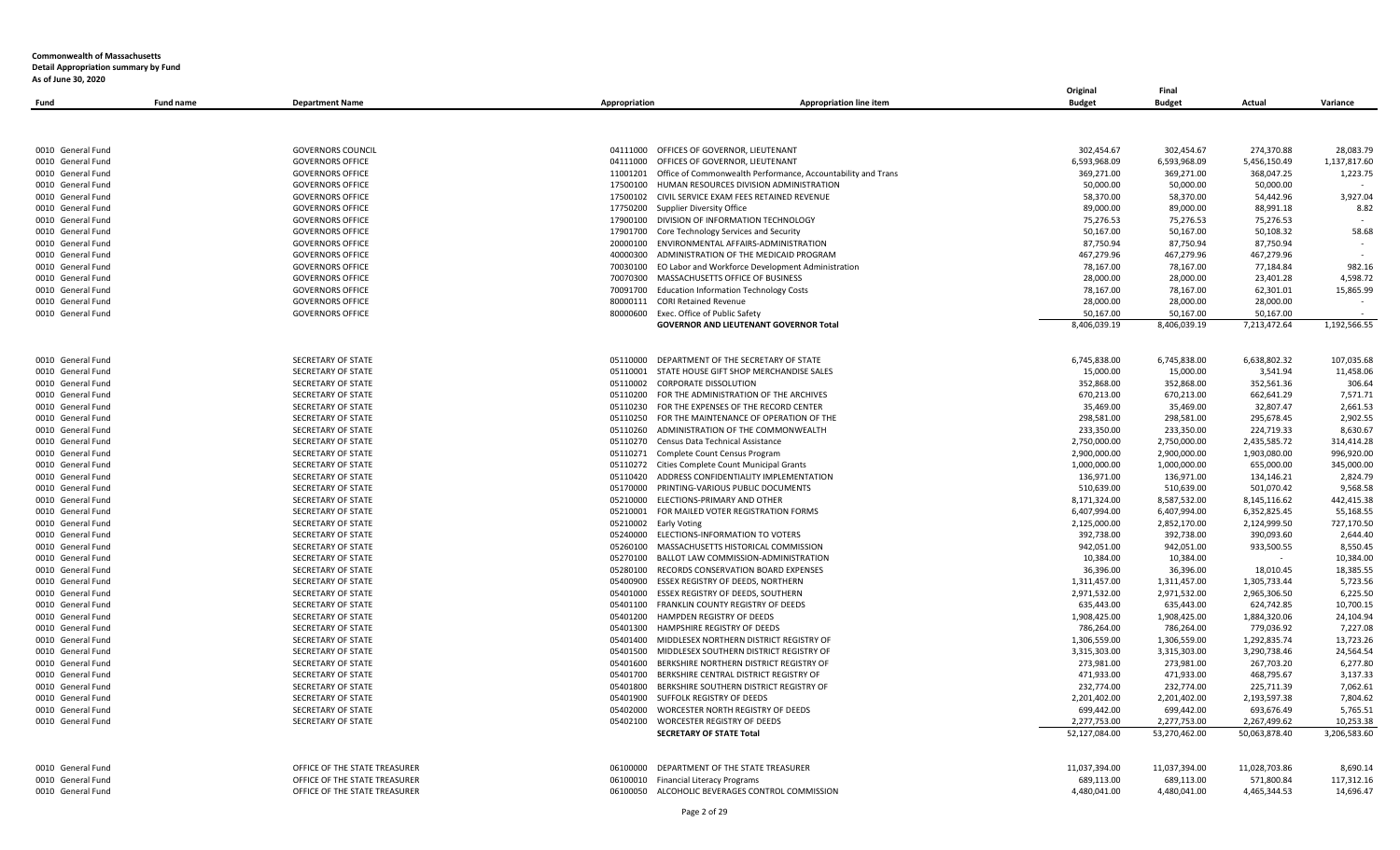| Fund                                   | <b>Fund name</b> | <b>Department Name</b>                                    | Appropriation | Appropriation line item                                                                    | Original<br><b>Budget</b>  | Final<br><b>Budget</b>         | Actual                         | Variance                |
|----------------------------------------|------------------|-----------------------------------------------------------|---------------|--------------------------------------------------------------------------------------------|----------------------------|--------------------------------|--------------------------------|-------------------------|
|                                        |                  |                                                           |               |                                                                                            |                            |                                |                                |                         |
| 0010 General Fund                      |                  | OFFICE OF THE STATE TREASURER                             |               | 06100051 ABCC Grant                                                                        | 248,000.00                 | 248,000.00                     | 244,914.03                     | 3,085.97                |
| 0010 General Fund                      |                  | OFFICE OF THE STATE TREASURER                             |               | 06100060 Office of the Treasurer                                                           | 147,307.00                 | 147,307.00                     | 143,418.80                     | 3,888.20                |
| 0010 General Fund                      |                  | OFFICE OF THE STATE TREASURER                             |               | 06102000 Welcome Home Bill Bonus Payments                                                  | 2,803,626.00               | 2,803,626.00                   | 1,548,983.40                   | 1,254,642.60            |
| 0010 General Fund                      |                  | OFFICE OF THE STATE TREASURER                             |               | 06111000 ADMINISTRATION AND EXPENSES OF BONUS                                              | 44,500.00                  | 44,500.00                      | 40,500.00                      | 4,000.00                |
| 0010 General Fund                      |                  | OFFICE OF THE STATE TREASURER                             |               | 06120105 BENEFITS AUTHORIZED BY CHAPTER 69, ACTS                                           | 1,200,000.00               | 1,200,000.00                   | 900,000.00                     | 300,000.00              |
| 0010 General Fund                      |                  | LOTTERY AND GAMING COMMISSION                             | 06400000      | LOTTERY COMMISSION-ADMINISTRATION AND                                                      | 86,446,029.00              | 86,446,029.00                  | 84,782,908.91                  | 1,663,120.09            |
| 0010 General Fund                      |                  | OFFICE OF THE STATE TREASURER                             | 06400000      | LOTTERY COMMISSION-ADMINISTRATION AND                                                      | 110,000.00                 | 110,000.00                     | 104,716.78                     | 5,283.22                |
| 0010 General Fund                      |                  | LOTTERY AND GAMING COMMISSION                             |               | 06400005 KENO IMPLEMENTATION ASSOCIATED COSTS                                              | 3,032,859.00               | 3,032,859.00                   | 2,943,629.80                   | 89,229.20               |
| 0010 General Fund                      |                  | LOTTERY AND GAMING COMMISSION                             |               | 06400010 FOR THE PURPOSE OF ADVERTISING                                                    | 4,500,000.00               | 4,500,000.00                   | 4,461,976.73                   | 38,023.27               |
| 0010 General Fund                      |                  | LOTTERY AND GAMING COMMISSION                             |               | 06400096 HEALTH & WELFARE, FY87, SEIU LOCAL 254,                                           | 473,616.00                 | 473,616.00                     | 429,880.28                     | 43,735.72               |
| 0010 General Fund                      |                  | MASS CULTURAL COUNCIL                                     |               | 06400300 MASSACHUSETTS CULTURAL COUNCIL                                                    | 18,186,699.00              | 18,186,699.00                  | 18,179,082.26                  | 7,616.74                |
| 0010 General Fund                      |                  | OFFICE OF THE STATE TREASURER                             |               | 06990005 RANS Premiums Debt Service Retained Revenue                                       | 21,726,500.00              | 21,726,500.00                  | 21,624,550.00                  | 101,950.00              |
| 0010 General Fund                      |                  | OFFICE OF THE STATE TREASURER                             |               | 06990015 FOR THE PAYMENT OF INTEREST, DISCOUNT ANDPRINICPAL ON CERTAIN BONDED DEBT         | 2,201,761,084.00           |                                | 0.00                           | (0.00)                  |
| 0010 General Fund                      |                  | OFFICE OF THE STATE TREASURER                             |               | 06999100 PAYMENT OF INTEREST OF ISSUANCE COSTS OF                                          | 28,681,484.00              | 28,681,484.00                  | 18,308,870.09                  | 10,372,613.91           |
| 0010 General Fund                      |                  | OFFICE OF THE STATE TREASURER                             |               | 09500080 Commission on the Status of Asian Americans                                       | 150.000.00                 | 150,000.00                     | 146,603.51                     | 3,396.49                |
| 0010 General Fund                      |                  | OFFICE OF THE STATE TREASURER                             |               | 12010130 TAX REVENUE MANAGEMENT & COLLECTION                                               | 12,030.00                  | 12,030.00                      | 12,030.00                      |                         |
| 0010 General Fund                      |                  | OFFICE OF THE STATE TREASURER                             |               | 15990093 CLEAN WATER CONTRACT ASSISTANCE                                                   | 63,383,680.00              | 63,383,680.00                  | 63,383,680.00                  |                         |
| 0010 General Fund                      |                  | OFFICE OF THE STATE TREASURER                             |               | 41100001 COMMISSION FOR THE BLIND-OFFICE OF COMM.<br>44001000 DEPARTMENT OF PUBLIC WELFARE | 287,260.96<br>4.378.000.00 | 287,260.96                     | 274,976.58                     | 12,284.38<br>196.596.33 |
| 0010 General Fund                      |                  | OFFICE OF THE STATE TREASURER                             |               | TREASURER & RECEIVER GENERAL Total                                                         | 2,453,779,222.96           | 4,378,000.00<br>252,018,138.96 | 4,181,403.67<br>237,777,974.07 | 14,240,164.89           |
|                                        |                  |                                                           |               |                                                                                            |                            |                                |                                |                         |
| 0010 General Fund                      |                  | STATE AUDITORS OFFICE                                     |               | 07100000 STATE AUDITOR'S OFFICE                                                            | 16,378,624.33              | 16,378,624.33                  | 16,043,262.56                  | 335,361.77              |
| 0010 General Fund                      |                  | <b>STATE AUDITORS OFFICE</b>                              |               | 07100100 BUREAU OF LOCAL MANDATES                                                          | 369,026.00                 | 369,026.00                     | 366,326.68                     | 2,699.32                |
| 0010 General Fund                      |                  | <b>STATE AUDITORS OFFICE</b>                              |               | 07100200 BUREAU OF SPECIAL INVESTIGATIONS                                                  | 1,872,092.00               | 1,872,092.00                   | 1,587,705.51                   | 284,386.49              |
| 0010 General Fund                      |                  | <b>STATE AUDITORS OFFICE</b>                              |               | 07100225 Medicaid Audit Unit                                                               | 1,234,674.00               | 1,234,674.00                   | 1,107,837.33                   | 126,836.67              |
| 0010 General Fund                      |                  | STATE AUDITORS OFFICE                                     |               | 07100300 Enhanced Bureau of Special Investigation                                          | 478,535.00                 | 478,535.00                     | 366,617.24                     | 111,917.76              |
|                                        |                  |                                                           |               | <b>STATE AUDITOR Total</b>                                                                 | 20,332,951.33              | 20,332,951.33                  | 19,471,749.32                  | 861,202.01              |
|                                        |                  |                                                           |               |                                                                                            |                            |                                |                                |                         |
| 0010 General Fund                      |                  | ATTORNEY GENERAL OFFICE                                   |               | 03300300 ADMINISTRATIVE STAFF                                                              | 23,500.00                  | 23,500.00                      | 8,434.84                       | 15,065.16               |
| 0010 General Fund                      |                  | ATTORNEY GENERAL OFFICE<br><b>ATTORNEY GENERAL OFFICE</b> |               | 04111000 OFFICES OF GOVERNOR, LIEUTENANT<br>05210000 ELECTIONS-PRIMARY AND OTHER           | 10,000.00<br>5,000.00      | 10,000.00<br>5,000.00          | $\sim$                         | 10,000.00<br>5,000.00   |
| 0010 General Fund<br>0010 General Fund |                  | ATTORNEY GENERAL OFFICE                                   |               | 08100000 DEPARTMENT OF THE ATTORNEY GENERAL                                                | 26,586,322.00              | 26,586,322.00                  | 26,351,467.73                  | 234,854.27              |
| 0010 General Fund                      |                  | ATTORNEY GENERAL OFFICE                                   |               | 08100004 COMPENSATION TO VICTIMS OF VIOLENT CRIME                                          | 2,349,061.00               | 2,349,061.00                   | 2,349,061.00                   |                         |
| 0010 General Fund                      |                  | ATTORNEY GENERAL OFFICE                                   |               | 08100013 False Claims RR                                                                   | 3,250,000.00               | 3,250,000.00                   | 3,060,586.01                   | 189,413.99              |
| 0010 General Fund                      |                  | <b>ATTORNEY GENERAL OFFICE</b>                            |               | 08100014 EXPENSES OF PUBLIC UTILITY PROCEEDINGS                                            | 2,519,632.00               | 2,519,632.00                   | 2,364,453.27                   | 155,178.73              |
| 0010 General Fund                      |                  | <b>ATTORNEY GENERAL OFFICE</b>                            |               | 08100016 Clean Water and Air Enforcement Retained Revenue                                  | 250,000.00                 | 250,000.00                     | 42,418.18                      | 207,581.82              |
| 0010 General Fund                      |                  | <b>ATTORNEY GENERAL OFFICE</b>                            |               | 08100021 FOR ADMINISTERING THE MEDICAID FRAUD                                              | 4,369,880.00               | 4,369,880.00                   | 4,062,079.61                   | 307,800.39              |
| 0010 General Fund                      |                  | ATTORNEY GENERAL OFFICE                                   |               | 08100045 FOR THE WAGE ENFORCEMENT PROGRAM                                                  | 4,986,985.00               | 4,986,985.00                   | 4,825,808.78                   | 161,176.22              |
| 0010 General Fund                      |                  | <b>ATTORNEY GENERAL OFFICE</b>                            |               | 08100061 Litigation and Enhanced Recoveries                                                | 2,631,645.00               | 2,631,645.00                   | 2,506,771.37                   | 124,873.63              |
| 0010 General Fund                      |                  | <b>ATTORNEY GENERAL OFFICE</b>                            |               | 08100098 State Police Overtime for AG                                                      | 450,000.00                 | 450,000.00                     | 448,071.67                     | 1,928.33                |
| 0010 General Fund                      |                  | ATTORNEY GENERAL OFFICE                                   |               | 08100201 EXPENSES INCURRED IN ADMINISTRATIVE OR                                            | 1,469,594.00               | 1,469,594.00                   | 1,206,362.27                   | 263,231.73              |
| 0010 General Fund                      |                  | ATTORNEY GENERAL OFFICE                                   |               | 08100338 AUTOMOBILE INSURANCE FRAUD INVESTIGATION                                          | 447,210.00                 | 447,210.00                     | 384,572.74                     | 62,637.26               |
| 0010 General Fund                      |                  | <b>ATTORNEY GENERAL OFFICE</b>                            |               | 08100399 WORKERS' COMPENSATION INSURANCE FRAUD                                             | 292,494.00                 | 292,494.00                     | 186,688.03                     | 105,805.97              |
| 0010 General Fund                      |                  | ATTORNEY GENERAL OFFICE                                   |               | 08101204 Gaming Enforcement Division                                                       | 442,364.00                 | 442,364.00                     | 425,530.43                     | 16,833.57               |
| 0010 General Fund                      |                  | <b>ATTORNEY GENERAL OFFICE</b>                            |               | 08101205 Combating Opioid Addiction                                                        | 1,918,000.00               | 1,918,000.00                   | 1,643,266.82                   | 274,733.18              |
| 0010 General Fund                      |                  | <b>ATTORNEY GENERAL OFFICE</b>                            |               | 08101206 Civil Penalties Retained Revenue                                                  | 1,500,000.00               | 1,500,000.00                   | 1,492,660.72                   | 7,339.28                |
| 0010 General Fund                      |                  | VICTIM and WITNESS ASSISTANCE BOARD                       |               | 08400100 VICTIM AND WITNESS ASSISTANCE BOARD                                               | 1,009,450.00               | 1,009,450.00                   | 998,522.81                     | 10,927.19               |
| 0010 General Fund                      |                  | VICTIM and WITNESS ASSISTANCE BOARD                       | 08400101      | DOMESTIC VIOLENCE ADVOCATES PILOT                                                          | 1,265,363.00               | 1,265,363.00                   | 1,254,373.34                   | 10,989.66               |
| 0010 General Fund                      |                  | ATTORNEY GENERAL OFFICE                                   | 12010100      | DEPARTMENT OF REVENUE-ADMINISTRATION                                                       | 72,549.00                  | 72,549.00                      | 63,013.50                      | 9,535.50                |
| 0010 General Fund                      |                  | ATTORNEY GENERAL OFFICE                                   |               | 12010130 TAX REVENUE MANAGEMENT & COLLECTION                                               | 7,000.00                   | 7,000.00                       |                                | 7,000.00                |
| 0010 General Fund                      |                  | ATTORNEY GENERAL OFFICE                                   |               | 12010400 Task Force on Illegal Tobacco                                                     | 273,900.00                 | 273,900.00                     | 220,628.61                     | 53,271.39               |
| 0010 General Fund                      |                  | <b>ATTORNEY GENERAL OFFICE</b>                            |               | 15990054 Hinton Lab Response Reserve                                                       |                            |                                | (9, 477.97)                    | 9,477.97                |
| 0010 General Fund                      |                  | ATTORNEY GENERAL OFFICE                                   |               | 17500102 CIVIL SERVICE EXAM FEES RETAINED REVENUE                                          | 9,000.00                   | 9,000.00                       |                                | 9,000.00                |
| 0010 General Fund                      |                  | <b>ATTORNEY GENERAL OFFICE</b>                            |               | 20301000 ENVIRONMENTAL LAW ENFORCEMENT                                                     | 3,494.76                   | 3,494.76                       | 1,205.05                       | 2,289.71                |
| 0010 General Fund                      |                  | ATTORNEY GENERAL OFFICE                                   |               | 22000100 ENIVRONMENTAL COMPLIANCE                                                          | 7,500.00                   | 7,500.00                       | 4,047.22                       | 3,452.78                |
| 0010 General Fund                      |                  | <b>ATTORNEY GENERAL OFFICE</b>                            |               | 22608870 OFFICE OF INCIDENT RESPONSE                                                       | 500.00                     | 500.00                         | 500.00                         |                         |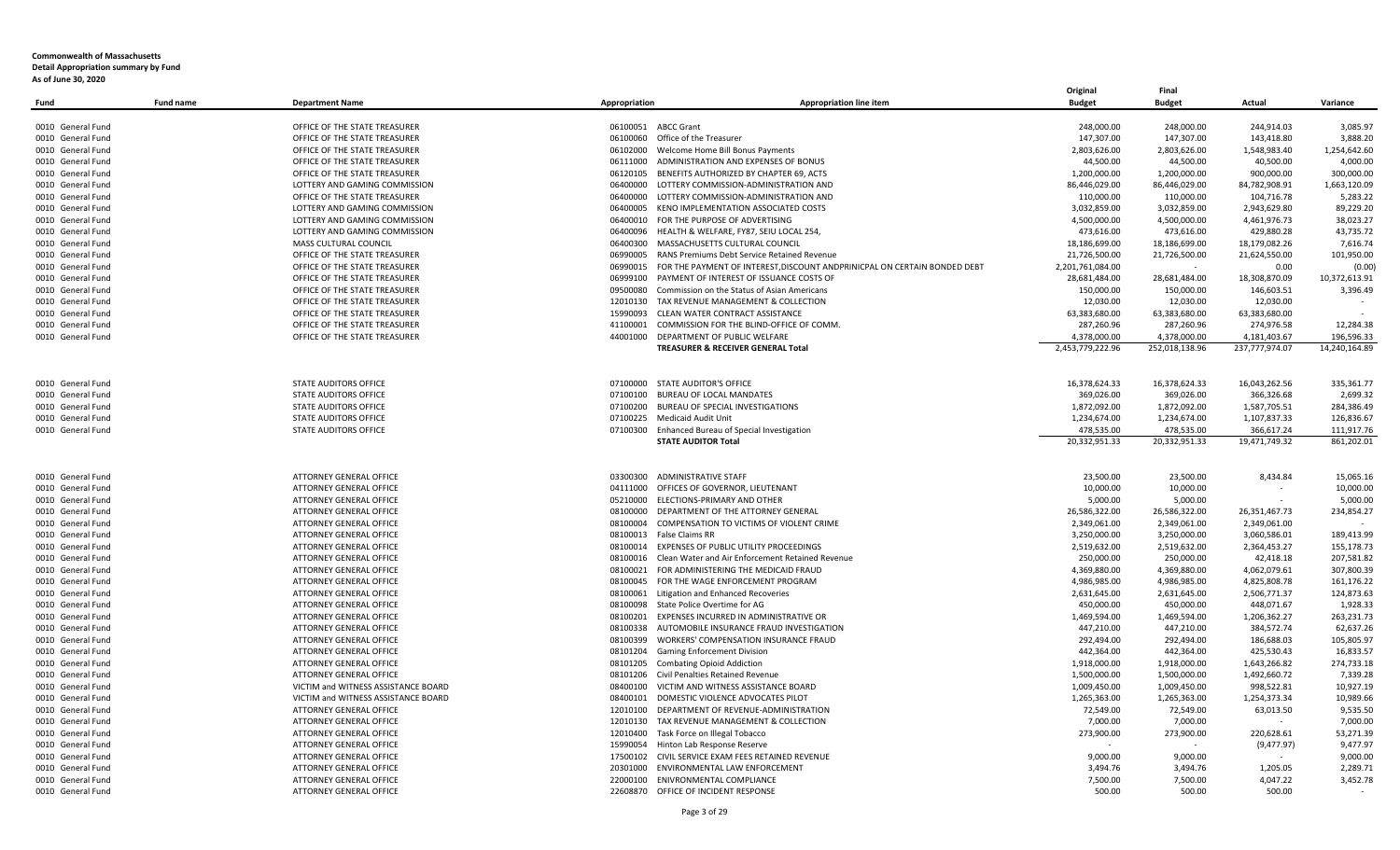| Fund              | <b>Fund name</b> | <b>Department Name</b>                 | Appropriation | <b>Appropriation line item</b>                                               | Original<br><b>Budget</b> | Final<br><b>Budget</b>    | Actual                    | Variance     |
|-------------------|------------------|----------------------------------------|---------------|------------------------------------------------------------------------------|---------------------------|---------------------------|---------------------------|--------------|
| 0010 General Fund |                  | ATTORNEY GENERAL OFFICE                |               | 40000300 ADMINISTRATION OF THE MEDICAID PROGRAM                              | 10,916.83                 | 10,916.83                 | 10,953.58                 | (36.75)      |
| 0010 General Fund |                  | ATTORNEY GENERAL OFFICE                | 42000010      | DEPT OF YOUTH SERVICES ADMINISTRATION                                        | 10,000.00                 | 10,000.00                 |                           | 10,000.00    |
| 0010 General Fund |                  | ATTORNEY GENERAL OFFICE                |               | 44001000 DEPARTMENT OF PUBLIC WELFARE                                        | 2,500.00                  | 2,500.00                  | 1,498.15                  | 1,001.85     |
| 0010 General Fund |                  | ATTORNEY GENERAL OFFICE                |               | 45900915 HOSPITAL OPERATIONS                                                 | 2,500.00                  | 2,500.00                  | 475.10                    | 2,024.90     |
| 0010 General Fund |                  | ATTORNEY GENERAL OFFICE                |               | 48000015 DSS CENTRAL AND REGIONAL ADMINISTRATION                             | 5,502.00                  | 5,502.00                  | 1,357.89                  | 4,144.11     |
| 0010 General Fund |                  | ATTORNEY GENERAL OFFICE                |               | 59202010 FOR STATE OPERATED COMMUNITY BASED                                  | 15,000.00                 | 15,000.00                 |                           | 15,000.00    |
| 0010 General Fund |                  | ATTORNEY GENERAL OFFICE                |               | 70030500 Division of Industrial Accidents                                    | 4,000.00                  | 4,000.00                  |                           | 4,000.00     |
| 0010 General Fund |                  | ATTORNEY GENERAL OFFICE                |               | 70049315 LOW INCOME HOUSING TAX CREDIT                                       | 1,500.00                  | 1,500.00                  | 590.95                    | 909.05       |
| 0010 General Fund |                  | ATTORNEY GENERAL OFFICE                |               | 81001001 Department of State Police                                          | 20,000.00                 | 20,000.00                 | 831.25                    | 19,168.75    |
|                   |                  |                                        |               |                                                                              |                           |                           |                           |              |
| 0010 General Fund |                  | ATTORNEY GENERAL OFFICE                | 82000200      | FOR ADMINISTRATION OF TRAINING BY THE MASSACHUSETTS CRIMINAL JUSTICE COUNCIL | 5.000.00                  | 4,540.00                  |                           | 4.540.00     |
| 0010 General Fund |                  | ATTORNEY GENERAL OFFICE                | 89100107      | FORMER MIDDLESEX COUNTY CORRECTIONAL                                         | 7,460.00                  | 7,460.00                  | 5,460.00                  | 2,000.00     |
|                   |                  |                                        |               | <b>ATTORNEY GENERAL Total</b>                                                | 56,234,822.59             | 56,234,362.59             | 53,912,212.95             | 2,322,149.64 |
| 0010 General Fund |                  | STATE ETHICS COMMISSION                |               | 09000100 STATE ETHICS COMMISSION                                             | 2,397,146.00              | 2,397,146.00              | 2,359,973.18              | 37,172.82    |
|                   |                  |                                        |               | <b>ETHICS COMMISSION Total</b>                                               | 2,397,146.00              | 2,397,146.00              | 2,359,973.18              | 37,172.82    |
|                   |                  |                                        |               |                                                                              |                           |                           |                           |              |
| 0010 General Fund |                  | SUFFOLK DISTRICT ATTORNEY              |               | 03400100 SUFFOLK DISTRICT ATTORNEY'S OFFICE                                  | 22,470,929.00             | 22,470,929.00             | 22,469,115.59             | 1,813.41     |
| 0010 General Fund |                  | SUFFOLK DISTRICT ATTORNEY              | 03400198      | Suffolk DA State Police OT                                                   | 379,537.00                | 379,537.00                | 376,429.33                | 3,107.67     |
| 0010 General Fund |                  | DISTRICT ATTORNEY ASSOCIATION          | 03400200      | NORTHERN DISTRICT ATTORNEY'S OFFICE                                          | 3,801.22                  | 3,801.22                  | 3,801.22                  |              |
| 0010 General Fund |                  | MIDDLESEX (NORTHERN) DISTRICT ATTORNEY | 03400200      | NORTHERN DISTRICT ATTORNEY'S OFFICE                                          | 18,928,140.78             | 18,928,140.78             | 18,927,952.77             | 188.01       |
| 0010 General Fund |                  | <b>BERKSHIRE DISTRICT ATTORNEY</b>     | 03400203      | District Attorney Heroin Pilot Program                                       | 45,000.00                 | 45,000.00                 | 35,707.34                 | 9,292.66     |
| 0010 General Fund |                  | <b>BRISTOL DISTRICT ATTORNEY</b>       | 03400203      | District Attorney Heroin Pilot Program                                       | 45,000.00                 | 45,000.00                 | 45,000.00                 |              |
| 0010 General Fund |                  | CAPE & ISLANDS DISTRICT ATTORNEY       | 03400203      | District Attorney Heroin Pilot Program                                       | 45,000.00                 | 45,000.00                 | 45,000.00                 |              |
| 0010 General Fund |                  | EASTERN DISTRICT ATTORNEY              | 03400203      | District Attorney Heroin Pilot Program                                       | 45,000.00                 | 45,000.00                 | 45,000.00                 |              |
| 0010 General Fund |                  | WORCESTER (MIDDLE) DISTRICT ATTORNEY   | 03400203      | District Attorney Heroin Pilot Program                                       | 45,000.00                 | 45,000.00                 | 44,999.99                 | 0.01         |
| 0010 General Fund |                  | NORFOLK DISTRICT ATTORNEY              | 03400203      | District Attorney Heroin Pilot Program                                       | 45,000.00                 | 45,000.00                 | 44,999.23                 | 0.77         |
| 0010 General Fund |                  | MIDDLESEX (NORTHERN) DISTRICT ATTORNEY | 03400203      | District Attorney Heroin Pilot Program                                       | 45,000.00                 | 45,000.00                 | 45,000.00                 |              |
| 0010 General Fund |                  | NORTHWESTERN DISTRICT ATTORNEY         | 03400203      | District Attorney Heroin Pilot Program                                       | 45,000.00                 | 45,000.00                 | 42,386.10                 | 2,613.90     |
| 0010 General Fund |                  | PLYMOUTH DISTRICT ATTORNEY             | 03400203      | District Attorney Heroin Pilot Program                                       | 45,000.00                 | 45,000.00                 | 45,000.00                 |              |
| 0010 General Fund |                  | SUFFOLK DISTRICT ATTORNEY              | 03400203      | District Attorney Heroin Pilot Program                                       | 45,000.00                 | 45,000.00                 | 45,000.00                 |              |
| 0010 General Fund |                  | HAMPDEN DISTRICT ATTORNEY              | 03400203      | District Attorney Heroin Pilot Program                                       | 45,000.00                 | 45,000.00                 | 45,000.00                 |              |
| 0010 General Fund |                  | MIDDLESEX (NORTHERN) DISTRICT ATTORNEY | 03400298      | Middlesex DA State Police OT                                                 | 562,384.00                | 562,384.00                | 561,106.54                | 1.277.46     |
| 0010 General Fund |                  | DISTRICT ATTORNEY ASSOCIATION          | 03400300      | EASTERN DISTRICT ATTORNEY'S OFFICE                                           | 3,678.60                  | 3,678.60                  | 3,678.60                  |              |
| 0010 General Fund |                  | EASTERN DISTRICT ATTORNEY              | 03400300      | EASTERN DISTRICT ATTORNEY'S OFFICE                                           | 11,274,234.40             | 11,274,234.40             | 11,274,154.35             | 80.05        |
| 0010 General Fund |                  | MIDDLESEX (NORTHERN) DISTRICT ATTORNEY | 03400300      | EASTERN DISTRICT ATTORNEY'S OFFICE                                           | 500.00                    | 500.00                    | 500.00                    |              |
| 0010 General Fund |                  | EASTERN DISTRICT ATTORNEY              | 03400398      | Eastern DA State Police OT                                                   | 540,272.00                |                           | 540,272.00                |              |
|                   |                  |                                        | 03400400      | MIDDLE DISTRICT ATTORNEY'S OFFICE                                            |                           | 540,272.00                |                           |              |
| 0010 General Fund |                  | DISTRICT ATTORNEY ASSOCIATION          | 03400400      |                                                                              | 1,226.20<br>12,398,572.80 | 1,226.20<br>12,398,572.80 | 1,226.20<br>12,393,045.73 | 5,527.07     |
| 0010 General Fund |                  | WORCESTER (MIDDLE) DISTRICT ATTORNEY   |               | MIDDLE DISTRICT ATTORNEY'S OFFICE                                            |                           |                           |                           |              |
| 0010 General Fund |                  | MIDDLESEX (NORTHERN) DISTRICT ATTORNEY | 03400400      | MIDDLE DISTRICT ATTORNEY'S OFFICE                                            | 500.00                    | 500.00                    | 500.00                    |              |
| 0010 General Fund |                  | WORCESTER (MIDDLE) DISTRICT ATTORNEY   | 03400498      | Worcester DA State Police OT                                                 | 450,247.00                | 450,247.00                | 450,247.00                |              |
| 0010 General Fund |                  | MIDDLESEX (NORTHERN) DISTRICT ATTORNEY | 03400500      | HAMPDEN DISTRICT ATTORNEY'S OFFICE                                           | 500.00                    | 500.00                    | 500.00                    |              |
| 0010 General Fund |                  | HAMPDEN DISTRICT ATTORNEY              | 03400500      | HAMPDEN DISTRICT ATTORNEY'S OFFICE                                           | 12,083,477.00             | 12,083,477.00             | 12,080,278.23             | 3,198.77     |
| 0010 General Fund |                  | HAMPDEN DISTRICT ATTORNEY              | 03400598      | Hampden DA State Police OT                                                   | 370,106.00                | 370,106.00                | 370,079.32                | 26.68        |
| 0010 General Fund |                  | DISTRICT ATTORNEY ASSOCIATION          | 03400600      | NORTHWESTERN DISTRICT ATTORNEY'S OFFICE                                      | 1,961.92                  | 1,961.92                  | 1,961.92                  |              |
| 0010 General Fund |                  | MIDDLESEX (NORTHERN) DISTRICT ATTORNEY | 03400600      | NORTHWESTERN DISTRICT ATTORNEY'S OFFICE                                      | 500.00                    | 500.00                    | 500.00                    |              |
| 0010 General Fund |                  | NORTHWESTERN DISTRICT ATTORNEY         | 03400600      | NORTHWESTERN DISTRICT ATTORNEY'S OFFICE                                      | 8,517,676.08              | 8,517,676.08              | 7,597,146.87              | 920,529.21   |
| 0010 General Fund |                  | NORTHWESTERN DISTRICT ATTORNEY         | 03400698      | Northwestern DA State Pol OT                                                 | 320,396.00                | 320,396.00                | 320,391.84                | 4.16         |
| 0010 General Fund |                  | NORFOLK DISTRICT ATTORNEY              | 03400700      | NORFOLK DISTRICT ATTORNEY'S OFFICE                                           | 11,050,494.52             | 11,050,494.52             | 11,050,450.73             | 43.79        |
| 0010 General Fund |                  | MIDDLESEX (NORTHERN) DISTRICT ATTORNEY | 03400700      | NORFOLK DISTRICT ATTORNEY'S OFFICE                                           | 500.00                    | 500.00                    | 500.00                    |              |
| 0010 General Fund |                  | NORFOLK DISTRICT ATTORNEY              |               | 03400798 Norfolk DA State Police OT                                          | 465,281.00                | 465,281.00                | 465,281.00                |              |
| 0010 General Fund |                  | MIDDLESEX (NORTHERN) DISTRICT ATTORNEY |               | 03400800 PLYMOUTH DISTRICT ATTORNEY'S OFFICE                                 | 500.00                    | 500.00                    | 500.00                    |              |
| 0010 General Fund |                  | PLYMOUTH DISTRICT ATTORNEY             |               | 03400800 PLYMOUTH DISTRICT ATTORNEY'S OFFICE                                 | 10,108,836.81             | 10,108,836.81             | 10,106,737.79             | 2,099.02     |
| 0010 General Fund |                  | PLYMOUTH DISTRICT ATTORNEY             | 03400898      | Plymouth DA State Police OT                                                  | 467,825.00                | 467,825.00                | 467,825.00                |              |
| 0010 General Fund |                  | <b>BRISTOL DISTRICT ATTORNEY</b>       |               | 03400900 BRISTOL DISTRICT ATTORNEY'S OFFICE                                  | 10,577,621.00             | 10,794,238.00             | 10,794,110.28             | 127.72       |
| 0010 General Fund |                  | MIDDLESEX (NORTHERN) DISTRICT ATTORNEY |               | 03400900 BRISTOL DISTRICT ATTORNEY'S OFFICE                                  | 500.00                    | 500.00                    | 500.00                    |              |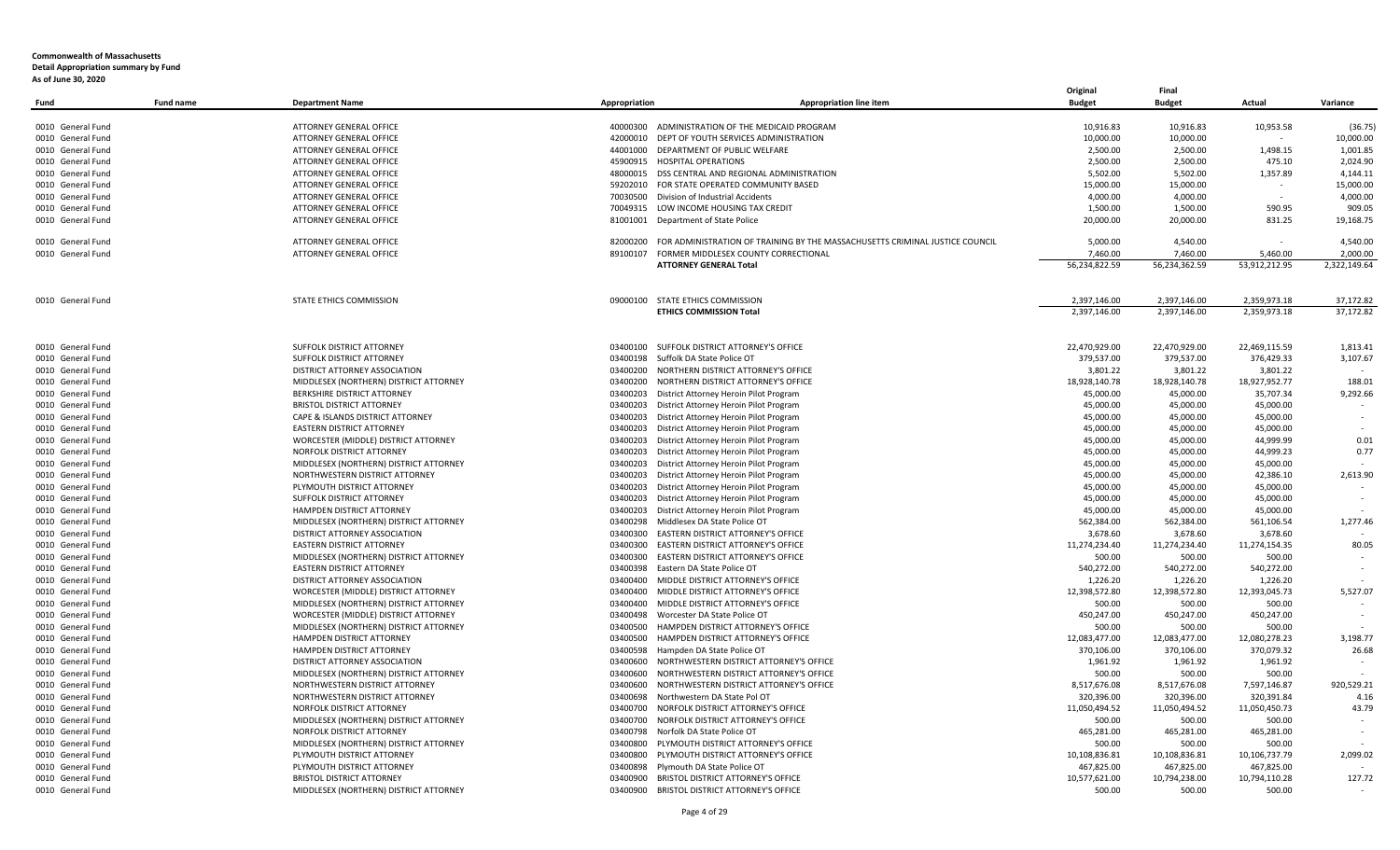|                   |                  |                                         |                                       |                                               | Original       | Final          |                |              |
|-------------------|------------------|-----------------------------------------|---------------------------------------|-----------------------------------------------|----------------|----------------|----------------|--------------|
| Fund              | <b>Fund name</b> | <b>Department Name</b>                  | Appropriation                         | <b>Appropriation line item</b>                | <b>Budget</b>  | <b>Budget</b>  | Actual         | Variance     |
| 0010 General Fund |                  | <b>BRISTOL DISTRICT ATTORNEY</b>        | 03400998                              | Bristol DA State Police OT                    | 595,742.93     | 595,742.93     | 595,742.93     |              |
| 0010 General Fund |                  | CAPE & ISLANDS DISTRICT ATTORNEY        | 03401000                              | CAPE AND ISLANDS DISTRICT ATTORNEY'S          | 5,033,705.00   | 5,033,705.00   | 5,023,550.11   | 10,154.89    |
| 0010 General Fund |                  | MIDDLESEX (NORTHERN) DISTRICT ATTORNEY  | 03401000                              | CAPE AND ISLANDS DISTRICT ATTORNEY'S          | 500.00         | 500.00         | 500.00         |              |
| 0010 General Fund |                  | CAPE & ISLANDS DISTRICT ATTORNEY        | 03401098                              | Cape & Islands DA State Police                | 303,504.00     | 303,504.00     | 303,317.30     | 186.70       |
| 0010 General Fund |                  | BERKSHIRE DISTRICT ATTORNEY             | 03401100                              | BERKSHIRE DISTRICT ATTORNEY'S OFFICE          | 4,960,922.94   | 4,960,922.94   | 4,900,711.65   | 60,211.29    |
| 0010 General Fund |                  | DISTRICT ATTORNEY ASSOCIATION           | 03401100                              | BERKSHIRE DISTRICT ATTORNEY'S OFFICE          | 2,452.40       | 2,452.40       | 2,452.40       |              |
| 0010 General Fund |                  | MIDDLESEX (NORTHERN) DISTRICT ATTORNEY  | 03401100                              | BERKSHIRE DISTRICT ATTORNEY'S OFFICE          | 500.00         | 500.00         | 500.00         |              |
| 0010 General Fund |                  | <b>BERKSHIRE DISTRICT ATTORNEY</b>      | 03401198                              | Berkshire DA State Police OT                  | 247,415.00     | 247,415.00     | 246,234.03     | 1,180.97     |
| 0010 General Fund |                  | DISTRICT ATTORNEY ASSOCIATION           | 03402100                              | PROSECUTION MANAGEMENT INFORMATION            | 2,203,298.48   | 2,203,298.48   | 2,168,303.84   | 34,994.64    |
| 0010 General Fund |                  | <b>BERKSHIRE DISTRICT ATTORNEY</b>      | 03402117                              | <b>District Attorney Retention</b>            | 22,384.00      | 22,384.00      | 22,384.00      |              |
| 0010 General Fund |                  | <b>BRISTOL DISTRICT ATTORNEY</b>        | 03402117                              | <b>District Attorney Retention</b>            | 78,876.00      | 78,876.00      | 78,876.00      |              |
| 0010 General Fund |                  | CAPE & ISLANDS DISTRICT ATTORNEY        | 03402117                              | <b>District Attorney Retention</b>            | 26,647.00      | 26,647.00      | 26,645.27      | 1.73         |
| 0010 General Fund |                  | DISTRICT ATTORNEY ASSOCIATION           | 03402117                              | <b>District Attorney Retention</b>            | 1.00           | 1.00           |                | 1.00         |
| 0010 General Fund |                  | <b>EASTERN DISTRICT ATTORNEY</b>        | 03402117                              | <b>District Attorney Retention</b>            | 84,205.00      | 84,205.00      | 84,205.00      |              |
| 0010 General Fund |                  | WORCESTER (MIDDLE) DISTRICT ATTORNEY    | 03402117                              | <b>District Attorney Retention</b>            | 94,864.00      | 94,864.00      | 94,862.54      | 1.46         |
| 0010 General Fund |                  | NORFOLK DISTRICT ATTORNEY               | 03402117                              | <b>District Attorney Retention</b>            | 69,283.00      | 69,283.00      | 69,242.68      | 40.32        |
| 0010 General Fund |                  | MIDDLESEX (NORTHERN) DISTRICT ATTORNEY  | 03402117                              | <b>District Attorney Retention</b>            | 100,000.00     | 100,000.00     | 99,999.43      | 0.57         |
| 0010 General Fund |                  | NORTHWESTERN DISTRICT ATTORNEY          | 03402117                              | <b>District Attorney Retention</b>            | 30,911.00      | 30,911.00      | 30,910.92      | 0.08         |
| 0010 General Fund |                  | PLYMOUTH DISTRICT ATTORNEY              | 03402117                              | <b>District Attorney Retention</b>            | 68,217.00      | 68,217.00      | 68,201.99      | 15.01        |
| 0010 General Fund |                  | SUFFOLK DISTRICT ATTORNEY               | 03402117                              | <b>District Attorney Retention</b>            | 100,000.00     | 100,000.00     | 99,999.34      | 0.66         |
| 0010 General Fund |                  | HAMPDEN DISTRICT ATTORNEY               | 03402117                              | <b>District Attorney Retention</b>            | 74,612.00      | 74,612.00      | 74,612.00      | $\sim$       |
| 0010 General Fund |                  | BERKSHIRE DISTRICT ATTORNEY             | 03406653<br>ADA Salary Reserve        |                                               | 75,630.25      | 75,630.25      | 75,630.25      |              |
| 0010 General Fund |                  | <b>BRISTOL DISTRICT ATTORNEY</b>        | 03406653<br>ADA Salary Reserve        |                                               | 270,108.04     | 270,108.04     | 270,107.91     | 0.13         |
| 0010 General Fund |                  | CAPE & ISLANDS DISTRICT ATTORNEY        | 03406653<br>ADA Salary Reserve        |                                               | 90,036.01      | 90,036.01      | 90,035.86      | 0.15         |
| 0010 General Fund |                  | DISTRICT ATTORNEY ASSOCIATION           | 03406653<br>ADA Salary Reserve        |                                               | 0.02           | 0.02           |                | 0.02         |
| 0010 General Fund |                  | <b>EASTERN DISTRICT ATTORNEY</b>        | 03406653<br>ADA Salary Reserve        |                                               | 309,723.89     | 309,723.89     | 302,429.40     | 7,294.49     |
| 0010 General Fund |                  | WORCESTER (MIDDLE) DISTRICT ATTORNEY    | 03406653<br>ADA Salary Reserve        |                                               | 309,723.89     | 309,723.89     | 306,399.57     | 3,324.32     |
| 0010 General Fund |                  | NORFOLK DISTRICT ATTORNEY               | 03406653<br>ADA Salary Reserve        |                                               | 234,093.64     | 234,093.64     | 234,080.33     | 13.31        |
| 0010 General Fund |                  | MIDDLESEX (NORTHERN) DISTRICT ATTORNEY  | 03406653<br><b>ADA Salary Reserve</b> |                                               | 518,607.44     | 518,607.44     | 518,607.34     | 0.10         |
| 0010 General Fund |                  | NORTHWESTERN DISTRICT ATTORNEY          | 03406653<br><b>ADA Salary Reserve</b> |                                               | 104,441.78     | 104,441.78     | 104,441.73     | 0.05         |
| 0010 General Fund |                  | PLYMOUTH DISTRICT ATTORNEY              | 03406653<br>ADA Salary Reserve        |                                               | 230,492.19     | 230,492.19     | 230,492.09     | 0.10         |
| 0010 General Fund |                  | SUFFOLK DISTRICT ATTORNEY               | 03406653<br><b>ADA Salary Reserve</b> |                                               | 579,831.93     | 579,831.93     | 579,831.93     | $\sim$       |
| 0010 General Fund |                  | HAMPDEN DISTRICT ATTORNEY               | 03406653<br>ADA Salary Reserve        |                                               | 277,310.92     | 277,310.92     | 277,310.92     |              |
| 0010 General Fund |                  | DISTRICT ATTORNEY ASSOCIATION           | <b>WIDE ARE NETWORK</b><br>03408908   |                                               | 1,795,282.00   | 1,795,282.00   | 1,788,096.09   | 7,185.91     |
| 0010 General Fund |                  | <b>BERKSHIRE DISTRICT ATTORNEY</b>      | 48000036                              | SEXUAL ABUSE INTERVENTION NETWORK WITH        | 55,129.86      | 55,129.86      | 54,989.29      | 140.57       |
| 0010 General Fund |                  | <b>BRISTOL DISTRICT ATTORNEY</b>        | 48000036                              | SEXUAL ABUSE INTERVENTION NETWORK WITH        | 90,144.00      | 90,144.00      | 88,613.12      | 1,530.88     |
| 0010 General Fund |                  | EASTERN DISTRICT ATTORNEY               | 48000036                              | SEXUAL ABUSE INTERVENTION NETWORK WITH        | 55,789.21      | 55,789.21      | 55,789.21      |              |
| 0010 General Fund |                  | WORCESTER (MIDDLE) DISTRICT ATTORNEY    | 48000036                              | SEXUAL ABUSE INTERVENTION NETWORK WITH        | 55,646.99      | 55,646.99      | 55,641.54      | 5.45         |
| 0010 General Fund |                  | NORFOLK DISTRICT ATTORNEY               | 48000036                              | SEXUAL ABUSE INTERVENTION NETWORK WITH        | 55,646.45      | 55,646.45      | 55,593.50      | 52.95        |
| 0010 General Fund |                  | MIDDLESEX (NORTHERN) DISTRICT ATTORNEY  | 48000036                              | SEXUAL ABUSE INTERVENTION NETWORK WITH        | 75,575.31      | 75,575.31      | 75,491.28      | 84.03        |
| 0010 General Fund |                  | NORTHWESTERN DISTRICT ATTORNEY          | 48000036                              | SEXUAL ABUSE INTERVENTION NETWORK WITH        | 55,646.70      | 55,646.70      | 55,631.18      | 15.52        |
| 0010 General Fund |                  | PLYMOUTH DISTRICT ATTORNEY              | 48000036                              | SEXUAL ABUSE INTERVENTION NETWORK WITH        | 55,646.99      | 55,646.99      | 55,097.35      | 549.64       |
| 0010 General Fund |                  | SUFFOLK DISTRICT ATTORNEY               | 48000036                              | SEXUAL ABUSE INTERVENTION NETWORK WITH        | 70,687.50      | 70,687.50      | 70,652.99      | 34.51        |
| 0010 General Fund |                  | HAMPDEN DISTRICT ATTORNEY               | 48000036                              | SEXUAL ABUSE INTERVENTION NETWORK WITH        | 55,646.99      | 55,646.99      | 55,598.90      | 48.09        |
| 0010 General Fund |                  | WORCESTER (MIDDLE) DISTRICT ATTORNEY    | 48000038                              | SERVICES FOR CHILDREN & FAMILIES              | 98,555.87      | 98,555.87      | 98,555.87      |              |
| 0010 General Fund |                  | PLYMOUTH DISTRICT ATTORNEY              | 48000038                              | SERVICES FOR CHILDREN & FAMILIES              | 175,000.00     | 175,000.00     | 175.000.00     |              |
| 0010 General Fund |                  | NORFOLK DISTRICT ATTORNEY               | 50460000                              | Adult Mental Health and Support Services      | 80,000.00      | 80,000.00      | 57,350.92      | 22.649.08    |
| 0010 General Fund |                  | WORCESTER (MIDDLE) DISTRICT ATTORNEY    | 80000038<br><b>Witness Protection</b> |                                               | 5,915.63       | 5,915.63       | 4,749.89       | 1,165.74     |
| 0010 General Fund |                  | MIDDLESEX (NORTHERN) DISTRICT ATTORNEY  | 80000038<br><b>Witness Protection</b> |                                               | 20,826.46      | 20,826.46      | 19,881.05      | 945.41       |
| 0010 General Fund |                  | SUFFOLK DISTRICT ATTORNEY               | 80000038<br><b>Witness Protection</b> |                                               | 178,129.27     | 178,129.27     | 178,129.27     |              |
| 0010 General Fund |                  | HAMPDEN DISTRICT ATTORNEY               | 80000038<br><b>Witness Protection</b> |                                               | 14,153.92      | 14,153.92      | 14,153.92      |              |
|                   |                  |                                         |                                       | <b>DISTRICT ATTORNEY Total</b>                | 141,566,662.23 | 141,783,279.23 | 140,681,519.10 | 1,101,760.13 |
|                   |                  |                                         |                                       |                                               |                |                |                |              |
| 0010 General Fund |                  | <b>CAMPAIGN &amp; POLITICAL FINANCE</b> | 09200300                              | OFFICE OF CAMPAIGN AND POLITICAL FINANCE      | 1,816,998.00   | 1,816,998.00   | 1,723,211.66   | 93,786.34    |
|                   |                  |                                         |                                       | <b>CAMPAIGN &amp; POLITICAL FINANCE Total</b> | 1.816.998.00   | 1,816,998.00   | 1,723,211.66   | 93,786.34    |
|                   |                  |                                         |                                       |                                               |                |                |                |              |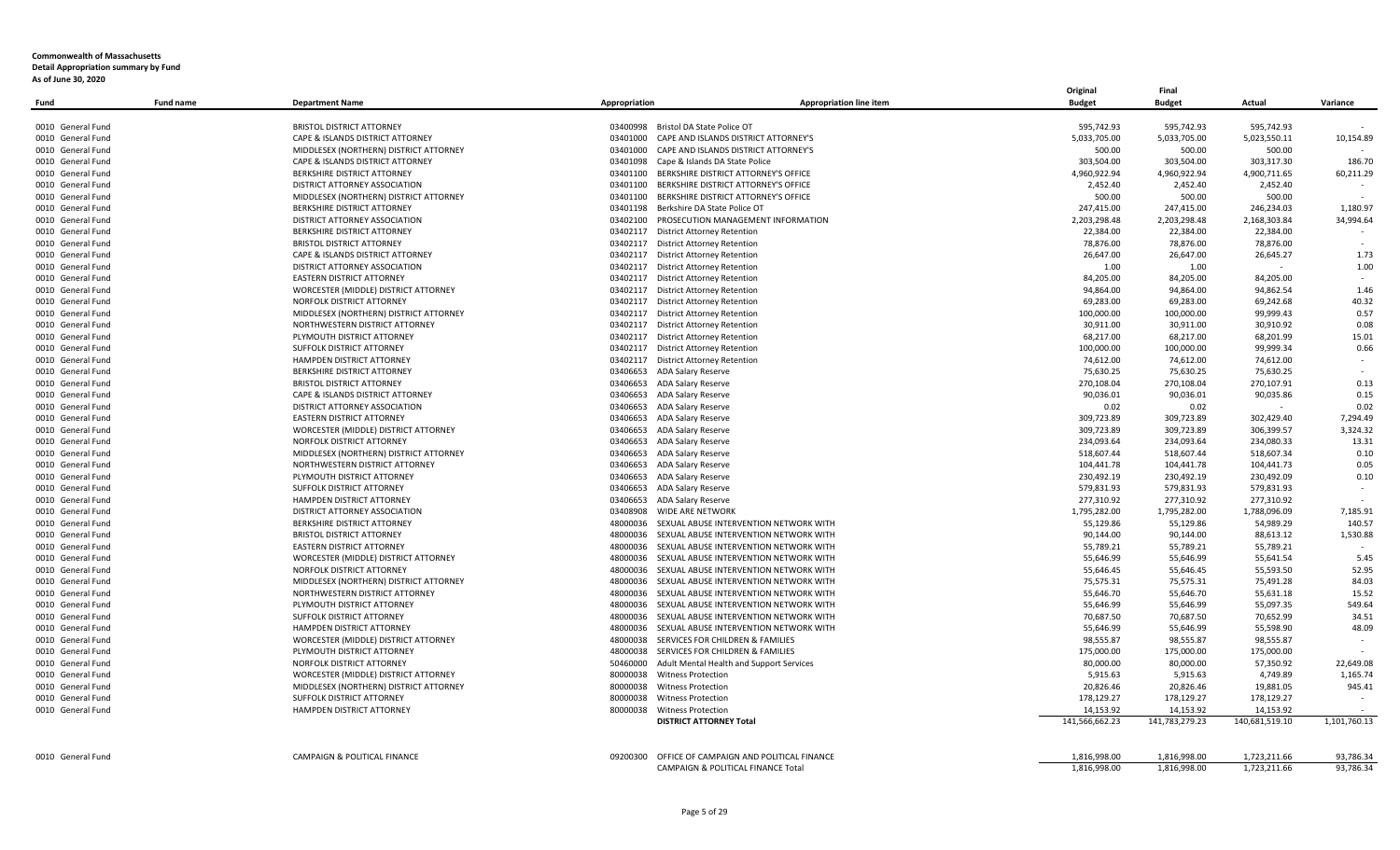|                                        |           |                                                              |                                                 |                                                                                       | Original                       | Final                          |                                |                              |
|----------------------------------------|-----------|--------------------------------------------------------------|-------------------------------------------------|---------------------------------------------------------------------------------------|--------------------------------|--------------------------------|--------------------------------|------------------------------|
| Fund                                   | Fund name | <b>Department Name</b>                                       | Appropriation                                   | <b>Appropriation line item</b>                                                        | <b>Budget</b>                  | <b>Budget</b>                  | Actual                         | Variance                     |
| 0010 General Fund                      |           | SHERIFF DEPARTMENT HAMPDEN                                   | <b>Specialty Drug Courts</b><br>03300601        |                                                                                       | 60,005.92                      | 60,005.92                      | 59,999.99                      | 5.93                         |
| 0010 General Fund                      |           | SHERIFF DEPARTMENT HAMPDEN                                   | 03300613 CSG Reserve                            |                                                                                       | 107,000.00                     | 107,000.00                     | 100,289.26                     | 6,710.74                     |
| 0010 General Fund                      |           | SHERIFF DEPARTMENT WORCESTER                                 | 03300613<br>CSG Reserve                         |                                                                                       | 110,000.00                     | 110,000.00                     | 103,344.70                     | 6,655.30                     |
| 0010 General Fund                      |           | SHERIFF DEPARTMENT HAMPSHIRE                                 | 03391003                                        | COMMUNITY CORRECTIONS ADMINISTRATION                                                  | 684,646.00                     | 684,646.00                     | 676,840.20                     | 7,805.80                     |
| 0010 General Fund                      |           | SHERIFF DEPARTMENT DUKES                                     | 03391003                                        | COMMUNITY CORRECTIONS ADMINISTRATION                                                  | 50,000.00                      | 50,000.00                      | 50,000.00                      | $\sim$                       |
| 0010 General Fund                      |           | SHERIFF DEPARTMENT ESSEX                                     | 03391003                                        | COMMUNITY CORRECTIONS ADMINISTRATION                                                  | 2,168,772.37                   | 2,168,772.37                   | 2,107,281.12                   | 61,491.25                    |
| 0010 General Fund                      |           | SHERIFF DEPARTMENT HAMPDEN                                   | 03391003                                        | <b>COMMUNITY CORRECTIONS ADMINISTRATION</b>                                           | 157,760.75                     | 157,760.75                     | 154,130.07                     | 3,630.68                     |
| 0010 General Fund                      |           | SHERIFF DEPARTMENT NORFOLK                                   | 03391003                                        | <b>COMMUNITY CORRECTIONS ADMINISTRATION</b>                                           | 906,500.00                     | 906,500.00                     | 899,176.03                     | 7,323.97                     |
| 0010 General Fund                      |           | SHERIFF DEPARTMENT WORCESTER                                 | 03391003                                        | <b>COMMUNITY CORRECTIONS ADMINISTRATION</b>                                           | 1.515.422.00                   | 1.515.422.00                   | 1,505,943.40                   | 9.478.60                     |
| 0010 General Fund                      |           | SHERIFF DEPARTMENT ESSEX                                     | 28100100<br>STATE PARKS AND RECREATION          |                                                                                       | 15,364.50                      | 15,364.50                      | 9,970.35                       | 5,394.15                     |
| 0010 General Fund                      |           | SHERIFF DEPARTMENT BRISTOL                                   | 45120200                                        | DIVISION OF ALCOHOLISM ADMINISTRATION                                                 | 63,100.00                      | 28,003.78                      | 28,003.78                      |                              |
| 0010 General Fund                      |           | SHERIFF DEPARTMENT HAMPSHIRE                                 | 45120200                                        | DIVISION OF ALCOHOLISM ADMINISTRATION                                                 | 52,500.00                      | 23,299.50                      | 22,600.89                      | 698.61                       |
| 0010 General Fund                      |           | SHERIFF DEPARTMENT BERKSHIRE                                 |                                                 | 45120200 DIVISION OF ALCOHOLISM ADMINISTRATION                                        | 51,012.00                      | 22,639.13                      | 22,552.86                      | 86.27                        |
| 0010 General Fund                      |           | SHERIFF DEPARTMENT BARNSTABLE                                | 45120200                                        | DIVISION OF ALCOHOLISM ADMINISTRATION                                                 | 46,755.00                      | 20,749.87                      | 20,749.86                      | 0.01                         |
| 0010 General Fund                      |           | SHERIFF DEPARTMENT ESSEX                                     | 45120200                                        | DIVISION OF ALCOHOLISM ADMINISTRATION                                                 | 70,200.00                      | 31,154.76                      | 29,835.18                      | 1,319.58                     |
| 0010 General Fund                      |           | SHERIFF DEPARTMENT MIDDLESEX                                 | 45120200                                        | DIVISION OF ALCOHOLISM ADMINISTRATION                                                 | 77,200.00                      | 34,261.36                      | 34,261.36                      |                              |
| 0010 General Fund                      |           | SHERIFF DEPARTMENT NORFOLK                                   | 45120200                                        | DIVISION OF ALCOHOLISM ADMINISTRATION                                                 | 56,100.00                      | 24,897.18                      | 16,218.23                      | 8,678.95                     |
| 0010 General Fund                      |           | SHERIFF DEPARTMENT PLYMOUTH                                  | 45120200                                        | DIVISION OF ALCOHOLISM ADMINISTRATION                                                 | 56,200.00                      | 24,941.56                      | 24,281.28                      | 660.28                       |
| 0010 General Fund                      |           | SHERIFF DEPARTMENT SUFFOLK                                   | 45120200                                        | DIVISION OF ALCOHOLISM ADMINISTRATION                                                 | 86,276.99                      | 38,289.73                      | 38,289.73                      |                              |
| 0010 General Fund                      |           | SHERIFF DEPARTMENT BRISTOL                                   |                                                 | 70350002 BASIC ED ATTAINMENT AND WORK RELATED                                         | 128,309.00                     | 128,309.00                     | 128,304.42                     | 4.58                         |
| 0010 General Fund                      |           | SHERIFF DEPARTMENT HAMPSHIRE                                 | 70350002                                        | BASIC ED ATTAINMENT AND WORK RELATED                                                  | 156,122.00                     | 156,122.00                     | 154,146.41                     | 1,975.59                     |
| 0010 General Fund                      |           | SHERIFF DEPARTMENT BERKSHIRE                                 | 70350002                                        | BASIC ED ATTAINMENT AND WORK RELATED                                                  | 131,196.00                     | 131,196.00                     | 128,682.67                     | 2,513.33                     |
| 0010 General Fund                      |           | SHERIFF DEPARTMENT DUKES                                     | 70350002                                        | BASIC ED ATTAINMENT AND WORK RELATED                                                  | 1,270.00                       | 1,270.00                       | 1,270.00                       | $\sim$                       |
| 0010 General Fund                      |           | SHERIFF DEPARTMENT ESSEX                                     |                                                 | 70350002 BASIC ED ATTAINMENT AND WORK RELATED                                         | 1,936.00                       | 1,936.00                       | $\sim$                         | 1,936.00                     |
| 0010 General Fund                      |           | SHERIFF DEPARTMENT FRANKLIN                                  | 70350002                                        | BASIC ED ATTAINMENT AND WORK RELATED                                                  | 113,486.00                     | 113,486.00                     | 108,018.89                     | 5,467.11                     |
| 0010 General Fund                      |           | SHERIFF DEPARTMENT HAMPDEN                                   | 70350002                                        | BASIC ED ATTAINMENT AND WORK RELATED                                                  | 301,673.00                     | 301,673.00                     | 260,117.10                     | 41,555.90                    |
| 0010 General Fund                      |           | SHERIFF DEPARTMENT MIDDLESEX                                 | 70350002                                        | BASIC ED ATTAINMENT AND WORK RELATED                                                  | 1.936.00                       | 1.936.00                       |                                | 1.936.00                     |
| 0010 General Fund                      |           | SHERIFF DEPARTMENT NORFOLK                                   |                                                 | 70350002 BASIC ED ATTAINMENT AND WORK RELATED                                         | 1,936.00                       | 1,936.00                       | 1,936.00                       | $\sim$                       |
| 0010 General Fund                      |           | SHERIFF DEPARTMENT PLYMOUTH                                  | 70350002                                        | BASIC ED ATTAINMENT AND WORK RELATED                                                  | 1,936.00                       | 1,936.00                       |                                | 1,936.00                     |
| 0010 General Fund                      |           | SHERIFF DEPARTMENT SUFFOLK                                   | 70350002                                        | BASIC ED ATTAINMENT AND WORK RELATED                                                  | 152,462.00                     | 152,462.00                     | 151,719.96                     | 742.04                       |
| 0010 General Fund                      |           | SHERIFF DEPARTMENT WORCESTER                                 |                                                 | 70350002 BASIC ED ATTAINMENT AND WORK RELATED                                         | 164,029.00                     | 164,029.00                     | 157,748.41                     | 6,280.59                     |
| 0010 General Fund                      |           | SHERIFF DEPARTMENT HAMPDEN                                   | 70660040<br><b>Bridges to College</b>           |                                                                                       | 57,421.68                      | 57,421.68                      | 34,036.30                      | 23,385.38                    |
| 0010 General Fund                      |           | SHERIFF DEPARTMENT PLYMOUTH                                  |                                                 | 82000200 FOR ADMINISTRATION OF TRAINING BY THE MASSACHUSETTS CRIMINAL JUSTICE COUNCIL | 61,800.70                      | 56,115.04                      | 46,762.53                      | 9,352.51                     |
| 0010 General Fund                      |           | SHERIFF DEPARTMENT HAMPDEN                                   | 89100102                                        | HAMPDEN COUNTY CORRECTIONS                                                            | 82,212,640.00                  | 82,212,640.00                  | 81,331,024.33                  | 881,615.67                   |
| 0010 General Fund                      |           | SHERIFF DEPARTMENT HAMPDEN                                   | 89100104<br>Hampden Section 35                  |                                                                                       | 1,000,000.00                   | 1,000,000.00                   | 957,381.98                     | 42,618.02                    |
| 0010 General Fund                      |           | SHERIFF DEPARTMENT WORCESTER<br>SHERIFF DEPARTMENT MIDDLESEX | 89100105                                        | WORCESTER COUNTY CORRECTIONS<br>FORMER MIDDLESEX COUNTY CORRECTIONAL                  | 56,435,325.00                  | 56,435,325.00                  | 50,248,248.12                  | 6,187,076.88                 |
| 0010 General Fund<br>0010 General Fund |           | SHERIFF DEPARTMENT FRANKLIN                                  | 89100107<br>89100108                            | FRANKLIN COUNTY CORRECTIONS                                                           | 73,734,734.00<br>19,221,055.00 | 73,734,734.00<br>19,221,055.00 | 64,921,923.50<br>17,529,494.80 | 8,812,810.50<br>1,691,560.20 |
| 0010 General Fund                      |           | SHERIFF DEPARTMENT HAMPSHIRE                                 | 89100110                                        | HAMPSHIRE COUNTY CORRECTIONS                                                          | 16,150,260.00                  | 16,150,260.00                  | 15,004,367.24                  | 1,145,892.76                 |
| 0010 General Fund                      |           | SHERIFF DEPARTMENT BERKSHIRE                                 | 89100145                                        | BERKSHIRE SHERIFF'S DEPARTMENT                                                        | 19,126,953.00                  | 19,126,953.00                  | 19,329,449.87                  | (202, 496.87)                |
| 0010 General Fund                      |           | SHERIFF DEPARTMENT BERKSHIRE                                 | 89100445                                        | BERKSHIRE SHERIFF'S RETAINED REVENUE                                                  | 400,000.00                     | 400,000.00                     | 384,063.86                     | 15,936.14                    |
| 0010 General Fund                      |           | SHERIFF DEPARTMENT MIDDLESEX                                 | 89100450                                        | Middlesex Sheriff Community Programs Retained Revenue                                 | 100,000.00                     | 100,000.00                     | 19,111.26                      | 80,888.74                    |
| 0010 General Fund                      |           | SHERIFF DEPARTMENT ESSEX                                     | 89100619<br><b>ESSEX SHERIFF'S DEPARTMENT</b>   |                                                                                       | 78,349,161.00                  | 78,349,161.00                  | 70,011,713.78                  | 8,337,447.22                 |
| 0010 General Fund                      |           | SHERIFF DEPARTMENT HAMPDEN                                   | 89101000                                        | HAMPDEN PRISON INDUSTRIES RETAINED                                                    | 2,991,332.00                   | 2,991,332.00                   | 2,861,154.34                   | 130,177.66                   |
| 0010 General Fund                      |           | SHERIFF DEPARTMENT HAMPDEN                                   | 89101010                                        | Hampden Sheriff Regional Mental Health Stab. Unit                                     | 1,091,246.00                   | 1,091,246.00                   | 814,416.36                     | 276,829.64                   |
| 0010 General Fund                      |           | SHERIFF DEPARTMENT HAMPDEN                                   | 89101020                                        | Hampden Sheriff Inmate Transfers                                                      | 608,835.00                     | 608,835.00                     | 589,459.27                     | 19.375.73                    |
| 0010 General Fund                      |           | SHERIFF DEPARTMENT HAMPDEN                                   | 89101030                                        | Western Mass Regional Women's Correction                                              | 4,206,665.00                   | 4,206,665.00                   | 3,509,031.44                   | 697,633.56                   |
| 0010 General Fund                      |           | SHERIFF DEPARTMENT MIDDLESEX                                 | 89101100                                        | MIDDLESEX PRISON INDUSTRIES RETAINED                                                  | 75,000.00                      | 75,000.00                      |                                | 75,000.00                    |
| 0010 General Fund                      |           | SHERIFF DEPARTMENT MIDDLESEX                                 | 89101101                                        | Middlesex Sheriff Mental Health Stab Unit                                             | 904,880.00                     | 904,880.00                     | 735,213.79                     | 169,666.21                   |
| 0010 General Fund                      |           | SHERIFF DEPARTMENT HAMPSHIRE                                 | 89101112                                        | Hampshire Regional Lockup Retained Revenue                                            | 167,352.00                     | 167,352.00                     | 144,625.87                     | 22,726.13                    |
| 0010 General Fund                      |           | SHERIFFS DEPARTMENT ASSOCIATION                              | 89107110                                        | MASS SHERIFF'S ASSOCIATION Operations                                                 | 462,432.00                     | 462,432.00                     | 410,335.30                     | 52,096.70                    |
| 0010 General Fund                      |           | SHERIFF DEPARTMENT BARNSTABLE                                | 89108200                                        | Barnstable Sheriff's Department                                                       | 30,772,735.00                  | 30,772,735.00                  | 27,367,652.33                  | 3,405,082.67                 |
| 0010 General Fund                      |           | SHERIFF DEPARTMENT BARNSTABLE                                | 89108213                                        | Barnstable Sheriff Communications Retained Revenue                                    | 2,400,000.00                   | 2,400,000.00                   | 584,971.56                     | 1,815,028.44                 |
| 0010 General Fund                      |           | SHERIFF DEPARTMENT BRISTOL                                   | 89108300<br><b>Bristol Sheriff's Department</b> |                                                                                       | 55,551,342.00                  | 55,551,342.00                  | 51,798,255.47                  | 3,753,086.53                 |
| 0010 General Fund                      |           | SHERIFF DEPARTMENT DUKES                                     | Dukes Sheriff's Department<br>89108400          |                                                                                       | 3,807,929.00                   | 3,807,929.00                   | 3,827,644.38                   | (19, 715.38)                 |
| 0010 General Fund                      |           | SHERIFF DEPARTMENT DUKES                                     | 89108401                                        | Dukes Sheriff Communications Retained Revenue                                         | 200,000.00                     | 200,000.00                     |                                | 200,000.00                   |
| 0010 General Fund                      |           | SHERIFF DEPARTMENT NANTUCKET                                 | 89108500<br>Nantucket Sheriff's Department      |                                                                                       | 554,240.81                     | 554,240.81                     | 489,295.11                     | 64,945.70                    |
| 0010 General Fund                      |           | SHERIFF DEPARTMENT BARNSTABLE                                | 89108500 Nantucket Sheriff's Department         |                                                                                       | 227,509.19                     | 227,509.19                     | 227,486.88                     | 22.31                        |
|                                        |           |                                                              |                                                 |                                                                                       |                                |                                |                                |                              |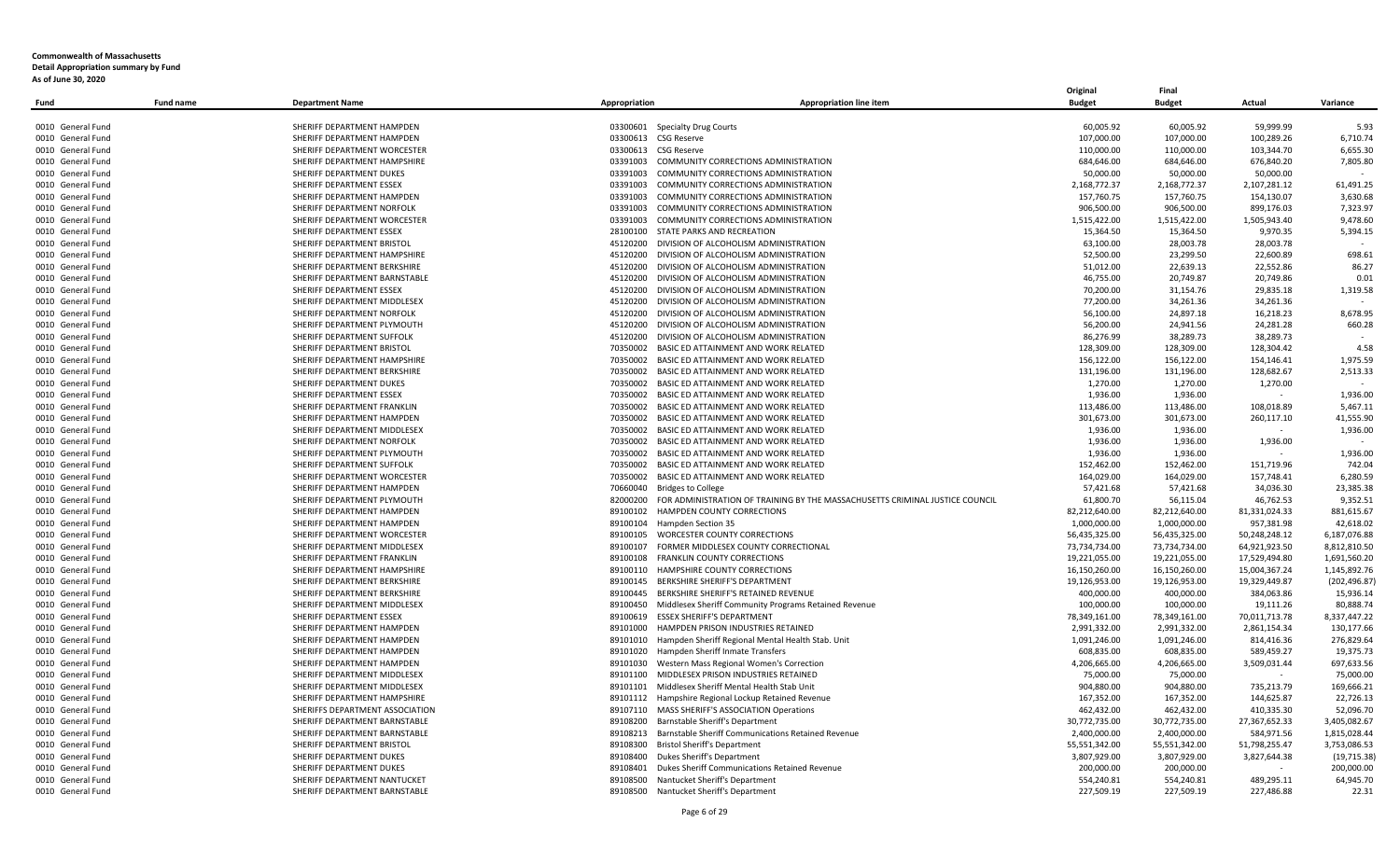| Fund                                   | <b>Fund name</b> | <b>Department Name</b>                                                                               | Appropriation | <b>Appropriation line item</b>                                                                                     | Original<br><b>Budget</b>         | Final<br><b>Budget</b>     | Actual                    | Variance                |
|----------------------------------------|------------------|------------------------------------------------------------------------------------------------------|---------------|--------------------------------------------------------------------------------------------------------------------|-----------------------------------|----------------------------|---------------------------|-------------------------|
|                                        |                  |                                                                                                      |               |                                                                                                                    |                                   |                            |                           |                         |
| 0010 General Fund                      |                  | SHERIFF DEPARTMENT NORFOLK                                                                           |               | 89108600 Norfolk Sheriff's Department                                                                              | 38,221,198.43                     | 38,221,198.43              | 34,459,305.76             | 3,761,892.67            |
| 0010 General Fund                      |                  | SHERIFF DEPARTMENT NORFOLK                                                                           | 89108629      | Norfolk Sheriff Communications Retained Revenue                                                                    | 150,000.00                        | 150,000.00                 | 63,640.13                 | 86,359.87               |
| 0010 General Fund                      |                  | SHERIFF DEPARTMENT NORFOLK                                                                           | 89108630      | Norfolk Sheriff Community Programs Retained Revenue                                                                | 225,000.00                        | 225,000.00                 | 44,286.98                 | 180,713.02              |
| 0010 General Fund                      |                  | SHERIFF DEPARTMENT PLYMOUTH                                                                          | 89108700      | Plymouth Sheriff's Department                                                                                      | 66,949,893.00                     | 66,949,893.00              | 64,883,974.35             | 2,065,918.65            |
| 0010 General Fund                      |                  | SHERIFF DEPARTMENT PLYMOUTH                                                                          |               | 89108718 Plymouth Sheriff Communications Retained Revenue                                                          | 300,000.00                        | 300,000.00                 |                           | 300,000.00              |
| 0010 General Fund                      |                  | SHERIFF DEPARTMENT SUFFOLK                                                                           | 89108800      | Suffolk Sheriff's Department                                                                                       | 117,616,515.00                    | 117,616,515.00             | 104,922,890.98            | 12,693,624.02           |
| 0010 General Fund                      |                  | SHERIFF DEPARTMENT HAMPSHIRE                                                                         | 89500001      | PAROLE BOARD                                                                                                       | 10,000.00                         | 10,000.00                  |                           | 10,000.00               |
|                                        |                  |                                                                                                      |               | <b>SHERIFF DEPARTMENTS Total</b>                                                                                   | 681,834,561.34                    | 681,517,768.56             | 624,546,930.02            | 56,970,838.54           |
| 0010 General Fund                      |                  | DISABLED PERSONS PROTECTION COMMISSION                                                               | 11072501      | DISABLED PERSONS PROTECTION COMMISSION                                                                             | 4,891,938.00                      | 4,891,938.00               | 4.877.882.15              | 14,055.85               |
|                                        |                  |                                                                                                      |               | DISABLED PERSONS PROTECTION COMMISSION Total                                                                       | 4,891,938.00                      | 4,891,938.00               | 4,877,882.15              | 14,055.85               |
| 0010 General Fund                      |                  | MASSACHUSETTS GAMING COMMISSION                                                                      |               | 10500140 MGC Payments to Cities/Towns for Local Share Racing Tax Rev                                               | 721,350.00                        |                            |                           |                         |
|                                        |                  |                                                                                                      |               | <b>MA GAMING COMMISSION Total</b>                                                                                  | 721,350.00                        |                            |                           |                         |
|                                        |                  |                                                                                                      |               |                                                                                                                    |                                   |                            |                           |                         |
| 0010 General Fund                      |                  | OFFICE OF THE COMPTROLLER                                                                            | 10000001      | OFFICE OF THE COMPTROLLER                                                                                          | 9,485,119.00                      | 9,485,119.00               | 9,414,175.58              | 70,943.42               |
|                                        |                  |                                                                                                      |               | <b>OFFICE OF COMPTROLLER Total</b>                                                                                 | 9,485,119.00                      | 9,485,119.00               | 9,414,175.58              | 70.943.42               |
|                                        |                  |                                                                                                      |               |                                                                                                                    |                                   |                            |                           |                         |
| 0010 General Fund                      |                  | CAPITAL ASSET MANAGEMENT and MAINTENANCE DIVISION                                                    | 06400000      | LOTTERY COMMISSION-ADMINISTRATION AND                                                                              | 37,448.00                         | 37,448.00                  | 25,506.94                 | 11,941.06               |
| 0010 General Fund                      |                  | CAPITAL ASSET MANAGEMENT and MAINTENANCE DIVISION                                                    | 07100000      | STATE AUDITOR'S OFFICE                                                                                             | 81,121.67                         | 81,121.67                  | 79,999.00                 | 1,122.67<br>1,550.00    |
| 0010 General Fund                      |                  | CAPITAL ASSET MANAGEMENT and MAINTENANCE DIVISION                                                    |               | 09400101 Fair Housing Assistance Type I / Equal                                                                    | 17,050.00                         | 17,050.00                  | 15,500.00                 |                         |
| 0010 General Fund                      |                  | CAPITAL ASSET MANAGEMENT and MAINTENANCE DIVISION<br>EXECUTIVE OFFICE for ADMINISTRATION and FINANCE | 11001100      | 10000001 OFFICE OF THE COMPTROLLER<br>COMMISSIONER OF ADMINISTRATION-ADMIN.                                        | 189,680.00<br>3,206,474.00        | 189,680.00<br>3,206,474.00 | 43,927.50<br>3,189,509.84 | 145,752.50<br>16,964.16 |
| 0010 General Fund<br>0010 General Fund |                  | <b>GEORGE FINGOLD LIBRARY</b>                                                                        | 11001100      | COMMISSIONER OF ADMINISTRATION-ADMIN.                                                                              | 50,000.00                         | 50,000.00                  | 50,000.00                 |                         |
| 0010 General Fund                      |                  | EXECUTIVE OFFICE for ADMINISTRATION and FINANCE                                                      | 11001700      | Administration and Finance Information Technology Costs                                                            | 26,789,565.00                     | 26,789,565.00              | 26,568,292.57             | 221,272.43              |
| 0010 General Fund                      |                  | <b>BUREAU OF STATE BUILDINGS</b>                                                                     | 11021128      | <b>State House Accessibility</b>                                                                                   | 114,935.00                        | 114,935.00                 | 89,598.01                 | 25,336.99               |
| 0010 General Fund                      |                  | EXECUTIVE OFFICE for ADMINISTRATION and FINANCE                                                      |               | 11023199 Office of Facilities Management                                                                           | 30.803.82                         | 30,803.82                  | 30.803.82                 |                         |
| 0010 General Fund                      |                  | CAPITAL ASSET MANAGEMENT and MAINTENANCE DIVISION                                                    | 11023199      | Office of Facilities Management                                                                                    | 11,440,710.18                     | 12,095,349.18              | 11,107,367.07             | 987,982.11              |
| 0010 General Fund                      |                  | CAPITAL ASSET MANAGEMENT and MAINTENANCE DIVISION                                                    | 11023205      | MASSACHUSETTS INFORMATION TECHNOLOGY                                                                               | 10,345,132.00                     | 10,345,132.00              | 8,740,050.50              | 1,605,081.50            |
| 0010 General Fund                      |                  | CAPITAL ASSET MANAGEMENT and MAINTENANCE DIVISION                                                    | 11023232      | DCAM Construction Reform Retained Revenue                                                                          | 300,000.00                        | 300,000.00                 | 198,900.36                | 101,099.64              |
| 0010 General Fund                      |                  | <b>BUREAU OF STATE BUILDINGS</b>                                                                     | 11023331      | Office of the State House Superintendent                                                                           | 3,062,718.10                      | 3,062,718.10               | 2,877,411.11              | 185,306.99              |
| 0010 General Fund                      |                  | CAPITAL ASSET MANAGEMENT and MAINTENANCE DIVISION                                                    | 11023331      | Office of the State House Superintendent                                                                           | 275,845.90                        | 275,845.90                 | 266,044.31                | 9,801.59                |
| 0010 General Fund                      |                  | <b>BUREAU OF STATE BUILDINGS</b>                                                                     | 11023400      | Security Operations at the State House                                                                             | 100,000.00                        | 100,000.00                 | 91,290.93                 | 8,709.07                |
| 0010 General Fund                      |                  | EXECUTIVE OFFICE for ADMINISTRATION and FINANCE                                                      | 11060064      | A&F Caseload Forecasting                                                                                           | 129.023.00                        | 129,023.00                 | 104.636.19                | 24.386.81               |
| 0010 General Fund                      |                  | MASSACHUSETTS OFFICE ON DISABILITY                                                                   | 11072400      | OFFICE ON DISABILITY                                                                                               | 774,512.00                        | 774,512.00                 | 734,391.61                | 40,120.39               |
| 0010 General Fund                      |                  | CIVIL SERVICE COMMISSION                                                                             |               | 11081011 CIVIL SERVICE COMMISSION ADMINISTRATION                                                                   | 493,011.00                        | 493,011.00                 | 485,299.55                | 7,711.45                |
| 0010 General Fund                      |                  | <b>GROUP INSURANCE COMMISSION</b>                                                                    | 11085100      | <b>GROUP INSURANCE PROGRAM - ADMINISTRATION</b>                                                                    | 4,315,324.00                      | 4,315,324.00               | 4,212,659.60              | 102,664.40              |
| 0010 General Fund                      |                  | <b>GROUP INSURANCE COMMISSION</b>                                                                    | 11085200      | GROUP INSURANCE PREMIUM AND PLAN COSTS,                                                                            | 1,718,040,037.00                  | 1,718,040,037.00           | 1,646,812,403.01          | 71,227,633.99           |
| 0010 General Fund                      |                  | GROUP INSURANCE COMMISSION                                                                           | 11085201      | Municipal Health Care - GIC                                                                                        | 2,196,745.00                      | 2,196,745.00               | 2,012,417.98              | 184,327.02              |
| 0010 General Fund                      |                  | <b>GROUP INSURANCE COMMISSION</b>                                                                    | 11085500      | FOR THE PROVISION OF DENTAL & VISION                                                                               | 8,615,911.00                      | 9,065,911.00               | 8,685,895.32              | 380,015.68              |
| 0010 General Fund                      |                  | ADMINISTRATIVE LAW APPEALS DIVISION                                                                  | 11101000      | DIVISION OF ADMINISTRATIVE LAW APPEALS                                                                             | 1,220,257.00                      | 1,220,257.00               | 1,185,451.25              | 34,805.75               |
| 0010 General Fund                      |                  | <b>GEORGE FINGOLD LIBRARY</b>                                                                        | 11204005      | <b>GEORGE FINGOLD LIBRARY</b>                                                                                      | 966,520.00                        | 966,520.00                 | 963,432.13                | 3,087.87                |
| 0010 General Fund                      |                  | DEPARTMENT OF REVENUE                                                                                | 12010100      | DEPARTMENT OF REVENUE-ADMINISTRATION                                                                               | 83,839,952.00                     | 83,839,952.00              | 82,927,600.10             | 912,351.90              |
| 0010 General Fund                      |                  | DEPARTMENT OF REVENUE                                                                                | 12010122      | Low Income Tax Clinics                                                                                             | 500,000.00                        | 500,000.00                 | 235,569.01                | 264,430.99              |
| 0010 General Fund                      |                  | DEPARTMENT OF REVENUE                                                                                | 12010130      | TAX REVENUE MANAGEMENT & COLLECTION                                                                                | 27,805,685.50                     | 27,805,685.50              | 26,939,371.26             | 866,314.24              |
| 0010 General Fund                      |                  | DEPARTMENT OF REVENUE                                                                                | 12010160      | FOR THE ADMINISTRATION OF THE CHILD                                                                                | 36,810,388.00                     | 36,810,388.00              | 36,738,754.69             | 71,633.31               |
| 0010 General Fund                      |                  | EXECUTIVE OFFICE for ADMINISTRATION and FINANCE                                                      | 12010164      | CHILD SUPPORT ENFORCEMENT RET REV                                                                                  | 75,405.00                         | 75,405.00                  | 68,174.61                 | 7,230.39                |
| 0010 General Fund                      |                  | DEPARTMENT OF REVENUE                                                                                | 12010164      | CHILD SUPPORT ENFORCEMENT RET REV                                                                                  | 4,384,805.00                      | 4,384,805.00               | 4,360,817.24              | 23,987.76               |
| 0010 General Fund                      |                  | DEPARTMENT OF REVENUE                                                                                |               | 12010400 Task Force on Illegal Tobacco                                                                             | 159,083.00                        | 159,083.00                 | 139,689.63                | 19,393.37               |
| 0010 General Fund                      |                  | DEPARTMENT OF REVENUE                                                                                | 12010911      | Expert Witnesses and their Expenses                                                                                | 294,030.00                        | 294,030.00                 | 274,437.81                | 19,592.19               |
| 0010 General Fund                      |                  | DEPARTMENT OF REVENUE                                                                                | 12311000      | FOR THE RATE RELIEF COMPONENT OF THE                                                                               | 1,100,000.00                      | 1,100,000.00               | 1,100,000.00              | $\sim$                  |
| 0010 General Fund                      |                  | DEPARTMENT OF REVENUE                                                                                | 12332000      | REIMBURSEMENT FOR LOSS OF TAXES G L TER                                                                            | 24,038,075.00                     | 24,038,075.00              | 23,973,840.00             | 64,235.00               |
| 0010 General Fund<br>0010 General Fund |                  | <b>DEPARTMENT OF REVENUE</b><br>DEPARTMENT OF REVENUE                                                | 12332350      | Unrestricted General Government Local Aid<br>12332400 Reimbursement to Cities in Lieu of Taxes on State Owned Land | 1,128,617,436.00<br>30,000,000.00 | 30,000,000.00              | 30,000,000.00             | $\sim$                  |
|                                        |                  |                                                                                                      |               |                                                                                                                    |                                   |                            |                           |                         |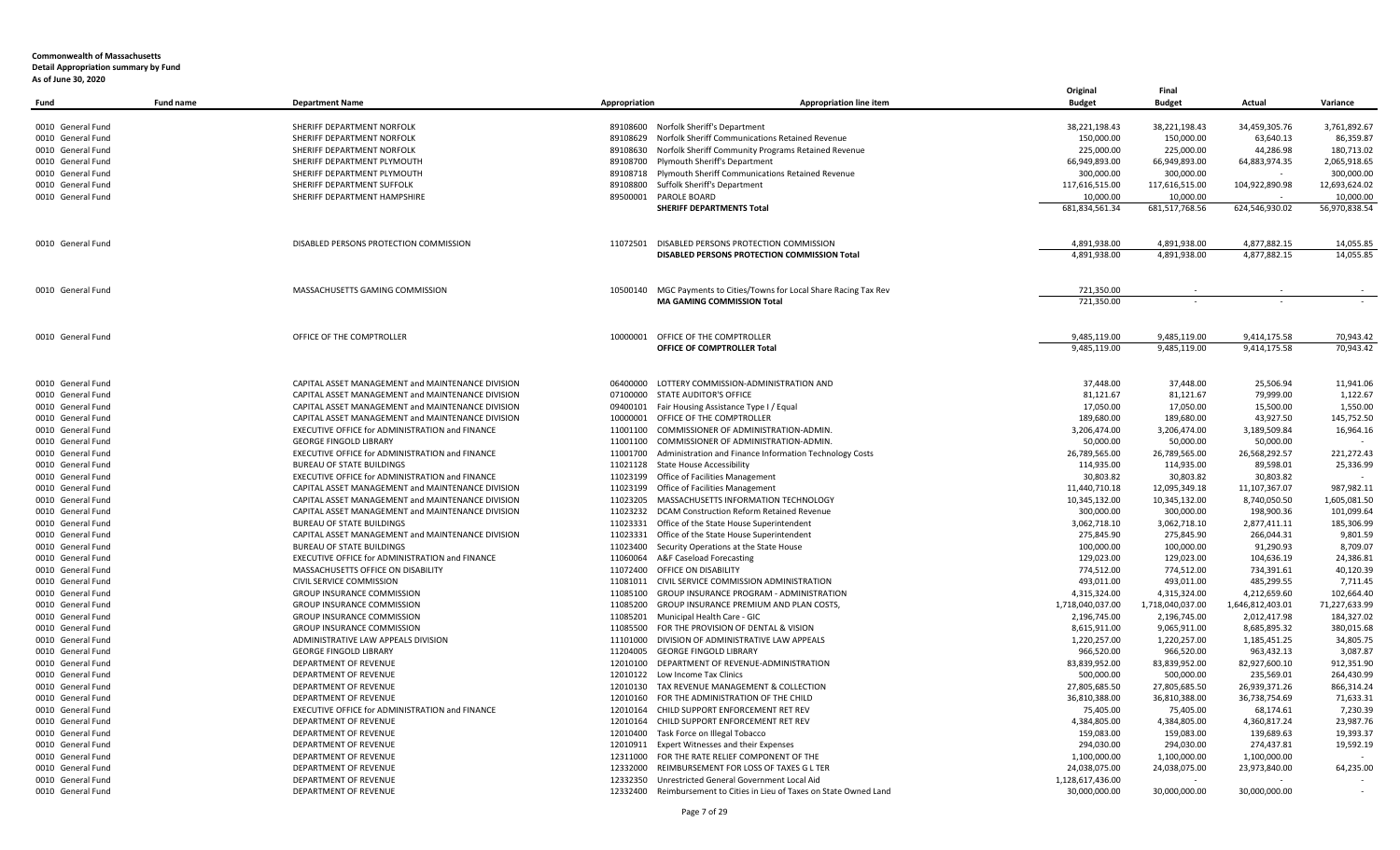| Fund              | <b>Fund name</b> | <b>Department Name</b>                            | Appropriation | <b>Appropriation line item</b>                                        | <b>Budget</b>      | <b>Budget</b>  | Actual         | Variance       |
|-------------------|------------------|---------------------------------------------------|---------------|-----------------------------------------------------------------------|--------------------|----------------|----------------|----------------|
|                   |                  |                                                   |               |                                                                       |                    |                |                |                |
| 0010 General Fund |                  | <b>DEPARTMENT OF REVENUE</b>                      |               | 12332401 40 S Payments                                                | 500,000.00         | 500,000.00     | 500,000.00     |                |
| 0010 General Fund |                  | APPELLATE TAX BOARD                               |               | 13101000 APPELLATE TAX BOARD                                          | 2,175,028.00       | 2,175,028.00   | 2,169,669.42   | 5,358.58       |
| 0010 General Fund |                  | APPELLATE TAX BOARD                               |               | 13101001 APPELLATE TAX BOARD RETAINED REVENUE                         | 400,000.00         | 400,000.00     | 310,472.88     | 89,527.12      |
| 0010 General Fund |                  | HEALTH POLICY COMMISSION                          |               | 14501200 Health Policy Commission                                     | 10,009,984.98      | 10,009,984.98  | 8,005,386.33   | 2,004,598.65   |
| 0010 General Fund |                  | <b>HEALTH POLICY COMMISSION</b>                   |               | 14501266 Academic Detailing                                           | 110,000.00         | 110,000.00     | 90,000.00      | 20,000.00      |
| 0010 General Fund |                  | EXECUTIVE OFFICE for ADMINISTRATION and FINANCE   |               | 15959168 Social Innovation Financing                                  | 9,100,000.00       |                |                |                |
| 0010 General Fund |                  | EXECUTIVE OFFICE for ADMINISTRATION and FINANCE   |               | 15990010 Title 10 Funding                                             | 2,436,949.41       | 2,436,949.41   |                | 2.436.949.41   |
| 0010 General Fund |                  | EXECUTIVE OFFICE for ADMINISTRATION and FINANCE   |               | 15990026 Municipal Regionalization and Efficiencies Incentive Reserve | 1,480,652.76       | 2,480,652.76   | 2,132,000.00   | 348,652.76     |
| 0010 General Fund |                  | <b>DEPARTMENT OF REVENUE</b>                      |               | 15990026 Municipal Regionalization and Efficiencies Incentive Reserve | 5,509,807.00       | 5,509,807.00   | 5,509,807.00   |                |
| 0010 General Fund |                  | EXECUTIVE OFFICE for ADMINISTRATION and FINANCE   |               | 15990054 Hinton Lab Response Reserve                                  | 2,647,885.67       | 2,647,885.67   |                | 2,647,885.67   |
| 0010 General Fund |                  | EXECUTIVE OFFICE for ADMINISTRATION and FINANCE   |               | 15990105 Medically-Assisted Treatment at County Correctional Facility | 164.226.00         | 164,226.00     |                | 164,226.00     |
| 0010 General Fund |                  | EXECUTIVE OFFICE for ADMINISTRATION and FINANCE   |               | 15990109 Paid Family and Medical Leave Reserve                        | 753,039.00         |                |                |                |
| 0010 General Fund |                  | EXECUTIVE OFFICE for ADMINISTRATION and FINANCE   |               | 15990717 Reserve for PFAS Remediation                                 |                    | 1,000,000.00   |                | 1,000,000.00   |
| 0010 General Fund |                  | EXECUTIVE OFFICE for ADMINISTRATION and FINANCE   |               | 15991214 Section 35 Treatment and Facility Investments                | (3,973,485.00)     | 1,426,515.00   |                | 1,426,515.00   |
| 0010 General Fund |                  | EXECUTIVE OFFICE for ADMINISTRATION and FINANCE   |               | 15991230 COVID-19 Reserve                                             | (3,250,000.00)     | 9,023,000.00   |                | 9,023,000.00   |
| 0010 General Fund |                  | EXECUTIVE OFFICE for ADMINISTRATION and FINANCE   |               | 15991231 COVID Fed Reimb Reserve                                      | (694, 628, 186.37) | 305,371,813.63 |                | 305,371,813.63 |
| 0010 General Fund |                  | EXECUTIVE OFFICE for ADMINISTRATION and FINANCE   |               | 15991232 COVID 2021 Reserve                                           | 250,000,000.00     | 390,792,650.00 |                | 390,792,650.00 |
| 0010 General Fund |                  | EXECUTIVE OFFICE for ADMINISTRATION and FINANCE   |               | 15991691 Caseload and Deficiency Reserve                              | 9,071,023.93       | 9,071,023.93   |                | 9,071,023.93   |
| 0010 General Fund |                  | EXECUTIVE OFFICE for ADMINISTRATION and FINANCE   |               | 15991850 Hampshire Council Reserve funds                              | 250,000.00         | 250,000.00     | 68,523.26      | 181,476.74     |
| 0010 General Fund |                  | EXECUTIVE OFFICE for ADMINISTRATION and FINANCE   | 15991977      | Commonwealth I-Cubed Assistance Assembly Square Reserve               | 13,575,575.00      | 13,575,575.00  | 12,592,591.06  | 982,983.94     |
|                   |                  | EXECUTIVE OFFICE for ADMINISTRATION and FINANCE   |               | 15992003 Uniform Law Commission                                       |                    |                |                |                |
| 0010 General Fund |                  |                                                   |               |                                                                       | 50,000.00          | 50,000.00      | 50,000.00      | 4,723,866.00   |
| 0010 General Fund |                  | EXECUTIVE OFFICE for ADMINISTRATION and FINANCE   |               | 15992018 Merrimack Valley Reserve                                     | 4,723,866.00       | 4,723,866.00   |                |                |
| 0010 General Fund |                  | EXECUTIVE OFFICE for ADMINISTRATION and FINANCE   |               | 15992019 Cape Cod Tornado Relief                                      | 2,883,208.00       | 2,883,208.00   | 2,469,115.32   | 414,092.68     |
| 0010 General Fund |                  | EXECUTIVE OFFICE for ADMINISTRATION and FINANCE   |               | 15993222 MassHealth Reform Reserve                                    | 617,889.08         | 617,889.08     |                | 617,889.08     |
| 0010 General Fund |                  | EXECUTIVE OFFICE for ADMINISTRATION and FINANCE   |               | 15993234 SOUTH ESSEX SEWAGE DISTRICT DEBT SERVICE                     | 33,914.00          | 33,914.00      | 30,940.92      | 2,973.08       |
| 0010 General Fund |                  | CAPITAL ASSET MANAGEMENT and MAINTENANCE DIVISION |               | 15993856 FOR THE MASS INFORMATION TECHNOLOGY                          | 500,000.00         | 500,000.00     | 500,000.00     |                |
| 0010 General Fund |                  | EXECUTIVE OFFICE for ADMINISTRATION and FINANCE   |               | 15994448 FY17 CB Contract Costs                                       | (12, 138, 978.94)  | 3,241,991.06   |                | 3,241,991.06   |
| 0010 General Fund |                  | EXECUTIVE OFFICE for ADMINISTRATION and FINANCE   |               | 15998020 DOCS and Sheriff's Funding Commission                        | 100,000.00         | 100,000.00     |                | 100,000.00     |
| 0010 General Fund |                  | EXECUTIVE OFFICE for ADMINISTRATION and FINANCE   |               | 15998910 Sherriffs Reserve                                            | 30,087.66          | 30,087.66      |                | 30,087.66      |
| 0010 General Fund |                  | HUMAN RESOURCES DIVISION                          |               | 17500100 HUMAN RESOURCES DIVISION ADMINISTRATION                      | 6,774,116.00       | 6,774,116.00   | 5,827,737.90   | 946,378.10     |
| 0010 General Fund |                  | HUMAN RESOURCES DIVISION                          |               | 17500102 CIVIL SERVICE EXAM FEES RETAINED REVENUE                     | 2,443,929.00       | 2,443,929.00   | 1,860,486.67   | 583,442.33     |
| 0010 General Fund |                  | HUMAN RESOURCES DIVISION                          |               | 17500103 Training and Career Ladder Programs                          | 780,000.00         | 780,000.00     | 772,408.71     | 7,591.29       |
| 0010 General Fund |                  | HUMAN RESOURCES DIVISION                          |               | 17500119 WORKERS COMP MIDDLESEX/WORCESTER COUNTY                      | 8,151.00           | 8,151.00       | 2,028.90       | 6,122.10       |
| 0010 General Fund |                  | HUMAN RESOURCES DIVISION                          | 17500300      | HEALTH AND WELFARE CONTRIBUTIONS                                      | 37,901,350.06      | 38,869,048.06  | 38,205,345.58  | 663,702.48     |
| 0010 General Fund |                  | HUMAN RESOURCES DIVISION                          |               | 17500928 Civil Service Exam                                           | 849,000.00         | 849,000.00     | 440,442.26     | 408,557.74     |
| 0010 General Fund |                  | DIVISION OF OPERATIONAL SERVICES                  |               | 17750115 Statewide Contract Fee                                       | 10,983,026.00      | 10,983,026.00  | 10,247,505.25  | 735,520.75     |
| 0010 General Fund |                  | DIVISION OF OPERATIONAL SERVICES                  |               | 17750124 COST REIMBURSEMENT OVER BILLING RET REV                      | 124,752.00         | 124,752.00     | 105,163.54     | 19,588.46      |
| 0010 General Fund |                  | DIVISION OF OPERATIONAL SERVICES                  |               | 17750200 Supplier Diversity Office                                    | 835,703.00         | 835,703.00     | 757,773.33     | 77,929.67      |
| 0010 General Fund |                  | DIVISION OF OPERATIONAL SERVICES                  |               | 17750600 RETAINED REVENUE STATE SURPLUS PERSONAL                      | 454,684.00         | 454,684.00     | 122,705.32     | 331,978.68     |
| 0010 General Fund |                  | DIVISION OF OPERATIONAL SERVICES                  |               | 17750700 REPROGRAPHIC GOODS & SERVICES RETAINED                       | 60.000.00          | 60,000.00      | 25,728.16      | 34.271.84      |
| 0010 General Fund |                  | DIVISION OF OPERATIONAL SERVICES                  |               | 17750900 FEDERAL SURPLUS PROPERTY BOARD FUND                          | 22,000.00          | 22,000.00      | 1,972.88       | 20,027.12      |
| 0010 General Fund |                  | <b>DEPARTMENT OF REVENUE</b>                      |               | 40000300 ADMINISTRATION OF THE MEDICAID PROGRAM                       | 81.952.00          | 81,952.00      | 81,094.88      | 857.12         |
| 0010 General Fund |                  | HUMAN RESOURCES DIVISION                          |               | 40000300 ADMINISTRATION OF THE MEDICAID PROGRAM                       | (43.37)            | (43.37)        | (43.37)        |                |
| 0010 General Fund |                  | <b>DEPARTMENT OF REVENUE</b>                      |               | 40000700 INDEMNITY/THIRD PARTY LIABILITY PLAN                         | 38.804.84          |                |                |                |
| 0010 General Fund |                  | CAPITAL ASSET MANAGEMENT and MAINTENANCE DIVISION |               | 45161000 CENTER FOR LABORATORY AND COMMUNICABLE                       |                    |                | (1,969.34)     | 1,969.34       |
| 0010 General Fund |                  | CAPITAL ASSET MANAGEMENT and MAINTENANCE DIVISION |               | 42000300 RESIDENTIAL SERVICES FOR COMMITTED                           | 285.000.00         | 285.000.00     | 1.295.00       | 283.705.00     |
| 0010 General Fund |                  | HUMAN RESOURCES DIVISION                          |               | 59111003 DMR Administraion and Operations                             | 155,169.00         | 155,169.00     | 149,988.59     | 5,180.41       |
| 0010 General Fund |                  | <b>DEPARTMENT OF REVENUE</b>                      |               | 70030300 Department of Family and Medical Leave                       | 988,517.88         | 988,517.88     | 988,017.88     | 500.00         |
| 0010 General Fund |                  | DEPARTMENT OF REVENUE                             |               | 70610008 REIMBURSEMENT OF SCHOOL AID TO CITIES                        | 5,176,002,652.00   |                |                |                |
| 0010 General Fund |                  | <b>DEPARTMENT OF REVENUE</b>                      |               | 70619010 CHARTER SCHOOL REIMBURSEMENTS TO CITIES                      | 120,000,000.00     | 120,000,000.00 | 120,000,000.00 |                |
| 0010 General Fund |                  | HUMAN RESOURCES DIVISION                          |               | 89000001 ADMINISTRATION AND OPERATION OF THE                          | 9,946.80           | 9,946.80       | 9,946.80       |                |
| 0010 General Fund |                  | CAPITAL ASSET MANAGEMENT and MAINTENANCE DIVISION |               | 95000000 SENATE OPERATIONS                                            | 29,335.61          | 29,335.61      | 28,960.62      | 374.99         |
| 0010 General Fund |                  | CAPITAL ASSET MANAGEMENT and MAINTENANCE DIVISION | 96000000      | <b>HOUSE OPERATIONS</b>                                               | 77,934.67          | 77,934.67      | 77,934.67      |                |
| 0010 General Fund |                  |                                                   |               |                                                                       |                    |                |                |                |
|                   |                  | COMMISSION ON STATUS OF WOMEN                     |               | 09500000 COMMISSION ON THE STATUS OF WOMEN                            | 223,427.00         | 223,427.00     | 207,176.08     | 16,250.92      |
| 0010 General Fund |                  | COMMISSION AGAINST DISCRIMINATION                 | 09400100      | Mass Commission Against Discrimination Administration                 | 4,212,957.00       | 4,212,957.00   | 3,955,046.68   | 257,910.32     |
| 0010 General Fund |                  | COMMISSION AGAINST DISCRIMINATION                 | 09400101      | Fair Housing Assistance Type I / Equal                                | 3,602,950.00       | 3,602,950.00   | 3,047,696.99   | 555,253.01     |
| 0010 General Fund |                  | COMMISSION AGAINST DISCRIMINATION                 | 09400102      | Discrimination Prevention Certification Program                       | 410,000.00         | 410,000.00     | 195,950.49     | 214,049.51     |
| 0010 General Fund |                  | OFFICE OF THE COMPTROLLER                         |               | 03211500 COMMITTEE FOR PUBLIC COUNSEL SERVICES                        | 4,000.00           | 4,000.00       | 3,141.25       | 858.75         |

**Original Final**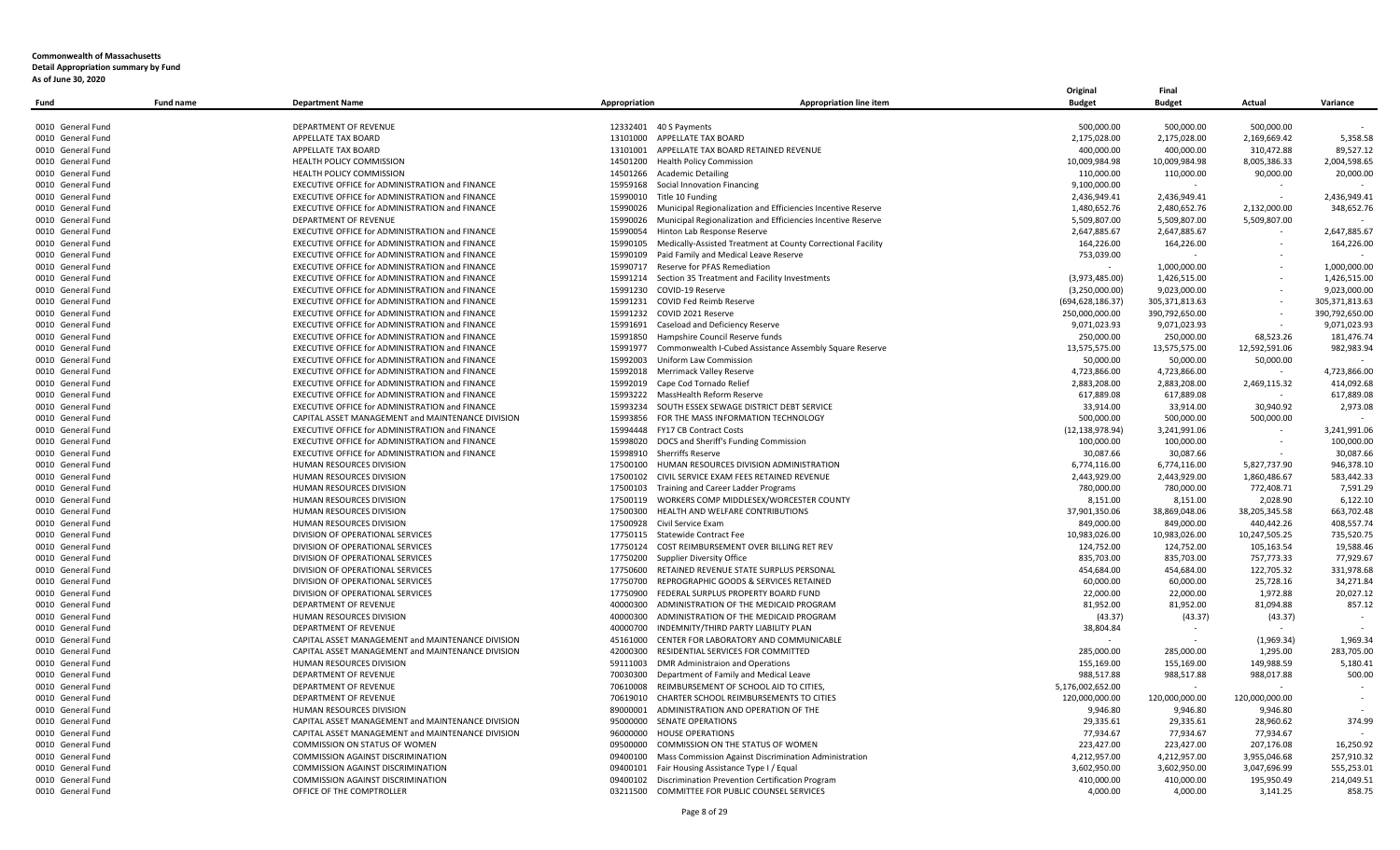| 286,188.85<br>0010 General Fund<br>OFFICE OF THE COMPTROLLER<br>11030000 PAYMENTS FOR CONTINGENT CONTRACTS<br>(286, 188.85)<br>0010 General Fund<br>OFFICE OF THE COMPTROLLER<br>11036950<br>Rev Opt for over-payments<br>162,745.90<br>(162, 745.90)<br>OFFICE OF THE COMPTROLLER<br>15950033 Fed Govt Repayment<br>173,605.02<br>(173, 605.02)<br>15950155 Payroll Tax Funding<br>(149, 975.24)<br>0010 General Fund<br>OFFICE OF THE COMPTROLLER<br>149,975.24<br>0010 General Fund<br>OFFICE OF THE COMPTROLLER<br>15951200 PFAS: 0% Loans<br>10,650,000.00<br>10,650,000.00<br>10,650,000.00<br>0010 General Fund<br>OFFICE OF THE COMPTROLLER<br>15951205 PFAS: Additional CWT Capacity<br>9,050,000.00<br>9,050,000.00<br>9,050,000.00<br>32,000,000.00<br>0010 General Fund<br>OFFICE OF THE COMPTROLLER<br>15956389<br>One-time MBTA Resource Assistance<br>32,000,000.00<br>32,000,000.00<br>0010 General Fund<br>OFFICE OF THE COMPTROLLER<br>15959010<br>Transfer from General Fund EoY Reversion to GF<br>10,000,000.00<br>10,000,000.00<br>$\sim$<br>13,553,212.96<br>15993384<br>RESERVE FOR CERTAIN COURT JUDGMENTS,<br>5,382,948.48<br>8,170,264.48<br>0010 General Fund<br>OFFICE OF THE COMPTROLLER<br>13,553,212.96<br>0010 General Fund<br>OFFICE OF THE COMPTROLLER<br>15992962 TERMINAL LEAVE RESERVE<br>1,297,452.45<br>(1, 297, 452.45)<br>0010 General Fund<br>OFFICE OF THE COMPTROLLER<br>15996705 METROPOLITAN AREA PLANNING COUNCIL FUND-<br>1,777,184.00<br>(1,777,184.00)<br>0010 General Fund<br>OFFICE OF THE COMPTROLLER<br>15950115 Civics Education Trust Fund<br>1,500,000.00<br>0010 General Fund<br>OFFICE OF THE COMPTROLLER<br>15951069<br>Health Insurance Technology Trust Fund<br>16,261,599.07<br>15951070 Safety Net Provider Trust Fund<br>165,100,000.00<br>0010 General Fund<br>OFFICE OF THE COMPTROLLER<br>0010 General Fund<br>OFFICE OF THE COMPTROLLER<br>15951071 Community BH Trust Fund Transfer<br>200,000.00<br>0010 General Fund<br>OFFICE OF THE COMPTROLLER<br>Childhood Lead Poisoning Prevention Trust<br>2,700,000.00<br>15954506<br>0010 General Fund<br>OFFICE OF THE COMPTROLLER<br>15954512 Behavioral Health Access, Outreach and Support Trust<br>10,000,000.00<br>15957066 STEM Pipeline Fund<br>0010 General Fund<br>OFFICE OF THE COMPTROLLER<br>1,500,000.00<br>0010 General Fund<br>OFFICE OF THE COMPTROLLER<br>15951068<br>Transfer from GF to EHS MassHealth Provider Payment MATF<br>481,260,000.00<br>15996152 Tr to Retiree Benefits Trust Fund<br>450,000,000.00<br>0010 General Fund<br>OFFICE OF THE COMPTROLLER<br><b>EXECUTIVE OFFICE FOR ADMINSTRATION &amp; FINANCE Total</b><br>9,294,684,295.87<br>3,039,569,721.96<br>2,217,801,184.80<br>821,768,537.16<br>0010 General Fund<br>DEPARTMENT CONSERVATION AND RECREATION<br>11023331<br>Office of the State House Superintendent<br>2.000.00<br>2,000.00<br>2,000.00<br>0010 General Fund<br>DEPARTMENT OF FISH AND GAME<br>Great White Shark Safety Initiatives<br>195,000.00<br>195,000.00<br>194,067.34<br>932.66<br>15990718<br>0010 General Fund<br>EXECUTIVE OFFICE OF ENVIRONMENTAL AFFAIRS<br>20000100 ENVIRONMENTAL AFFAIRS-ADMINISTRATION<br>9,903,472.06<br>10,073,277.06<br>9,578,583.79<br>494,693.27<br>2,193,999.00<br>317,066.21<br>0010 General Fund<br>EXECUTIVE OFFICE OF ENVIRONMENTAL AFFAIRS<br>20000101 Climate Adaptation and Preparedness<br>2,193,999.00<br>1,876,932.79<br>0010 General Fund<br>DEPARTMENT OF FISH AND GAME<br>20000101 Climate Adaptation and Preparedness<br>794.19<br>(794.19)<br>$\sim$<br>$\sim$<br>0010 General Fund<br>EXECUTIVE OFFICE OF ENVIRONMENTAL AFFAIRS<br>20001011 Handling Charge Retained Revenue<br>40,000.00<br>40,000.00<br>40,000.00<br>930,836.07<br>0010 General Fund<br>DEPARTMENT of AGRICULTURAL RESOURCES<br>20001012 Cranberry, Fishing, & Ag Innovation Grants<br>930,836.07<br>930,836.07<br>86,961.03<br>0010 General Fund<br>EXECUTIVE OFFICE OF ENVIRONMENTAL AFFAIRS<br>20001012<br>86,961.03<br>86,961.03<br>Cranberry, Fishing, & Ag Innovation Grants<br>0010 General Fund<br>DEPARTMENT OF FISH AND GAME<br>20001012 Cranberry, Fishing, & Ag Innovation Grants<br>482,202.90<br>482,202.90<br>482,202.90<br>$\sim$<br>0010 General Fund<br>DEPARTMENT CONSERVATION AND RECREATION<br>20001013 Dams and Culverts<br>300,000.00<br>300,000.00<br>144,003.60<br>155,996.40<br>300,000.00<br>300,000.00<br>0010 General Fund<br>EXECUTIVE OFFICE OF ENVIRONMENTAL AFFAIRS<br>20001013 Dams and Culverts<br>300,000.00<br>0010 General Fund<br>DEPARTMENT OF FISH AND GAME<br>20001013 Dams and Culverts<br>1,000,000.00<br>1,000,000.00<br>994,673.36<br>5,326.64<br>DEPARTMENT of AGRICULTURAL RESOURCES<br>20001700 Energy and Environment Information Technology Costs<br>30,244.00<br>30,244.00<br>0010 General Fund<br>30,244.00<br>0010 General Fund<br>DEPARTMENT CONSERVATION AND RECREATION<br>20001700<br>Energy and Environment Information Technology Costs<br>548,290.00<br>548,290.00<br>548,290.00<br>11,941,724.00<br>EXECUTIVE OFFICE OF ENVIRONMENTAL AFFAIRS<br>20001700 Energy and Environment Information Technology Costs<br>11,941,724.00<br>11,627,240.07<br>314,483.93<br>0010 General Fund<br>271,363.00<br>0010 General Fund<br>DEPARTMENT OF ENVIRONMENTAL PROTECTION<br>20001700 Energy and Environment Information Technology Costs<br>271,363.00<br>266,966.37<br>4,396.63<br>98,935.00<br>0010 General Fund<br>DEPARTMENT OF FISH AND GAME<br>20001700 Energy and Environment Information Technology Costs<br>98,935.00<br>91,727.81<br>7,207.19<br>20301000<br>ENVIRONMENTAL LAW ENFORCEMENT<br>12,088,642.24<br>12,088,642.24<br>12,028,072.71<br>60,569.53<br>0010 General Fund<br>EXECUTIVE OFFICE OF ENVIRONMENTAL AFFAIRS<br>EXECUTIVE OFFICE OF ENVIRONMENTAL AFFAIRS<br>20301004 ENVIRONMENTAL POLICE PRIVATE DETAILS<br>530,000.00<br>381,432.47<br>148,567.53<br>0010 General Fund<br>530,000.00<br>15,265,432.00<br>32,512.32<br>0010 General Fund<br>DEPARTMENT OF PUBLIC UTILITIES<br>21000012 Department of Public Utilities<br>15,265,432.00<br>15,232,919.68<br>737,532.00<br>41,524.09<br>0010 General Fund<br>EXECUTIVE OFFICE OF ENVIRONMENTAL AFFAIRS<br>21000012 Department of Public Utilities<br>737,532.00<br>696,007.91<br>DEPARTMENT OF PUBLIC UTILITIES<br>21000013 Transportation Oversight Divis<br>302,050.00<br>302,050.00<br>301,892.12<br>157.88<br>0010 General Fund<br>DEPARTMENT OF PUBLIC UTILITIES<br><b>Steam Distribution Oversight</b><br>385,505.00<br>385,427.64<br>77.36<br>21000016<br>385,505.00<br>457.45<br>DEPARTMENT OF PUBLIC UTILITIES<br>21000017<br><b>TNC Oversight</b><br>1,333,873.00<br>1,333,873.00<br>1,333,415.55<br>947.85<br>DEPARTMENT OF PUBLIC UTILITIES<br>21000020<br>678,826.71<br>678,826.71<br>677,878.86<br>Pipeline Safety Management<br>25,000.00<br>EXECUTIVE OFFICE OF ENVIRONMENTAL AFFAIRS<br>22000100 ENIVRONMENTAL COMPLIANCE<br>25,000.00<br>25,000.00<br>22000100 ENIVRONMENTAL COMPLIANCE<br>32,113,929.00<br>32,113,929.00<br>31,194,670.43<br>919,258.57<br>DEPARTMENT OF ENVIRONMENTAL PROTECTION<br>4,089.05<br>DEPARTMENT OF ENVIRONMENTAL PROTECTION<br>22000102<br>LICENSE/PERMIT/INSPECTION FEE-RETAINED<br>650,150.00<br>650,150.00<br>646,060.95<br>DEPARTMENT OF ENVIRONMENTAL PROTECTION<br>22000107<br>499,998.00<br>499,998.00<br>499,422.98<br>575.02<br><b>Redemption Centers Operations</b><br>4,762.53<br>DEPARTMENT OF ENVIRONMENTAL PROTECTION<br>22000109<br>Compliance & Permitting<br>2,500,000.00<br>2,500,000.00<br>2,495,237.47<br>DEPARTMENT OF ENVIRONMENTAL PROTECTION<br>22000112 Compliance and Permitting RR<br>2,500,000.00<br>2,500,000.00<br>2,483,014.17<br>16,985.83<br>EXECUTIVE OFFICE OF ENVIRONMENTAL AFFAIRS<br>644,096.00<br>15,459.20<br>22100106 Toxics Use Retained Revenue<br>644,096.00<br>628,636.80<br>0010 General Fund<br>DEPARTMENT OF ENVIRONMENTAL PROTECTION<br><b>Toxics Use Retained Revenue</b><br>2,564,544.00<br>2,564,544.00<br>2,009,069.15<br>555,474.85<br>22100106<br>900,569.00<br>19,090.29<br>0010 General Fund<br>DEPARTMENT OF ENVIRONMENTAL PROTECTION<br>22202220 CLEAN AIR ACT ADMINISTRATION<br>900,569.00<br>881,478.71<br>DEPARTMENT OF ENVIRONMENTAL PROTECTION<br>22202221 CLEAN AIR ACT OPERATING PERMIT<br>1,611,021.00<br>1,609,230.26<br>1,790.74<br>1,611,021.00 | Fund              | <b>Fund name</b> | <b>Department Name</b> | Appropriation | <b>Appropriation line item</b> | Original<br><b>Budget</b> | Final<br><b>Budget</b> | Actual | Variance |
|-----------------------------------------------------------------------------------------------------------------------------------------------------------------------------------------------------------------------------------------------------------------------------------------------------------------------------------------------------------------------------------------------------------------------------------------------------------------------------------------------------------------------------------------------------------------------------------------------------------------------------------------------------------------------------------------------------------------------------------------------------------------------------------------------------------------------------------------------------------------------------------------------------------------------------------------------------------------------------------------------------------------------------------------------------------------------------------------------------------------------------------------------------------------------------------------------------------------------------------------------------------------------------------------------------------------------------------------------------------------------------------------------------------------------------------------------------------------------------------------------------------------------------------------------------------------------------------------------------------------------------------------------------------------------------------------------------------------------------------------------------------------------------------------------------------------------------------------------------------------------------------------------------------------------------------------------------------------------------------------------------------------------------------------------------------------------------------------------------------------------------------------------------------------------------------------------------------------------------------------------------------------------------------------------------------------------------------------------------------------------------------------------------------------------------------------------------------------------------------------------------------------------------------------------------------------------------------------------------------------------------------------------------------------------------------------------------------------------------------------------------------------------------------------------------------------------------------------------------------------------------------------------------------------------------------------------------------------------------------------------------------------------------------------------------------------------------------------------------------------------------------------------------------------------------------------------------------------------------------------------------------------------------------------------------------------------------------------------------------------------------------------------------------------------------------------------------------------------------------------------------------------------------------------------------------------------------------------------------------------------------------------------------------------------------------------------------------------------------------------------------------------------------------------------------------------------------------------------------------------------------------------------------------------------------------------------------------------------------------------------------------------------------------------------------------------------------------------------------------------------------------------------------------------------------------------------------------------------------------------------------------------------------------------------------------------------------------------------------------------------------------------------------------------------------------------------------------------------------------------------------------------------------------------------------------------------------------------------------------------------------------------------------------------------------------------------------------------------------------------------------------------------------------------------------------------------------------------------------------------------------------------------------------------------------------------------------------------------------------------------------------------------------------------------------------------------------------------------------------------------------------------------------------------------------------------------------------------------------------------------------------------------------------------------------------------------------------------------------------------------------------------------------------------------------------------------------------------------------------------------------------------------------------------------------------------------------------------------------------------------------------------------------------------------------------------------------------------------------------------------------------------------------------------------------------------------------------------------------------------------------------------------------------------------------------------------------------------------------------------------------------------------------------------------------------------------------------------------------------------------------------------------------------------------------------------------------------------------------------------------------------------------------------------------------------------------------------------------------------------------------------------------------------------------------------------------------------------------------------------------------------------------------------------------------------------------------------------------------------------------------------------------------------------------------------------------------------------------------------------------------------------------------------------------------------------------------------------------------------------------------------------------------------------------------------------------------------------------------------------------------------------------------------------------------------------------------------------------------------------------------------------------------------------------------------------------------------------------------------------------------------------------------------------------------------------------------------------------------------------------------------------------------------------------------------------------------------------------------------------------------------------------------------------------------------------------------------------------------------------------------------------------------------------------------------------------------------------------------------------------------------------------------------------------------------------------------------------------------------------------------------------------------------------------------------------------------------------------------------------------------------------------------------------------------------------------------------------------------------------------------------------------------------------------------------------------------------------------------------------------------------------------------------------------------------------------------------------------------------------------------------------------------|-------------------|------------------|------------------------|---------------|--------------------------------|---------------------------|------------------------|--------|----------|
|                                                                                                                                                                                                                                                                                                                                                                                                                                                                                                                                                                                                                                                                                                                                                                                                                                                                                                                                                                                                                                                                                                                                                                                                                                                                                                                                                                                                                                                                                                                                                                                                                                                                                                                                                                                                                                                                                                                                                                                                                                                                                                                                                                                                                                                                                                                                                                                                                                                                                                                                                                                                                                                                                                                                                                                                                                                                                                                                                                                                                                                                                                                                                                                                                                                                                                                                                                                                                                                                                                                                                                                                                                                                                                                                                                                                                                                                                                                                                                                                                                                                                                                                                                                                                                                                                                                                                                                                                                                                                                                                                                                                                                                                                                                                                                                                                                                                                                                                                                                                                                                                                                                                                                                                                                                                                                                                                                                                                                                                                                                                                                                                                                                                                                                                                                                                                                                                                                                                                                                                                                                                                                                                                                                                                                                                                                                                                                                                                                                                                                                                                                                                                                                                                                                                                                                                                                                                                                                                                                                                                                                                                                                                                                                                                                                                                                                                                                                                                                                                                                                                                                                                                                                                                                                                                                                                                                                                                                                                                                                                                                                                                                                                                                                                                                                                                                                                                                                                     |                   |                  |                        |               |                                |                           |                        |        |          |
|                                                                                                                                                                                                                                                                                                                                                                                                                                                                                                                                                                                                                                                                                                                                                                                                                                                                                                                                                                                                                                                                                                                                                                                                                                                                                                                                                                                                                                                                                                                                                                                                                                                                                                                                                                                                                                                                                                                                                                                                                                                                                                                                                                                                                                                                                                                                                                                                                                                                                                                                                                                                                                                                                                                                                                                                                                                                                                                                                                                                                                                                                                                                                                                                                                                                                                                                                                                                                                                                                                                                                                                                                                                                                                                                                                                                                                                                                                                                                                                                                                                                                                                                                                                                                                                                                                                                                                                                                                                                                                                                                                                                                                                                                                                                                                                                                                                                                                                                                                                                                                                                                                                                                                                                                                                                                                                                                                                                                                                                                                                                                                                                                                                                                                                                                                                                                                                                                                                                                                                                                                                                                                                                                                                                                                                                                                                                                                                                                                                                                                                                                                                                                                                                                                                                                                                                                                                                                                                                                                                                                                                                                                                                                                                                                                                                                                                                                                                                                                                                                                                                                                                                                                                                                                                                                                                                                                                                                                                                                                                                                                                                                                                                                                                                                                                                                                                                                                                                     |                   |                  |                        |               |                                |                           |                        |        |          |
|                                                                                                                                                                                                                                                                                                                                                                                                                                                                                                                                                                                                                                                                                                                                                                                                                                                                                                                                                                                                                                                                                                                                                                                                                                                                                                                                                                                                                                                                                                                                                                                                                                                                                                                                                                                                                                                                                                                                                                                                                                                                                                                                                                                                                                                                                                                                                                                                                                                                                                                                                                                                                                                                                                                                                                                                                                                                                                                                                                                                                                                                                                                                                                                                                                                                                                                                                                                                                                                                                                                                                                                                                                                                                                                                                                                                                                                                                                                                                                                                                                                                                                                                                                                                                                                                                                                                                                                                                                                                                                                                                                                                                                                                                                                                                                                                                                                                                                                                                                                                                                                                                                                                                                                                                                                                                                                                                                                                                                                                                                                                                                                                                                                                                                                                                                                                                                                                                                                                                                                                                                                                                                                                                                                                                                                                                                                                                                                                                                                                                                                                                                                                                                                                                                                                                                                                                                                                                                                                                                                                                                                                                                                                                                                                                                                                                                                                                                                                                                                                                                                                                                                                                                                                                                                                                                                                                                                                                                                                                                                                                                                                                                                                                                                                                                                                                                                                                                                                     | 0010 General Fund |                  |                        |               |                                |                           |                        |        |          |
|                                                                                                                                                                                                                                                                                                                                                                                                                                                                                                                                                                                                                                                                                                                                                                                                                                                                                                                                                                                                                                                                                                                                                                                                                                                                                                                                                                                                                                                                                                                                                                                                                                                                                                                                                                                                                                                                                                                                                                                                                                                                                                                                                                                                                                                                                                                                                                                                                                                                                                                                                                                                                                                                                                                                                                                                                                                                                                                                                                                                                                                                                                                                                                                                                                                                                                                                                                                                                                                                                                                                                                                                                                                                                                                                                                                                                                                                                                                                                                                                                                                                                                                                                                                                                                                                                                                                                                                                                                                                                                                                                                                                                                                                                                                                                                                                                                                                                                                                                                                                                                                                                                                                                                                                                                                                                                                                                                                                                                                                                                                                                                                                                                                                                                                                                                                                                                                                                                                                                                                                                                                                                                                                                                                                                                                                                                                                                                                                                                                                                                                                                                                                                                                                                                                                                                                                                                                                                                                                                                                                                                                                                                                                                                                                                                                                                                                                                                                                                                                                                                                                                                                                                                                                                                                                                                                                                                                                                                                                                                                                                                                                                                                                                                                                                                                                                                                                                                                                     |                   |                  |                        |               |                                |                           |                        |        |          |
|                                                                                                                                                                                                                                                                                                                                                                                                                                                                                                                                                                                                                                                                                                                                                                                                                                                                                                                                                                                                                                                                                                                                                                                                                                                                                                                                                                                                                                                                                                                                                                                                                                                                                                                                                                                                                                                                                                                                                                                                                                                                                                                                                                                                                                                                                                                                                                                                                                                                                                                                                                                                                                                                                                                                                                                                                                                                                                                                                                                                                                                                                                                                                                                                                                                                                                                                                                                                                                                                                                                                                                                                                                                                                                                                                                                                                                                                                                                                                                                                                                                                                                                                                                                                                                                                                                                                                                                                                                                                                                                                                                                                                                                                                                                                                                                                                                                                                                                                                                                                                                                                                                                                                                                                                                                                                                                                                                                                                                                                                                                                                                                                                                                                                                                                                                                                                                                                                                                                                                                                                                                                                                                                                                                                                                                                                                                                                                                                                                                                                                                                                                                                                                                                                                                                                                                                                                                                                                                                                                                                                                                                                                                                                                                                                                                                                                                                                                                                                                                                                                                                                                                                                                                                                                                                                                                                                                                                                                                                                                                                                                                                                                                                                                                                                                                                                                                                                                                                     |                   |                  |                        |               |                                |                           |                        |        |          |
|                                                                                                                                                                                                                                                                                                                                                                                                                                                                                                                                                                                                                                                                                                                                                                                                                                                                                                                                                                                                                                                                                                                                                                                                                                                                                                                                                                                                                                                                                                                                                                                                                                                                                                                                                                                                                                                                                                                                                                                                                                                                                                                                                                                                                                                                                                                                                                                                                                                                                                                                                                                                                                                                                                                                                                                                                                                                                                                                                                                                                                                                                                                                                                                                                                                                                                                                                                                                                                                                                                                                                                                                                                                                                                                                                                                                                                                                                                                                                                                                                                                                                                                                                                                                                                                                                                                                                                                                                                                                                                                                                                                                                                                                                                                                                                                                                                                                                                                                                                                                                                                                                                                                                                                                                                                                                                                                                                                                                                                                                                                                                                                                                                                                                                                                                                                                                                                                                                                                                                                                                                                                                                                                                                                                                                                                                                                                                                                                                                                                                                                                                                                                                                                                                                                                                                                                                                                                                                                                                                                                                                                                                                                                                                                                                                                                                                                                                                                                                                                                                                                                                                                                                                                                                                                                                                                                                                                                                                                                                                                                                                                                                                                                                                                                                                                                                                                                                                                                     |                   |                  |                        |               |                                |                           |                        |        |          |
|                                                                                                                                                                                                                                                                                                                                                                                                                                                                                                                                                                                                                                                                                                                                                                                                                                                                                                                                                                                                                                                                                                                                                                                                                                                                                                                                                                                                                                                                                                                                                                                                                                                                                                                                                                                                                                                                                                                                                                                                                                                                                                                                                                                                                                                                                                                                                                                                                                                                                                                                                                                                                                                                                                                                                                                                                                                                                                                                                                                                                                                                                                                                                                                                                                                                                                                                                                                                                                                                                                                                                                                                                                                                                                                                                                                                                                                                                                                                                                                                                                                                                                                                                                                                                                                                                                                                                                                                                                                                                                                                                                                                                                                                                                                                                                                                                                                                                                                                                                                                                                                                                                                                                                                                                                                                                                                                                                                                                                                                                                                                                                                                                                                                                                                                                                                                                                                                                                                                                                                                                                                                                                                                                                                                                                                                                                                                                                                                                                                                                                                                                                                                                                                                                                                                                                                                                                                                                                                                                                                                                                                                                                                                                                                                                                                                                                                                                                                                                                                                                                                                                                                                                                                                                                                                                                                                                                                                                                                                                                                                                                                                                                                                                                                                                                                                                                                                                                                                     |                   |                  |                        |               |                                |                           |                        |        |          |
|                                                                                                                                                                                                                                                                                                                                                                                                                                                                                                                                                                                                                                                                                                                                                                                                                                                                                                                                                                                                                                                                                                                                                                                                                                                                                                                                                                                                                                                                                                                                                                                                                                                                                                                                                                                                                                                                                                                                                                                                                                                                                                                                                                                                                                                                                                                                                                                                                                                                                                                                                                                                                                                                                                                                                                                                                                                                                                                                                                                                                                                                                                                                                                                                                                                                                                                                                                                                                                                                                                                                                                                                                                                                                                                                                                                                                                                                                                                                                                                                                                                                                                                                                                                                                                                                                                                                                                                                                                                                                                                                                                                                                                                                                                                                                                                                                                                                                                                                                                                                                                                                                                                                                                                                                                                                                                                                                                                                                                                                                                                                                                                                                                                                                                                                                                                                                                                                                                                                                                                                                                                                                                                                                                                                                                                                                                                                                                                                                                                                                                                                                                                                                                                                                                                                                                                                                                                                                                                                                                                                                                                                                                                                                                                                                                                                                                                                                                                                                                                                                                                                                                                                                                                                                                                                                                                                                                                                                                                                                                                                                                                                                                                                                                                                                                                                                                                                                                                                     |                   |                  |                        |               |                                |                           |                        |        |          |
|                                                                                                                                                                                                                                                                                                                                                                                                                                                                                                                                                                                                                                                                                                                                                                                                                                                                                                                                                                                                                                                                                                                                                                                                                                                                                                                                                                                                                                                                                                                                                                                                                                                                                                                                                                                                                                                                                                                                                                                                                                                                                                                                                                                                                                                                                                                                                                                                                                                                                                                                                                                                                                                                                                                                                                                                                                                                                                                                                                                                                                                                                                                                                                                                                                                                                                                                                                                                                                                                                                                                                                                                                                                                                                                                                                                                                                                                                                                                                                                                                                                                                                                                                                                                                                                                                                                                                                                                                                                                                                                                                                                                                                                                                                                                                                                                                                                                                                                                                                                                                                                                                                                                                                                                                                                                                                                                                                                                                                                                                                                                                                                                                                                                                                                                                                                                                                                                                                                                                                                                                                                                                                                                                                                                                                                                                                                                                                                                                                                                                                                                                                                                                                                                                                                                                                                                                                                                                                                                                                                                                                                                                                                                                                                                                                                                                                                                                                                                                                                                                                                                                                                                                                                                                                                                                                                                                                                                                                                                                                                                                                                                                                                                                                                                                                                                                                                                                                                                     |                   |                  |                        |               |                                |                           |                        |        |          |
|                                                                                                                                                                                                                                                                                                                                                                                                                                                                                                                                                                                                                                                                                                                                                                                                                                                                                                                                                                                                                                                                                                                                                                                                                                                                                                                                                                                                                                                                                                                                                                                                                                                                                                                                                                                                                                                                                                                                                                                                                                                                                                                                                                                                                                                                                                                                                                                                                                                                                                                                                                                                                                                                                                                                                                                                                                                                                                                                                                                                                                                                                                                                                                                                                                                                                                                                                                                                                                                                                                                                                                                                                                                                                                                                                                                                                                                                                                                                                                                                                                                                                                                                                                                                                                                                                                                                                                                                                                                                                                                                                                                                                                                                                                                                                                                                                                                                                                                                                                                                                                                                                                                                                                                                                                                                                                                                                                                                                                                                                                                                                                                                                                                                                                                                                                                                                                                                                                                                                                                                                                                                                                                                                                                                                                                                                                                                                                                                                                                                                                                                                                                                                                                                                                                                                                                                                                                                                                                                                                                                                                                                                                                                                                                                                                                                                                                                                                                                                                                                                                                                                                                                                                                                                                                                                                                                                                                                                                                                                                                                                                                                                                                                                                                                                                                                                                                                                                                                     |                   |                  |                        |               |                                |                           |                        |        |          |
|                                                                                                                                                                                                                                                                                                                                                                                                                                                                                                                                                                                                                                                                                                                                                                                                                                                                                                                                                                                                                                                                                                                                                                                                                                                                                                                                                                                                                                                                                                                                                                                                                                                                                                                                                                                                                                                                                                                                                                                                                                                                                                                                                                                                                                                                                                                                                                                                                                                                                                                                                                                                                                                                                                                                                                                                                                                                                                                                                                                                                                                                                                                                                                                                                                                                                                                                                                                                                                                                                                                                                                                                                                                                                                                                                                                                                                                                                                                                                                                                                                                                                                                                                                                                                                                                                                                                                                                                                                                                                                                                                                                                                                                                                                                                                                                                                                                                                                                                                                                                                                                                                                                                                                                                                                                                                                                                                                                                                                                                                                                                                                                                                                                                                                                                                                                                                                                                                                                                                                                                                                                                                                                                                                                                                                                                                                                                                                                                                                                                                                                                                                                                                                                                                                                                                                                                                                                                                                                                                                                                                                                                                                                                                                                                                                                                                                                                                                                                                                                                                                                                                                                                                                                                                                                                                                                                                                                                                                                                                                                                                                                                                                                                                                                                                                                                                                                                                                                                     |                   |                  |                        |               |                                |                           |                        |        |          |
|                                                                                                                                                                                                                                                                                                                                                                                                                                                                                                                                                                                                                                                                                                                                                                                                                                                                                                                                                                                                                                                                                                                                                                                                                                                                                                                                                                                                                                                                                                                                                                                                                                                                                                                                                                                                                                                                                                                                                                                                                                                                                                                                                                                                                                                                                                                                                                                                                                                                                                                                                                                                                                                                                                                                                                                                                                                                                                                                                                                                                                                                                                                                                                                                                                                                                                                                                                                                                                                                                                                                                                                                                                                                                                                                                                                                                                                                                                                                                                                                                                                                                                                                                                                                                                                                                                                                                                                                                                                                                                                                                                                                                                                                                                                                                                                                                                                                                                                                                                                                                                                                                                                                                                                                                                                                                                                                                                                                                                                                                                                                                                                                                                                                                                                                                                                                                                                                                                                                                                                                                                                                                                                                                                                                                                                                                                                                                                                                                                                                                                                                                                                                                                                                                                                                                                                                                                                                                                                                                                                                                                                                                                                                                                                                                                                                                                                                                                                                                                                                                                                                                                                                                                                                                                                                                                                                                                                                                                                                                                                                                                                                                                                                                                                                                                                                                                                                                                                                     |                   |                  |                        |               |                                |                           |                        |        |          |
|                                                                                                                                                                                                                                                                                                                                                                                                                                                                                                                                                                                                                                                                                                                                                                                                                                                                                                                                                                                                                                                                                                                                                                                                                                                                                                                                                                                                                                                                                                                                                                                                                                                                                                                                                                                                                                                                                                                                                                                                                                                                                                                                                                                                                                                                                                                                                                                                                                                                                                                                                                                                                                                                                                                                                                                                                                                                                                                                                                                                                                                                                                                                                                                                                                                                                                                                                                                                                                                                                                                                                                                                                                                                                                                                                                                                                                                                                                                                                                                                                                                                                                                                                                                                                                                                                                                                                                                                                                                                                                                                                                                                                                                                                                                                                                                                                                                                                                                                                                                                                                                                                                                                                                                                                                                                                                                                                                                                                                                                                                                                                                                                                                                                                                                                                                                                                                                                                                                                                                                                                                                                                                                                                                                                                                                                                                                                                                                                                                                                                                                                                                                                                                                                                                                                                                                                                                                                                                                                                                                                                                                                                                                                                                                                                                                                                                                                                                                                                                                                                                                                                                                                                                                                                                                                                                                                                                                                                                                                                                                                                                                                                                                                                                                                                                                                                                                                                                                                     |                   |                  |                        |               |                                |                           |                        |        |          |
|                                                                                                                                                                                                                                                                                                                                                                                                                                                                                                                                                                                                                                                                                                                                                                                                                                                                                                                                                                                                                                                                                                                                                                                                                                                                                                                                                                                                                                                                                                                                                                                                                                                                                                                                                                                                                                                                                                                                                                                                                                                                                                                                                                                                                                                                                                                                                                                                                                                                                                                                                                                                                                                                                                                                                                                                                                                                                                                                                                                                                                                                                                                                                                                                                                                                                                                                                                                                                                                                                                                                                                                                                                                                                                                                                                                                                                                                                                                                                                                                                                                                                                                                                                                                                                                                                                                                                                                                                                                                                                                                                                                                                                                                                                                                                                                                                                                                                                                                                                                                                                                                                                                                                                                                                                                                                                                                                                                                                                                                                                                                                                                                                                                                                                                                                                                                                                                                                                                                                                                                                                                                                                                                                                                                                                                                                                                                                                                                                                                                                                                                                                                                                                                                                                                                                                                                                                                                                                                                                                                                                                                                                                                                                                                                                                                                                                                                                                                                                                                                                                                                                                                                                                                                                                                                                                                                                                                                                                                                                                                                                                                                                                                                                                                                                                                                                                                                                                                                     |                   |                  |                        |               |                                |                           |                        |        |          |
|                                                                                                                                                                                                                                                                                                                                                                                                                                                                                                                                                                                                                                                                                                                                                                                                                                                                                                                                                                                                                                                                                                                                                                                                                                                                                                                                                                                                                                                                                                                                                                                                                                                                                                                                                                                                                                                                                                                                                                                                                                                                                                                                                                                                                                                                                                                                                                                                                                                                                                                                                                                                                                                                                                                                                                                                                                                                                                                                                                                                                                                                                                                                                                                                                                                                                                                                                                                                                                                                                                                                                                                                                                                                                                                                                                                                                                                                                                                                                                                                                                                                                                                                                                                                                                                                                                                                                                                                                                                                                                                                                                                                                                                                                                                                                                                                                                                                                                                                                                                                                                                                                                                                                                                                                                                                                                                                                                                                                                                                                                                                                                                                                                                                                                                                                                                                                                                                                                                                                                                                                                                                                                                                                                                                                                                                                                                                                                                                                                                                                                                                                                                                                                                                                                                                                                                                                                                                                                                                                                                                                                                                                                                                                                                                                                                                                                                                                                                                                                                                                                                                                                                                                                                                                                                                                                                                                                                                                                                                                                                                                                                                                                                                                                                                                                                                                                                                                                                                     |                   |                  |                        |               |                                |                           |                        |        |          |
|                                                                                                                                                                                                                                                                                                                                                                                                                                                                                                                                                                                                                                                                                                                                                                                                                                                                                                                                                                                                                                                                                                                                                                                                                                                                                                                                                                                                                                                                                                                                                                                                                                                                                                                                                                                                                                                                                                                                                                                                                                                                                                                                                                                                                                                                                                                                                                                                                                                                                                                                                                                                                                                                                                                                                                                                                                                                                                                                                                                                                                                                                                                                                                                                                                                                                                                                                                                                                                                                                                                                                                                                                                                                                                                                                                                                                                                                                                                                                                                                                                                                                                                                                                                                                                                                                                                                                                                                                                                                                                                                                                                                                                                                                                                                                                                                                                                                                                                                                                                                                                                                                                                                                                                                                                                                                                                                                                                                                                                                                                                                                                                                                                                                                                                                                                                                                                                                                                                                                                                                                                                                                                                                                                                                                                                                                                                                                                                                                                                                                                                                                                                                                                                                                                                                                                                                                                                                                                                                                                                                                                                                                                                                                                                                                                                                                                                                                                                                                                                                                                                                                                                                                                                                                                                                                                                                                                                                                                                                                                                                                                                                                                                                                                                                                                                                                                                                                                                                     |                   |                  |                        |               |                                |                           |                        |        |          |
|                                                                                                                                                                                                                                                                                                                                                                                                                                                                                                                                                                                                                                                                                                                                                                                                                                                                                                                                                                                                                                                                                                                                                                                                                                                                                                                                                                                                                                                                                                                                                                                                                                                                                                                                                                                                                                                                                                                                                                                                                                                                                                                                                                                                                                                                                                                                                                                                                                                                                                                                                                                                                                                                                                                                                                                                                                                                                                                                                                                                                                                                                                                                                                                                                                                                                                                                                                                                                                                                                                                                                                                                                                                                                                                                                                                                                                                                                                                                                                                                                                                                                                                                                                                                                                                                                                                                                                                                                                                                                                                                                                                                                                                                                                                                                                                                                                                                                                                                                                                                                                                                                                                                                                                                                                                                                                                                                                                                                                                                                                                                                                                                                                                                                                                                                                                                                                                                                                                                                                                                                                                                                                                                                                                                                                                                                                                                                                                                                                                                                                                                                                                                                                                                                                                                                                                                                                                                                                                                                                                                                                                                                                                                                                                                                                                                                                                                                                                                                                                                                                                                                                                                                                                                                                                                                                                                                                                                                                                                                                                                                                                                                                                                                                                                                                                                                                                                                                                                     |                   |                  |                        |               |                                |                           |                        |        |          |
|                                                                                                                                                                                                                                                                                                                                                                                                                                                                                                                                                                                                                                                                                                                                                                                                                                                                                                                                                                                                                                                                                                                                                                                                                                                                                                                                                                                                                                                                                                                                                                                                                                                                                                                                                                                                                                                                                                                                                                                                                                                                                                                                                                                                                                                                                                                                                                                                                                                                                                                                                                                                                                                                                                                                                                                                                                                                                                                                                                                                                                                                                                                                                                                                                                                                                                                                                                                                                                                                                                                                                                                                                                                                                                                                                                                                                                                                                                                                                                                                                                                                                                                                                                                                                                                                                                                                                                                                                                                                                                                                                                                                                                                                                                                                                                                                                                                                                                                                                                                                                                                                                                                                                                                                                                                                                                                                                                                                                                                                                                                                                                                                                                                                                                                                                                                                                                                                                                                                                                                                                                                                                                                                                                                                                                                                                                                                                                                                                                                                                                                                                                                                                                                                                                                                                                                                                                                                                                                                                                                                                                                                                                                                                                                                                                                                                                                                                                                                                                                                                                                                                                                                                                                                                                                                                                                                                                                                                                                                                                                                                                                                                                                                                                                                                                                                                                                                                                                                     |                   |                  |                        |               |                                |                           |                        |        |          |
|                                                                                                                                                                                                                                                                                                                                                                                                                                                                                                                                                                                                                                                                                                                                                                                                                                                                                                                                                                                                                                                                                                                                                                                                                                                                                                                                                                                                                                                                                                                                                                                                                                                                                                                                                                                                                                                                                                                                                                                                                                                                                                                                                                                                                                                                                                                                                                                                                                                                                                                                                                                                                                                                                                                                                                                                                                                                                                                                                                                                                                                                                                                                                                                                                                                                                                                                                                                                                                                                                                                                                                                                                                                                                                                                                                                                                                                                                                                                                                                                                                                                                                                                                                                                                                                                                                                                                                                                                                                                                                                                                                                                                                                                                                                                                                                                                                                                                                                                                                                                                                                                                                                                                                                                                                                                                                                                                                                                                                                                                                                                                                                                                                                                                                                                                                                                                                                                                                                                                                                                                                                                                                                                                                                                                                                                                                                                                                                                                                                                                                                                                                                                                                                                                                                                                                                                                                                                                                                                                                                                                                                                                                                                                                                                                                                                                                                                                                                                                                                                                                                                                                                                                                                                                                                                                                                                                                                                                                                                                                                                                                                                                                                                                                                                                                                                                                                                                                                                     |                   |                  |                        |               |                                |                           |                        |        |          |
|                                                                                                                                                                                                                                                                                                                                                                                                                                                                                                                                                                                                                                                                                                                                                                                                                                                                                                                                                                                                                                                                                                                                                                                                                                                                                                                                                                                                                                                                                                                                                                                                                                                                                                                                                                                                                                                                                                                                                                                                                                                                                                                                                                                                                                                                                                                                                                                                                                                                                                                                                                                                                                                                                                                                                                                                                                                                                                                                                                                                                                                                                                                                                                                                                                                                                                                                                                                                                                                                                                                                                                                                                                                                                                                                                                                                                                                                                                                                                                                                                                                                                                                                                                                                                                                                                                                                                                                                                                                                                                                                                                                                                                                                                                                                                                                                                                                                                                                                                                                                                                                                                                                                                                                                                                                                                                                                                                                                                                                                                                                                                                                                                                                                                                                                                                                                                                                                                                                                                                                                                                                                                                                                                                                                                                                                                                                                                                                                                                                                                                                                                                                                                                                                                                                                                                                                                                                                                                                                                                                                                                                                                                                                                                                                                                                                                                                                                                                                                                                                                                                                                                                                                                                                                                                                                                                                                                                                                                                                                                                                                                                                                                                                                                                                                                                                                                                                                                                                     |                   |                  |                        |               |                                |                           |                        |        |          |
|                                                                                                                                                                                                                                                                                                                                                                                                                                                                                                                                                                                                                                                                                                                                                                                                                                                                                                                                                                                                                                                                                                                                                                                                                                                                                                                                                                                                                                                                                                                                                                                                                                                                                                                                                                                                                                                                                                                                                                                                                                                                                                                                                                                                                                                                                                                                                                                                                                                                                                                                                                                                                                                                                                                                                                                                                                                                                                                                                                                                                                                                                                                                                                                                                                                                                                                                                                                                                                                                                                                                                                                                                                                                                                                                                                                                                                                                                                                                                                                                                                                                                                                                                                                                                                                                                                                                                                                                                                                                                                                                                                                                                                                                                                                                                                                                                                                                                                                                                                                                                                                                                                                                                                                                                                                                                                                                                                                                                                                                                                                                                                                                                                                                                                                                                                                                                                                                                                                                                                                                                                                                                                                                                                                                                                                                                                                                                                                                                                                                                                                                                                                                                                                                                                                                                                                                                                                                                                                                                                                                                                                                                                                                                                                                                                                                                                                                                                                                                                                                                                                                                                                                                                                                                                                                                                                                                                                                                                                                                                                                                                                                                                                                                                                                                                                                                                                                                                                                     |                   |                  |                        |               |                                |                           |                        |        |          |
|                                                                                                                                                                                                                                                                                                                                                                                                                                                                                                                                                                                                                                                                                                                                                                                                                                                                                                                                                                                                                                                                                                                                                                                                                                                                                                                                                                                                                                                                                                                                                                                                                                                                                                                                                                                                                                                                                                                                                                                                                                                                                                                                                                                                                                                                                                                                                                                                                                                                                                                                                                                                                                                                                                                                                                                                                                                                                                                                                                                                                                                                                                                                                                                                                                                                                                                                                                                                                                                                                                                                                                                                                                                                                                                                                                                                                                                                                                                                                                                                                                                                                                                                                                                                                                                                                                                                                                                                                                                                                                                                                                                                                                                                                                                                                                                                                                                                                                                                                                                                                                                                                                                                                                                                                                                                                                                                                                                                                                                                                                                                                                                                                                                                                                                                                                                                                                                                                                                                                                                                                                                                                                                                                                                                                                                                                                                                                                                                                                                                                                                                                                                                                                                                                                                                                                                                                                                                                                                                                                                                                                                                                                                                                                                                                                                                                                                                                                                                                                                                                                                                                                                                                                                                                                                                                                                                                                                                                                                                                                                                                                                                                                                                                                                                                                                                                                                                                                                                     |                   |                  |                        |               |                                |                           |                        |        |          |
|                                                                                                                                                                                                                                                                                                                                                                                                                                                                                                                                                                                                                                                                                                                                                                                                                                                                                                                                                                                                                                                                                                                                                                                                                                                                                                                                                                                                                                                                                                                                                                                                                                                                                                                                                                                                                                                                                                                                                                                                                                                                                                                                                                                                                                                                                                                                                                                                                                                                                                                                                                                                                                                                                                                                                                                                                                                                                                                                                                                                                                                                                                                                                                                                                                                                                                                                                                                                                                                                                                                                                                                                                                                                                                                                                                                                                                                                                                                                                                                                                                                                                                                                                                                                                                                                                                                                                                                                                                                                                                                                                                                                                                                                                                                                                                                                                                                                                                                                                                                                                                                                                                                                                                                                                                                                                                                                                                                                                                                                                                                                                                                                                                                                                                                                                                                                                                                                                                                                                                                                                                                                                                                                                                                                                                                                                                                                                                                                                                                                                                                                                                                                                                                                                                                                                                                                                                                                                                                                                                                                                                                                                                                                                                                                                                                                                                                                                                                                                                                                                                                                                                                                                                                                                                                                                                                                                                                                                                                                                                                                                                                                                                                                                                                                                                                                                                                                                                                                     |                   |                  |                        |               |                                |                           |                        |        |          |
|                                                                                                                                                                                                                                                                                                                                                                                                                                                                                                                                                                                                                                                                                                                                                                                                                                                                                                                                                                                                                                                                                                                                                                                                                                                                                                                                                                                                                                                                                                                                                                                                                                                                                                                                                                                                                                                                                                                                                                                                                                                                                                                                                                                                                                                                                                                                                                                                                                                                                                                                                                                                                                                                                                                                                                                                                                                                                                                                                                                                                                                                                                                                                                                                                                                                                                                                                                                                                                                                                                                                                                                                                                                                                                                                                                                                                                                                                                                                                                                                                                                                                                                                                                                                                                                                                                                                                                                                                                                                                                                                                                                                                                                                                                                                                                                                                                                                                                                                                                                                                                                                                                                                                                                                                                                                                                                                                                                                                                                                                                                                                                                                                                                                                                                                                                                                                                                                                                                                                                                                                                                                                                                                                                                                                                                                                                                                                                                                                                                                                                                                                                                                                                                                                                                                                                                                                                                                                                                                                                                                                                                                                                                                                                                                                                                                                                                                                                                                                                                                                                                                                                                                                                                                                                                                                                                                                                                                                                                                                                                                                                                                                                                                                                                                                                                                                                                                                                                                     |                   |                  |                        |               |                                |                           |                        |        |          |
|                                                                                                                                                                                                                                                                                                                                                                                                                                                                                                                                                                                                                                                                                                                                                                                                                                                                                                                                                                                                                                                                                                                                                                                                                                                                                                                                                                                                                                                                                                                                                                                                                                                                                                                                                                                                                                                                                                                                                                                                                                                                                                                                                                                                                                                                                                                                                                                                                                                                                                                                                                                                                                                                                                                                                                                                                                                                                                                                                                                                                                                                                                                                                                                                                                                                                                                                                                                                                                                                                                                                                                                                                                                                                                                                                                                                                                                                                                                                                                                                                                                                                                                                                                                                                                                                                                                                                                                                                                                                                                                                                                                                                                                                                                                                                                                                                                                                                                                                                                                                                                                                                                                                                                                                                                                                                                                                                                                                                                                                                                                                                                                                                                                                                                                                                                                                                                                                                                                                                                                                                                                                                                                                                                                                                                                                                                                                                                                                                                                                                                                                                                                                                                                                                                                                                                                                                                                                                                                                                                                                                                                                                                                                                                                                                                                                                                                                                                                                                                                                                                                                                                                                                                                                                                                                                                                                                                                                                                                                                                                                                                                                                                                                                                                                                                                                                                                                                                                                     |                   |                  |                        |               |                                |                           |                        |        |          |
|                                                                                                                                                                                                                                                                                                                                                                                                                                                                                                                                                                                                                                                                                                                                                                                                                                                                                                                                                                                                                                                                                                                                                                                                                                                                                                                                                                                                                                                                                                                                                                                                                                                                                                                                                                                                                                                                                                                                                                                                                                                                                                                                                                                                                                                                                                                                                                                                                                                                                                                                                                                                                                                                                                                                                                                                                                                                                                                                                                                                                                                                                                                                                                                                                                                                                                                                                                                                                                                                                                                                                                                                                                                                                                                                                                                                                                                                                                                                                                                                                                                                                                                                                                                                                                                                                                                                                                                                                                                                                                                                                                                                                                                                                                                                                                                                                                                                                                                                                                                                                                                                                                                                                                                                                                                                                                                                                                                                                                                                                                                                                                                                                                                                                                                                                                                                                                                                                                                                                                                                                                                                                                                                                                                                                                                                                                                                                                                                                                                                                                                                                                                                                                                                                                                                                                                                                                                                                                                                                                                                                                                                                                                                                                                                                                                                                                                                                                                                                                                                                                                                                                                                                                                                                                                                                                                                                                                                                                                                                                                                                                                                                                                                                                                                                                                                                                                                                                                                     |                   |                  |                        |               |                                |                           |                        |        |          |
|                                                                                                                                                                                                                                                                                                                                                                                                                                                                                                                                                                                                                                                                                                                                                                                                                                                                                                                                                                                                                                                                                                                                                                                                                                                                                                                                                                                                                                                                                                                                                                                                                                                                                                                                                                                                                                                                                                                                                                                                                                                                                                                                                                                                                                                                                                                                                                                                                                                                                                                                                                                                                                                                                                                                                                                                                                                                                                                                                                                                                                                                                                                                                                                                                                                                                                                                                                                                                                                                                                                                                                                                                                                                                                                                                                                                                                                                                                                                                                                                                                                                                                                                                                                                                                                                                                                                                                                                                                                                                                                                                                                                                                                                                                                                                                                                                                                                                                                                                                                                                                                                                                                                                                                                                                                                                                                                                                                                                                                                                                                                                                                                                                                                                                                                                                                                                                                                                                                                                                                                                                                                                                                                                                                                                                                                                                                                                                                                                                                                                                                                                                                                                                                                                                                                                                                                                                                                                                                                                                                                                                                                                                                                                                                                                                                                                                                                                                                                                                                                                                                                                                                                                                                                                                                                                                                                                                                                                                                                                                                                                                                                                                                                                                                                                                                                                                                                                                                                     |                   |                  |                        |               |                                |                           |                        |        |          |
|                                                                                                                                                                                                                                                                                                                                                                                                                                                                                                                                                                                                                                                                                                                                                                                                                                                                                                                                                                                                                                                                                                                                                                                                                                                                                                                                                                                                                                                                                                                                                                                                                                                                                                                                                                                                                                                                                                                                                                                                                                                                                                                                                                                                                                                                                                                                                                                                                                                                                                                                                                                                                                                                                                                                                                                                                                                                                                                                                                                                                                                                                                                                                                                                                                                                                                                                                                                                                                                                                                                                                                                                                                                                                                                                                                                                                                                                                                                                                                                                                                                                                                                                                                                                                                                                                                                                                                                                                                                                                                                                                                                                                                                                                                                                                                                                                                                                                                                                                                                                                                                                                                                                                                                                                                                                                                                                                                                                                                                                                                                                                                                                                                                                                                                                                                                                                                                                                                                                                                                                                                                                                                                                                                                                                                                                                                                                                                                                                                                                                                                                                                                                                                                                                                                                                                                                                                                                                                                                                                                                                                                                                                                                                                                                                                                                                                                                                                                                                                                                                                                                                                                                                                                                                                                                                                                                                                                                                                                                                                                                                                                                                                                                                                                                                                                                                                                                                                                                     |                   |                  |                        |               |                                |                           |                        |        |          |
|                                                                                                                                                                                                                                                                                                                                                                                                                                                                                                                                                                                                                                                                                                                                                                                                                                                                                                                                                                                                                                                                                                                                                                                                                                                                                                                                                                                                                                                                                                                                                                                                                                                                                                                                                                                                                                                                                                                                                                                                                                                                                                                                                                                                                                                                                                                                                                                                                                                                                                                                                                                                                                                                                                                                                                                                                                                                                                                                                                                                                                                                                                                                                                                                                                                                                                                                                                                                                                                                                                                                                                                                                                                                                                                                                                                                                                                                                                                                                                                                                                                                                                                                                                                                                                                                                                                                                                                                                                                                                                                                                                                                                                                                                                                                                                                                                                                                                                                                                                                                                                                                                                                                                                                                                                                                                                                                                                                                                                                                                                                                                                                                                                                                                                                                                                                                                                                                                                                                                                                                                                                                                                                                                                                                                                                                                                                                                                                                                                                                                                                                                                                                                                                                                                                                                                                                                                                                                                                                                                                                                                                                                                                                                                                                                                                                                                                                                                                                                                                                                                                                                                                                                                                                                                                                                                                                                                                                                                                                                                                                                                                                                                                                                                                                                                                                                                                                                                                                     |                   |                  |                        |               |                                |                           |                        |        |          |
|                                                                                                                                                                                                                                                                                                                                                                                                                                                                                                                                                                                                                                                                                                                                                                                                                                                                                                                                                                                                                                                                                                                                                                                                                                                                                                                                                                                                                                                                                                                                                                                                                                                                                                                                                                                                                                                                                                                                                                                                                                                                                                                                                                                                                                                                                                                                                                                                                                                                                                                                                                                                                                                                                                                                                                                                                                                                                                                                                                                                                                                                                                                                                                                                                                                                                                                                                                                                                                                                                                                                                                                                                                                                                                                                                                                                                                                                                                                                                                                                                                                                                                                                                                                                                                                                                                                                                                                                                                                                                                                                                                                                                                                                                                                                                                                                                                                                                                                                                                                                                                                                                                                                                                                                                                                                                                                                                                                                                                                                                                                                                                                                                                                                                                                                                                                                                                                                                                                                                                                                                                                                                                                                                                                                                                                                                                                                                                                                                                                                                                                                                                                                                                                                                                                                                                                                                                                                                                                                                                                                                                                                                                                                                                                                                                                                                                                                                                                                                                                                                                                                                                                                                                                                                                                                                                                                                                                                                                                                                                                                                                                                                                                                                                                                                                                                                                                                                                                                     |                   |                  |                        |               |                                |                           |                        |        |          |
|                                                                                                                                                                                                                                                                                                                                                                                                                                                                                                                                                                                                                                                                                                                                                                                                                                                                                                                                                                                                                                                                                                                                                                                                                                                                                                                                                                                                                                                                                                                                                                                                                                                                                                                                                                                                                                                                                                                                                                                                                                                                                                                                                                                                                                                                                                                                                                                                                                                                                                                                                                                                                                                                                                                                                                                                                                                                                                                                                                                                                                                                                                                                                                                                                                                                                                                                                                                                                                                                                                                                                                                                                                                                                                                                                                                                                                                                                                                                                                                                                                                                                                                                                                                                                                                                                                                                                                                                                                                                                                                                                                                                                                                                                                                                                                                                                                                                                                                                                                                                                                                                                                                                                                                                                                                                                                                                                                                                                                                                                                                                                                                                                                                                                                                                                                                                                                                                                                                                                                                                                                                                                                                                                                                                                                                                                                                                                                                                                                                                                                                                                                                                                                                                                                                                                                                                                                                                                                                                                                                                                                                                                                                                                                                                                                                                                                                                                                                                                                                                                                                                                                                                                                                                                                                                                                                                                                                                                                                                                                                                                                                                                                                                                                                                                                                                                                                                                                                                     |                   |                  |                        |               |                                |                           |                        |        |          |
|                                                                                                                                                                                                                                                                                                                                                                                                                                                                                                                                                                                                                                                                                                                                                                                                                                                                                                                                                                                                                                                                                                                                                                                                                                                                                                                                                                                                                                                                                                                                                                                                                                                                                                                                                                                                                                                                                                                                                                                                                                                                                                                                                                                                                                                                                                                                                                                                                                                                                                                                                                                                                                                                                                                                                                                                                                                                                                                                                                                                                                                                                                                                                                                                                                                                                                                                                                                                                                                                                                                                                                                                                                                                                                                                                                                                                                                                                                                                                                                                                                                                                                                                                                                                                                                                                                                                                                                                                                                                                                                                                                                                                                                                                                                                                                                                                                                                                                                                                                                                                                                                                                                                                                                                                                                                                                                                                                                                                                                                                                                                                                                                                                                                                                                                                                                                                                                                                                                                                                                                                                                                                                                                                                                                                                                                                                                                                                                                                                                                                                                                                                                                                                                                                                                                                                                                                                                                                                                                                                                                                                                                                                                                                                                                                                                                                                                                                                                                                                                                                                                                                                                                                                                                                                                                                                                                                                                                                                                                                                                                                                                                                                                                                                                                                                                                                                                                                                                                     |                   |                  |                        |               |                                |                           |                        |        |          |
|                                                                                                                                                                                                                                                                                                                                                                                                                                                                                                                                                                                                                                                                                                                                                                                                                                                                                                                                                                                                                                                                                                                                                                                                                                                                                                                                                                                                                                                                                                                                                                                                                                                                                                                                                                                                                                                                                                                                                                                                                                                                                                                                                                                                                                                                                                                                                                                                                                                                                                                                                                                                                                                                                                                                                                                                                                                                                                                                                                                                                                                                                                                                                                                                                                                                                                                                                                                                                                                                                                                                                                                                                                                                                                                                                                                                                                                                                                                                                                                                                                                                                                                                                                                                                                                                                                                                                                                                                                                                                                                                                                                                                                                                                                                                                                                                                                                                                                                                                                                                                                                                                                                                                                                                                                                                                                                                                                                                                                                                                                                                                                                                                                                                                                                                                                                                                                                                                                                                                                                                                                                                                                                                                                                                                                                                                                                                                                                                                                                                                                                                                                                                                                                                                                                                                                                                                                                                                                                                                                                                                                                                                                                                                                                                                                                                                                                                                                                                                                                                                                                                                                                                                                                                                                                                                                                                                                                                                                                                                                                                                                                                                                                                                                                                                                                                                                                                                                                                     |                   |                  |                        |               |                                |                           |                        |        |          |
|                                                                                                                                                                                                                                                                                                                                                                                                                                                                                                                                                                                                                                                                                                                                                                                                                                                                                                                                                                                                                                                                                                                                                                                                                                                                                                                                                                                                                                                                                                                                                                                                                                                                                                                                                                                                                                                                                                                                                                                                                                                                                                                                                                                                                                                                                                                                                                                                                                                                                                                                                                                                                                                                                                                                                                                                                                                                                                                                                                                                                                                                                                                                                                                                                                                                                                                                                                                                                                                                                                                                                                                                                                                                                                                                                                                                                                                                                                                                                                                                                                                                                                                                                                                                                                                                                                                                                                                                                                                                                                                                                                                                                                                                                                                                                                                                                                                                                                                                                                                                                                                                                                                                                                                                                                                                                                                                                                                                                                                                                                                                                                                                                                                                                                                                                                                                                                                                                                                                                                                                                                                                                                                                                                                                                                                                                                                                                                                                                                                                                                                                                                                                                                                                                                                                                                                                                                                                                                                                                                                                                                                                                                                                                                                                                                                                                                                                                                                                                                                                                                                                                                                                                                                                                                                                                                                                                                                                                                                                                                                                                                                                                                                                                                                                                                                                                                                                                                                                     |                   |                  |                        |               |                                |                           |                        |        |          |
|                                                                                                                                                                                                                                                                                                                                                                                                                                                                                                                                                                                                                                                                                                                                                                                                                                                                                                                                                                                                                                                                                                                                                                                                                                                                                                                                                                                                                                                                                                                                                                                                                                                                                                                                                                                                                                                                                                                                                                                                                                                                                                                                                                                                                                                                                                                                                                                                                                                                                                                                                                                                                                                                                                                                                                                                                                                                                                                                                                                                                                                                                                                                                                                                                                                                                                                                                                                                                                                                                                                                                                                                                                                                                                                                                                                                                                                                                                                                                                                                                                                                                                                                                                                                                                                                                                                                                                                                                                                                                                                                                                                                                                                                                                                                                                                                                                                                                                                                                                                                                                                                                                                                                                                                                                                                                                                                                                                                                                                                                                                                                                                                                                                                                                                                                                                                                                                                                                                                                                                                                                                                                                                                                                                                                                                                                                                                                                                                                                                                                                                                                                                                                                                                                                                                                                                                                                                                                                                                                                                                                                                                                                                                                                                                                                                                                                                                                                                                                                                                                                                                                                                                                                                                                                                                                                                                                                                                                                                                                                                                                                                                                                                                                                                                                                                                                                                                                                                                     |                   |                  |                        |               |                                |                           |                        |        |          |
|                                                                                                                                                                                                                                                                                                                                                                                                                                                                                                                                                                                                                                                                                                                                                                                                                                                                                                                                                                                                                                                                                                                                                                                                                                                                                                                                                                                                                                                                                                                                                                                                                                                                                                                                                                                                                                                                                                                                                                                                                                                                                                                                                                                                                                                                                                                                                                                                                                                                                                                                                                                                                                                                                                                                                                                                                                                                                                                                                                                                                                                                                                                                                                                                                                                                                                                                                                                                                                                                                                                                                                                                                                                                                                                                                                                                                                                                                                                                                                                                                                                                                                                                                                                                                                                                                                                                                                                                                                                                                                                                                                                                                                                                                                                                                                                                                                                                                                                                                                                                                                                                                                                                                                                                                                                                                                                                                                                                                                                                                                                                                                                                                                                                                                                                                                                                                                                                                                                                                                                                                                                                                                                                                                                                                                                                                                                                                                                                                                                                                                                                                                                                                                                                                                                                                                                                                                                                                                                                                                                                                                                                                                                                                                                                                                                                                                                                                                                                                                                                                                                                                                                                                                                                                                                                                                                                                                                                                                                                                                                                                                                                                                                                                                                                                                                                                                                                                                                                     |                   |                  |                        |               |                                |                           |                        |        |          |
|                                                                                                                                                                                                                                                                                                                                                                                                                                                                                                                                                                                                                                                                                                                                                                                                                                                                                                                                                                                                                                                                                                                                                                                                                                                                                                                                                                                                                                                                                                                                                                                                                                                                                                                                                                                                                                                                                                                                                                                                                                                                                                                                                                                                                                                                                                                                                                                                                                                                                                                                                                                                                                                                                                                                                                                                                                                                                                                                                                                                                                                                                                                                                                                                                                                                                                                                                                                                                                                                                                                                                                                                                                                                                                                                                                                                                                                                                                                                                                                                                                                                                                                                                                                                                                                                                                                                                                                                                                                                                                                                                                                                                                                                                                                                                                                                                                                                                                                                                                                                                                                                                                                                                                                                                                                                                                                                                                                                                                                                                                                                                                                                                                                                                                                                                                                                                                                                                                                                                                                                                                                                                                                                                                                                                                                                                                                                                                                                                                                                                                                                                                                                                                                                                                                                                                                                                                                                                                                                                                                                                                                                                                                                                                                                                                                                                                                                                                                                                                                                                                                                                                                                                                                                                                                                                                                                                                                                                                                                                                                                                                                                                                                                                                                                                                                                                                                                                                                                     |                   |                  |                        |               |                                |                           |                        |        |          |
|                                                                                                                                                                                                                                                                                                                                                                                                                                                                                                                                                                                                                                                                                                                                                                                                                                                                                                                                                                                                                                                                                                                                                                                                                                                                                                                                                                                                                                                                                                                                                                                                                                                                                                                                                                                                                                                                                                                                                                                                                                                                                                                                                                                                                                                                                                                                                                                                                                                                                                                                                                                                                                                                                                                                                                                                                                                                                                                                                                                                                                                                                                                                                                                                                                                                                                                                                                                                                                                                                                                                                                                                                                                                                                                                                                                                                                                                                                                                                                                                                                                                                                                                                                                                                                                                                                                                                                                                                                                                                                                                                                                                                                                                                                                                                                                                                                                                                                                                                                                                                                                                                                                                                                                                                                                                                                                                                                                                                                                                                                                                                                                                                                                                                                                                                                                                                                                                                                                                                                                                                                                                                                                                                                                                                                                                                                                                                                                                                                                                                                                                                                                                                                                                                                                                                                                                                                                                                                                                                                                                                                                                                                                                                                                                                                                                                                                                                                                                                                                                                                                                                                                                                                                                                                                                                                                                                                                                                                                                                                                                                                                                                                                                                                                                                                                                                                                                                                                                     |                   |                  |                        |               |                                |                           |                        |        |          |
|                                                                                                                                                                                                                                                                                                                                                                                                                                                                                                                                                                                                                                                                                                                                                                                                                                                                                                                                                                                                                                                                                                                                                                                                                                                                                                                                                                                                                                                                                                                                                                                                                                                                                                                                                                                                                                                                                                                                                                                                                                                                                                                                                                                                                                                                                                                                                                                                                                                                                                                                                                                                                                                                                                                                                                                                                                                                                                                                                                                                                                                                                                                                                                                                                                                                                                                                                                                                                                                                                                                                                                                                                                                                                                                                                                                                                                                                                                                                                                                                                                                                                                                                                                                                                                                                                                                                                                                                                                                                                                                                                                                                                                                                                                                                                                                                                                                                                                                                                                                                                                                                                                                                                                                                                                                                                                                                                                                                                                                                                                                                                                                                                                                                                                                                                                                                                                                                                                                                                                                                                                                                                                                                                                                                                                                                                                                                                                                                                                                                                                                                                                                                                                                                                                                                                                                                                                                                                                                                                                                                                                                                                                                                                                                                                                                                                                                                                                                                                                                                                                                                                                                                                                                                                                                                                                                                                                                                                                                                                                                                                                                                                                                                                                                                                                                                                                                                                                                                     |                   |                  |                        |               |                                |                           |                        |        |          |
|                                                                                                                                                                                                                                                                                                                                                                                                                                                                                                                                                                                                                                                                                                                                                                                                                                                                                                                                                                                                                                                                                                                                                                                                                                                                                                                                                                                                                                                                                                                                                                                                                                                                                                                                                                                                                                                                                                                                                                                                                                                                                                                                                                                                                                                                                                                                                                                                                                                                                                                                                                                                                                                                                                                                                                                                                                                                                                                                                                                                                                                                                                                                                                                                                                                                                                                                                                                                                                                                                                                                                                                                                                                                                                                                                                                                                                                                                                                                                                                                                                                                                                                                                                                                                                                                                                                                                                                                                                                                                                                                                                                                                                                                                                                                                                                                                                                                                                                                                                                                                                                                                                                                                                                                                                                                                                                                                                                                                                                                                                                                                                                                                                                                                                                                                                                                                                                                                                                                                                                                                                                                                                                                                                                                                                                                                                                                                                                                                                                                                                                                                                                                                                                                                                                                                                                                                                                                                                                                                                                                                                                                                                                                                                                                                                                                                                                                                                                                                                                                                                                                                                                                                                                                                                                                                                                                                                                                                                                                                                                                                                                                                                                                                                                                                                                                                                                                                                                                     |                   |                  |                        |               |                                |                           |                        |        |          |
|                                                                                                                                                                                                                                                                                                                                                                                                                                                                                                                                                                                                                                                                                                                                                                                                                                                                                                                                                                                                                                                                                                                                                                                                                                                                                                                                                                                                                                                                                                                                                                                                                                                                                                                                                                                                                                                                                                                                                                                                                                                                                                                                                                                                                                                                                                                                                                                                                                                                                                                                                                                                                                                                                                                                                                                                                                                                                                                                                                                                                                                                                                                                                                                                                                                                                                                                                                                                                                                                                                                                                                                                                                                                                                                                                                                                                                                                                                                                                                                                                                                                                                                                                                                                                                                                                                                                                                                                                                                                                                                                                                                                                                                                                                                                                                                                                                                                                                                                                                                                                                                                                                                                                                                                                                                                                                                                                                                                                                                                                                                                                                                                                                                                                                                                                                                                                                                                                                                                                                                                                                                                                                                                                                                                                                                                                                                                                                                                                                                                                                                                                                                                                                                                                                                                                                                                                                                                                                                                                                                                                                                                                                                                                                                                                                                                                                                                                                                                                                                                                                                                                                                                                                                                                                                                                                                                                                                                                                                                                                                                                                                                                                                                                                                                                                                                                                                                                                                                     |                   |                  |                        |               |                                |                           |                        |        |          |
|                                                                                                                                                                                                                                                                                                                                                                                                                                                                                                                                                                                                                                                                                                                                                                                                                                                                                                                                                                                                                                                                                                                                                                                                                                                                                                                                                                                                                                                                                                                                                                                                                                                                                                                                                                                                                                                                                                                                                                                                                                                                                                                                                                                                                                                                                                                                                                                                                                                                                                                                                                                                                                                                                                                                                                                                                                                                                                                                                                                                                                                                                                                                                                                                                                                                                                                                                                                                                                                                                                                                                                                                                                                                                                                                                                                                                                                                                                                                                                                                                                                                                                                                                                                                                                                                                                                                                                                                                                                                                                                                                                                                                                                                                                                                                                                                                                                                                                                                                                                                                                                                                                                                                                                                                                                                                                                                                                                                                                                                                                                                                                                                                                                                                                                                                                                                                                                                                                                                                                                                                                                                                                                                                                                                                                                                                                                                                                                                                                                                                                                                                                                                                                                                                                                                                                                                                                                                                                                                                                                                                                                                                                                                                                                                                                                                                                                                                                                                                                                                                                                                                                                                                                                                                                                                                                                                                                                                                                                                                                                                                                                                                                                                                                                                                                                                                                                                                                                                     |                   |                  |                        |               |                                |                           |                        |        |          |
|                                                                                                                                                                                                                                                                                                                                                                                                                                                                                                                                                                                                                                                                                                                                                                                                                                                                                                                                                                                                                                                                                                                                                                                                                                                                                                                                                                                                                                                                                                                                                                                                                                                                                                                                                                                                                                                                                                                                                                                                                                                                                                                                                                                                                                                                                                                                                                                                                                                                                                                                                                                                                                                                                                                                                                                                                                                                                                                                                                                                                                                                                                                                                                                                                                                                                                                                                                                                                                                                                                                                                                                                                                                                                                                                                                                                                                                                                                                                                                                                                                                                                                                                                                                                                                                                                                                                                                                                                                                                                                                                                                                                                                                                                                                                                                                                                                                                                                                                                                                                                                                                                                                                                                                                                                                                                                                                                                                                                                                                                                                                                                                                                                                                                                                                                                                                                                                                                                                                                                                                                                                                                                                                                                                                                                                                                                                                                                                                                                                                                                                                                                                                                                                                                                                                                                                                                                                                                                                                                                                                                                                                                                                                                                                                                                                                                                                                                                                                                                                                                                                                                                                                                                                                                                                                                                                                                                                                                                                                                                                                                                                                                                                                                                                                                                                                                                                                                                                                     |                   |                  |                        |               |                                |                           |                        |        |          |
|                                                                                                                                                                                                                                                                                                                                                                                                                                                                                                                                                                                                                                                                                                                                                                                                                                                                                                                                                                                                                                                                                                                                                                                                                                                                                                                                                                                                                                                                                                                                                                                                                                                                                                                                                                                                                                                                                                                                                                                                                                                                                                                                                                                                                                                                                                                                                                                                                                                                                                                                                                                                                                                                                                                                                                                                                                                                                                                                                                                                                                                                                                                                                                                                                                                                                                                                                                                                                                                                                                                                                                                                                                                                                                                                                                                                                                                                                                                                                                                                                                                                                                                                                                                                                                                                                                                                                                                                                                                                                                                                                                                                                                                                                                                                                                                                                                                                                                                                                                                                                                                                                                                                                                                                                                                                                                                                                                                                                                                                                                                                                                                                                                                                                                                                                                                                                                                                                                                                                                                                                                                                                                                                                                                                                                                                                                                                                                                                                                                                                                                                                                                                                                                                                                                                                                                                                                                                                                                                                                                                                                                                                                                                                                                                                                                                                                                                                                                                                                                                                                                                                                                                                                                                                                                                                                                                                                                                                                                                                                                                                                                                                                                                                                                                                                                                                                                                                                                                     |                   |                  |                        |               |                                |                           |                        |        |          |
|                                                                                                                                                                                                                                                                                                                                                                                                                                                                                                                                                                                                                                                                                                                                                                                                                                                                                                                                                                                                                                                                                                                                                                                                                                                                                                                                                                                                                                                                                                                                                                                                                                                                                                                                                                                                                                                                                                                                                                                                                                                                                                                                                                                                                                                                                                                                                                                                                                                                                                                                                                                                                                                                                                                                                                                                                                                                                                                                                                                                                                                                                                                                                                                                                                                                                                                                                                                                                                                                                                                                                                                                                                                                                                                                                                                                                                                                                                                                                                                                                                                                                                                                                                                                                                                                                                                                                                                                                                                                                                                                                                                                                                                                                                                                                                                                                                                                                                                                                                                                                                                                                                                                                                                                                                                                                                                                                                                                                                                                                                                                                                                                                                                                                                                                                                                                                                                                                                                                                                                                                                                                                                                                                                                                                                                                                                                                                                                                                                                                                                                                                                                                                                                                                                                                                                                                                                                                                                                                                                                                                                                                                                                                                                                                                                                                                                                                                                                                                                                                                                                                                                                                                                                                                                                                                                                                                                                                                                                                                                                                                                                                                                                                                                                                                                                                                                                                                                                                     |                   |                  |                        |               |                                |                           |                        |        |          |
|                                                                                                                                                                                                                                                                                                                                                                                                                                                                                                                                                                                                                                                                                                                                                                                                                                                                                                                                                                                                                                                                                                                                                                                                                                                                                                                                                                                                                                                                                                                                                                                                                                                                                                                                                                                                                                                                                                                                                                                                                                                                                                                                                                                                                                                                                                                                                                                                                                                                                                                                                                                                                                                                                                                                                                                                                                                                                                                                                                                                                                                                                                                                                                                                                                                                                                                                                                                                                                                                                                                                                                                                                                                                                                                                                                                                                                                                                                                                                                                                                                                                                                                                                                                                                                                                                                                                                                                                                                                                                                                                                                                                                                                                                                                                                                                                                                                                                                                                                                                                                                                                                                                                                                                                                                                                                                                                                                                                                                                                                                                                                                                                                                                                                                                                                                                                                                                                                                                                                                                                                                                                                                                                                                                                                                                                                                                                                                                                                                                                                                                                                                                                                                                                                                                                                                                                                                                                                                                                                                                                                                                                                                                                                                                                                                                                                                                                                                                                                                                                                                                                                                                                                                                                                                                                                                                                                                                                                                                                                                                                                                                                                                                                                                                                                                                                                                                                                                                                     | 0010 General Fund |                  |                        |               |                                |                           |                        |        |          |
|                                                                                                                                                                                                                                                                                                                                                                                                                                                                                                                                                                                                                                                                                                                                                                                                                                                                                                                                                                                                                                                                                                                                                                                                                                                                                                                                                                                                                                                                                                                                                                                                                                                                                                                                                                                                                                                                                                                                                                                                                                                                                                                                                                                                                                                                                                                                                                                                                                                                                                                                                                                                                                                                                                                                                                                                                                                                                                                                                                                                                                                                                                                                                                                                                                                                                                                                                                                                                                                                                                                                                                                                                                                                                                                                                                                                                                                                                                                                                                                                                                                                                                                                                                                                                                                                                                                                                                                                                                                                                                                                                                                                                                                                                                                                                                                                                                                                                                                                                                                                                                                                                                                                                                                                                                                                                                                                                                                                                                                                                                                                                                                                                                                                                                                                                                                                                                                                                                                                                                                                                                                                                                                                                                                                                                                                                                                                                                                                                                                                                                                                                                                                                                                                                                                                                                                                                                                                                                                                                                                                                                                                                                                                                                                                                                                                                                                                                                                                                                                                                                                                                                                                                                                                                                                                                                                                                                                                                                                                                                                                                                                                                                                                                                                                                                                                                                                                                                                                     | 0010 General Fund |                  |                        |               |                                |                           |                        |        |          |
|                                                                                                                                                                                                                                                                                                                                                                                                                                                                                                                                                                                                                                                                                                                                                                                                                                                                                                                                                                                                                                                                                                                                                                                                                                                                                                                                                                                                                                                                                                                                                                                                                                                                                                                                                                                                                                                                                                                                                                                                                                                                                                                                                                                                                                                                                                                                                                                                                                                                                                                                                                                                                                                                                                                                                                                                                                                                                                                                                                                                                                                                                                                                                                                                                                                                                                                                                                                                                                                                                                                                                                                                                                                                                                                                                                                                                                                                                                                                                                                                                                                                                                                                                                                                                                                                                                                                                                                                                                                                                                                                                                                                                                                                                                                                                                                                                                                                                                                                                                                                                                                                                                                                                                                                                                                                                                                                                                                                                                                                                                                                                                                                                                                                                                                                                                                                                                                                                                                                                                                                                                                                                                                                                                                                                                                                                                                                                                                                                                                                                                                                                                                                                                                                                                                                                                                                                                                                                                                                                                                                                                                                                                                                                                                                                                                                                                                                                                                                                                                                                                                                                                                                                                                                                                                                                                                                                                                                                                                                                                                                                                                                                                                                                                                                                                                                                                                                                                                                     | 0010 General Fund |                  |                        |               |                                |                           |                        |        |          |
|                                                                                                                                                                                                                                                                                                                                                                                                                                                                                                                                                                                                                                                                                                                                                                                                                                                                                                                                                                                                                                                                                                                                                                                                                                                                                                                                                                                                                                                                                                                                                                                                                                                                                                                                                                                                                                                                                                                                                                                                                                                                                                                                                                                                                                                                                                                                                                                                                                                                                                                                                                                                                                                                                                                                                                                                                                                                                                                                                                                                                                                                                                                                                                                                                                                                                                                                                                                                                                                                                                                                                                                                                                                                                                                                                                                                                                                                                                                                                                                                                                                                                                                                                                                                                                                                                                                                                                                                                                                                                                                                                                                                                                                                                                                                                                                                                                                                                                                                                                                                                                                                                                                                                                                                                                                                                                                                                                                                                                                                                                                                                                                                                                                                                                                                                                                                                                                                                                                                                                                                                                                                                                                                                                                                                                                                                                                                                                                                                                                                                                                                                                                                                                                                                                                                                                                                                                                                                                                                                                                                                                                                                                                                                                                                                                                                                                                                                                                                                                                                                                                                                                                                                                                                                                                                                                                                                                                                                                                                                                                                                                                                                                                                                                                                                                                                                                                                                                                                     | 0010 General Fund |                  |                        |               |                                |                           |                        |        |          |
|                                                                                                                                                                                                                                                                                                                                                                                                                                                                                                                                                                                                                                                                                                                                                                                                                                                                                                                                                                                                                                                                                                                                                                                                                                                                                                                                                                                                                                                                                                                                                                                                                                                                                                                                                                                                                                                                                                                                                                                                                                                                                                                                                                                                                                                                                                                                                                                                                                                                                                                                                                                                                                                                                                                                                                                                                                                                                                                                                                                                                                                                                                                                                                                                                                                                                                                                                                                                                                                                                                                                                                                                                                                                                                                                                                                                                                                                                                                                                                                                                                                                                                                                                                                                                                                                                                                                                                                                                                                                                                                                                                                                                                                                                                                                                                                                                                                                                                                                                                                                                                                                                                                                                                                                                                                                                                                                                                                                                                                                                                                                                                                                                                                                                                                                                                                                                                                                                                                                                                                                                                                                                                                                                                                                                                                                                                                                                                                                                                                                                                                                                                                                                                                                                                                                                                                                                                                                                                                                                                                                                                                                                                                                                                                                                                                                                                                                                                                                                                                                                                                                                                                                                                                                                                                                                                                                                                                                                                                                                                                                                                                                                                                                                                                                                                                                                                                                                                                                     | 0010 General Fund |                  |                        |               |                                |                           |                        |        |          |
|                                                                                                                                                                                                                                                                                                                                                                                                                                                                                                                                                                                                                                                                                                                                                                                                                                                                                                                                                                                                                                                                                                                                                                                                                                                                                                                                                                                                                                                                                                                                                                                                                                                                                                                                                                                                                                                                                                                                                                                                                                                                                                                                                                                                                                                                                                                                                                                                                                                                                                                                                                                                                                                                                                                                                                                                                                                                                                                                                                                                                                                                                                                                                                                                                                                                                                                                                                                                                                                                                                                                                                                                                                                                                                                                                                                                                                                                                                                                                                                                                                                                                                                                                                                                                                                                                                                                                                                                                                                                                                                                                                                                                                                                                                                                                                                                                                                                                                                                                                                                                                                                                                                                                                                                                                                                                                                                                                                                                                                                                                                                                                                                                                                                                                                                                                                                                                                                                                                                                                                                                                                                                                                                                                                                                                                                                                                                                                                                                                                                                                                                                                                                                                                                                                                                                                                                                                                                                                                                                                                                                                                                                                                                                                                                                                                                                                                                                                                                                                                                                                                                                                                                                                                                                                                                                                                                                                                                                                                                                                                                                                                                                                                                                                                                                                                                                                                                                                                                     | 0010 General Fund |                  |                        |               |                                |                           |                        |        |          |
|                                                                                                                                                                                                                                                                                                                                                                                                                                                                                                                                                                                                                                                                                                                                                                                                                                                                                                                                                                                                                                                                                                                                                                                                                                                                                                                                                                                                                                                                                                                                                                                                                                                                                                                                                                                                                                                                                                                                                                                                                                                                                                                                                                                                                                                                                                                                                                                                                                                                                                                                                                                                                                                                                                                                                                                                                                                                                                                                                                                                                                                                                                                                                                                                                                                                                                                                                                                                                                                                                                                                                                                                                                                                                                                                                                                                                                                                                                                                                                                                                                                                                                                                                                                                                                                                                                                                                                                                                                                                                                                                                                                                                                                                                                                                                                                                                                                                                                                                                                                                                                                                                                                                                                                                                                                                                                                                                                                                                                                                                                                                                                                                                                                                                                                                                                                                                                                                                                                                                                                                                                                                                                                                                                                                                                                                                                                                                                                                                                                                                                                                                                                                                                                                                                                                                                                                                                                                                                                                                                                                                                                                                                                                                                                                                                                                                                                                                                                                                                                                                                                                                                                                                                                                                                                                                                                                                                                                                                                                                                                                                                                                                                                                                                                                                                                                                                                                                                                                     | 0010 General Fund |                  |                        |               |                                |                           |                        |        |          |
|                                                                                                                                                                                                                                                                                                                                                                                                                                                                                                                                                                                                                                                                                                                                                                                                                                                                                                                                                                                                                                                                                                                                                                                                                                                                                                                                                                                                                                                                                                                                                                                                                                                                                                                                                                                                                                                                                                                                                                                                                                                                                                                                                                                                                                                                                                                                                                                                                                                                                                                                                                                                                                                                                                                                                                                                                                                                                                                                                                                                                                                                                                                                                                                                                                                                                                                                                                                                                                                                                                                                                                                                                                                                                                                                                                                                                                                                                                                                                                                                                                                                                                                                                                                                                                                                                                                                                                                                                                                                                                                                                                                                                                                                                                                                                                                                                                                                                                                                                                                                                                                                                                                                                                                                                                                                                                                                                                                                                                                                                                                                                                                                                                                                                                                                                                                                                                                                                                                                                                                                                                                                                                                                                                                                                                                                                                                                                                                                                                                                                                                                                                                                                                                                                                                                                                                                                                                                                                                                                                                                                                                                                                                                                                                                                                                                                                                                                                                                                                                                                                                                                                                                                                                                                                                                                                                                                                                                                                                                                                                                                                                                                                                                                                                                                                                                                                                                                                                                     | 0010 General Fund |                  |                        |               |                                |                           |                        |        |          |
|                                                                                                                                                                                                                                                                                                                                                                                                                                                                                                                                                                                                                                                                                                                                                                                                                                                                                                                                                                                                                                                                                                                                                                                                                                                                                                                                                                                                                                                                                                                                                                                                                                                                                                                                                                                                                                                                                                                                                                                                                                                                                                                                                                                                                                                                                                                                                                                                                                                                                                                                                                                                                                                                                                                                                                                                                                                                                                                                                                                                                                                                                                                                                                                                                                                                                                                                                                                                                                                                                                                                                                                                                                                                                                                                                                                                                                                                                                                                                                                                                                                                                                                                                                                                                                                                                                                                                                                                                                                                                                                                                                                                                                                                                                                                                                                                                                                                                                                                                                                                                                                                                                                                                                                                                                                                                                                                                                                                                                                                                                                                                                                                                                                                                                                                                                                                                                                                                                                                                                                                                                                                                                                                                                                                                                                                                                                                                                                                                                                                                                                                                                                                                                                                                                                                                                                                                                                                                                                                                                                                                                                                                                                                                                                                                                                                                                                                                                                                                                                                                                                                                                                                                                                                                                                                                                                                                                                                                                                                                                                                                                                                                                                                                                                                                                                                                                                                                                                                     | 0010 General Fund |                  |                        |               |                                |                           |                        |        |          |
|                                                                                                                                                                                                                                                                                                                                                                                                                                                                                                                                                                                                                                                                                                                                                                                                                                                                                                                                                                                                                                                                                                                                                                                                                                                                                                                                                                                                                                                                                                                                                                                                                                                                                                                                                                                                                                                                                                                                                                                                                                                                                                                                                                                                                                                                                                                                                                                                                                                                                                                                                                                                                                                                                                                                                                                                                                                                                                                                                                                                                                                                                                                                                                                                                                                                                                                                                                                                                                                                                                                                                                                                                                                                                                                                                                                                                                                                                                                                                                                                                                                                                                                                                                                                                                                                                                                                                                                                                                                                                                                                                                                                                                                                                                                                                                                                                                                                                                                                                                                                                                                                                                                                                                                                                                                                                                                                                                                                                                                                                                                                                                                                                                                                                                                                                                                                                                                                                                                                                                                                                                                                                                                                                                                                                                                                                                                                                                                                                                                                                                                                                                                                                                                                                                                                                                                                                                                                                                                                                                                                                                                                                                                                                                                                                                                                                                                                                                                                                                                                                                                                                                                                                                                                                                                                                                                                                                                                                                                                                                                                                                                                                                                                                                                                                                                                                                                                                                                                     | 0010 General Fund |                  |                        |               |                                |                           |                        |        |          |
|                                                                                                                                                                                                                                                                                                                                                                                                                                                                                                                                                                                                                                                                                                                                                                                                                                                                                                                                                                                                                                                                                                                                                                                                                                                                                                                                                                                                                                                                                                                                                                                                                                                                                                                                                                                                                                                                                                                                                                                                                                                                                                                                                                                                                                                                                                                                                                                                                                                                                                                                                                                                                                                                                                                                                                                                                                                                                                                                                                                                                                                                                                                                                                                                                                                                                                                                                                                                                                                                                                                                                                                                                                                                                                                                                                                                                                                                                                                                                                                                                                                                                                                                                                                                                                                                                                                                                                                                                                                                                                                                                                                                                                                                                                                                                                                                                                                                                                                                                                                                                                                                                                                                                                                                                                                                                                                                                                                                                                                                                                                                                                                                                                                                                                                                                                                                                                                                                                                                                                                                                                                                                                                                                                                                                                                                                                                                                                                                                                                                                                                                                                                                                                                                                                                                                                                                                                                                                                                                                                                                                                                                                                                                                                                                                                                                                                                                                                                                                                                                                                                                                                                                                                                                                                                                                                                                                                                                                                                                                                                                                                                                                                                                                                                                                                                                                                                                                                                                     |                   |                  |                        |               |                                |                           |                        |        |          |
|                                                                                                                                                                                                                                                                                                                                                                                                                                                                                                                                                                                                                                                                                                                                                                                                                                                                                                                                                                                                                                                                                                                                                                                                                                                                                                                                                                                                                                                                                                                                                                                                                                                                                                                                                                                                                                                                                                                                                                                                                                                                                                                                                                                                                                                                                                                                                                                                                                                                                                                                                                                                                                                                                                                                                                                                                                                                                                                                                                                                                                                                                                                                                                                                                                                                                                                                                                                                                                                                                                                                                                                                                                                                                                                                                                                                                                                                                                                                                                                                                                                                                                                                                                                                                                                                                                                                                                                                                                                                                                                                                                                                                                                                                                                                                                                                                                                                                                                                                                                                                                                                                                                                                                                                                                                                                                                                                                                                                                                                                                                                                                                                                                                                                                                                                                                                                                                                                                                                                                                                                                                                                                                                                                                                                                                                                                                                                                                                                                                                                                                                                                                                                                                                                                                                                                                                                                                                                                                                                                                                                                                                                                                                                                                                                                                                                                                                                                                                                                                                                                                                                                                                                                                                                                                                                                                                                                                                                                                                                                                                                                                                                                                                                                                                                                                                                                                                                                                                     |                   |                  |                        |               |                                |                           |                        |        |          |
|                                                                                                                                                                                                                                                                                                                                                                                                                                                                                                                                                                                                                                                                                                                                                                                                                                                                                                                                                                                                                                                                                                                                                                                                                                                                                                                                                                                                                                                                                                                                                                                                                                                                                                                                                                                                                                                                                                                                                                                                                                                                                                                                                                                                                                                                                                                                                                                                                                                                                                                                                                                                                                                                                                                                                                                                                                                                                                                                                                                                                                                                                                                                                                                                                                                                                                                                                                                                                                                                                                                                                                                                                                                                                                                                                                                                                                                                                                                                                                                                                                                                                                                                                                                                                                                                                                                                                                                                                                                                                                                                                                                                                                                                                                                                                                                                                                                                                                                                                                                                                                                                                                                                                                                                                                                                                                                                                                                                                                                                                                                                                                                                                                                                                                                                                                                                                                                                                                                                                                                                                                                                                                                                                                                                                                                                                                                                                                                                                                                                                                                                                                                                                                                                                                                                                                                                                                                                                                                                                                                                                                                                                                                                                                                                                                                                                                                                                                                                                                                                                                                                                                                                                                                                                                                                                                                                                                                                                                                                                                                                                                                                                                                                                                                                                                                                                                                                                                                                     | 0010 General Fund |                  |                        |               |                                |                           |                        |        |          |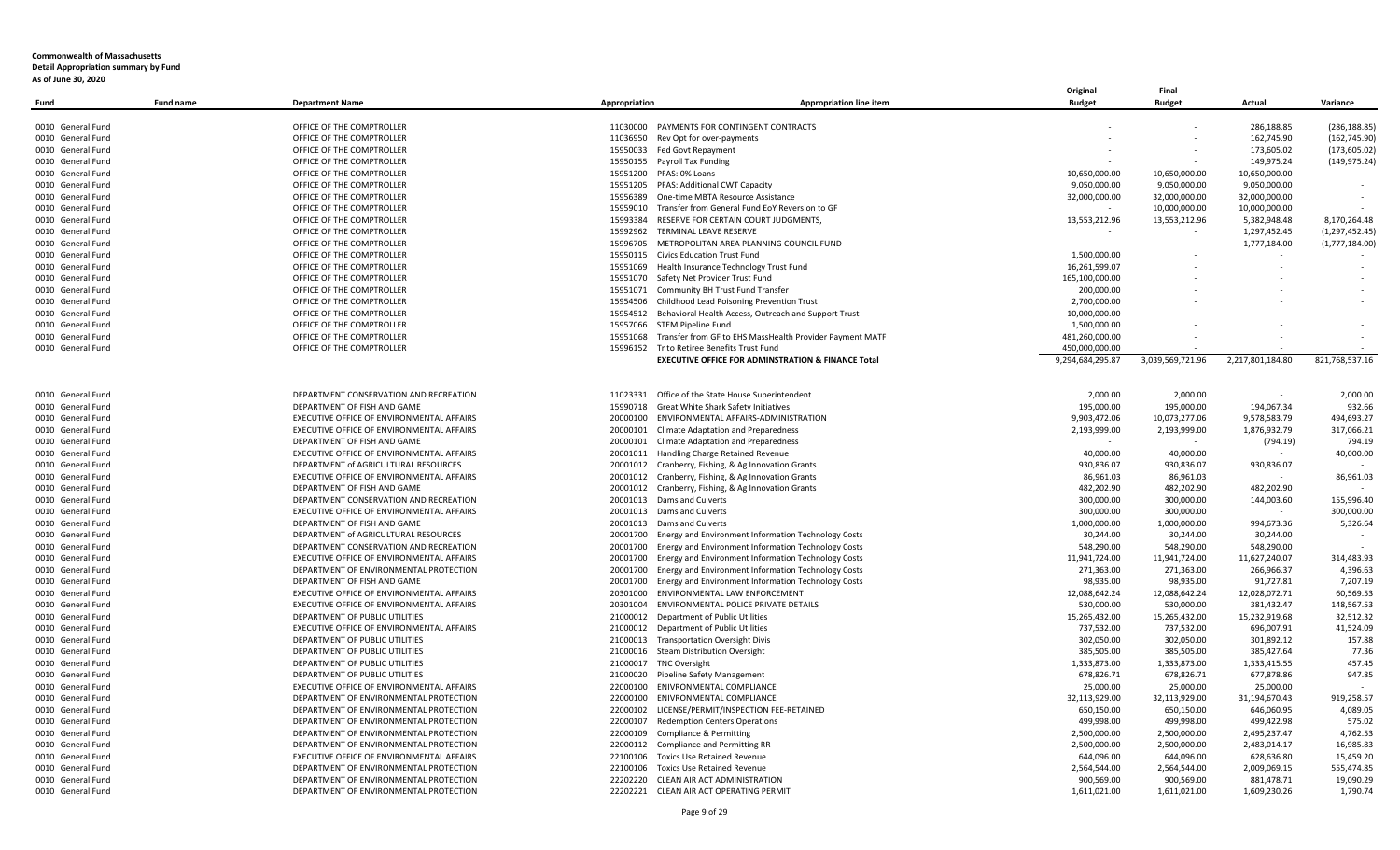|                   |                  |                                               |                                            |                                                           | Original       | Final          |                |               |
|-------------------|------------------|-----------------------------------------------|--------------------------------------------|-----------------------------------------------------------|----------------|----------------|----------------|---------------|
| Fund              | <b>Fund name</b> | <b>Department Name</b>                        | Appropriation                              | <b>Appropriation line item</b>                            | <b>Budget</b>  | <b>Budget</b>  | Actual         | Variance      |
|                   |                  |                                               |                                            |                                                           |                |                |                |               |
| 0010 General Fund |                  | DEPARTMENT OF ENVIRONMENTAL PROTECTION        |                                            | 22502000 FEDERAL SAFE DRINKING WATER ACT STATE            | 2,246,968.00   | 2,246,968.00   | 2,226,451.18   | 20,516.82     |
| 0010 General Fund |                  | DEPARTMENT OF ENVIRONMENTAL PROTECTION        | 22502002 PFAS - Testing                    |                                                           | 4,200,000.00   | 8,400,000.00   | 46,125.00      | 8,353,875.00  |
| 0010 General Fund |                  | DEPARTMENT OF ENVIRONMENTAL PROTECTION        | 22608870 OFFICE OF INCIDENT RESPONSE       |                                                           | 13,750,052.00  | 13,750,052.00  | 13,580,944.36  | 169,107.64    |
| 0010 General Fund |                  | DEPARTMENT OF ENVIRONMENTAL PROTECTION        | 22608872 BROWNFIELDS SITE AUDITS           |                                                           | 1,266,918.00   | 1,266,918.00   | 1,237,857.50   | 29,060.50     |
| 0010 General Fund |                  | DEPARTMENT OF ENVIRONMENTAL PROTECTION        |                                            | 22608881 BOARD OF REGISTRATION OF HAZARDOUS WASTE         | 390,523.00     | 390,523.00     | 332,735.21     | 57,787.79     |
| 0010 General Fund |                  | DEPARTMENT OF FISH AND GAME                   |                                            | 23000100 OFFICE OF COMMISSIONER-ADMINISTRATION            | 1,020,446.00   | 1,020,446.00   | 1,016,340.16   | 4,105.84      |
| 0010 General Fund |                  | DEPARTMENT OF FISH AND GAME                   |                                            | 23000101 RIVERWAYS PROTECTION, RESTORATION AND            | 2,102,956.00   | 2,102,956.00   | 2,090,043.11   | 12,912.89     |
| 0010 General Fund |                  | DEPARTMENT OF FISH AND GAME                   | 23100300 Natural Heritage and Endangere    |                                                           | 154,221.00     | 154,221.00     | 154,127.14     | 93.86         |
| 0010 General Fund |                  | DEPARTMENT OF FISH AND GAME                   | 23200100 PUBLIC ACCESS BOARD               |                                                           | 618.494.00     | 618.494.00     | 613.233.47     | 5,260.53      |
| 0010 General Fund |                  | DEPARTMENT OF FISH AND GAME                   |                                            | 23300100 DIV.OF MARINE FISHERIES-ADMINISTRATION           | 8,196,146.25   | 8,196,146.25   | 8,103,570.39   | 92,575.86     |
| 0010 General Fund |                  | DEPARTMENT OF FISH AND GAME                   |                                            | 23300120 MARINE RECREATIONAL FISHERIES DEVELOP            | 809,121.00     | 809,121.00     | 809,114.03     | 6.97          |
| 0010 General Fund |                  | DEPARTMENT OF FISH AND GAME                   | 23300121                                   | MARINE RECREATIONAL FISHING RETAINED                      | 217,989.00     | 217,989.00     | 217,640.98     | 348.02        |
| 0010 General Fund |                  | DEPARTMENT OF FISH AND GAME                   | 23300150 Shellfish Purification Plant RR   |                                                           | 75,000.00      | 75,000.00      | 36,389.84      | 38,610.16     |
| 0010 General Fund |                  | DEPARTMENT OF FISH AND GAME                   | 23300199 Ventless Trap                     |                                                           | 250,000.00     | 250,000.00     | 248,861.79     | 1,138.21      |
| 0010 General Fund |                  | DEPARTMENT of AGRICULTURAL RESOURCES          |                                            | 25110100 DEPARTMENT OF AGRICULTURE ADMINISTRATION         | 11,041,536.01  | 11,871,536.01  | 11,477,897.14  | 393,638.87    |
|                   |                  | EXECUTIVE OFFICE OF ENVIRONMENTAL AFFAIRS     |                                            | DEPARTMENT OF AGRICULTURE ADMINISTRATION                  |                |                |                |               |
| 0010 General Fund |                  |                                               | 25110100                                   |                                                           | 3,959.94       | 3,959.94       | 3,959.94       |               |
| 0010 General Fund |                  | DEPARTMENT OF ENVIRONMENTAL PROTECTION        |                                            | 25110100 DEPARTMENT OF AGRICULTURE ADMINISTRATION         | 144,591.31     | 144,591.31     | 144,591.31     |               |
| 0010 General Fund |                  | STATE RECLAMATION BOARD                       |                                            | 25110100 DEPARTMENT OF AGRICULTURE ADMINISTRATION         | 750,352.74     | 750,352.74     | 750,352.74     |               |
| 0010 General Fund |                  | DEPARTMENT of AGRICULTURAL RESOURCES          |                                            | 25110105 FOR THE PURPOSE OF SUPPLEMENTAL FOODS            | 20,332,000.00  | 20,332,000.00  | 20,315,243.54  | 16.756.46     |
| 0010 General Fund |                  | DEPARTMENT of AGRICULTURAL RESOURCES          | 25113002                                   | DEVELOPMENT OF INTEGRATED PEST                            | 65,495.00      | 65,495.00      | 62,900.15      | 2,594.85      |
| 0010 General Fund |                  | DEPARTMENT CONSERVATION AND RECREATION        | 28000100 CONSERVATION AND RECREATION       |                                                           | 4,913,889.00   | 4,913,889.00   | 4,735,279.24   | 178,609.76    |
| 0010 General Fund |                  | DEPARTMENT CONSERVATION AND RECREATION        | 28000101 WATERSHED MANAGEMENT              |                                                           | 1,523,447.00   | 1,523,447.00   | 1,342,817.06   | 180,629.94    |
| 0010 General Fund |                  | DEPARTMENT CONSERVATION AND RECREATION        | 28000401 Stormwater Management             |                                                           | 454,549.00     | 454,549.00     | 402,446.61     | 52,102.39     |
| 0010 General Fund |                  | DEPARTMENT CONSERVATION AND RECREATION        | 28000500 Beach Preservation                |                                                           | 1,215,799.00   | 1,215,799.00   | 1,175,311.11   | 40,487.89     |
| 0010 General Fund |                  | DEPARTMENT CONSERVATION AND RECREATION        | 28000501<br><b>Beach Preservation</b>      |                                                           | 16,096,912.00  | 16,096,912.00  | 16,066,211.47  | 30,700.53     |
| 0010 General Fund |                  | DEPARTMENT CONSERVATION AND RECREATION        | 28000700 Dam Regulatory Office             |                                                           | 639,588.00     | 639,588.00     | 579,652.08     | 59,935.92     |
| 0010 General Fund |                  | DEPARTMENT CONSERVATION AND RECREATION        | 28100100 STATE PARKS AND RECREATION        |                                                           | 46,864,212.53  | 46,864,212.53  | 46,249,330.69  | 614,881.84    |
| 0010 General Fund |                  | EXECUTIVE OFFICE OF ENVIRONMENTAL AFFAIRS     | 28100100 STATE PARKS AND RECREATION        |                                                           | 153,660.00     | 153,660.00     | 109,087.15     | 44,572.85     |
| 0010 General Fund |                  | DEPARTMENT CONSERVATION AND RECREATION        |                                            | 28100122 Special Projects in Parks and Recreational Areas | 8,866,000.00   | 8,866,000.00   | 6,606,023.52   | 2,259,976.48  |
| 0010 General Fund |                  | DEPARTMENT CONSERVATION AND RECREATION        | 28102042 DCR Retained Revenue              |                                                           | 25,760,000.00  | 25,760,000.00  | 14,659,109.20  | 11,100,890.80 |
| 0010 General Fund |                  | DEPARTMENT CONSERVATION AND RECREATION        | 28200101 State House Park Rangers          |                                                           | 2,268,788.00   | 2,268,788.00   | 2,267,826.94   | 961.06        |
| 0010 General Fund |                  | DEPARTMENT CONSERVATION AND RECREATION        |                                            | 28202000 PARKWAYS SNOW AND ICE CONTROL                    | 3,150,000.00   | 3,150,000.00   | 3,150,000.00   |               |
| 0010 General Fund |                  | DEPARTMENT OF ENVIRONMENTAL PROTECTION        | 70030201 Asbestos, Deleading & EA Services |                                                           | 21,336.19      | 21,336.19      | 21,087.41      | 248.78        |
| 0010 General Fund |                  | DEPARTMENT OF ENERGY RESOURCES                |                                            | 70061001 RESIDENTIAL CONSERVATION SERVICE PROGRAM         | 223,389.00     | 223,389.00     | 222,962.37     | 426.63        |
| 0010 General Fund |                  | DEPARTMENT OF ENERGY RESOURCES                |                                            | 70061003 Division of Energy Resources Assessment          | 4,221,977.00   | 4,221,977.00   | 4,202,843.92   | 19,133.08     |
| 0010 General Fund |                  | DEPARTMENT CONSERVATION AND RECREATION        |                                            | 70081116 Local Economic Development Projects Earmarks     | 115,304.72     | 115,304.72     | 115,304.72     |               |
| 0010 General Fund |                  | DEPARTMENT CONSERVATION AND RECREATION        | 70081117 Local ED projects                 |                                                           | 200.000.00     | 200.000.00     |                | 200.000.00    |
|                   |                  |                                               |                                            | <b>ENVIRONMENTAL AFFAIRS Total</b>                        | 287,981,815.70 | 293,181,620.70 | 265,647,514.24 | 27,534,106.46 |
|                   |                  |                                               |                                            |                                                           |                |                |                |               |
|                   |                  |                                               |                                            |                                                           |                |                |                |               |
| 0010 General Fund |                  | DEPARTMENT OF MENTAL HEALTH                   | 03300300 ADMINISTRATIVE STAFF              |                                                           | 2,862,993.00   | 2,862,993.00   | 2,764,737.28   | 98,255.72     |
| 0010 General Fund |                  | DEPARTMENT OF MENTAL HEALTH                   | 03300601<br><b>Specialty Drug Courts</b>   |                                                           | 2,496,580.57   | 2,496,580.57   | 2,254,468.63   | 242,111.94    |
| 0010 General Fund |                  | DEPARTMENT OF VETERANS SERVICES               | 03300601<br><b>Specialty Drug Courts</b>   |                                                           | 150,000.00     | 150,000.00     | 108,156.41     | 41,843.59     |
| 0010 General Fund |                  | EXECUTIVE OFFICE OF HEALTH and HUMAN SERVICES | 03300613 CSG Reserve                       |                                                           | 3,075,000.00   | 3,075,000.00   | 2,196,094.78   | 878,905.22    |
| 0010 General Fund |                  | DEPARTMENT OF PUBLIC HEALTH                   | 06100010 Financial Literacy Programs       |                                                           | 45,238.00      | 45,238.00      |                | 45,238.00     |
| 0010 General Fund |                  | DEPARTMENT OF MENTAL HEALTH                   |                                            | 09300100 Operation of the Office of the Child Advocate    | 25,000.00      | 25,000.00      | 22,430.61      | 2,569.39      |
| 0010 General Fund |                  | DEPARTMENT OF PUBLIC HEALTH                   |                                            | 09300100 Operation of the Office of the Child Advocate    | 139.000.00     | 139.000.00     | 126.181.86     | 12.818.14     |
| 0010 General Fund |                  | DEPARTMENT OF CHILDREN AND FAMILIES           | 09500030                                   | Commission on Grandparents Raising Grandchildren          | 153,994.00     | 153,994.00     | 133,497.00     | 20,497.00     |
| 0010 General Fund |                  | DEPARTMENT OF PUBLIC HEALTH                   |                                            | 09500050 Commission on Gay, Lesbian and Trangender Youth  | 500,000.00     | 500,000.00     | 499,715.97     | 284.03        |
| 0010 General Fund |                  | COMMISSION FOR THE DEAF AND HARD OF HEARING   |                                            |                                                           | 29,750.00      |                | 29,750.00      |               |
|                   |                  |                                               | 11021128 State House Accessibility         |                                                           |                | 29,750.00      |                |               |
| 0010 General Fund |                  | EXECUTIVE OFFICE OF HEALTH and HUMAN SERVICES |                                            | 12010130 TAX REVENUE MANAGEMENT & COLLECTION              | 50,000.00      | 50,000.00      | 40,000.00      | 10,000.00     |
| 0010 General Fund |                  | DEPARTMENT OF PUBLIC HEALTH                   | 12010164                                   | CHILD SUPPORT ENFORCEMENT RET REV                         | 291,000.00     | 291,000.00     | 284,953.62     | 6,046.38      |
| 0010 General Fund |                  | DEPARTMENT OF PUBLIC HEALTH                   | 12010400 Task Force on Illegal Tobacco     |                                                           | 45,000.00      | 45,000.00      | 44,940.29      | 59.71         |
| 0010 General Fund |                  | SOLDIERS' HOME in MASSACHUSETTS               |                                            | 14100010 VETERANS' SERVICES ADMINISTRATION                | 60,000.00      | 60,000.00      | 59,100.00      | 900.00        |
| 0010 General Fund |                  | DEPARTMENT OF VETERANS SERVICES               |                                            | 14100010 VETERANS' SERVICES ADMINISTRATION                | 4,348,353.00   | 4,348,353.00   | 3,444,963.50   | 903,389.50    |
| 0010 General Fund |                  | DEPARTMENT OF VETERANS SERVICES               | 14100012                                   | FOR SERVICES TO VETERANS INCLUDING THE                    | 6,740,522.00   | 6,740,522.00   | 5,053,892.97   | 1,686,629.03  |
| 0010 General Fund |                  | DEPARTMENT OF VETERANS SERVICES               | 14100015 WOMEN VETERANS' OUTREACH          |                                                           | 116,883.00     | 116,883.00     | 75,065.75      | 41,817.25     |
| 0010 General Fund |                  | DEPARTMENT OF VETERANS SERVICES               |                                            | 14100018 AGAWAM VETERANS' CEMETERY RETAIN REVENUE         | 940.000.00     | 940.000.00     | 350.977.54     | 589.022.46    |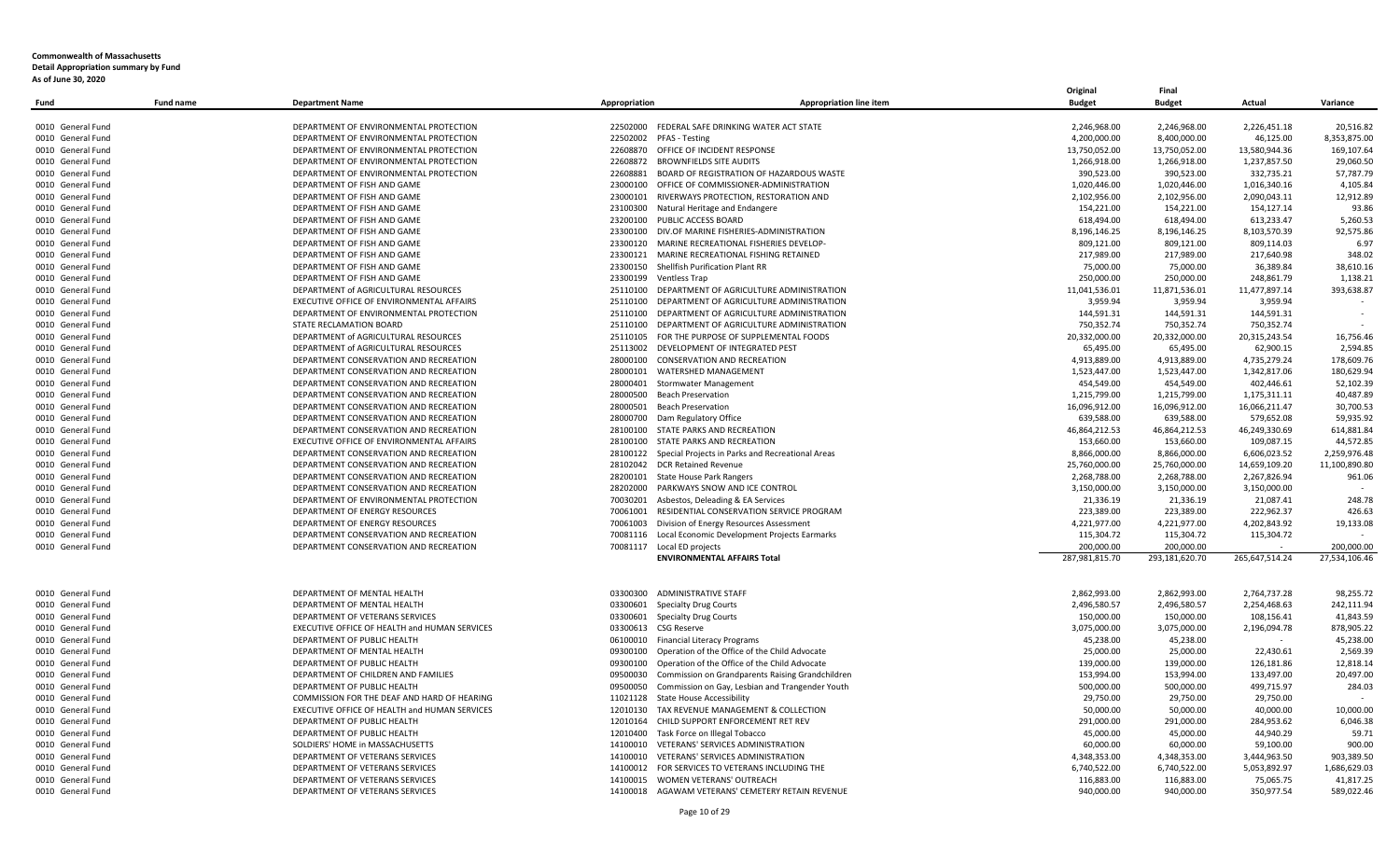|                   |                  |                                                      |                                          |                                                                 | Original         | Final          |                |                |
|-------------------|------------------|------------------------------------------------------|------------------------------------------|-----------------------------------------------------------------|------------------|----------------|----------------|----------------|
| Fund              | <b>Fund name</b> | <b>Department Name</b>                               | Appropriation                            | <b>Appropriation line item</b>                                  | <b>Budget</b>    | <b>Budget</b>  | Actual         | Variance       |
|                   |                  |                                                      |                                          |                                                                 |                  |                |                |                |
| 0010 General Fund |                  | DEPARTMENT OF VETERANS SERVICES                      | 14100022 Veterans' Workforce Program     |                                                                 | 100,000.00       | 100,000.00     | $\sim$         | 100,000.00     |
| 0010 General Fund |                  | DEPARTMENT OF VETERANS SERVICES                      |                                          | 14100024 Veteran Service Officer Training and Certification     | 361,468.00       | 361,468.00     | 281,838.72     | 79,629.28      |
| 0010 General Fund |                  | DEPARTMENT OF VETERANS SERVICES                      | 14100075 Train Vets to Treat Vets        |                                                                 | 250,000.00       | 250,000.00     | 244,329.05     | 5,670.95       |
| 0010 General Fund |                  | DEPARTMENT OF VETERANS SERVICES                      |                                          | 14100250 ASSISTANCE TO HOMELESS VETERANS                        | 3,567,655.00     | 3,567,655.00   | 3,535,813.12   | 31,841.88      |
| 0010 General Fund |                  | DEPARTMENT OF VETERANS SERVICES                      |                                          | 14100251 NEW TRANSITIONAL HOUSING UNIT AT NEW                   | 2,642,470.00     | 2,642,470.00   | 2,642,469.20   | 0.80           |
| 0010 General Fund |                  | DEPARTMENT OF VETERANS SERVICES                      | 14100400 VETERANS' BENEFITS              |                                                                 | 72,109,878.00    | $\sim$         |                |                |
| 0010 General Fund |                  | DEPARTMENT OF VETERANS SERVICES                      |                                          | 14100630 VETERANS CEMETERIES AGAWAM/WINCHENDON                  | 1,245,293.00     | 1,245,293.00   | 1,218,000.67   | 27,292.33      |
| 0010 General Fund |                  | DEPARTMENT OF VETERANS SERVICES                      | 14101616 War Memorials                   |                                                                 | 865,000.00       | 865,000.00     | 560,355.06     | 304.644.94     |
| 0010 General Fund |                  | EXECUTIVE OFFICE OF HEALTH and HUMAN SERVICES        | 14501200 Health Policy Commission        |                                                                 | 345.676.02       | 345.676.02     | 345.676.02     |                |
| 0010 General Fund |                  | DEPARTMENT OF PUBLIC HEALTH                          | 15990010 Title 10 Funding                |                                                                 | 5,556,849.83     | 5,556,849.83   | 5,557,040.76   | (190.93)       |
| 0010 General Fund |                  | DEPARTMENT OF PUBLIC HEALTH                          | 15990054 Hinton Lab Response Reserve     |                                                                 | 150,000.00       | 150,000.00     |                | 150,000.00     |
| 0010 General Fund |                  | EXECUTIVE OFFICE OF HEALTH and HUMAN SERVICES        | 15990054                                 | Hinton Lab Response Reserve                                     | 215,000.00       | 215,000.00     | 23,763.93      | 191,236.07     |
| 0010 General Fund |                  | DEPARTMENT OF ELDER AFFAIRS                          | 15991230 COVID-19 Reserve                |                                                                 | 250,000.00       | 250,000.00     |                | 250,000.00     |
| 0010 General Fund |                  | DEPARTMENT OF MENTAL HEALTH                          | 15991231 COVID Fed Reimb Reserve         |                                                                 | 16,792,099.00    | 16,792,099.00  | 16,792,099.00  |                |
| 0010 General Fund |                  | DEPARTMENT OF DEVELOPMENTAL SERVICES                 | 15991231 COVID Fed Reimb Reserve         |                                                                 | 29,178,047.00    | 29,178,047.00  | 29,178,047.00  |                |
| 0010 General Fund |                  | DEPARTMENT OF PUBLIC HEALTH                          | 15991231 COVID Fed Reimb Reserve         |                                                                 | 2,363,575.53     | 2,363,575.53   | 2,363,575.53   |                |
| 0010 General Fund |                  | MASS REHABILITATION COMMISSION                       | 15991231 COVID Fed Reimb Reserve         |                                                                 | 1,414,926.41     | 1,414,926.41   | 1,414,926.41   |                |
| 0010 General Fund |                  | DEPARTMENT OF PUBLIC HEALTH                          | 28102042 DCR Retained Revenue            |                                                                 | 40,000.00        | 40,000.00      | 40,000.00      |                |
| 0010 General Fund |                  | DEPARTMENT OF CHILDREN AND FAMILIES                  | 30003060 Supportive and TANF Childcare   |                                                                 | 2,463,873.75     | 2,463,873.75   | 1,985,892.46   | 477.981.29     |
| 0010 General Fund |                  | EXECUTIVE OFFICE OF HEALTH and HUMAN SERVICES        |                                          | 40000005 Youth Violence Prevention Program Grants               | 10,445,000.00    | 10,445,000.00  | 9,680,858.50   | 764,141.50     |
| 0010 General Fund |                  | EXECUTIVE OFFICE OF HEALTH and HUMAN SERVICES        | 40000007                                 | Unaccompanied Homeless Youth Services                           | 4,744,244.00     | 4,744,244.00   | 4,678,683.78   | 65,560.22      |
|                   |                  | MASS REHABILITATION COMMISSION                       |                                          | 40000007 Unaccompanied Homeless Youth Services                  | 20,000.00        | 20,000.00      |                | 13,384.00      |
| 0010 General Fund |                  |                                                      |                                          |                                                                 |                  |                | 6,616.00       |                |
| 0010 General Fund |                  | DEPARTMENT OF PUBLIC HEALTH                          | 40000009<br>Office of Health Equity      |                                                                 | 100,000.00       | 100,000.00     | 79,157.43      | 20,842.57      |
| 0010 General Fund |                  | DEPARTMENT OF PUBLIC HEALTH                          |                                          | 40000011 Behavioral Health Resources Public Awareness           | 499,170.97       | 999,170.97     | 499,889.85     | 499,281.12     |
| 0010 General Fund |                  | EXECUTIVE OFFICE OF HEALTH and HUMAN SERVICES        |                                          | 40000011 Behavioral Health Resources Public Awareness           | (499, 170.97)    | (499, 170.97)  | $\sim$         | (499, 170.97)  |
| 0010 General Fund |                  | EXECUTIVE OFFICE OF HEALTH and HUMAN SERVICES        |                                          | 40000014 Edward M. Kennedy Community Health Center              | 200,000.00       | 200,000.00     | 200,000.00     |                |
| 0010 General Fund |                  | <b>EXECUTIVE OFFICE OF HEALTH and HUMAN SERVICES</b> |                                          | 40000020 Nursing and Allied Health Workforce Development        | 350,000.00       |                | 350,000.00     | (350,000.00)   |
| 0010 General Fund |                  | EXECUTIVE OFFICE OF HEALTH and HUMAN SERVICES        | 40000050 PCA Council                     |                                                                 | 1,704,157.00     | 1,704,157.00   | 1,669,316.49   | 34,840.51      |
| 0010 General Fund |                  | EXECUTIVE OFFICE OF HEALTH and HUMAN SERVICES        | 40000051 Family Access Centers           |                                                                 | 500,000.00       | 500,000.00     | 10,000.00      | 490,000.00     |
| 0010 General Fund |                  | EXECUTIVE OFFICE OF HEALTH and HUMAN SERVICES        | 40000250 HIX Retained Revenue            |                                                                 | 23,285,478.91    | 23,285,478.91  | 12,535,732.22  | 10,749,746.69  |
| 0010 General Fund |                  | DEPARTMENT OF DEVELOPMENTAL SERVICES                 |                                          | 40000300 ADMINISTRATION OF THE MEDICAID PROGRAM                 | 746,497.36       | 746,497.36     | 746,504.75     | (7.39)         |
| 0010 General Fund |                  | DEPARTMENT OF PUBLIC HEALTH                          | 40000300                                 | ADMINISTRATION OF THE MEDICAID PROGRAM                          | 1,128,188.14     | 1,128,188.14   | 1,018,746.17   | 109,441.97     |
| 0010 General Fund |                  | EXECUTIVE OFFICE OF HEALTH and HUMAN SERVICES        |                                          | 40000300 ADMINISTRATION OF THE MEDICAID PROGRAM                 | 105,395,698.05   | 105,395,698.05 | 107,780,911.62 | (2,385,213.57) |
| 0010 General Fund |                  | COMMISSION FOR THE DEAF AND HARD OF HEARING          | 40000300                                 | ADMINISTRATION OF THE MEDICAID PROGRAM                          | 59,070.62        | 59,070.62      | 59,070.62      |                |
| 0010 General Fund |                  | EXECUTIVE OFFICE OF HEALTH and HUMAN SERVICES        | 40000302 Elder Care Services Task Force  |                                                                 | 200,000.00       | 200,000.00     | 161,826.64     | 38,173.36      |
| 0010 General Fund |                  | EXECUTIVE OFFICE OF HEALTH and HUMAN SERVICES        |                                          | 40000320 PRIOR YEAR COLLECTIONS FROM LIENS/ESTATE               | 93,716,466.71    |                |                |                |
| 0010 General Fund |                  | EXECUTIVE OFFICE OF HEALTH and HUMAN SERVICES        | 40000321 EOHHS Contingency Contracts RR  |                                                                 | 56,750,000.00    | 56,750,000.00  | 52,313,897.30  | 4,436,102.70   |
| 0010 General Fund |                  | EXECUTIVE OFFICE OF HEALTH and HUMAN SERVICES        |                                          | 40000430 COMMONHEALTH SUPPLEMENTAL CARE FOR                     | 143,958,916.10   |                |                |                |
| 0010 General Fund |                  | EXECUTIVE OFFICE OF HEALTH and HUMAN SERVICES        | 40000500 MANAGED CARE PLAN               |                                                                 | 5,491,289,060.01 |                |                |                |
| 0010 General Fund |                  | EXECUTIVE OFFICE OF HEALTH and HUMAN SERVICES        | 40000601 MassHealth Senior Care          |                                                                 | 3,720,405,113.01 |                |                |                |
| 0010 General Fund |                  | EXECUTIVE OFFICE OF HEALTH and HUMAN SERVICES        |                                          | 40000641 MassHealth Nursing Home Supplemental                   | 425,258,217.00   |                |                |                |
| 0010 General Fund |                  | DEPARTMENT OF DEVELOPMENTAL SERVICES                 |                                          | 40000700 INDEMNITY/THIRD PARTY LIABILITY PLAN                   | 35,570,144.14    |                |                |                |
| 0010 General Fund |                  | DEPARTMENT OF PUBLIC HEALTH                          |                                          | 40000700 INDEMNITY/THIRD PARTY LIABILITY PLAN                   | 8,272,890.58     |                |                |                |
| 0010 General Fund |                  | EXECUTIVE OFFICE OF HEALTH and HUMAN SERVICES        |                                          | 40000700 INDEMNITY/THIRD PARTY LIABILITY PLAN                   | 3,105,600,788.81 |                |                |                |
| 0010 General Fund |                  | MASS REHABILITATION COMMISSION                       |                                          | 40000700 INDEMNITY/THIRD PARTY LIABILITY PLAN                   | 4,872,713.43     |                |                |                |
| 0010 General Fund |                  | EXECUTIVE OFFICE OF HEALTH and HUMAN SERVICES        |                                          | 40000875 CERVICAL/BREAST CANCER BENEFITS                        | 8,191,802.98     |                |                |                |
| 0010 General Fund |                  | EXECUTIVE OFFICE OF HEALTH and HUMAN SERVICES        |                                          |                                                                 | 252.633.087.85   |                |                |                |
|                   |                  |                                                      | 40000880 MassHealth - Family Assistance  |                                                                 |                  |                |                |                |
| 0010 General Fund |                  | EXECUTIVE OFFICE OF HEALTH and HUMAN SERVICES        |                                          | 40000885 Small Business Employee Assistance                     | 26,247,021.51    |                |                |                |
| 0010 General Fund |                  | EXECUTIVE OFFICE OF HEALTH and HUMAN SERVICES        | 40000940 ACA Expansion Populations       |                                                                 | 2,338,772,414.53 |                |                |                |
| 0010 General Fund |                  | DEPARTMENT OF MENTAL HEALTH                          |                                          | 40000950 Children's Behavioral Health Initiative                | 49,713.00        |                |                |                |
| 0010 General Fund |                  | EXECUTIVE OFFICE OF HEALTH and HUMAN SERVICES        |                                          | 40000950 Children's Behavioral Health Initiative                | 261,707,978.00   |                |                |                |
| 0010 General Fund |                  | EXECUTIVE OFFICE OF HEALTH and HUMAN SERVICES        | 40000990                                 | CHILDREN'S MEDICAL SECURITY PLAN                                | 14,700,000.00    |                |                |                |
| 0010 General Fund |                  | EXECUTIVE OFFICE OF HEALTH and HUMAN SERVICES        | 40001400 MASSHEALTH HIV EXPANSION        |                                                                 | 9,334,220.32     |                |                |                |
| 0010 General Fund |                  | EXECUTIVE OFFICE OF HEALTH and HUMAN SERVICES        | 40001420 Medicare Part D Clawback        |                                                                 | 542,837,314.05   |                |                |                |
| 0010 General Fund |                  | DEPARTMENT OF DEVELOPMENTAL SERVICES                 | 40001425 Hutchinson Settlement           |                                                                 | 103,868,335.19   |                |                |                |
| 0010 General Fund |                  | <b>EXECUTIVE OFFICE OF HEALTH and HUMAN SERVICES</b> | 40001425<br><b>Hutchinson Settlement</b> |                                                                 | 3,086,250.00     |                |                |                |
| 0010 General Fund |                  | MASS REHABILITATION COMMISSION                       | 40001425 Hutchinson Settlement           |                                                                 | 10,404,053.99    |                |                |                |
| 0010 General Fund |                  | EXECUTIVE OFFICE OF HEALTH and HUMAN SERVICES        |                                          | 40001700 Health and Human Services Information Technology Costs | 109,419,685.00   | 119.819.685.00 | 117.546.073.11 | 2.273.611.89   |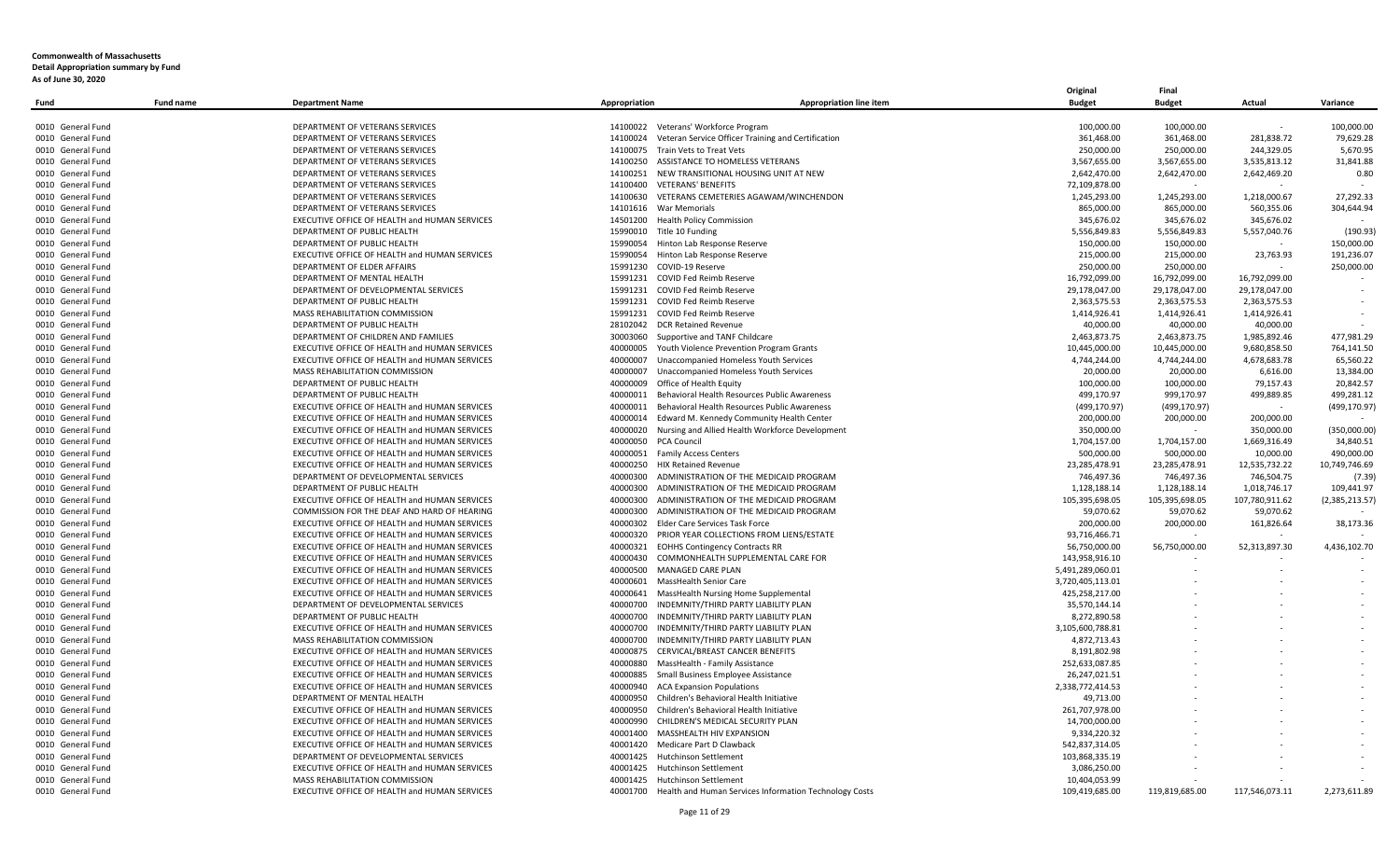|                   |                  |                                               |                                 |                                                                 | Original       | Final          |                |                   |
|-------------------|------------------|-----------------------------------------------|---------------------------------|-----------------------------------------------------------------|----------------|----------------|----------------|-------------------|
| Fund              | <b>Fund name</b> | <b>Department Name</b>                        | <b>Appropriation</b>            | <b>Appropriation line item</b>                                  | <b>Budget</b>  | <b>Budget</b>  | Actual         | Variance          |
|                   |                  |                                               |                                 |                                                                 |                |                |                |                   |
| 0010 General Fund |                  | OFFICE FOR REFUGEES and IMMIGRANTS            |                                 | 40030122 Low-Income Citizenship Program                         | 1,227,058.00   | 1,227,058.00   | 928,795.17     | 298,262.83        |
| 0010 General Fund |                  | MASS COMMISSION FOR THE BLIND                 | 41100001                        | COMMISSION FOR THE BLIND-OFFICE OF COMM                         | 1,224,839.55   | 1,224,839.55   | 1,159,789.42   | 65,050.13         |
| 0010 General Fund |                  | MASS COMMISSION FOR THE BLIND                 | 41101000                        | COMMUNITY SERVICES PROGRAM                                      | 7,191,138.00   | 7,191,138.00   | 6,842,479.42   | 348,658.58        |
| 0010 General Fund |                  | MASS COMMISSION FOR THE BLIND                 |                                 | 41102000 TURNING TWENTY-TWO PROGRAM                             | 13,936,601.00  | 13,936,601.00  | 12,889,246.72  | 1,047,354.28      |
| 0010 General Fund |                  | MASS COMMISSION FOR THE BLIND                 |                                 | 41103010 VOCATIONAL REHABILITATION PROGRAM                      | 3,158,520.00   | 3,158,520.00   | 2,405,320.17   | 753,199.83        |
| 0010 General Fund |                  | MASS REHABILITATION COMMISSION                |                                 | 41200200 Independent Living Centers                             | 7,146,117.00   | 7,146,117.00   | 7,109,258.55   | 36,858.45         |
| 0010 General Fund |                  | MASS REHABILITATION COMMISSION                |                                 | 41201000 MASS REHABILITATION COMMISSION                         | 401,986.00     | 401,986.00     | 397,073.41     | 4,912.59          |
| 0010 General Fund |                  | MASS REHABILITATION COMMISSION                |                                 | 41202000 VOCATIONAL REHABILITATION                              | 17,632,820.15  | 17,632,820.15  | 15,712,669.62  | 1,920,150.53      |
| 0010 General Fund |                  | <b>MASS REHABILITATION COMMISSION</b>         |                                 | 41203000 EMPLOYMENT ASSISTANCE PROGRAM FOR                      | 2,439,099.00   | 2,439,099.00   | 2,383,449.94   | 55,649.06         |
| 0010 General Fund |                  | DEPARTMENT OF MENTAL HEALTH                   |                                 | 41204000 INDEPENDENT LIVING ASSISTANCE PROGRAM                  |                |                |                | 1.79              |
|                   |                  |                                               |                                 |                                                                 | 388,241.21     | 388,241.21     | 388,239.42     |                   |
| 0010 General Fund |                  | DEPARTMENT OF DEVELOPMENTAL SERVICES          | 41204000                        | INDEPENDENT LIVING ASSISTANCE PROGRAM                           | 584,618.21     | 584,618.21     | 580,261.98     | 4,356.23          |
| 0010 General Fund |                  | <b>MASS REHABILITATION COMMISSION</b>         |                                 | 41204000 INDEPENDENT LIVING ASSISTANCE PROGRAM                  | 10,179,913.58  | 10,179,913.58  | 9,687,033.92   | 492.879.66        |
| 0010 General Fund |                  | MASS REHABILITATION COMMISSION                |                                 | 41204001 MASSACHUSETTS HOUSING REGISTRY                         | 80,000.00      | 80,000.00      | 80,000.00      |                   |
| 0010 General Fund |                  | MASS REHABILITATION COMMISSION                | 41204010 TURNING 22 SERVICES    |                                                                 | 327,458.00     | 327,458.00     | 195,320.00     | 132,138.00        |
| 0010 General Fund |                  | MASS REHABILITATION COMMISSION                | 41205000 HOMEMAKING SERVICES    |                                                                 | 4,668,611.00   | 4,668,611.00   | 4,215,317.83   | 453,293.17        |
| 0010 General Fund |                  | MASS REHABILITATION COMMISSION                | 41206000 HEAD INJURED SERVICES  |                                                                 | 20,222,928.00  | 20,222,928.00  | 18,660,995.67  | 1,561,932.33      |
| 0010 General Fund |                  | COMMISSION FOR THE DEAF AND HARD OF HEARING   |                                 | 41250100 COMMISSION FOR THE DEAF AND HARD OF                    | 6,338,227.47   | 6,338,227.47   | 6,277,864.64   | 60,362.83         |
| 0010 General Fund |                  | DEPARTMENT OF TRANSITIONAL ASSISTANCE         | 41250100                        | COMMISSION FOR THE DEAF AND HARD OF                             | 8,872.53       | 8,872.53       | 207.82         | 8,664.71          |
| 0010 General Fund |                  | SOLDIERS' HOME in MASSACHUSETTS               |                                 | 41800100 SOLDIERS' HOME IN CHELSEA                              | 30,056,847.00  | 30,056,847.00  | 30,109,489.58  | (52, 642.58)      |
| 0010 General Fund |                  | SOLDIERS' HOME in MASSACHUSETTS               |                                 | 41801100 SOLDIERS' HOME, CHELSEA - RETAINED                     | 623,283.77     | 623,283.77     | 575,708.10     | 47,575.67         |
| 0010 General Fund |                  | EXECUTIVE OFFICE OF HEALTH and HUMAN SERVICES |                                 | 41900100 SOLDIERS' HOME IN HOLYOKE                              | 2,298.00       | 2,298.00       | 2,298.00       |                   |
| 0010 General Fund |                  | SOLDIERS' HOME in HOLYOKE                     |                                 | 41900100 SOLDIERS' HOME IN HOLYOKE                              | 23,907,646.00  | 23,907,646.00  | 23,003,826.85  | 903,819.15        |
| 0010 General Fund |                  | SOLDIERS' HOME in HOLYOKE                     |                                 | 41900101 Holyoke Antenna Retained Revenue                       | 5,000.00       | 5,000.00       | 1,751.16       | 3.248.84          |
| 0010 General Fund |                  | SOLDIERS' HOME in HOLYOKE                     | 41900102                        | HOLYOKE SOLDIERS' HOME PHARMACY                                 | 110.000.00     | 110,000.00     | 9,738.34       | 100,261.66        |
| 0010 General Fund |                  | SOLDIERS' HOME in HOLYOKE                     |                                 | 41900200 Holyoke Telephone and Television RR                    | 50,000.00      | 50,000.00      | 37,789.13      | 12,210.87         |
| 0010 General Fund |                  | SOLDIERS' HOME in HOLYOKE                     | 41900300 Holyoke 12 Bed RR      |                                                                 | 908,668.14     | 908,668.14     | 894,459.72     | 14,208.42         |
| 0010 General Fund |                  | SOLDIERS' HOME in HOLYOKE                     |                                 | 41901100 SOLDIERS' HOME IN HOLYOKE RETAINED                     | 872,685.30     | 872,685.30     | 859,115.62     | 13,569.68         |
| 0010 General Fund |                  | DEPARTMENT OF YOUTH SERVICES                  |                                 | 42000010 DEPT OF YOUTH SERVICES ADMINISTRATION                  | 4,880,603.36   | 4,880,603.36   | 4,227,414.31   | 653,189.05        |
| 0010 General Fund |                  | DEPARTMENT OF MENTAL HEALTH                   | 42000100                        | NON-RESIDENTIAL SERVICES FOR COMMITTED                          | 56,000.00      | 56,000.00      | 48,593.78      | 7,406.22          |
|                   |                  | DEPARTMENT OF PUBLIC HEALTH                   |                                 |                                                                 |                |                |                | 19,584.48         |
| 0010 General Fund |                  |                                               |                                 | 42000100 NON-RESIDENTIAL SERVICES FOR COMMITTED                 | 81,315.00      | 81,315.00      | 61,730.52      |                   |
| 0010 General Fund |                  | DEPARTMENT OF CHILDREN AND FAMILIES           |                                 | 42000100 NON-RESIDENTIAL SERVICES FOR COMMITTED                 | 5,000.00       | 5,000.00       | 5,000.00       |                   |
| 0010 General Fund |                  | DEPARTMENT OF YOUTH SERVICES                  |                                 | 42000100 NON-RESIDENTIAL SERVICES FOR COMMITTED                 | 24,638,844.00  | 24,638,844.00  | 22,860,781.89  | 1,778,062.11      |
| 0010 General Fund |                  | DEPARTMENT OF YOUTH SERVICES                  |                                 | 42000200 RESIDENTIAL SERVICES FOR DETAINED                      | 29,034,014.00  | 29,034,014.00  | 26,881,605.96  | 2,152,408.04      |
| 0010 General Fund |                  | DEPARTMENT OF MENTAL HEALTH                   |                                 | 42000300 RESIDENTIAL SERVICES FOR COMMITTED                     | 805,217.46     | 805,217.46     | 788,388.46     | 16,829.00         |
| 0010 General Fund |                  | DEPARTMENT OF YOUTH SERVICES                  |                                 | 42000300 RESIDENTIAL SERVICES FOR COMMITTED                     | 115,254,231.54 | 115,254,231.54 | 103,839,002.58 | 11,415,228.96     |
| 0010 General Fund |                  | DEPARTMENT OF YOUTH SERVICES                  | 42000500 DYS Teacher's Salaries |                                                                 | 3,059,187.00   | 3,059,187.00   | 3,059,187.00   |                   |
| 0010 General Fund |                  | DEPARTMENT OF YOUTH SERVICES                  | 42000600                        | Department of Youth Services Alternative Lock Up Program        | 2,413,485.00   | 2,413,485.00   | 1,649,549.41   | 763,935.59        |
| 0010 General Fund |                  | EXECUTIVE OFFICE OF HEALTH and HUMAN SERVICES |                                 | 44001000 DEPARTMENT OF PUBLIC WELFARE                           | 2,033,932.77   | 2,033,932.77   | 1,721,020.31   | 312,912.46        |
| 0010 General Fund |                  | DEPARTMENT OF TRANSITIONAL ASSISTANCE         |                                 | 44001000 DEPARTMENT OF PUBLIC WELFARE                           | 60,047,176.30  | 60,047,176.30  | 59,152,233.41  | 894,942.89        |
| 0010 General Fund |                  | DEPARTMENT OF TRANSITIONAL ASSISTANCE         | 44001001                        | Food Stamp Participation Rate Programs                          | 3,677,882.00   | 3,677,882.00   | 3,567,608.71   | 110,273.29        |
| 0010 General Fund |                  | DEPARTMENT OF TRANSITIONAL ASSISTANCE         | 44001004                        | <b>Healthy Incentives Program</b>                               | 6,500,000.00   | 8,500,000.00   | 7,264,287.25   | 1,235,712.75      |
| 0010 General Fund |                  | DEPARTMENT OF TRANSITIONAL ASSISTANCE         | 44001020                        | Secure Jobs Connect                                             | 2,000,000.00   | 2,000,000.00   | 1,950,911.76   | 49,088.24         |
| 0010 General Fund |                  | DEPARTMENT OF TRANSITIONAL ASSISTANCE         |                                 | 44001025 DOMESTIC VIOLENCE SPECIALISTS                          | 1,738,420.00   | 1,738,420.00   | 1,702,267.24   | 36,152.76         |
| 0010 General Fund |                  | DEPARTMENT OF TRANSITIONAL ASSISTANCE         | 44001100                        | Caseworker's Reserve                                            | 80,763,697.00  | 80,763,697.00  | 80,454,287.77  | 309,409.23        |
| 0010 General Fund |                  | MASS REHABILITATION COMMISSION                |                                 | 44011000 EMPLOYMENT AND TRAINING SERVICES FOR                   | 284,243.37     | 284,243.37     | 264,300.31     | 19,943.06         |
| 0010 General Fund |                  | OFFICE FOR REFUGEES and IMMIGRANTS            | 44011000                        | EMPLOYMENT AND TRAINING SERVICES FOR                            | 1,250,000.00   | 1,250,000.00   | 1,230,474.85   | 19,525.15         |
| 0010 General Fund |                  | DEPARTMENT OF TRANSITIONAL ASSISTANCE         | 44011000                        | EMPLOYMENT AND TRAINING SERVICES FOR                            | 12,973,262.63  | 12,973,262.63  | 12,767,277.81  | 205,984.82        |
| 0010 General Fund |                  | DEPARTMENT OF TRANSITIONAL ASSISTANCE         |                                 | 44032000 DIRECT AID TO FAMILIES WITH DEPENDENT                  | 204,455,227.00 | 214,055,227.00 | 230,463,444.10 | (16, 408, 217.10) |
| 0010 General Fund |                  | DEPARTMENT OF TRANSITIONAL ASSISTANCE         |                                 | 44032007 Supplemental Nutritional Program                       | 300,000.00     | 300,000.00     | 240,954.00     | 59,046.00         |
|                   |                  |                                               |                                 |                                                                 |                |                |                |                   |
| 0010 General Fund |                  | DEPARTMENT OF TRANSITIONAL ASSISTANCE         | 44032008                        | SNAP Work Program Transportation                                | 1,500,000.00   | 1,500,000.00   | 156,600.28     | 1,343,399.72      |
| 0010 General Fund |                  | DEPARTMENT OF CHILDREN AND FAMILIES           | 44032119                        | FOR THE PROVISION OF STRUCTURED SETTINGS                        | 9,362,938.00   | 9,362,938.00   | 9,234,346.79   | 128,591.21        |
| 0010 General Fund |                  | EXECUTIVE OFFICE OF HEALTH and HUMAN SERVICES |                                 | 44052000 DIRECT OLD AGE ASSISTANCE                              | 26,000,000.00  | 26,000,000.00  | 25,139,741.91  | 860,258.09        |
| 0010 General Fund |                  | DEPARTMENT OF TRANSITIONAL ASSISTANCE         |                                 | 44052000 DIRECT OLD AGE ASSISTANCE                              | 184,915,853.00 | 184,915,853.00 | 182,169,041.81 | 2,746,811.19      |
| 0010 General Fund |                  | DEPARTMENT OF TRANSITIONAL ASSISTANCE         |                                 | 44081000 EMERGENCY AID TO THE ELDERLY, DISABLED                 | 81,229,458.00  | 81,229,458.00  | 79,480,161.50  | 1,749,296.50      |
| 0010 General Fund |                  | DEPARTMENT OF PUBLIC HEALTH                   | 45100020                        | Food Protection Program Retained Revenue                        | 164,374.00     | 164,374.00     | 114,703.36     | 49,670.64         |
| 0010 General Fund |                  | DEPARTMENT OF PUBLIC HEALTH                   | 45100025                        | SEAL Dental Program Retained Revenue                            | 896,060.00     | 896,060.00     | 217,992.72     | 678,067.28        |
| 0010 General Fund |                  | DEPARTMENT OF PUBLIC HEALTH                   |                                 | 45100040 Pharmaceutical and Medical Device Marketing Regulation | 73,734.00      | 73,734.00      | 50,535.26      | 23,198.74         |
| 0010 General Fund |                  | DEPARTMENT OF PUBLIC HEALTH                   |                                 | 45100100 BUREAU OF ADMINISTRATION-ADMINISTRATION                | 19.364.406.00  | 19,364,406.00  | 18,672,719.64  | 691.686.36        |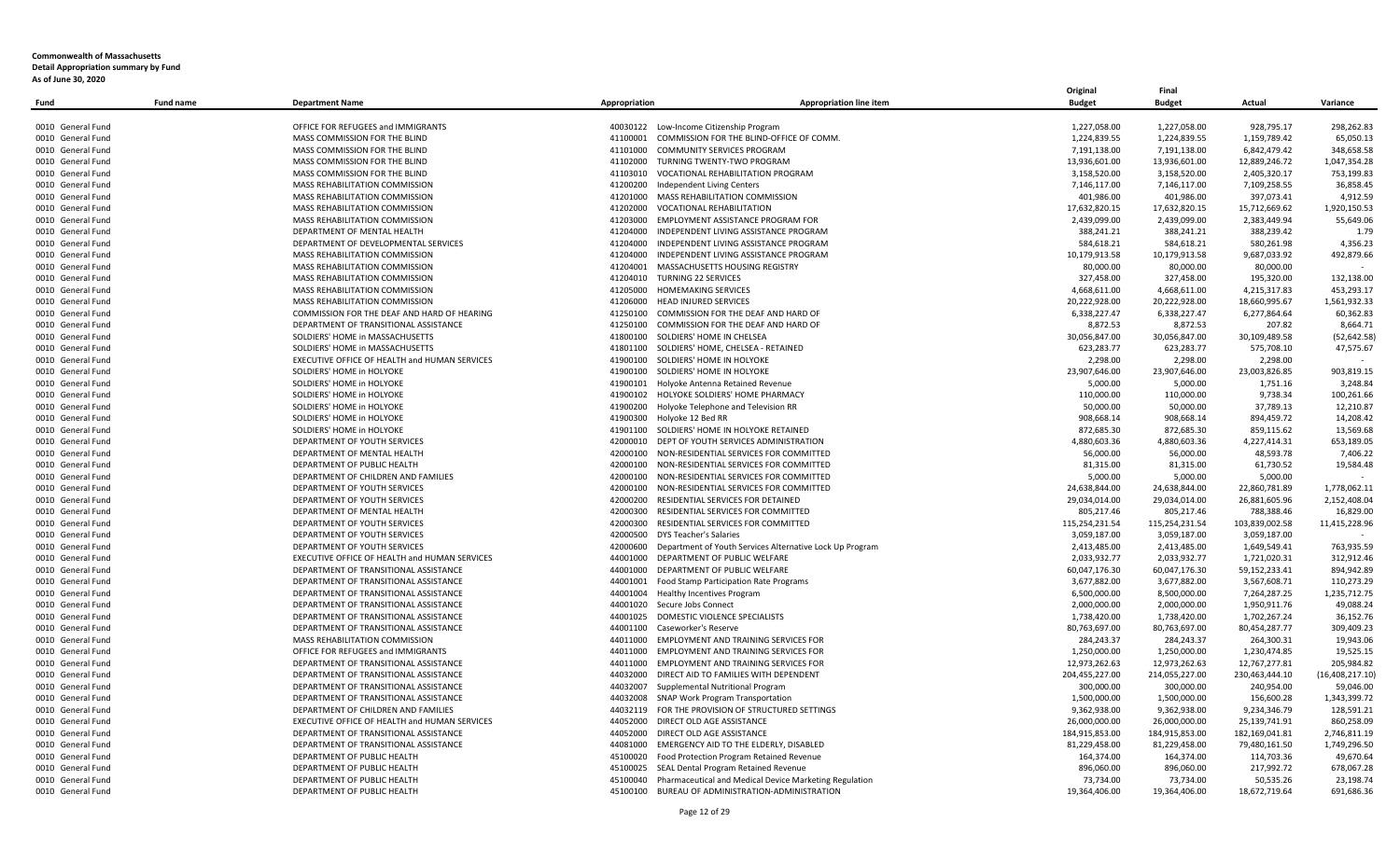| Fund              | <b>Fund name</b> | <b>Department Name</b>                        | Appropriation                                      | <b>Appropriation line item</b>                            | Original<br><b>Budget</b> | Final<br><b>Budget</b> | Actual        | Variance     |
|-------------------|------------------|-----------------------------------------------|----------------------------------------------------|-----------------------------------------------------------|---------------------------|------------------------|---------------|--------------|
|                   |                  |                                               |                                                    |                                                           |                           |                        |               |              |
| 0010 General Fund |                  | DEPARTMENT OF PUBLIC HEALTH                   | 45100110 COMMUNITY AND OTHER HEALTH CENTERS        |                                                           | 3,413,673.00              | 3,413,673.00           | 3,285,586.35  | 128,086.65   |
| 0010 General Fund |                  | DEPARTMENT OF PUBLIC HEALTH                   | 45100112 Postpartum Depression Pilot Program       |                                                           | 300,000.00                | 300,000.00             | 259,269.50    | 40,730.50    |
| 0010 General Fund |                  | DEPARTMENT OF PUBLIC HEALTH                   | 45100600 ENVIRONMENTAL HEALTH SERVICES             |                                                           | 4,304,898.00              | 4,304,898.00           | 4,071,421.23  | 233,476.77   |
| 0010 General Fund |                  | DEPARTMENT OF PUBLIC HEALTH                   |                                                    | 45100615 NUCLEAR SAFETY ASSESSMENTS/LICENSE FEES          | 1,899,309.00              | 1,899,309.00           | 1,863,067.45  | 36,241.55    |
| 0010 General Fund |                  | DEPARTMENT OF PUBLIC HEALTH                   |                                                    | 45100616 TO ESTABLISH & MAINTAIN DRUG REGISTRAT'N         | 1,090,614.00              | 1,090,614.00           | 1,072,611.55  | 18,002.45    |
| 0010 General Fund |                  | DEPARTMENT OF PUBLIC HEALTH                   | 45100710 OFFICE OF REGULATION-ADMINISTRATION       |                                                           | 12,951,506.00             | 12,951,506.00          | 12,256,725.56 | 694,780.44   |
| 0010 General Fund |                  | DEPARTMENT OF PUBLIC HEALTH                   | 45100712 HEALTH FACILITIES LICENSURE RETAINED      |                                                           | 3,235,399.00              | 3,235,399.00           | 3,149,342.03  | 86,056.97    |
| 0010 General Fund |                  | DEPARTMENT OF PUBLIC HEALTH                   | 45100721 NURSING BOARD OF REGISTRATION             |                                                           | 839,363.00                | 839,363.00             | 838,969.81    | 393.19       |
| 0010 General Fund |                  | DEPARTMENT OF PUBLIC HEALTH                   | 45100722 PHARMACY BOARD OF REGISTRATION            |                                                           | 1,259,831.00              | 1,259,831.00           | 1,199,049.99  | 60,781.01    |
| 0010 General Fund |                  | DEPARTMENT OF PUBLIC HEALTH                   | 45100723 BOARD OF MEDICINE & ACUPUNCTURE           |                                                           | 174,455.00                | 174,455.00             | 172,874.15    | 1,580.85     |
| 0010 General Fund |                  | DEPARTMENT OF PUBLIC HEALTH                   | 45100724 Board of Registration in Medicine RR      |                                                           | 300,503.00                | 300,503.00             | 299,808.14    | 694.86       |
| 0010 General Fund |                  | DEPARTMENT OF PUBLIC HEALTH                   | 45100725 HEALTH BOARDS OF REGISTRATION ADMIN       |                                                           | 428,857.00                | 428,857.00             | 426,160.71    | 2,696.29     |
| 0010 General Fund |                  | DEPARTMENT OF PUBLIC HEALTH                   | 45100790 REGIONAL EMERGENCY MEDICAL SERVICES       |                                                           | 907,000.00                | 907,000.00             | 907,000.00    |              |
| 0010 General Fund |                  | DEPARTMENT OF PUBLIC HEALTH                   |                                                    | 45100810 SEXUAL ASSAULT NURSE EXAMINERS PROGRAM           | 6,512,449.00              | 6,512,449.00           | 5,700,383.78  | 812,065.22   |
| 0010 General Fund |                  | DEPARTMENT OF PUBLIC HEALTH                   | 45103008 ALS Registry                              |                                                           | 287,925.00                | 287,925.00             | 191,836.96    | 96,088.04    |
| 0010 General Fund |                  | DEPARTMENT OF PUBLIC HEALTH                   | 45103010 Down Syndrome Clinic                      |                                                           | 150,000.00                | 150,000.00             | 150,000.00    |              |
| 0010 General Fund |                  | DEPARTMENT OF PUBLIC HEALTH                   | 45120103 ACQUIRED IMMUNE DEFICIENCY PROGRAM        |                                                           | 30,492,997.44             | 30,492,997.44          | 28,768,517.88 | 1,724,479.56 |
| 0010 General Fund |                  | COMMISSION FOR THE DEAF AND HARD OF HEARING   | 45120103 ACQUIRED IMMUNE DEFICIENCY PROGRAM        |                                                           | 50,000.00                 | 50,000.00              | 50,000.00     |              |
| 0010 General Fund |                  | DEPARTMENT OF PUBLIC HEALTH                   | 45120106 HIV/AIDS DRUG ASSISTANCE REBATES          |                                                           | 15,000,000.00             | 15,000,000.00          | 14,764,607.20 | 235.392.80   |
| 0010 General Fund |                  | DEPARTMENT OF MENTAL HEALTH                   | 45120200 DIVISION OF ALCOHOLISM ADMINISTRATION     |                                                           | 165,230.00                | 73,329.07              | 69,986.07     | 3,343.00     |
| 0010 General Fund |                  | DEPARTMENT OF PUBLIC HEALTH                   | 45120200                                           | DIVISION OF ALCOHOLISM ADMINISTRATION                     | 95,141,550.45             | 42,223,820.09          | 39,732,617.13 | 2,491,202.96 |
| 0010 General Fund |                  | DEPARTMENT OF YOUTH SERVICES                  | 45120200                                           | DIVISION OF ALCOHOLISM ADMINISTRATION                     | 337,670.00                | 149,857.95             | 149,653.39    | 204.56       |
| 0010 General Fund |                  | EXECUTIVE OFFICE OF HEALTH and HUMAN SERVICES | 45120200 DIVISION OF ALCOHOLISM ADMINISTRATION     |                                                           | 63,440,834.00             | 28,155,042.13          | 28,155,042.12 | 0.01         |
| 0010 General Fund |                  | COMMISSION FOR THE DEAF AND HARD OF HEARING   | 45120200                                           | DIVISION OF ALCOHOLISM ADMINISTRATION                     | 232,384.00                | 103,132.02             | 101,919.83    | 1,212.19     |
| 0010 General Fund |                  | MASS REHABILITATION COMMISSION                | 45120200 DIVISION OF ALCOHOLISM ADMINISTRATION     |                                                           | 3,000,000.00              | 1,331,400.00           | 65,775.37     | 1,265,624.63 |
| 0010 General Fund |                  | DEPARTMENT OF PUBLIC HEALTH                   | 45120201                                           | Substance Abuse Step-Down Recovery Services               | 4,908,180.00              | 4,908,180.00           | 3,060,241.25  | 1,847,938.75 |
| 0010 General Fund |                  | DEPARTMENT OF PUBLIC HEALTH                   |                                                    | 45120202 Secure Treatment Facilities for Opiate Addiction | 6,210,667.06              | 6,210,667.06           | 1,238,701.01  | 4,971,966.05 |
| 0010 General Fund |                  | DEPARTMENT OF PUBLIC HEALTH                   | 45120203                                           | Substance Abuse Family Intervention & Care Pilot          | 1,465,450.00              | 1,465,450.00           | 1,181,518.01  | 283,931.99   |
| 0010 General Fund |                  | DEPARTMENT OF PUBLIC HEALTH                   | Nasal Narcan Pilot Expansion<br>45120204           |                                                           | 1,040,000.00              | 1,040,000.00           | 1,028,945.70  | 11,054.30    |
| 0010 General Fund |                  | DEPARTMENT OF PUBLIC HEALTH                   | 45120205<br><b>Substance Abuse Grants</b>          |                                                           | 4,200,000.00              | 4,200,000.00           | 4,196,076.43  | 3,923.57     |
| 0010 General Fund |                  | DEPARTMENT OF PUBLIC HEALTH                   | 45120206                                           | Harm Reduction through Syringe Access                     | 5,000,000.00              | 5,000,000.00           | 4,199,816.09  | 800,183.91   |
| 0010 General Fund |                  | DEPARTMENT OF PUBLIC HEALTH                   | 45120225                                           | <b>GAMBLERS TREATMENT PROGRAM</b>                         | 1,000,000.00              | 1,000,000.00           | 950,908.98    | 49,091.02    |
| 0010 General Fund |                  | DEPARTMENT OF PUBLIC HEALTH                   | 45120500                                           | DIVISION OF DENTAL HEALTH-ADMINISTRATION                  | 511,780.00                | 511,780.00             | 490,041.17    | 21,738.83    |
| 0010 General Fund |                  | EXECUTIVE OFFICE OF HEALTH and HUMAN SERVICES |                                                    | 45120500 DIVISION OF DENTAL HEALTH-ADMINISTRATION         | 1,595,525.00              | 1,595,525.00           | 1,595,525.00  |              |
| 0010 General Fund |                  | DEPARTMENT OF PUBLIC HEALTH                   | 45131000 FAMILY HEALTH PROGRAM                     |                                                           | 7,254,229.00              | 7,254,229.00           | 6,907,705.67  | 346,523.33   |
| 0010 General Fund |                  | DEPARTMENT OF PUBLIC HEALTH                   | 45131002 FOR THE ADMINISTRATION OF OFFICE OF       |                                                           | 11,861,642.44             | 11,861,642.44          | 11,830,675.70 | 30,966.74    |
| 0010 General Fund |                  | DEPARTMENT OF PUBLIC HEALTH                   | 45131012 INFANT FORMULA PRICE ENHANCEMENT          |                                                           | 28,400,000.00             | 28,400,000.00          | 24,805,786.62 | 3,594,213.38 |
| 0010 General Fund |                  | DEPARTMENT OF PUBLIC HEALTH                   | 45131020 EARLY INTERVENTION SERVICES               |                                                           | 30,817,571.23             | 33,658,328.23          | 33,656,752.00 | 1,576.23     |
| 0010 General Fund |                  | DEPARTMENT OF PUBLIC HEALTH                   | 45131023 UNIVERSAL NEWBORN HEARING SCREENING       |                                                           | 87.464.00                 | 87,464.00              | 82.552.82     | 4.911.18     |
| 0010 General Fund |                  | DEPARTMENT OF MENTAL HEALTH                   | 45131026 SUICIDE PREVENTION                        |                                                           | 22,000.00                 | 22,000.00              | 9,999.60      | 12,000.40    |
| 0010 General Fund |                  | DEPARTMENT OF PUBLIC HEALTH                   | 45131026 SUICIDE PREVENTION                        |                                                           | 4,268,450.00              | 4,268,450.00           | 3,906,074.62  | 362,375.38   |
| 0010 General Fund |                  | DEPARTMENT OF ELDER AFFAIRS                   | 45131026 SUICIDE PREVENTION                        |                                                           | 325,000.00                | 325,000.00             | 314,723.78    | 10,276.22    |
| 0010 General Fund |                  | DEPARTMENT OF VETERANS SERVICES               | 45131026 SUICIDE PREVENTION                        |                                                           | 482,470.00                | 482,470.00             | 387,885.70    | 94,584.30    |
| 0010 General Fund |                  | DEPARTMENT OF PUBLIC HEALTH                   | 45131027                                           | Samaratins Inc Suicide Prevention Services                | 400,000.00                | 400,000.00             | 400,000.00    |              |
| 0010 General Fund |                  | DEPARTMENT OF PUBLIC HEALTH                   | 45131098 Services to Survivors of Homicide Victims |                                                           | 200,000.00                | 200,000.00             | 200,000.00    |              |
| 0010 General Fund |                  | DEPARTMENT OF PUBLIC HEALTH                   | 45131111                                           | Health Promotion and Disease Prevention                   | 4,220,580.00              | 4,220,580.00           | 3,713,868.81  | 506,711.19   |
| 0010 General Fund |                  | DEPARTMENT OF PUBLIC HEALTH                   | 45131121 STOP Stroke Program                       |                                                           | 500,000.00                | 500,000.00             | 345,205.94    | 154,794.06   |
| 0010 General Fund |                  | DEPARTMENT OF PUBLIC HEALTH                   |                                                    | 45131130 Domestic Violence and Sexual Assault Services    | 40,209,329.27             | 40,209,329.27          | 39,449,601.16 | 759,728.11   |
| 0010 General Fund |                  | DEPARTMENT OF PUBLIC HEALTH                   | 45131131 Healthy Relationships Grant Program       |                                                           | 1,000,000.00              | 1,000,000.00           | 638,416.69    | 361,583.31   |
| 0010 General Fund |                  | DEPARTMENT OF PUBLIC HEALTH                   | 45160263 BLOOD LEAD TESTING RETAINED REVENUE       |                                                           | 1,178,875.00              | 1,178,875.00           | 272,174.38    | 906,700.62   |
| 0010 General Fund |                  | DEPARTMENT OF PUBLIC HEALTH                   | 45161000                                           | CENTER FOR LABORATORY AND COMMUNICABLE                    | 15,553,163.50             | 17,424,992.50          | 16,873,974.26 | 551,018.24   |
| 0010 General Fund |                  | EXECUTIVE OFFICE OF HEALTH and HUMAN SERVICES |                                                    | 45161000 CENTER FOR LABORATORY AND COMMUNICABLE           | 11,587.50                 | 11,587.50              | 11,587.50     |              |
| 0010 General Fund |                  | DEPARTMENT OF PUBLIC HEALTH                   | 45161005 Sexual Transmitted Infections Billing     |                                                           | 1,001,370.00              | 1,001,370.00           | 719,641.11    | 281,728.89   |
| 0010 General Fund |                  | DEPARTMENT OF PUBLIC HEALTH                   | 45161010 Emergency Preparedness Match              |                                                           | 1,519,035.00              | 1,519,035.00           | 1,492,970.33  | 26,064.67    |
| 0010 General Fund |                  | DEPARTMENT OF PUBLIC HEALTH                   | 45161022                                           | FEES FOR TB TESTS RETAINED REVENUE                        | 286,078.00                | 286,078.00             | 250,446.72    | 35,631.28    |
| 0010 General Fund |                  | DEPARTMENT OF PUBLIC HEALTH                   | Mobile Integrated Health RN<br>45161037            |                                                           | 270,000.00                | 270,000.00             | 64,321.81     | 205,678.19   |
| 0010 General Fund |                  | DEPARTMENT OF PUBLIC HEALTH                   | 45161039 Health Care Industry Plan Review RN       |                                                           | 399,756.43                | 399,756.43             | 145,528.29    | 254,228.14   |
| 0010 General Fund |                  | DEPARTMENT OF PUBLIC HEALTH                   | 45180200 VITAL RECORDS RETAINED REVENUE            |                                                           | 851,101.00                | 851.101.00             | 691,605.12    | 159.495.88   |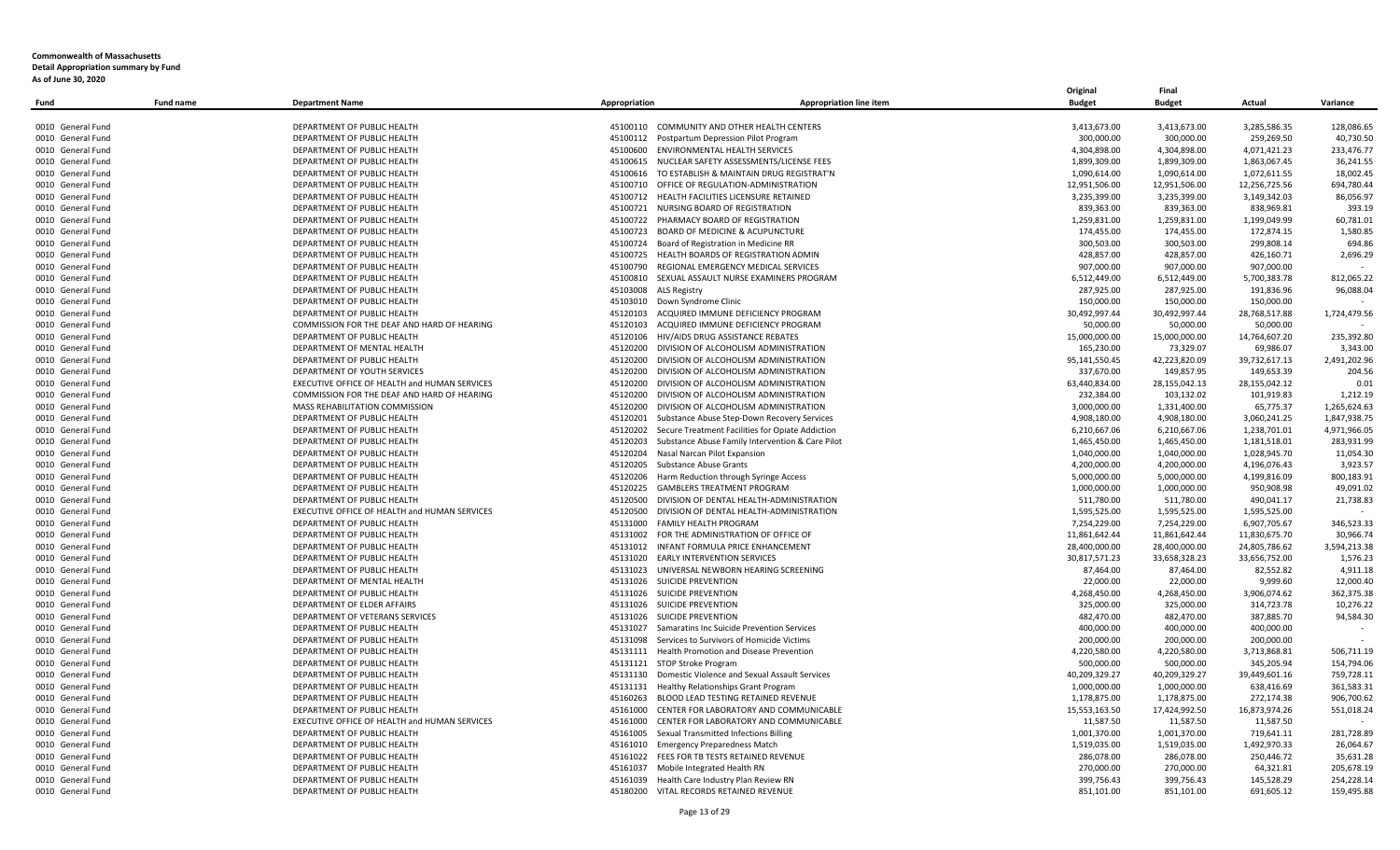|                   |                  |                                                                                      |                                       |                                                                                            | Original                       | Final          |                |                             |
|-------------------|------------------|--------------------------------------------------------------------------------------|---------------------------------------|--------------------------------------------------------------------------------------------|--------------------------------|----------------|----------------|-----------------------------|
| Fund              | <b>Fund name</b> | <b>Department Name</b>                                                               | Appropriation                         | <b>Appropriation line item</b>                                                             | <b>Budget</b>                  | <b>Budget</b>  | Actual         | Variance                    |
|                   |                  |                                                                                      |                                       |                                                                                            |                                |                |                |                             |
| 0010 General Fund |                  | DEPARTMENT OF PUBLIC HEALTH                                                          |                                       | 45309000 TEENAGE PREGNANCY PREVENTION TECHNICAL                                            | 3,173,298.00                   | 3,173,298.00   | 2,607,836.95   | 565,461.05                  |
| 0010 General Fund |                  | DEPARTMENT OF PUBLIC HEALTH                                                          | 45801000 UNIVERSAL IMMUNIZATION       |                                                                                            | 1,845,988.00                   | 1,845,988.00   | 1,834,534.14   | 11,453.86                   |
| 0010 General Fund |                  | DEPARTMENT OF PUBLIC HEALTH                                                          | 45900250 School Based Health Programs |                                                                                            | 13,375,030.00                  | 13,375,030.00  | 12,385,885.16  | 989,144.84                  |
| 0010 General Fund |                  | DEPARTMENT OF PUBLIC HEALTH                                                          |                                       | 45900300 FOR THE SMOKING PREVENTION & CESSATION                                            | 4,617,730.00                   | 6,617,730.00   | 6,098,171.78   | 519,558.22                  |
| 0010 General Fund |                  | DEPARTMENT OF PUBLIC HEALTH                                                          |                                       | 45900912 WESTERN MASS HOSPITAL REIMBURSEMENTS                                              | 24,270,580.00                  | 24,270,580.00  | 23,430,212.78  | 840,367.22                  |
| 0010 General Fund |                  | DEPARTMENT OF PUBLIC HEALTH                                                          |                                       | 45900913 MEDICAL SERVICES FOR HOUSE OF CORRECTION                                          | 507,937.00                     | 507,937.00     | 203,816.00     | 304,121.00                  |
| 0010 General Fund |                  | DEPARTMENT OF PUBLIC HEALTH                                                          | 45900915 HOSPITAL OPERATIONS          |                                                                                            | 169,535,304.00                 | 169,535,304.00 | 163,435,000.10 | 6,100,303.90                |
| 0010 General Fund |                  | DEPARTMENT OF PUBLIC HEALTH                                                          | 45900917 Shattuck Hospital Inmate RR  |                                                                                            | 4,552,181.00                   | 4,552,181.00   | 3,334,641.23   | 1,217,539.77                |
| 0010 General Fund |                  | DEPARTMENT OF PUBLIC HEALTH                                                          |                                       | 45900918 SOPS Department of Correction RR                                                  | 29,009,908.00                  | 29,009,908.00  | 21,567,602.00  | 7,442,306.00                |
| 0010 General Fund |                  | DEPARTMENT OF PUBLIC HEALTH                                                          | 45900924 Tewksbury Hospital RR        |                                                                                            | 1,928,140.00                   | 1,928,140.00   | 1,838,762.36   | 89,377.64                   |
| 0010 General Fund |                  | DEPARTMENT OF PUBLIC HEALTH                                                          | 45900925 Prostate Cancer Research     |                                                                                            | 800,000.00                     | 800,000.00     | 799,482.95     | 517.05                      |
| 0010 General Fund |                  | DEPARTMENT OF PUBLIC HEALTH                                                          | 45900930                              | Municipal Naloxone Bulk Purchase Program                                                   | 500,000.00                     | 500,000.00     | 450,000.00     | 50,000.00                   |
| 0010 General Fund |                  | DEPARTMENT OF PUBLIC HEALTH                                                          | 45901503                              | Pediatric Palliative Care                                                                  | 4,816,582.00                   | 4,816,582.00   | 4,763,353.38   | 53,228.62                   |
| 0010 General Fund |                  | DEPARTMENT OF PUBLIC HEALTH                                                          | 45901504                              | Gun and violent crime prevention pilot program                                             | 19,277,442.74                  | 19,277,442.74  | 5,278,059.66   | 13,999,383.08               |
| 0010 General Fund |                  | DEPARTMENT OF PUBLIC HEALTH                                                          | 45901506                              | <b>Violence Prevention Grants</b>                                                          | 2,009,183.00                   | 2,009,183.00   | 1,813,405.68   | 195,777.32                  |
| 0010 General Fund |                  | DEPARTMENT OF PUBLIC HEALTH                                                          |                                       | 45901507 YOUTH AT-RISK MATCHING GRANTS                                                     | 7,110,000.00                   | 7,110,000.00   | 6,900,000.00   | 210,000.00                  |
| 0010 General Fund |                  | DEPARTMENT OF PUBLIC HEALTH                                                          |                                       | 45902001 Tewksbury Hospital DDS Client Retained Revenue                                    | 3,766,002.00                   | 3,766,002.00   | 3,621,758.16   | 144,243.84                  |
| 0010 General Fund |                  | DEPARTMENT OF ELDER AFFAIRS                                                          |                                       | 45902010 Grandparents Raising Grandchildren Opioid Commiss                                 | 50,000.00                      | 50,000.00      |                | 50,000.00                   |
| 0010 General Fund |                  | DEPARTMENT OF CHILDREN AND FAMILIES                                                  |                                       | 48000015 DSS CENTRAL AND REGIONAL ADMINISTRATION                                           | 110,213,750.02                 | 110,213,750.02 | 103,087,940.17 | 7,125,809.85                |
| 0010 General Fund |                  | DEPARTMENT OF CHILDREN AND FAMILIES                                                  | 48000016 ROCA Revolving Account       |                                                                                            | 2,000,000.00                   | 2,000,000.00   | 805,256.54     | 1,194,743.46                |
| 0010 General Fund |                  | DEPARTMENT OF CHILDREN AND FAMILIES                                                  |                                       | 48000025 PROGRAM OF FOSTER CARE REVIEW                                                     | 4,504,257.00                   | 4,504,257.00   | 4,376,473.02   | 127,783.98                  |
| 0010 General Fund |                  | DEPARTMENT OF CHILDREN AND FAMILIES                                                  | 48000030 DSS Regional Administration  |                                                                                            | 6,672,922.00                   | 6,672,922.00   | 6,672,922.00   |                             |
| 0010 General Fund |                  | DEPARTMENT OF CHILDREN AND FAMILIES                                                  |                                       | 48000036 SEXUAL ABUSE INTERVENTION NETWORK WITH                                            | 75,401.00                      | 75,401.00      | 75,400.00      | 1.00                        |
| 0010 General Fund |                  | DEPARTMENT OF MENTAL HEALTH                                                          |                                       | 48000038 SERVICES FOR CHILDREN & FAMILIES                                                  | 245,819.58                     | 245,819.58     | 245,819.58     |                             |
| 0010 General Fund |                  | DEPARTMENT OF CHILDREN AND FAMILIES                                                  | 48000038                              | SERVICES FOR CHILDREN & FAMILIES                                                           | 308,304,816.52                 | 308,304,816.52 | 304,150,168.83 | 4,154,647.69                |
| 0010 General Fund |                  | DEPARTMENT OF YOUTH SERVICES                                                         |                                       | 48000038 SERVICES FOR CHILDREN & FAMILIES                                                  | 6,300.00                       | 6,300.00       | 6,300.00       |                             |
| 0010 General Fund |                  | EXECUTIVE OFFICE OF HEALTH and HUMAN SERVICES                                        |                                       | 48000038 SERVICES FOR CHILDREN & FAMILIES                                                  | 105,000.00                     | 105,000.00     | 105,000.00     |                             |
| 0010 General Fund |                  | DEPARTMENT OF CHILDREN AND FAMILIES                                                  |                                       | 48000040 Family Support and Stabilization                                                  | 55,971,223.00                  | 55,971,223.00  | 55,971,223.00  |                             |
| 0010 General Fund |                  | DEPARTMENT OF MENTAL HEALTH                                                          | 48000041                              | DELIVERY OF GROUP CARE SERVICES TO                                                         | 1,174,403.00                   | 1,174,403.00   | 1,156,687.56   | 17,715.44                   |
| 0010 General Fund |                  | DEPARTMENT OF DEVELOPMENTAL SERVICES                                                 |                                       | 48000041 DELIVERY OF GROUP CARE SERVICES TO                                                | 138,002.51                     | 138,002.51     | 102,550.83     | 35,451.68                   |
| 0010 General Fund |                  | DEPARTMENT OF PUBLIC HEALTH                                                          |                                       | 48000041 DELIVERY OF GROUP CARE SERVICES TO                                                | 133,289.40                     | 133,289.40     |                | 133,289.40                  |
| 0010 General Fund |                  |                                                                                      |                                       |                                                                                            |                                |                |                |                             |
| 0010 General Fund |                  | DEPARTMENT OF CHILDREN AND FAMILIES<br>EXECUTIVE OFFICE OF HEALTH and HUMAN SERVICES |                                       | 48000041 DELIVERY OF GROUP CARE SERVICES TO<br>48000041 DELIVERY OF GROUP CARE SERVICES TO | 295,445,362.09<br>7,300,000.00 | 295,445,362.09 | 284,126,306.27 | 11,319,055.82<br>170.808.54 |
|                   |                  | DEPARTMENT OF CHILDREN AND FAMILIES                                                  |                                       |                                                                                            |                                | 7,300,000.00   | 7,129,191.46   |                             |
| 0010 General Fund |                  |                                                                                      | 48000058 Foster Care Parents Campaign |                                                                                            | 750,000.00                     | 750,000.00     | 353,211.52     | 396,788.48                  |
| 0010 General Fund |                  | DEPARTMENT OF CHILDREN AND FAMILIES                                                  |                                       | 48000091 SOCIAL WORKER TRAINING INSTITUTE                                                  | 2,658,672.71                   | 2,658,672.71   | 2,376,264.09   | 282,408.62                  |
| 0010 General Fund |                  | DEPARTMENT OF CHILDREN AND FAMILIES                                                  |                                       | 48000151 ALTERNATIVE OVERNIGHT SECURE PLACEMENTS                                           | 509,943.00                     | 509,943.00     | 509,943.00     |                             |
| 0010 General Fund |                  | DEPARTMENT OF CHILDREN AND FAMILIES                                                  | 48000200 DCF Family Resource Centers  |                                                                                            | 17,500,000.00                  | 17,500,000.00  | 14,561,902.81  | 2,938,097.19                |
| 0010 General Fund |                  | DEPARTMENT OF CHILDREN AND FAMILIES                                                  | 48001100                              | SOCIAL WORKERS AND THEIR EXPENSES                                                          | 255,833,159.00                 | 255,833,159.00 | 251,611,160.20 | 4,221,998.80                |
| 0010 General Fund |                  | DEPARTMENT OF MENTAL HEALTH                                                          |                                       | 50110100 ADMINISTRATION AND GENERAL SERVICES                                               | 29,270,863.00                  | 29,270,863.00  | 27,957,273.56  | 1,313,589.44                |
| 0010 General Fund |                  | DEPARTMENT OF MENTAL HEALTH                                                          |                                       | 50425000 FOR THE CHILD & ADOLESCENT SERVICES                                               | 89,924,818.13                  | 89,924,818.13  | 86,059,382.75  | 3,865,435.38                |
| 0010 General Fund |                  | DEPARTMENT OF DEVELOPMENTAL SERVICES                                                 |                                       | 50425000 FOR THE CHILD & ADOLESCENT SERVICES                                               | 212,303.58                     | 212,303.58     | 212,225.01     | 78.57                       |
| 0010 General Fund |                  | DEPARTMENT OF PUBLIC HEALTH                                                          |                                       | 50425000 FOR THE CHILD & ADOLESCENT SERVICES                                               | 324,444.69                     | 324,444.69     | 290,484.88     | 33,959.81                   |
| 0010 General Fund |                  | DEPARTMENT OF CHILDREN AND FAMILIES                                                  |                                       | 50425000 FOR THE CHILD & ADOLESCENT SERVICES                                               | 465,022.60                     | 465,022.60     | 452,520.98     | 12,501.62                   |
| 0010 General Fund |                  | EXECUTIVE OFFICE OF HEALTH and HUMAN SERVICES                                        |                                       | 50425000 FOR THE CHILD & ADOLESCENT SERVICES                                               | 3,897,000.00                   | 3,897,000.00   | 3,896,999.96   | 0.04                        |
| 0010 General Fund |                  | DEPARTMENT OF MENTAL HEALTH                                                          |                                       | 50460000 Adult Mental Health and Support Services                                          | 477,775,440.45                 | 477,775,440.45 | 466,113,366.35 | 11,662,074.10               |
| 0010 General Fund |                  | DEPARTMENT OF DEVELOPMENTAL SERVICES                                                 | 50460000                              | Adult Mental Health and Support Services                                                   | 1,084,884.11                   | 1,084,884.11   | 1,074,359.82   | 10.524.29                   |
| 0010 General Fund |                  | DEPARTMENT OF PUBLIC HEALTH                                                          | 50460000                              | Adult Mental Health and Support Services                                                   | 224,185.00                     | 224,185.00     | 211,426.00     | 12,759.00                   |
| 0010 General Fund |                  | EXECUTIVE OFFICE OF HEALTH and HUMAN SERVICES                                        | 50460000                              | Adult Mental Health and Support Services                                                   | 14,500,000.00                  | 14,500,000.00  | 12,265,690.02  | 2,234,309.98                |
| 0010 General Fund |                  | DEPARTMENT OF ELDER AFFAIRS                                                          | 50460000                              | Adult Mental Health and Support Services                                                   | 106,600.00                     | 106,600.00     | 106,600.00     |                             |
| 0010 General Fund |                  | MASS REHABILITATION COMMISSION                                                       | 50460000                              | Adult Mental Health and Support Services                                                   | 3,655,000.00                   | 3,655,000.00   | 2,137,060.31   | 1,517,939.69                |
| 0010 General Fund |                  | DEPARTMENT OF VETERANS SERVICES                                                      | 50460000                              | Adult Mental Health and Support Services                                                   | 142,737.00                     | 142,737.00     | 58,096.75      | 84,640.25                   |
| 0010 General Fund |                  | DEPARTMENT OF MENTAL HEALTH                                                          |                                       | 50462000 FOR SERVICES TO THE HOMELESS MENTALLY                                             | 22,892,286.00                  | 22,892,286.00  | 22,612,409.94  | 279,876.06                  |
| 0010 General Fund |                  | DEPARTMENT OF MENTAL HEALTH                                                          |                                       | 50464000 CHOICE OCCUPANCY FEES RETAINED                                                    | 125,000.00                     | 125,000.00     | 76,432.15      | 48,567.85                   |
| 0010 General Fund |                  | DEPARTMENT OF MENTAL HEALTH                                                          | 50470001                              | <b>EMERGENCY PROGRAMS &amp; ACUTE MH CARE</b>                                              | 14,180,756.52                  | 14,180,756.52  | 13,349,654.02  | 831,102.50                  |
| 0010 General Fund |                  | DEPARTMENT OF DEVELOPMENTAL SERVICES                                                 | 50470001                              | <b>EMERGENCY PROGRAMS &amp; ACUTE MH CARE</b>                                              | 116,188.48                     | 116,188.48     | 116,183.16     | 5.32                        |
| 0010 General Fund |                  | EXECUTIVE OFFICE OF HEALTH and HUMAN SERVICES                                        | 50470001                              | <b>EMERGENCY PROGRAMS &amp; ACUTE MH CARE</b>                                              | 7,872,388.00                   | 7,872,388.00   | 7,872,388.00   |                             |
| 0010 General Fund |                  | DEPARTMENT OF MENTAL HEALTH                                                          |                                       | 50550000 FOR THE FORENSIC SERVICES PROGRAM                                                 | 11,031,218.00                  | 11,031,218.00  | 10.553.927.72  | 477.290.28                  |
| 0010 General Fund |                  | DEPARTMENT OF MENTAL HEALTH                                                          | 50591017 Worcester Recovery Center    |                                                                                            | 50,000.00                      | 50.000.00      | 44.850.00      | 5,150.00                    |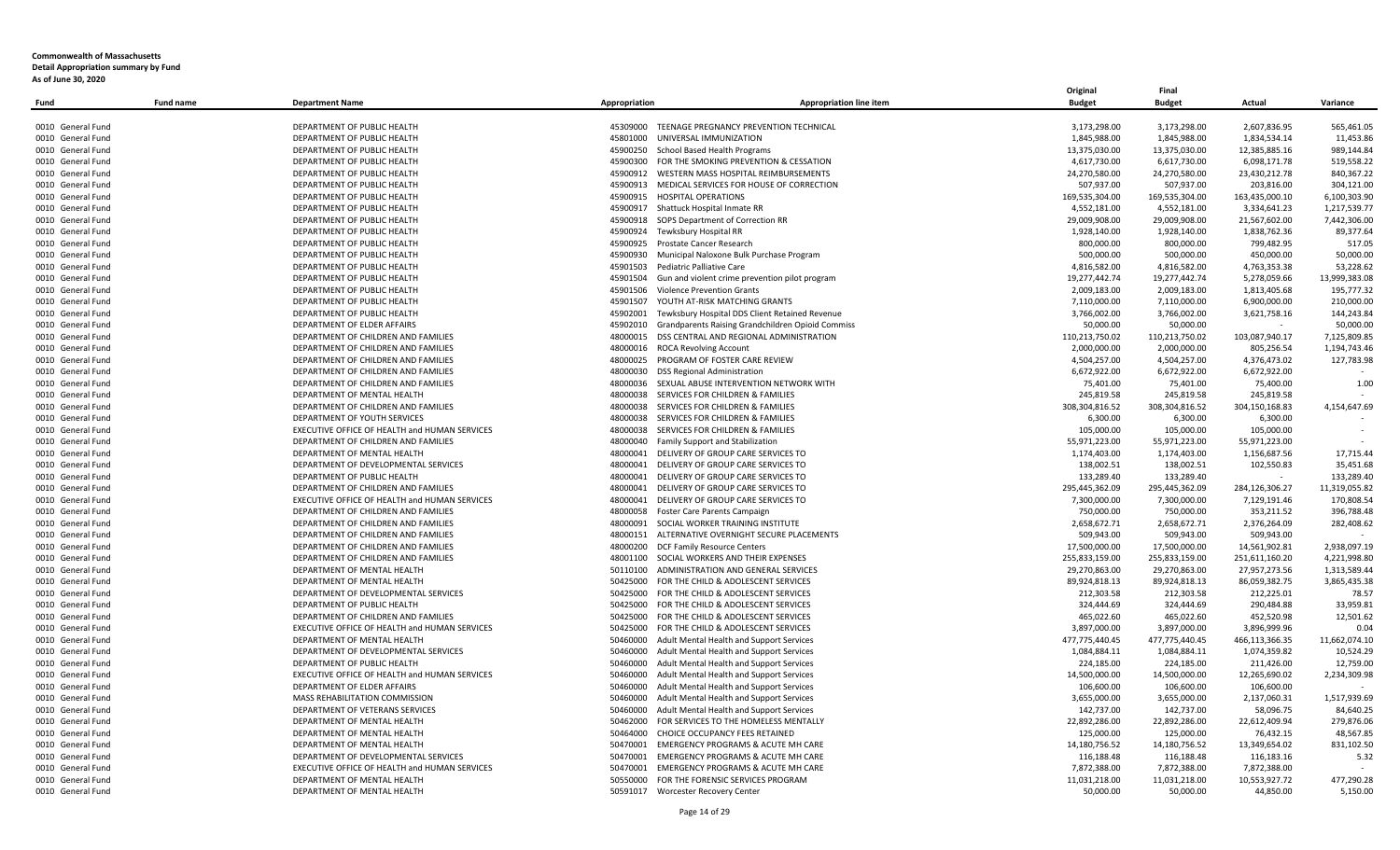|                   |                  |                                                      |               |                                                            | Original          | Final            |                  |                |
|-------------------|------------------|------------------------------------------------------|---------------|------------------------------------------------------------|-------------------|------------------|------------------|----------------|
| Fund              | <b>Fund name</b> | <b>Department Name</b>                               | Appropriation | <b>Appropriation line item</b>                             | <b>Budget</b>     | <b>Budget</b>    | Actual           | Variance       |
|                   |                  |                                                      |               |                                                            |                   |                  |                  |                |
| 0010 General Fund |                  | DEPARTMENT OF MENTAL HEALTH                          |               | 50950015 STATE PSYCHIATRIC HOSPITALS AND                   | 228,839,967.29    | 228,839,967.29   | 220,953,994.99   | 7,885,972.30   |
| 0010 General Fund |                  | DEPARTMENT OF PUBLIC HEALTH                          |               | 50950015 STATE PSYCHIATRIC HOSPITALS AND                   | 1,184,700.71      | 1,184,700.71     | 1,010,686.56     | 174,014.15     |
| 0010 General Fund |                  | DEPARTMENT OF MENTAL HEALTH                          |               | 50951016 Occupancy Fees Retained Revenue                   | 500,000.00        | 500,000.00       | 326,530.29       | 173,469.71     |
| 0010 General Fund |                  | DEPARTMENT OF DEVELOPMENTAL SERVICES                 |               | 59111003 DMR Administraion and Operations                  | 74,823,043.07     | 74,823,043.07    | 73,661,101.17    | 1,161,941.90   |
| 0010 General Fund |                  | DEPARTMENT OF TRANSITIONAL ASSISTANCE                |               | 59111003 DMR Administraion and Operations                  | 16,442.71         | 16,442.71        | 12.375.65        | 4,067.06       |
| 0010 General Fund |                  | DEPARTMENT OF DEVELOPMENTAL SERVICES                 |               | 59112000 TRANSPORTATION COMPONENT                          | 29,495,011.00     | 29,495,011.00    | 26,421,867.01    | 3,073,143.99   |
| 0010 General Fund |                  | DEPARTMENT OF MENTAL HEALTH                          | 59202000      | RESIDENTIAL AND DAY COMPONENT                              | 599,736.45        | 599,736.45       | 518,079.66       | 81,656.79      |
| 0010 General Fund |                  | DEPARTMENT OF DEVELOPMENTAL SERVICES                 | 59202000      | RESIDENTIAL AND DAY COMPONENT                              | 1,266,421,730.29  | 1,266,421,730.29 | 1,255,478,582.25 | 10,943,148.04  |
| 0010 General Fund |                  | DEPARTMENT OF PUBLIC HEALTH                          | 59202000      | RESIDENTIAL AND DAY COMPONENT                              | 213,717.19        | 213,717.19       | 103,217.23       | 110,499.96     |
| 0010 General Fund |                  | MASS REHABILITATION COMMISSION                       | 59202000      | RESIDENTIAL AND DAY COMPONENT                              | 5,919,896.07      | 5,919,896.07     | 5,805,426.23     | 114,469.84     |
| 0010 General Fund |                  | DEPARTMENT OF DEVELOPMENTAL SERVICES                 |               | 59202010 FOR STATE OPERATED COMMUNITY BASED                | 242,673,652.85    | 242,673,652.85   | 241,075,405.56   | 1,598,247.29   |
| 0010 General Fund |                  | DEPARTMENT OF PUBLIC HEALTH                          | 59202010      | FOR STATE OPERATED COMMUNITY BASED                         | 206,971.15        | 206,971.15       | 97,993.11        | 108,978.04     |
| 0010 General Fund |                  | DEPARTMENT OF MENTAL HEALTH                          | 59202025      | FOR COMMUNITY BASED DAY & WORK PROGRAMS                    | 16,112.00         | 16,112.00        | 16,087.68        | 24.32          |
| 0010 General Fund |                  | DEPARTMENT OF DEVELOPMENTAL SERVICES                 |               | 59202025 FOR COMMUNITY BASED DAY & WORK PROGRAMS           | 243,752,334.00    | 243,752,334.00   | 219,327,474.57   | 24,424,859.43  |
| 0010 General Fund |                  | DEPARTMENT OF DEVELOPMENTAL SERVICES                 | 59203000      | RESPITE SERVICES PROGRAM FOR ADULTS,                       | 70,752,883.00     | 70,752,883.00    | 66,015,284.46    | 4,737,598.54   |
| 0010 General Fund |                  | DEPARTMENT OF DEVELOPMENTAL SERVICES                 |               | 59203010 Autism Division Contracted Sup                    | 7,429,216.00      | 7,429,216.00     | 5,067,687.28     | 2,361,528.72   |
| 0010 General Fund |                  | DEPARTMENT OF MENTAL HEALTH                          | 59203020      | <b>Autism Omnibus</b>                                      | 335,000.00        | 335,000.00       | 291,232.35       | 43,767.65      |
| 0010 General Fund |                  | DEPARTMENT OF DEVELOPMENTAL SERVICES                 |               | 59203020 Autism Omnibus                                    | 30,137,238.54     | 30,137,238.54    | 27,850,913.95    | 2,286,324.59   |
| 0010 General Fund |                  | EXECUTIVE OFFICE OF HEALTH and HUMAN SERVICES        |               | 59203020 Autism Omnibus                                    | 280,729.46        | 280,729.46       | 274,063.50       | 6,665.96       |
| 0010 General Fund |                  | DEPARTMENT OF DEVELOPMENTAL SERVICES                 | 59203025      | Aging with Developmental Disabilities                      | 100,000.00        | 100,000.00       | 22,984.28        | 77,015.72      |
| 0010 General Fund |                  | DEPARTMENT OF MENTAL HEALTH                          | 59205000      | TURNING TWENTY-TWO COMPONENT                               | 93,745.00         | 93,745.00        | 93,745.00        | $\sim$         |
| 0010 General Fund |                  | DEPARTMENT OF DEVELOPMENTAL SERVICES                 | 59205000      | TURNING TWENTY-TWO COMPONENT                               | 24,956,542.00     | 24,956,542.00    | 23,983,550.36    | 972,991.64     |
| 0010 General Fund |                  | DEPARTMENT OF DEVELOPMENTAL SERVICES                 |               | 59301000 FACILITY SERVICES PROGRAM                         | 106,072,969.00    | 106,072,969.00   | 105,081,132.90   | 991,836.10     |
| 0010 General Fund |                  | DEPARTMENT OF PUBLIC HEALTH                          | 59301000      | <b>FACILITY SERVICES PROGRAM</b>                           | 122,644.00        | 122,644.00       | 118,822.95       | 3,821.05       |
| 0010 General Fund |                  | EXECUTIVE OFFICE OF HEALTH and HUMAN SERVICES        |               | 59301000 FACILITY SERVICES PROGRAM                         | 830,509.00        | 830,509.00       | 830,509.00       |                |
| 0010 General Fund |                  | DEPARTMENT OF TRANSITIONAL ASSISTANCE                | 70021080      | Learn to Earn                                              | 101,103.72        | 101,103.72       | 101,103.72       |                |
| 0010 General Fund |                  | DEPARTMENT OF PUBLIC HEALTH                          | 70040101      | <b>Emergency Assistance - Family Shelters and Services</b> | 868,662.44        | 868,662.44       | 868,634.18       | 28.26          |
| 0010 General Fund |                  | DEPARTMENT OF CHILDREN AND FAMILIES                  | 70040101      | <b>Emergency Assistance - Family Shelters and Services</b> | 1,234,730.39      | 1,234,730.39     | 1,234,730.39     |                |
| 0010 General Fund |                  | DEPARTMENT OF PUBLIC HEALTH                          | 70040102      | Homeless Individuals Assistance                            | 1,481,498.00      | 1,481,498.00     | 1,481,498.00     |                |
| 0010 General Fund |                  | DEPARTMENT OF PUBLIC HEALTH                          |               | 70060020 DIVISION OF INSURANCE-ADMINISTRATION              | 50,000.00         | 50,000.00        | 50,000.00        |                |
| 0010 General Fund |                  | DEPARTMENT OF PUBLIC HEALTH                          | 70280031      | INSTITUTIONAL SCHOOL DEPARTMENTS                           | 68,741.00         | 68,741.00        | 64,430.11        | 4,310.89       |
| 0010 General Fund |                  | DEPARTMENT OF TRANSITIONAL ASSISTANCE                |               | 70531925 SCHOOL BREAKFAST PROGRAM                          | 121,785.12        | 121,785.12       | 121,785.12       |                |
| 0010 General Fund |                  | DEPARTMENT OF PUBLIC HEALTH                          |               | 70610010 Chapter 70 Supplement                             | 799,988.00        | 799,988.00       | 799,988.00       |                |
| 0010 General Fund |                  | DEPARTMENT OF DEVELOPMENTAL SERVICES                 | 70610012      | NON-EDUCATIONAL COST OF RESIDENTIAL                        | 9,500,000.00      | 9,500,000.00     | 8,107,066.71     | 1,392,933.29   |
| 0010 General Fund |                  | DEPARTMENT OF PUBLIC HEALTH                          |               | 70619812 Child sexual abuse prevention                     | 350,000.00        | 350,000.00       | 350,000.00       |                |
| 0010 General Fund |                  | DEPARTMENT OF PUBLIC HEALTH                          |               | 80000122 CHIEF MEDICAL EXAMINER RET REV                    | 9,000.00          | 9,000.00         | 5,419.62         | 3,580.38       |
| 0010 General Fund |                  | SOLDIERS' HOME in MASSACHUSETTS                      |               | 88000001 CIVIL DEFENSE AGENCY                              | 345,025.10        | 345,025.10       | 345,025.10       |                |
| 0010 General Fund |                  | DEPARTMENT OF ELDER AFFAIRS                          |               | 91100100 ELDER AFFAIRS ADMINISTRATION                      | 2,216,258.00      | 2,216,258.00     | 2,150,604.51     | 65,653.49      |
| 0010 General Fund |                  | DEPARTMENT OF ELDER AFFAIRS                          |               | 91100600 Community Choices                                 | 232,515,014.00    | 232,515,014.00   | 232,515,014.00   |                |
| 0010 General Fund |                  | DEPARTMENT OF ELDER AFFAIRS                          |               | 91101455 SENIOR PRESCRIPTION DRUG INSURANCE                | 15,101,313.00     | 15,101,313.00    | 14,900,079.56    | 201,233.44     |
| 0010 General Fund |                  | DEPARTMENT OF ELDER AFFAIRS                          |               | 91101604 SUPPORTIVE SENIOR HOUSING                         | 6,107,750.00      | 6,107,750.00     | 6,106,763.87     | 986.13         |
| 0010 General Fund |                  | DEPARTMENT OF ELDER AFFAIRS                          | 91101630      | HOME CARE SERVICES FOR THE ELDERLY                         | 179,014,200.97    | 179,014,200.97   | 177,377,637.97   | 1,636,563.00   |
| 0010 General Fund |                  | DEPARTMENT OF ELDER AFFAIRS                          |               | 91101633 HOME CARE PROGRAM ADMINISTRATION                  | 62,630,392.00     | 62,474,421.65    | 62,096,416.14    | 378,005.51     |
| 0010 General Fund |                  | EXECUTIVE OFFICE OF HEALTH and HUMAN SERVICES        |               | 91101635 Enough Pay to Stay                                | 1,760,849.00      | 1,760,849.00     | 1,760,849.00     |                |
| 0010 General Fund |                  | DEPARTMENT OF ELDER AFFAIRS                          |               | 91101635 Enough Pay to Stay                                | 8,322,381.00      | 8,322,381.00     | 8,320,187.88     | 2,193.12       |
| 0010 General Fund |                  | DEPARTMENT OF ELDER AFFAIRS                          | 91101636      | PROTECTIVE SERVICES                                        | 33,198,261.00     | 33,198,261.00    | 30,819,010.59    | 2,379,250.41   |
| 0010 General Fund |                  | DEPARTMENT OF ELDER AFFAIRS                          | 91101637      | Home Care Aide Training Grant Program                      | 1,000,000.00      | 1,000,000.00     | 190,950.43       | 809,049.57     |
| 0010 General Fund |                  | DEPARTMENT OF ELDER AFFAIRS                          | 91101640      | Geriatric Mental Health Services Program                   | 800,000.00        | 800,000.00       | 786,771.41       | 13,228.59      |
| 0010 General Fund |                  | DEPARTMENT OF ELDER AFFAIRS                          |               | 91101660 PROGRAM OF CONGREGATE AND SHARED HOUSING          | 2,263,458.00      | 2,263,458.00     | 2,197,766.52     | 65,691.48      |
| 0010 General Fund |                  | DEPARTMENT OF ELDER AFFAIRS                          | 91101700      | <b>Elder Homeless Placement</b>                            | 286,000.00        | 286,000.00       | 286,000.00       |                |
| 0010 General Fund |                  | DEPARTMENT OF ELDER AFFAIRS                          | 91101900      | PROGRAMS PROVIDING LOCAL SERVICES TO THE                   | 9,707,559.00      | 9,707,559.00     | 9,223,328.50     | 484,230.50     |
| 0010 General Fund |                  | DEPARTMENT OF ELDER AFFAIRS                          |               | 91109002 GRANTS TO COUNCILS ON AGING                       | 19,017,400.00     | 19,017,400.00    | 18,734,458.84    | 282.941.16     |
|                   |                  |                                                      |               | EXECUTIVE OFFICE OF HEALTH & HUMAN SERVICES Total          | 23,497,410,358.71 | 6,762,949,507.96 | 6,539,351,043.74 | 223,598,464.22 |
|                   |                  |                                                      |               |                                                            |                   |                  |                  |                |
| 0010 General Fund |                  | EXECUTIVE OFFICE OF TECHNOLOGY SERVICES AND SECURITY | 17900100      | DIVISION OF INFORMATION TECHNOLOGY                         | 2,998,049.47      | 2,998,049.47     | 2,919,502.97     | 78,546.50      |
| 0010 General Fund |                  | EXECUTIVE OFFICE OF TECHNOLOGY SERVICES AND SECURITY | 17900300      | COMPUTER SERVICES TO GENERAL PUBLIC                        | 2,733,931.00      | 2,733,931.00     | 2,058,443.08     | 675,487.92     |
| 0010 General Fund |                  | EXECUTIVE OFFICE OF TECHNOLOGY SERVICES AND SECURITY |               | 17901700 Core Technology Services and Security             | 31,603,026.00     | 31,603,026.00    | 31,422,717.17    | 180,308.83     |
|                   |                  |                                                      |               |                                                            |                   |                  |                  |                |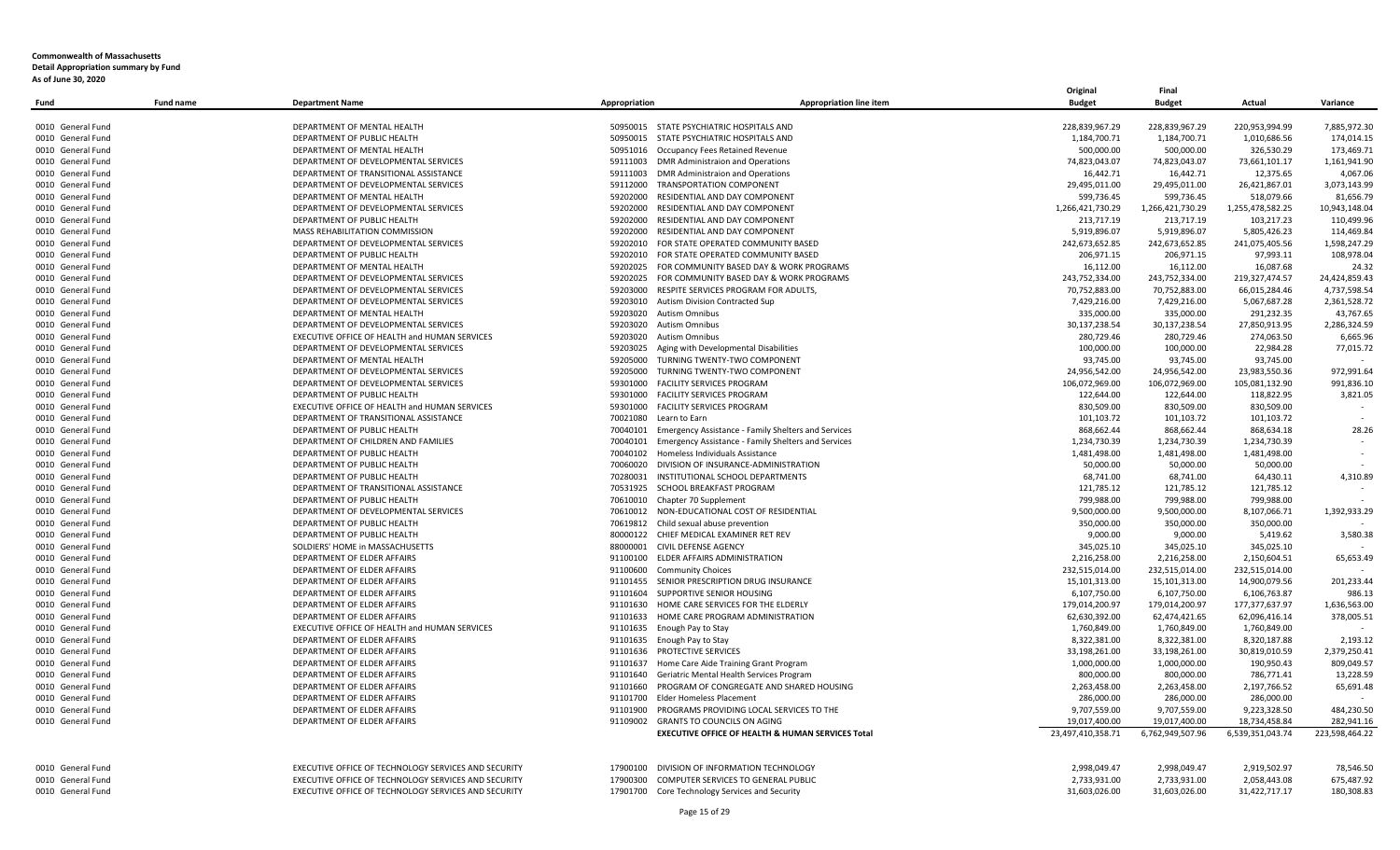| Fund                                   | <b>Fund name</b> | <b>Department Name</b>                                                       | Appropriation        | <b>Appropriation line item</b>                                               | Original<br><b>Budget</b>        | Final<br><b>Budget</b>           | Actual                           | Variance                      |
|----------------------------------------|------------------|------------------------------------------------------------------------------|----------------------|------------------------------------------------------------------------------|----------------------------------|----------------------------------|----------------------------------|-------------------------------|
| 0010 General Fund                      |                  | EXECUTIVE OFFICE OF TECHNOLOGY SERVICES AND SECURITY                         |                      | 21000017 TNC Oversight                                                       |                                  |                                  | (72.98)                          | 72.98                         |
| 0010 General Fund                      |                  | EXECUTIVE OFFICE OF TECHNOLOGY SERVICES AND SECURITY                         |                      | 70091700 Education Information Technology Costs                              |                                  |                                  | (437.81)                         | 437.81                        |
| 0010 General Fund                      |                  | EXECUTIVE OFFICE OF TECHNOLOGY SERVICES AND SECURITY                         |                      | 80001700 Public Safety Information Technology Costs                          | 3,619,056.53                     | 3,619,056.53                     | 3,600,694.83                     | 18,361.70                     |
| 0010 General Fund                      |                  | EXECUTIVE OFFICE OF TECHNOLOGY SERVICES AND SECURITY                         | 82000200             | FOR ADMINISTRATION OF TRAINING BY THE MASSACHUSETTS CRIMINAL JUSTICE COUNCIL | 62,700.41                        | 56,931.97                        | 56,135.15                        | 796.82                        |
|                                        |                  |                                                                              |                      | EXECUTIVE OFFICE OF TECHNOLOGY SERVICES AND SECURITY Total                   | 41,016,763.41                    | 41,010,994.97                    | 40,056,982.41                    | 954,012.56                    |
| 0010 General Fund                      |                  | MASSACHUSETTS DEPARTMENT OF TRANSPORTATION                                   |                      | 20001013 Dams and Culverts                                                   | 900.000.00                       | 900.000.00                       | 900.000.00                       |                               |
|                                        |                  |                                                                              |                      | MASSACHUSETTS DEPARTMENT OF TRANSPORTATION Total                             | 900,000.00                       | 900,000.00                       | 900,000.00                       |                               |
| 0010 General Fund                      |                  | OFFICE OF THE CHILD ADVOCATE                                                 | 09300100             | Operation of the Office of the Child Advocate                                | 1,899,290.00                     | 1,899,290.00                     | 1,521,090.01                     | 378,199.99                    |
|                                        |                  |                                                                              |                      | OFFICE OF THE CHILD ADVOCATE Total                                           | 1,899,290.00                     | 1,899,290.00                     | 1,521,090.01                     | 378,199.99                    |
| 0010 General Fund                      |                  | CANNABIS CONTROL COMMISSION                                                  |                      | 10700841 Cannabis Control Commission                                         | 1.000.000.00                     |                                  |                                  |                               |
|                                        |                  |                                                                              |                      | <b>CANNABIS CONTROL COMMISSION Total</b>                                     | 1,000,000.00                     |                                  |                                  |                               |
| 0010 General Fund                      |                  | BOARD OF LIBRARY COMMISSIONERS                                               | 70009101             | <b>BOARD OF LIBRARY COMMISSIONERS-</b>                                       | 1,324,744.00                     | 1,324,744.00                     | 1,242,910.04                     | 81,833.96                     |
| 0010 General Fund                      |                  | <b>BOARD OF LIBRARY COMMISSIONERS</b>                                        | 70009401             | STATE AID TO REGIONAL PUBLIC LIBRARIES                                       | 11,516,000.00                    | 11,516,000.00                    | 11,516,000.00                    |                               |
| 0010 General Fund                      |                  | BOARD OF LIBRARY COMMISSIONERS                                               |                      | 70009402 TALKING BOOK LIBRARY                                                | 468,217.00                       | 468,217.00                       | 468,217.00                       |                               |
| 0010 General Fund                      |                  | BOARD OF LIBRARY COMMISSIONERS                                               |                      | 70009406 TALKING BOOK PROGRAM                                                | 2,665,800.00                     | 2,665,800.00                     | 2,665,800.00                     |                               |
| 0010 General Fund                      |                  | <b>BOARD OF LIBRARY COMMISSIONERS</b>                                        | 70009501             | STATE AID TO PUBLIC LIBRARIES                                                | 10,059,081.00                    | 10,059,081.00                    | 10,034,081.00                    | 25.000.00                     |
| 0010 General Fund                      |                  | BOARD OF LIBRARY COMMISSIONERS                                               | 70009506             | TELECOMMUNICATION EXPENSES OF AUTOMATED                                      | 4,259,000.00                     | 4,259,000.00                     | 4,255,334.96                     | 3,665.04                      |
| 0010 General Fund                      |                  | <b>BOARD OF LIBRARY COMMISSIONERS</b>                                        | 70009508             | Center for the Book<br><b>BOARD OF LIBRARY COMMISSIONERS Total</b>           | 200,000.00<br>30,492,842.00      | 200,000.00<br>30,492,842.00      | 200,000.00<br>30,382,343.00      | 110,499.00                    |
|                                        |                  |                                                                              |                      |                                                                              |                                  |                                  |                                  |                               |
| 0010 General Fund                      |                  | UNIVERSITY OF MASSACHUSETTS SYSTEM                                           | 11085200             | <b>GROUP INSURANCE PREMIUM AND PLAN COSTS.</b>                               | 250,000.00                       | 250,000.00                       | 210,819.61                       | 39,180.39                     |
| 0010 General Fund                      |                  | UNIVERSITY OF MASSACHUSETTS SYSTEM                                           |                      | 15994417 E.J. Collins, Jr. Center for Public Management                      | 262,900.00                       | 262,900.00                       | 262,741.71                       | 158.29                        |
| 0010 General Fund                      |                  | UNIVERSITY OF MASSACHUSETTS SYSTEM                                           | 15997104             | UMS DARTMOUTH PERFORMING ARTS RESERVE                                        | 2,700,000.00                     | 2,700,000.00                     | 2,700,000.00                     |                               |
| 0010 General Fund                      |                  | UNIVERSITY OF MASSACHUSETTS SYSTEM                                           |                      | 15997114 UMass Center at Springfield                                         | 250,000.00                       | 250,000.00                       | 250,000.00                       |                               |
| 0010 General Fund                      |                  | DEPARTMENT OF EARLY EDUCATION & CARE                                         | 30001000             | Department of Early Education and Care Administration                        | 6,889,557.00                     | 6,889,557.00                     | 6,154,586.99                     | 734,970.01                    |
| 0010 General Fund                      |                  | EXECUTIVE OFFICE OF EDUCATION                                                | 30001020             | <b>Quality Improvement</b>                                                   | 6,395,974.53                     | 6,395,974.53                     | 6,402,880.62                     | (6,906.09)                    |
| 0010 General Fund                      |                  | DEPARTMENT OF EARLY EDUCATION & CARE                                         | 30001020             | Quality Improvement                                                          | 34,538,370.87                    | 34,538,370.87                    | 31,685,717.52                    | 2,852,653.35                  |
| 0010 General Fund                      |                  | DEPARTMENT OF EARLY EDUCATION & CARE                                         | 30002000             | Childcare Resource and Referral                                              | 10,086,311.00                    | 10,086,311.00                    | 9,842,820.73                     | 243,490.27                    |
| 0010 General Fund<br>0010 General Fund |                  | DEPARTMENT OF EARLY EDUCATION & CARE<br>DEPARTMENT OF EARLY EDUCATION & CARE | 30002050             | Children's Trust Fund Administration<br>Supportive and TANF Childcare        | 1,713,721.00                     | 1,713,721.00                     | 1,678,273.07                     | 35,447.93                     |
| 0010 General Fund                      |                  | DEPARTMENT OF EARLY EDUCATION & CARE                                         | 30003060<br>30004060 | Income Eligible Early Education Programs                                     | 314,548,589.51<br>309,793,454.97 | 314,548,589.51<br>309,793,454.97 | 308,933,957.02<br>290,193,699.51 | 5,614,632.49<br>19,599,755.46 |
| 0010 General Fund                      |                  | DEPARTMENT OF EARLY EDUCATION & CARE                                         | 30005000             | Grants to Head Start Programs                                                | 12,000,000.00                    | 12,000,000.00                    | 11,939,278.00                    | 60,722.00                     |
| 0010 General Fund                      |                  | DEPARTMENT OF EARLY EDUCATION & CARE                                         | 30006025             | Commonwealth Preschool Partnership Initiative                                | 7,500,000.00                     | 7,500,000.00                     | 6,901,379.18                     | 598,620.82                    |
| 0010 General Fund                      |                  | DEPARTMENT OF EARLY EDUCATION & CARE                                         | 30006075             | Early Childhood Mental Health Consultation Svcs.                             | 2,500,000.00                     | 2,500,000.00                     | 2,260,424.89                     | 239,575.11                    |
| 0010 General Fund                      |                  | DEPARTMENT OF EARLY EDUCATION & CARE                                         | 30007000             | Children's Trust Fund At-Risk Newborn Programs                               | 15,438,152.00                    | 15,438,152.00                    | 14,898,519.27                    | 539,632.73                    |
| 0010 General Fund                      |                  | DEPARTMENT OF EARLY EDUCATION & CARE                                         | 30007040             | <b>EEC Contingency Contract RR</b>                                           | 510,000.00                       | 510,000.00                       | 506,067.68                       | 3,932.32                      |
| 0010 General Fund                      |                  | DEPARTMENT OF EARLY EDUCATION & CARE                                         | 30007050             | Mass Family Networks Program                                                 | 14,042,000.00                    | 14,042,000.00                    | 13,984,436.11                    | 57,563.89                     |
| 0010 General Fund                      |                  | DEPARTMENT OF EARLY EDUCATION & CARE                                         | 30007055             | Neighborhood Villages Pilot Program                                          | 1,000,000.00                     | 1,000,000.00                     | 1,000,000.00                     |                               |
| 0010 General Fund                      |                  | BUNKER HILL COMMUNITY COLLEGE                                                | 30007066             | EEC Provider Higher Education Opportunities                                  | (37.41)                          | $\sim$ $-$                       | (0.00)                           | 0.00                          |
| 0010 General Fund                      |                  | DEPARTMENT OF EARLY EDUCATION & CARE                                         |                      | 30007066 EEC Provider Higher Education Opportunities                         | 12,969,485.69                    |                                  |                                  |                               |
| 0010 General Fund                      |                  | DEPARTMENT OF EARLY EDUCATION & CARE                                         |                      | 30007070 Reach Out and Read                                                  | 1,000,000.00                     | 1,000,000.00                     | 1,000,000.00                     |                               |
| 0010 General Fund                      |                  | DEPARTMENT OF HIGHER EDUCATION                                               | 40000007             | Unaccompanied Homeless Youth Services                                        | 235,756.00                       | 235,756.00                       | 235,756.00                       |                               |
| 0010 General Fund                      |                  | DEPARTMENT OF HIGHER EDUCATION                                               | 40000300             | ADMINISTRATION OF THE MEDICAID PROGRAM                                       | 28,244.00                        | 28,244.00                        | 28,244.00                        |                               |
| 0010 General Fund                      |                  | BUNKER HILL COMMUNITY COLLEGE                                                | 41202000             | <b>VOCATIONAL REHABILITATION</b>                                             | 162,066.00                       | 162,066.00                       | 162,066.00                       |                               |
| 0010 General Fund                      |                  | <b>BRISTOL COMMUNITY COLLEGE</b>                                             | 41202000             | <b>VOCATIONAL REHABILITATION</b>                                             | 305,000.00                       | 305,000.00                       | 305,000.00                       |                               |
| 0010 General Fund                      |                  | MASSACHUSETTS COLLEGE OF ART AND DESIGN                                      | 41202000             | <b>VOCATIONAL REHABILITATION</b>                                             | 12,365.85                        | 12,365.85                        | 12,365.85                        |                               |
| 0010 General Fund                      |                  | MIDDLESEX COMMUNITY COLLEGE                                                  | 41202000             | <b>VOCATIONAL REHABILITATION</b>                                             | 26,680.00                        | 26,680.00                        | 26,680.00                        |                               |
| 0010 General Fund                      |                  | UNIVERSITY OF MASSACHUSETTS SYSTEM                                           |                      | 45100100 BUREAU OF ADMINISTRATION-ADMINISTRATION                             | 192,242.00                       | 192,242.00                       | 192,242.00                       |                               |
| 0010 General Fund                      |                  | UNIVERSITY OF MASSACHUSETTS SYSTEM                                           |                      | 45801000 UNIVERSAL IMMUNIZATION                                              | 405,567.00                       | 405,567.00                       | 405,567.00                       |                               |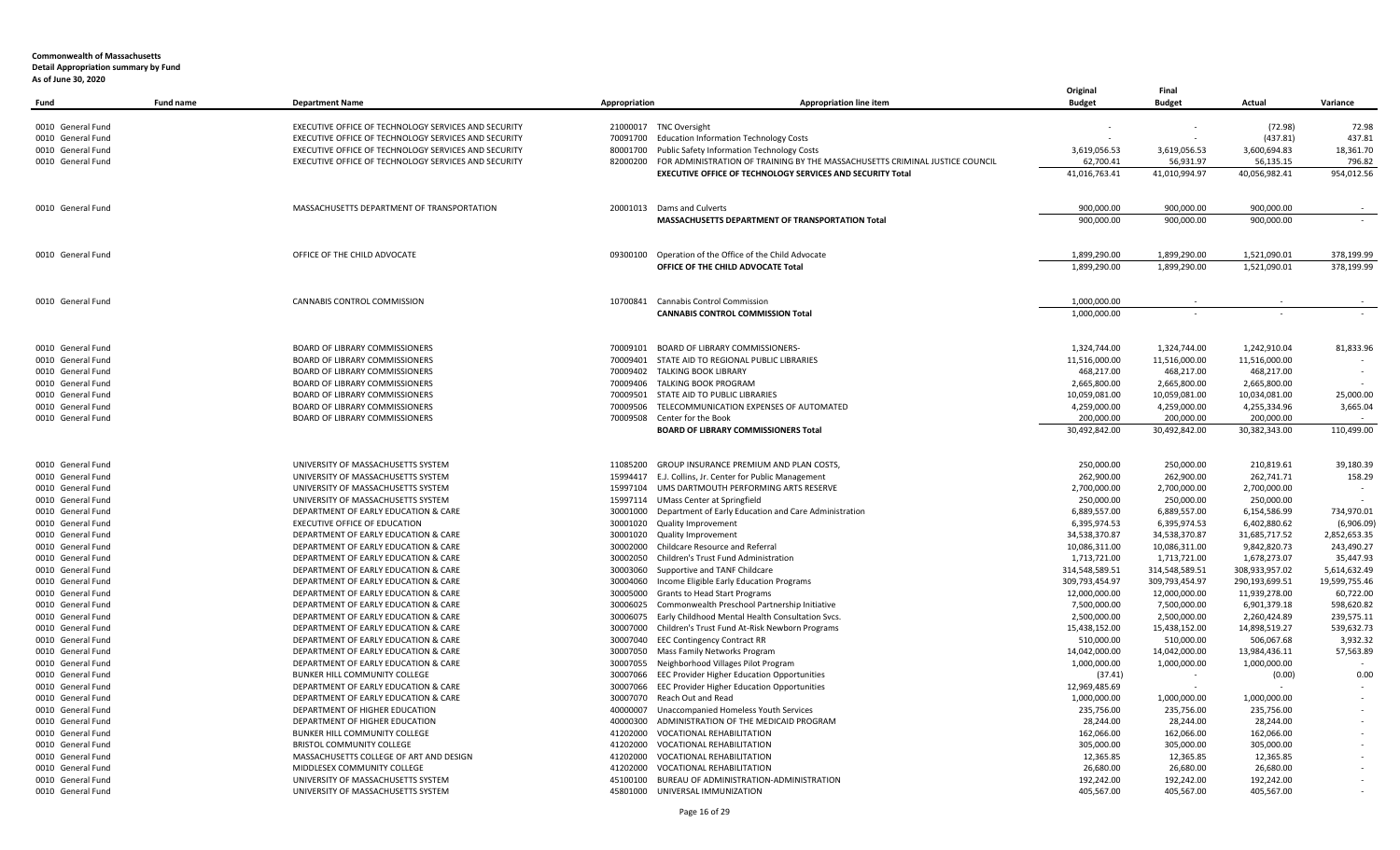|                                        |                  |                                                                                                  |                                                                     |                                                       | Original                 | Final                      |                            |                          |
|----------------------------------------|------------------|--------------------------------------------------------------------------------------------------|---------------------------------------------------------------------|-------------------------------------------------------|--------------------------|----------------------------|----------------------------|--------------------------|
| Fund                                   | <b>Fund name</b> | <b>Department Name</b>                                                                           | Appropriation                                                       | <b>Appropriation line item</b>                        | <b>Budget</b>            | <b>Budget</b>              | Actual                     | Variance                 |
|                                        |                  |                                                                                                  |                                                                     |                                                       |                          |                            |                            |                          |
| 0010 General Fund                      |                  | DEPARTMENT OF EARLY EDUCATION & CARE                                                             | 48000091                                                            | 48000038 SERVICES FOR CHILDREN & FAMILIES             | 50,000.00<br>96,180.29   | 50,000.00                  | 50,000.00<br>94,641.78     |                          |
| 0010 General Fund<br>0010 General Fund |                  | SALEM STATE UNIVERSITY<br>UNIVERSITY OF MASSACHUSETTS SYSTEM                                     | 70060010 DIVISION OF BANKS                                          | SOCIAL WORKER TRAINING INSTITUTE                      | 39,200.00                | 96,180.29<br>39,200.00     | 39,200.00                  | 1,538.51                 |
| 0010 General Fund                      |                  | EXECUTIVE OFFICE OF EDUCATION                                                                    |                                                                     | 70091700 Education Information Technology Costs       | 18,583,414.00            | 18,583,414.00              | 18,159,953.13              | 423,460.87               |
| 0010 General Fund                      |                  | DEPARTMENT OF HIGHER EDUCATION                                                                   |                                                                     | 70091700 Education Information Technology Costs       | 171,900.00               | 171,900.00                 | 50,000.00                  | 121,900.00               |
| 0010 General Fund                      |                  | <b>EXECUTIVE OFFICE OF EDUCATION</b>                                                             | 70096379 Office of the Secretary of Education                       |                                                       | 2,211,215.00             | 2,211,215.00               | 2,113,167.80               | 98,047.20                |
| 0010 General Fund                      |                  | DEPARTMENT OF ELEMENTARY & SECONDARY EDUCATION                                                   | 70096600 Early College Programs                                     |                                                       | 1,218,621.80             | 1,218,621.80               | 1,171,371.43               | 47,250.37                |
| 0010 General Fund                      |                  | EXECUTIVE OFFICE OF EDUCATION                                                                    | 70096600 Early College Programs                                     |                                                       | 895,179.20               | 895,179.20                 | 793,267.43                 | 101,911.77               |
| 0010 General Fund                      |                  | QUINSIGAMOND COMMUNITY COLLEGE                                                                   | 70096600 Early College Programs                                     |                                                       |                          |                            | (4.27)                     | 4.27                     |
| 0010 General Fund                      |                  | DEPARTMENT OF HIGHER EDUCATION                                                                   | 70096600 Early College Programs                                     |                                                       | 386,199.00               | 386,199.00                 | 386,198.99                 | 0.01                     |
| 0010 General Fund                      |                  | DEPARTMENT OF ELEMENTARY & SECONDARY EDUCATION                                                   |                                                                     | 70100005 DEPARTMENT OF EDUCATION-ADMINISTRATION       | 12,315,705.00            | 12,315,705.00              | 12,305,576.47              | 10,128.53                |
| 0010 General Fund                      |                  | DEPARTMENT OF ELEMENTARY & SECONDARY EDUCATION                                                   | 70100012                                                            | RACIAL IMBALANCE PROGRAMS                             | 24,225,325.00            | 24,225,325.00              | 23,776,196.94              | 449,128.06               |
| 0010 General Fund                      |                  | DEPARTMENT OF ELEMENTARY & SECONDARY EDUCATION                                                   | 70100033<br>Literacy Programs                                       |                                                       | 2,796,261.00             | 2,796,261.00               | 2,768,778.97               | 27,482.03                |
| 0010 General Fund                      |                  | DEPARTMENT OF ELEMENTARY & SECONDARY EDUCATION                                                   | 70101192                                                            | Educational Improvement Projects Earmarks             | 2,707,500.00             | 2,707,500.00               | 2,611,920.73               | 95,579.27                |
| 0010 General Fund                      |                  | DEPARTMENT OF ELEMENTARY & SECONDARY EDUCATION                                                   | 70101193 Civics Education Programs                                  |                                                       | 1,000,000.00             | 1,000,000.00               | 999,999.01                 | 0.99                     |
| 0010 General Fund                      |                  | DEPARTMENT OF ELEMENTARY & SECONDARY EDUCATION                                                   | 70101194 Financial Literacy Education                               |                                                       | 250,000.00               | 250,000.00                 | 219,852.00                 | 30,148.00                |
| 0010 General Fund                      |                  | DEPARTMENT OF ELEMENTARY & SECONDARY EDUCATION                                                   | 70101202                                                            | <b>DESE Computer Science Education</b>                | 1,000,000.00             | 1,000,000.00               | 659,261.66                 | 340,738.34               |
| 0010 General Fund                      |                  | DEPARTMENT OF ELEMENTARY & SECONDARY EDUCATION                                                   |                                                                     | 70270019 SCHOOL TO WORK CONNECTING ACTIVITIES         | 5,462,363.00             | 5,462,363.00               | 5,303,605.34               | 158,757.66               |
| 0010 General Fund                      |                  | DEPARTMENT OF ELEMENTARY & SECONDARY EDUCATION                                                   | 70271004                                                            | <b>English Language Acquisition</b>                   | 4,100,292.07             | 4,100,292.07               | 2,424,395.30               | 1,675,896.77             |
| 0010 General Fund                      |                  | DEPARTMENT OF ELEMENTARY & SECONDARY EDUCATION                                                   |                                                                     | 70280031 INSTITUTIONAL SCHOOL DEPARTMENTS             | 7,618,447.00             | 7,618,447.00               | 7,460,552.14               | 157,894.86               |
| 0010 General Fund                      |                  | DEPARTMENT OF ELEMENTARY & SECONDARY EDUCATION                                                   |                                                                     | 70350001 Career and Technical Education Program       | 500,000.00               | 500,000.00                 | 413,063.00                 | 86,937.00                |
| 0010 General Fund                      |                  | BUNKER HILL COMMUNITY COLLEGE                                                                    |                                                                     | 70350002 BASIC ED ATTAINMENT AND WORK RELATED         |                          |                            | (74.57)                    | 74.57                    |
| 0010 General Fund                      |                  | DEPARTMENT OF ELEMENTARY & SECONDARY EDUCATION                                                   |                                                                     | 70350002 BASIC ED ATTAINMENT AND WORK RELATED         | 39,362,196.11            | 39,362,196.11              | 38,998,709.00              | 363,487.11               |
| 0010 General Fund                      |                  | <b>EXECUTIVE OFFICE OF EDUCATION</b>                                                             |                                                                     | 70350002 BASIC ED ATTAINMENT AND WORK RELATED         | 234,460.00               | 234,460.00                 | 233,966.86                 | 493.14                   |
| 0010 General Fund                      |                  | QUINSIGAMOND COMMUNITY COLLEGE                                                                   |                                                                     | 70350002 BASIC ED ATTAINMENT AND WORK RELATED         |                          |                            | (22.68)                    | 22.68                    |
| 0010 General Fund                      |                  | DEPARTMENT OF ELEMENTARY & SECONDARY EDUCATION                                                   |                                                                     | 70350006 FOR THE REIMBURSEMENT OF REGIONAL            | 81,044,498.00            | 81,044,498.00              | 81,044,498.00              |                          |
| 0010 General Fund                      |                  | DEPARTMENT OF ELEMENTARY & SECONDARY EDUCATION                                                   | 70350007 Non-Resident Pupil Transport                               |                                                       | 250,000.00               | 250,000.00                 | 250,000.00                 |                          |
| 0010 General Fund                      |                  | DEPARTMENT OF ELEMENTARY & SECONDARY EDUCATION                                                   | 70350008 Homeless Student Transportation                            |                                                       | 13,099,500.00            | 13,099,500.00              | 13,099,500.00              |                          |
| 0010 General Fund                      |                  | DEPARTMENT OF ELEMENTARY & SECONDARY EDUCATION                                                   |                                                                     | 70350035 Advanced Placement Math and Science Programs | 2,919,038.96             | 2,919,038.96               | 2,841,010.89               | 78,028.07                |
| 0010 General Fund                      |                  | DEPARTMENT OF ELEMENTARY & SECONDARY EDUCATION                                                   | 70531909 SCHOOL LUNCH PROGRAM                                       |                                                       | 5,314,176.00             | 5,314,176.00               | 5,307,124.04               | 7,051.96                 |
| 0010 General Fund                      |                  | DEPARTMENT OF ELEMENTARY & SECONDARY EDUCATION                                                   | 70531925 SCHOOL BREAKFAST PROGRAM                                   |                                                       | 4,876,355.04             | 4,876,355.04               | 4,204,088.78               | 672,266.26               |
| 0010 General Fund                      |                  | DEPARTMENT OF ELEMENTARY & SECONDARY EDUCATION                                                   | 70610010 Chapter 70 Supplement                                      |                                                       | 8,205,684.00             | 8,205,684.00               | 5,191,850.94               | 3.013.833.06             |
| 0010 General Fund                      |                  | DEPARTMENT OF ELEMENTARY & SECONDARY EDUCATION                                                   |                                                                     | 70610012 NON-EDUCATIONAL COST OF RESIDENTIAL          | 337,653,343.00           | 337,653,343.00             | 325,742,568.69             | 11,910,774.31            |
| 0010 General Fund                      |                  | DEPARTMENT OF ELEMENTARY & SECONDARY EDUCATION                                                   | 70610016 Low-Income Student Supports                                |                                                       | 10,500,000.00            | 10,500,000.00              | 10,500,000.00              |                          |
| 0010 General Fund                      |                  | DEPARTMENT OF ELEMENTARY & SECONDARY EDUCATION                                                   | 70610029 EDUCATION REFORM AUDITS                                    |                                                       | 926,558.00               | 926,558.00                 | 921,306.87                 | 5,251.13                 |
| 0010 General Fund                      |                  | DEPARTMENT OF ELEMENTARY & SECONDARY EDUCATION                                                   | 70610033 Public School Military Mitigation                          |                                                       | 1,425,000.00             | 1,425,000.00               | 1,425,000.00               |                          |
| 0010 General Fund                      |                  | DEPARTMENT OF ELEMENTARY & SECONDARY EDUCATION                                                   |                                                                     | 70619200 STATEWIDE EDUCATIONAL TECHNOLOGY PLAN        | 579,786.00               | 579,786.00                 | 579,173.12                 | 612.88                   |
| 0010 General Fund                      |                  | DEPARTMENT OF ELEMENTARY & SECONDARY EDUCATION                                                   |                                                                     | 70619400 STATEWIDE ASSESSMENT TEST OF STUDENTS        | 32,241,006.00            | 32,241,006.00              | 32,229,355.22              | 11,650.78                |
| 0010 General Fund                      |                  | DEPARTMENT OF ELEMENTARY & SECONDARY EDUCATION                                                   | 70619401<br>Assessment Consortium                                   |                                                       | 550,000.00               | 550,000.00                 | 549,212.45                 | 787.55                   |
| 0010 General Fund                      |                  | DEPARTMENT OF ELEMENTARY & SECONDARY EDUCATION                                                   | 70619406                                                            | Statewide College and Career Readiness Program        | 700,000.00               | 700,000.00                 | 700,000.00                 |                          |
| 0010 General Fund                      |                  | DEPARTMENT OF ELEMENTARY & SECONDARY EDUCATION                                                   | 70619408                                                            | Targeted Intervention in Underperforming Schools      | 14,826,405.63            | 14,826,405.63              | 12,552,217.89              | 2.274.187.74             |
| 0010 General Fund                      |                  | DEPARTMENT OF ELEMENTARY & SECONDARY EDUCATION                                                   | 70619412 Extended Learning Time grants                              |                                                       | 13,985,162.00            | 13,985,162.00              | 13,750,367.44              | 234,794.56               |
| 0010 General Fund                      |                  | DEPARTMENT OF ELEMENTARY & SECONDARY EDUCATION                                                   |                                                                     | 70619601 Teacher Certification Retained Revenue       | 2,311,686.00             | 2,311,686.00               | 2,306,025.37               | 5,660.63                 |
| 0010 General Fund                      |                  | DEPARTMENT OF ELEMENTARY & SECONDARY EDUCATION                                                   | 70619607<br>Recovery High Schools                                   |                                                       | 3,100,000.00             | 3,100,000.00               | 3,077,248.31               | 22,751.69                |
| 0010 General Fund                      |                  | DEPARTMENT OF ELEMENTARY & SECONDARY EDUCATION                                                   |                                                                     | 70619611 After-School and Out-of-School Grants        | 9,205,885.67             | 9,205,885.67               | 6,048,342.55               | 3,157,543.12             |
| 0010 General Fund                      |                  | DEPARTMENT OF ELEMENTARY & SECONDARY EDUCATION                                                   |                                                                     | 70619612 FOR WORCESTER POLYTECHNIC INSTITUTE          | 751,222.51               | 751,222.51                 | 589,301.94                 | 161,920.57               |
| 0010 General Fund                      |                  | DEPARTMENT OF ELEMENTARY & SECONDARY EDUCATION                                                   |                                                                     | 70619619 FOR THE FRANKLIN INSTITUTE OF BOSTON         | 1.00                     | 1.00                       | $\sim$                     | 1.00                     |
| 0010 General Fund                      |                  | DEPARTMENT OF ELEMENTARY & SECONDARY EDUCATION                                                   | 70619624 School of Excellence                                       |                                                       | 1,500,000.00             | 1,500,000.00               | 1,500,000.00               |                          |
| 0010 General Fund                      |                  | DEPARTMENT OF ELEMENTARY & SECONDARY EDUCATION                                                   | 70619626 YOUTHBUILD GRANTS & CONTRACTS                              |                                                       | 2,400,000.00             | 2,400,000.00               | 2,391,066.00               | 8.934.00                 |
| 0010 General Fund                      |                  | DEPARTMENT OF ELEMENTARY & SECONDARY EDUCATION                                                   |                                                                     | 70619634 MENTORING MATCHING GRANTS FOR MASS           | 1,000,000.00             | 1,000,000.00               | 1,000,000.00               |                          |
| 0010 General Fund                      |                  | DEPARTMENT OF ELEMENTARY & SECONDARY EDUCATION                                                   | 70619650 Student Wellness School Supports                           |                                                       | 2,000,000.00             | 2,000,000.00               | 198,152.00                 | 1,801,848.00             |
| 0010 General Fund                      |                  | DEPARTMENT OF ELEMENTARY & SECONDARY EDUCATION                                                   | 70619809                                                            | School District Regionalization Grants                | 500,000.00               | 500,000.00                 | 367,807.00                 | 132,193.00               |
| 0010 General Fund                      |                  | DEPARTMENT OF ELEMENTARY & SECONDARY EDUCATION                                                   | 70619812                                                            | Child sexual abuse prevention                         | 100,000.00               | 100,000.00                 | 100,000.00                 |                          |
| 0010 General Fund                      |                  | DEPARTMENT OF EARLY EDUCATION & CARE<br>DEPARTMENT OF ELEMENTARY & SECONDARY EDUCATION           | 70619812 Child sexual abuse prevention<br>70619813 Rural School Aid |                                                       | 525,000.00               | 525,000.00<br>3,500,000.00 | 491,028.43<br>3,500,000.00 | 33,971.57                |
| 0010 General Fund                      |                  |                                                                                                  |                                                                     |                                                       | 3,500,000.00             |                            |                            |                          |
| 0010 General Fund<br>0010 General Fund |                  | DEPARTMENT OF ELEMENTARY & SECONDARY EDUCATION<br>DEPARTMENT OF ELEMENTARY & SECONDARY EDUCATION | 70619814 Summer Learning<br>70619815 Hate Crimes                    |                                                       | 979,328.00<br>400.000.00 | 979,328.00<br>400.000.00   | 556,699.56                 | 422,628.44<br>400.000.00 |
| 0010 General Fund                      |                  | DEPARTMENT OF HIGHER EDUCATION                                                                   |                                                                     | 70660000 HIGHER EDUCATION COORDINATING COUNCIL        | 4,943,650.00             | 4,943,650.00               | 4,715,811.65               | 227,838.35               |
|                                        |                  |                                                                                                  |                                                                     |                                                       |                          |                            |                            |                          |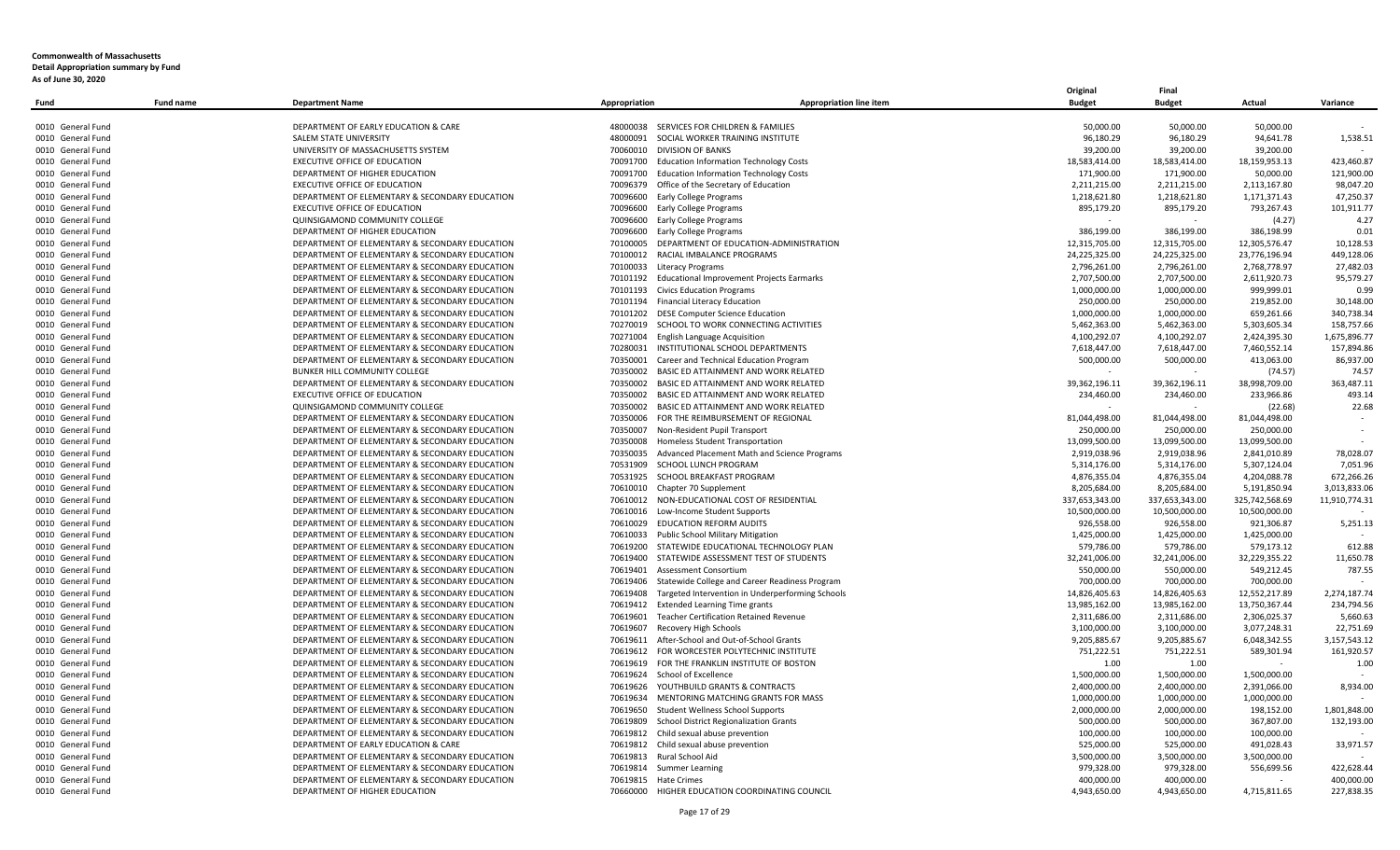|                   |                  |                                                |                                  |                                                               | Original       | Final          |                |              |
|-------------------|------------------|------------------------------------------------|----------------------------------|---------------------------------------------------------------|----------------|----------------|----------------|--------------|
| Fund              | <b>Fund name</b> | <b>Department Name</b>                         | Appropriation                    | <b>Appropriation line item</b>                                | <b>Budget</b>  | <b>Budget</b>  | Actual         | Variance     |
|                   |                  |                                                |                                  |                                                               |                |                |                |              |
| 0010 General Fund |                  | DEPARTMENT OF HIGHER EDUCATION                 | 70660009                         | NEW ENGLAND BOARD OF HIGHER EDUCATION                         | 678,250.00     | 678,250.00     | 678,250.00     |              |
| 0010 General Fund |                  | BERKSHIRE COMMUNITY COLLEGE                    | 70660015                         | COMMUNITY COLLEGE WORFORCE TRAINING                           | 124,099.00     | 124,099.00     | 124,099.00     |              |
| 0010 General Fund |                  | BUNKER HILL COMMUNITY COLLEGE                  | 70660015                         | COMMUNITY COLLEGE WORFORCE TRAINING                           | 102,250.00     | 102,250.00     | 102,250.00     |              |
| 0010 General Fund |                  | <b>BRISTOL COMMUNITY COLLEGE</b>               |                                  | 70660015 COMMUNITY COLLEGE WORFORCE TRAINING                  | 168,777.47     | 168,777.47     | 168,777.47     |              |
| 0010 General Fund |                  | CAPE COD COMMUNITY COLLEGE                     | 70660015                         | COMMUNITY COLLEGE WORFORCE TRAINING                           | 270,137.00     | 270,137.00     | 252,461.20     | 17,675.80    |
| 0010 General Fund |                  | <b>GREENFIELD COMMUNITY COLLEGE</b>            | 70660015                         | COMMUNITY COLLEGE WORFORCE TRAINING                           | 192,779.99     | 192,779.99     | 192,779.99     |              |
| 0010 General Fund |                  | HOLYOKE COMMUNITY COLLEGE                      | 70660015                         | COMMUNITY COLLEGE WORFORCE TRAINING                           | 168,821.97     | 168,821.97     | 168,821.97     |              |
| 0010 General Fund |                  | MASSASOIT COMMUNITY COLLEGE                    | 70660015                         | COMMUNITY COLLEGE WORFORCE TRAINING                           | 237,834.88     | 237,834.88     | 237,834.88     |              |
| 0010 General Fund |                  | <b>MASS BAY COMMUNITY COLLEGE</b>              | 70660015                         | COMMUNITY COLLEGE WORFORCE TRAINING                           | 130.437.97     | 130.437.97     | 130.437.97     |              |
| 0010 General Fund |                  | MIDDLESEX COMMUNITY COLLEGE                    | 70660015                         | COMMUNITY COLLEGE WORFORCE TRAINING                           | 185,843.95     | 185,843.95     | 185,843.95     |              |
| 0010 General Fund |                  | MT WACHUSETT COMMUNITY COLLEGE                 | 70660015                         | COMMUNITY COLLEGE WORFORCE TRAINING                           | 178,106.56     | 178,106.56     | 178,106.56     |              |
| 0010 General Fund |                  | NORTHERN ESSEX COMMUNITY COLLEGE               | 70660015                         | COMMUNITY COLLEGE WORFORCE TRAINING                           | 149,377.09     | 149,377.09     | 149,377.09     |              |
| 0010 General Fund |                  | NORTH SHORE COMMUNITY COLLEGE                  | 70660015                         | COMMUNITY COLLEGE WORFORCE TRAINING                           | 390,808.47     | 390,808.47     | 390,808.47     |              |
| 0010 General Fund |                  | QUINSIGAMOND COMMUNITY COLLEGE                 | 70660015                         | COMMUNITY COLLEGE WORFORCE TRAINING                           | 281,846.00     | 281,846.00     | 281,846.00     |              |
| 0010 General Fund |                  | ROXBURY COMMUNITY COLLEGE                      |                                  | 70660015 COMMUNITY COLLEGE WORFORCE TRAINING                  | 119,739.00     | 119,739.00     | 119,739.00     |              |
| 0010 General Fund |                  | DEPARTMENT OF HIGHER EDUCATION                 | 70660015                         | COMMUNITY COLLEGE WORFORCE TRAINING                           | 633.67         | 633.67         |                | 633.67       |
| 0010 General Fund |                  | SPRINGFIELD TECH COMM COLLEGE                  | 70660015                         | COMMUNITY COLLEGE WORFORCE TRAINING                           | 248,506.98     | 248,506.98     | 248,506.98     |              |
| 0010 General Fund |                  | DEPARTMENT OF HIGHER EDUCATION                 | 70660016                         | FINANCIAL AID FOSTER CARE CHILDREN                            | 1,376,000.00   | 1,376,000.00   | 1,314,905.00   | 61,095.00    |
| 0010 General Fund |                  | DEPARTMENT OF HIGHER EDUCATION                 | 70660019                         | Dual Enrollment Grant and Subsidies                           | 2,000,000.00   | 2,000,000.00   | 1,996,492.20   | 3,507.80     |
| 0010 General Fund |                  | DEPARTMENT OF HIGHER EDUCATION                 | 70660021                         | Foster Care and Adopted Fee Waiver                            | 7,732,433.00   | 7,732,433.00   | 7,375,598.00   | 356,835.00   |
| 0010 General Fund |                  | BUNKER HILL COMMUNITY COLLEGE                  | 70660025                         | Performance Management Set Aside                              | 88,358.78      | 88,358.78      | 51,444.51      | 36,914.27    |
| 0010 General Fund |                  | BRIDGEWATER STATE UNIVERSITY                   | 70660025                         | Performance Management Set Aside                              | 21,725.12      | 21,725.12      | 3,576.00       | 18,149.12    |
| 0010 General Fund |                  | FRAMINGHAM STATE UNIVERSITY                    | 70660025                         | Performance Management Set Aside                              | 1,000.00       | 1,000.00       | 1,000.00       |              |
| 0010 General Fund |                  | FITCHBURG STATE UNIVERSITY                     |                                  | 70660025 Performance Management Set Aside                     | 49,596.02      | 49,596.02      | 6,526.59       | 43,069.43    |
| 0010 General Fund |                  | MASSASOIT COMMUNITY COLLEGE                    | 70660025                         | Performance Management Set Aside                              | 35,355.93      | 35,355.93      | 19,857.42      | 15,498.51    |
| 0010 General Fund |                  | MASS BAY COMMUNITY COLLEGE                     | 70660025                         | Performance Management Set Aside                              | 55,502.18      | 55,502.18      | 55,501.30      | 0.88         |
| 0010 General Fund |                  | MASSACHUSETTS MARITIME ACADEMY                 | 70660025                         | Performance Management Set Aside                              | 6.316.78       | 6,316.78       | 6.310.23       | 6.55         |
| 0010 General Fund |                  | NORTHERN ESSEX COMMUNITY COLLEGE               | 70660025                         | Performance Management Set Aside                              | 150,003.86     | 150,003.86     | 130,094.41     | 19,909.45    |
| 0010 General Fund |                  | NORTH SHORE COMMUNITY COLLEGE                  | 70660025                         | Performance Management Set Aside                              | 9,156.88       | 9,156.88       | 9,156.88       |              |
| 0010 General Fund |                  | DEPARTMENT OF HIGHER EDUCATION                 | 70660025                         | Performance Management Set Aside                              | 2,910,923.19   | 2,910,923.19   | 2,301,064.15   | 609,859.04   |
| 0010 General Fund |                  | <b>SALEM STATE UNIVERSITY</b>                  | 70660025                         | Performance Management Set Aside                              | 58,632.22      | 58,632.22      | 48,578.30      | 10,053.92    |
| 0010 General Fund |                  | SPRINGFIELD TECH COMM COLLEGE                  | 70660025                         | Performance Management Set Aside                              | 28,192.75      | 28,192.75      | 11,258.74      | 16,934.01    |
| 0010 General Fund |                  | UNIVERSITY OF MASSACHUSETTS SYSTEM             |                                  | 70660025 Performance Management Set Aside                     | 125,808.34     | 125,808.34     | 125,808.34     |              |
| 0010 General Fund |                  | <b>WORCESTER STATE UNIVERSITY</b>              | 70660025                         | Performance Management Set Aside                              | 16,485.00      | 16,485.00      | 12,191.76      | 4,293.24     |
| 0010 General Fund |                  | <b>WESTFIELD STATE UNIVERSITY</b>              |                                  | 70660025 Performance Management Set Aside                     | 38,911.96      | 38,911.96      | 24,883.35      | 14,028.61    |
| 0010 General Fund |                  | DEPARTMENT OF HIGHER EDUCATION                 | 70660036 STEM Starter Academy    |                                                               | 4,800,537.00   | 4,800,537.00   | 4,003,945.96   | 796,591.04   |
| 0010 General Fund |                  | DEPARTMENT OF HIGHER EDUCATION                 | 70660040 Bridges to College      |                                                               | 464,913.00     | 464,913.00     | 416,691.91     | 48,221.09    |
| 0010 General Fund |                  | DEPARTMENT OF HIGHER EDUCATION                 |                                  | 70660115 Endowment Incentive Program                          | 10,000,000.00  | 10,000,000.00  | 8,909,851.06   | 1,090,148.94 |
| 0010 General Fund |                  | EXECUTIVE OFFICE OF EDUCATION                  | 70661116 Higher Ed School Safety |                                                               | 5,000,000.00   | 5,000,000.00   | 4,901,280.55   | 98,719.45    |
| 0010 General Fund |                  | EXECUTIVE OFFICE OF EDUCATION                  | 70661129 SARA Implementation     |                                                               | 50,000.00      | 50,000.00      | 35,298.00      | 14,702.00    |
| 0010 General Fund |                  | DEPARTMENT OF HIGHER EDUCATION                 | 70669600                         | Inclusive Concurrent Enrollment                               | 2,217,487.01   | 2,217,487.01   | 1,626,666.00   | 590,821.01   |
| 0010 General Fund |                  | DEPARTMENT OF ELEMENTARY & SECONDARY EDUCATION | 70700065                         | RESERVE FOR THE ADMINISTRATION OF                             | 155,325.00     | 155,325.00     | 155,325.00     | $\sim$       |
| 0010 General Fund |                  | DEPARTMENT OF HIGHER EDUCATION                 | 70700065                         | RESERVE FOR THE ADMINISTRATION OF                             | 108,947,395.00 | 108,947,395.00 | 105,707,613.15 | 3,239,781.85 |
| 0010 General Fund |                  | DEPARTMENT OF HIGHER EDUCATION                 | 70700066                         | High Demand Scholarship Program                               | 1,000,000.00   | 1,000,000.00   | 992,625.00     | 7,375.00     |
| 0010 General Fund |                  | DEPARTMENT OF HIGHER EDUCATION                 |                                  | 70770023 TUFTS SCHOOL OF VETERINARY MEDICINE                  | 5,500,000.00   | 5,500,000.00   | 5,500,000.00   |              |
| 0010 General Fund |                  | UNIVERSITY OF MASSACHUSETTS SYSTEM             |                                  | 71000200 OPERATION OF THE STATE UNIVERSITY                    | 560,764,500.45 | 550,390,357.19 | 550,390,281.71 | 75.48        |
| 0010 General Fund |                  | UNIVERSITY OF MASSACHUSETTS SYSTEM             | 71000700                         | Office of Dispute Resolution Operations                       | 1,090,000.00   | 1,090,000.00   | 1,089,978.53   | 21.47        |
| 0010 General Fund |                  | UNIVERSITY OF MASSACHUSETTS SYSTEM             | 71000801                         | MA Technology Transfer Center                                 | 400,000.00     | 400,000.00     | 361,915.08     | 38,084.92    |
| 0010 General Fund |                  | UNIVERSITY OF MASSACHUSETTS SYSTEM             |                                  | 71000901 Innovation Voucher Program Fund                      | 2,000,000.00   | 2,000,000.00   | 2,000,000.00   |              |
| 0010 General Fund |                  | BRIDGEWATER STATE UNIVERSITY                   | 71090100                         | <b>BRIDGEWATER STATE COLLEGE</b>                              | 50,175,136.00  | 50,175,136.00  | 50,175,094.34  | 41.66        |
| 0010 General Fund |                  | FITCHBURG STATE UNIVERSITY                     |                                  | 71100100 FITCHBURG STATE COLLEGE                              | 33,296,580.00  | 33,296,580.00  | 33,295,751.85  | 828.15       |
| 0010 General Fund |                  | <b>FRAMINGHAM STATE UNIVERSITY</b>             | 71120100                         | FRAMINGHAM STATE COLLEGE                                      | 32,552,261.00  | 32,552,261.00  | 32,552,260.97  | 0.03         |
| 0010 General Fund |                  | MASSACHUSETTS COLLEGE OF LIBERAL ARTS          |                                  | 71130100 Mass College Liberal Arts                            | 18,353,000.00  | 18,353,000.00  | 18,353,000.00  | $\sim$       |
| 0010 General Fund |                  | MASSACHUSETTS COLLEGE OF LIBERAL ARTS          |                                  | 71130101 Gallery 51 at the Berkshire Cultural Resource Center | 50,000.00      | 50,000.00      | 50.000.00      |              |
| 0010 General Fund |                  | SALEM STATE UNIVERSITY                         | 71140100 SALEM STATE COLLEGE     |                                                               | 50,182,570.00  | 50,182,570.00  | 50,182,532.96  | 37.04        |
| 0010 General Fund |                  | SALEM STATE UNIVERSITY                         | 71140110                         | Frederick E. Berry Institute for Politics                     | 200,000.00     | 200,000.00     | 123,798.48     | 76,201.52    |
| 0010 General Fund |                  | <b>WESTFIELD STATE UNIVERSITY</b>              |                                  | 71150100 WESTFIELD STATE COLLEGE                              | 30,642,842.00  | 30,642,842.00  | 30,592,841.99  | 50,000.01    |
| 0010 General Fund |                  | <b>WORCESTER STATE UNIVERSITY</b>              |                                  | 71160100 WORCESTER STATE COLLEGE                              | 30,320,954.00  | 30,320,954.00  | 30,319,063.76  | 1,890.24     |
|                   |                  |                                                |                                  |                                                               |                |                |                |              |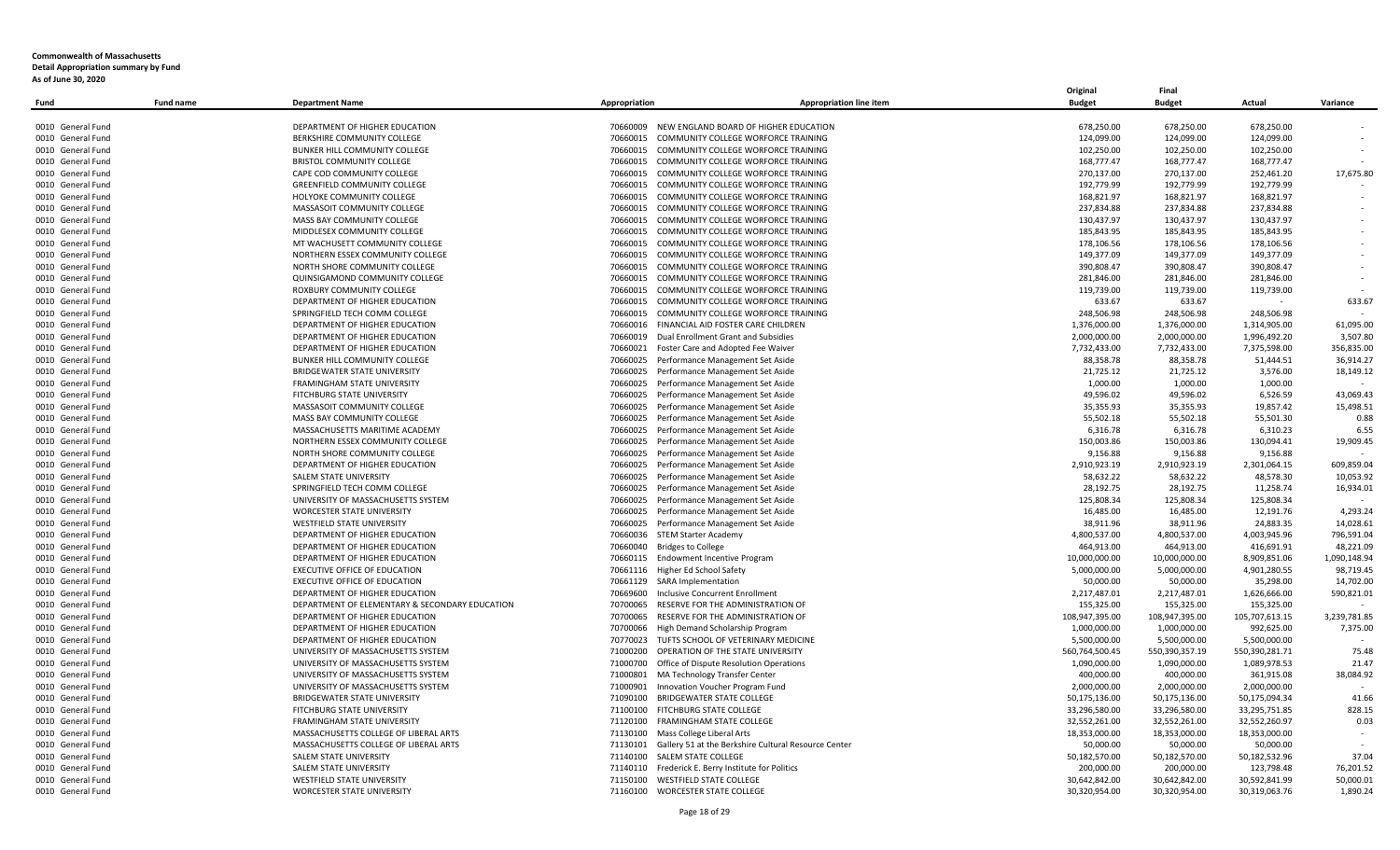| 0010 General Fund<br>MASSACHUSETTS COLLEGE OF ART AND DESIGN<br>71170100 MASSACHUSETTS COLLEGE OF ART<br>20,412,641.00<br>20,412,641.00<br>20,412,620.52<br>20.48<br>18,938,283.00<br>0010 General Fund<br>MASSACHUSETTS MARITIME ACADEMY<br>71180100 MASSACHUSETTS MARITIME ACADEMY<br>18,938,283.00<br>18,938,283.00<br>BERKSHIRE COMMUNITY COLLEGE<br>12,128,673.00<br>0010 General Fund<br>75020100 BERKSHIRE COMMUNITY COLLEGE<br>12,128,673.00<br>12,128,672.10<br>0.90<br>23,490,484.00<br>0.06<br>0010 General Fund<br>BRISTOL COMMUNITY COLLEGE<br>75030100 BRISTOL COMMUNITY COLLEGE<br>23,490,484.00<br>23,490,483.94<br>CAPE COD COMMUNITY COLLEGE<br>75040100 CAPE COD COMMUNITY COLLEGE<br>13,794,985.00<br>13,794,985.00<br>13,794,182.61<br>802.39<br>0010 General Fund<br>0010 General Fund<br><b>GREENFIELD COMMUNITY COLLEGE</b><br>75050100 GREENFIELD COMMUNITY COLLEGE<br>11,659,844.00<br>11,659,844.00<br>11,659,843.99<br>0.01<br>22,686,697.00<br>22,686,697.00<br>0010 General Fund<br>HOLYOKE COMMUNITY COLLEGE<br>75060100 HOLYOKE COMMUNITY COLLEGE<br>22,686,697.00<br>0010 General Fund<br>MASS BAY COMMUNITY COLLEGE<br>75070100 MASSACHUSETTS BAY COMMUNITY COLLEGE<br>17,772,321.00<br>17,772,321.00<br>17,772,346.16<br>(25.16)<br>0010 General Fund<br>MASSASOIT COMMUNITY COLLEGE<br>75080100 MASSASOIT COMMUNITY COLLEGE<br>23,754,725.00<br>23,754,725.00<br>23,754,714.14<br>10.86<br>75090100 MOUNT WACHUSETT COMMUNITY COLLEGE<br>0010 General Fund<br>MT WACHUSETT COMMUNITY COLLEGE<br>16,557,981.00<br>16,557,981.00<br>16,554,669.35<br>3,311.65<br>MT WACHUSETT COMMUNITY COLLEGE<br>150,000.00<br>149,995.28<br>4.72<br>0010 General Fund<br>75090101 Brewer Center for Civic Learning and Community<br>150,000.00<br>1,120.12<br>NORTHERN ESSEX COMMUNITY COLLEGE<br>75100100 NORTHERN ESSEX COMMUNITY COLLEGE<br>21,976,720.00<br>21,976,720.00<br>21,975,599.88<br>0010 General Fund<br>NORTH SHORE COMMUNITY COLLEGE<br>75110100 NORTH SHORE COMMUNITY COLLEGE<br>24,144,393.00<br>24,144,393.00<br>4.09<br>0010 General Fund<br>24,144,388.91<br>QUINSIGAMOND COMMUNITY COLLEGE<br>75120100 QUINSIGAMOND COMMUNITY COLLEGE<br>23,473,945.00<br>23,473,945.00<br>23,473,110.96<br>834.04<br>0010 General Fund<br>0010 General Fund<br>SPRINGFIELD TECH COMM COLLEGE<br>75140100 SPRINGFIELD COMMUNITY COLLEGE<br>27,965,178.00<br>27,965,178.00<br>27,965,177.11<br>0.89<br>0010 General Fund<br>ROXBURY COMMUNITY COLLEGE<br>75150100 ROXBURY COMMUNITY COLLEGE<br>11,749,987.00<br>11,749,987.00<br>11,749,987.00<br>ROXBURY COMMUNITY COLLEGE<br>925,000.00<br>920,957.40<br>4,042.60<br>0010 General Fund<br>75150120 Reggie Lewis Track & Athletic<br>925,000.00<br>260,295.83<br>0010 General Fund<br>ROXBURY COMMUNITY COLLEGE<br>75150121 REGGIE LEWIS TRACK AND ATHLETIC CENTER<br>529,843.00<br>529,843.00<br>269,547.17<br>0010 General Fund<br>MIDDLESEX COMMUNITY COLLEGE<br>75160100 MIDDLESEX COMMUNITY COLLEGE<br>26,257,529.00<br>26,257,529.00<br>26,257,528.99<br>0.01<br>29,211,570.00<br>0010 General Fund<br>BUNKER HILL COMMUNITY COLLEGE<br>75180100 BUNKER HILL COMMUNITY COLLEGE<br>29,211,570.00<br>29,210,898.63<br>671.37<br>200,000.00<br>0010 General Fund<br>DEPARTMENT OF HIGHER EDUCATION<br>75180120 PACE initiative<br>200,000.00<br>200,000.00<br>5,317,214.00<br>0010 General Fund<br>DEPARTMENT OF HIGHER EDUCATION<br>75200424 HEALTH & WELFARE RESERVE FOR<br>5,317,214.00<br>5,317,214.00<br>0010 General Fund<br>UNIVERSITY OF MASSACHUSETTS SYSTEM<br>81001005 UMASS Drug Lab<br>393,553.00<br>393,553.00<br>393,553.00<br>2,763,281,862.76<br><b>EXECUTIVE OFFICE OF EDUCATION Total</b><br>2,739,938,271.22<br>2,672,996,331.51<br>66.941.939.71<br>0010 General Fund<br>CENTER FOR HEALTH INFORMATION & ANALYSIS<br>14501200 Health Policy Commission<br>44,550.00<br>44,550.00<br>44,550.00<br>40000300 ADMINISTRATION OF THE MEDICAID PROGRAM<br>2,155,661.41<br>2,155,661.41<br>0010 General Fund<br>CENTER FOR HEALTH INFORMATION & ANALYSIS<br>2,155,661.41<br>CENTER FOR HEALTH INFORMATION & ANALYSIS<br>41000060 DIVISION OF HEALTH CARE FINANCE AND<br>27,469,708.00<br>17,469,708.00<br>17,461,685.37<br>8,022.63<br>0010 General Fund<br>CENTER FOR HEALTH INFORMATION & ANALYSIS<br>41000061 All Payer Claims Database RR<br>400,000.00<br>400,000.00<br>267,842.95<br>132,157.05<br>0010 General Fund<br>19,929,739.73<br>140,179.68<br>THE CENTER FOR HEALTH INFORMATION & ANALYSIS Total<br>30,069,919.41<br>20,069,919.41<br>0010 General Fund<br>DEPARTMENT OF CORRECTION<br>03300300 ADMINISTRATIVE STAFF<br>70,727.50<br>70,727.50<br>70,727.50<br>DEPARTMENT OF STATE POLICE<br>03300300 ADMINISTRATIVE STAFF<br>7,500.00<br>7,500.00<br>7,290.91<br>209.09<br>0010 General Fund<br>0010 General Fund<br>DEPARTMENT OF CORRECTION<br>03300613 CSG Reserve<br>637,500.00<br>637,500.00<br>433,863.43<br>203,636.57<br>0010 General Fund<br>PAROLE BOARD<br>03300613 CSG Reserve<br>216,000.00<br>216,000.00<br>37,350.00<br>178,650.00<br>12010130 TAX REVENUE MANAGEMENT & COLLECTION<br>42,750.00<br>0010 General Fund<br>EXECUTIVE OFFICE OF PUBLIC SAFETY & HOMELAND SECURITY<br>42,750.00<br>35,645.79<br>7,104.21<br>12010130 TAX REVENUE MANAGEMENT & COLLECTION<br>1,237.50<br>DEPARTMENT OF STATE POLICE<br>21,487.50<br>21,487.50<br>20,250.00<br>0010 General Fund<br>120,928.00<br>0010 General Fund<br>DEPARTMENT OF STATE POLICE<br>12010400 Task Force on Illegal Tobacco<br>120,928.00<br>117,110.21<br>3,817.79<br>4,686,540.24<br>4,686,395.56<br>144.68<br>EXECUTIVE OFFICE OF PUBLIC SAFETY & HOMELAND SECURITY<br>15990026 Municipal Regionalization and Efficiencies Incentive Reserve<br>4,686,540.24<br>0010 General Fund<br>0010 General Fund<br>EXECUTIVE OFFICE OF PUBLIC SAFETY & HOMELAND SECURITY<br>17901700 Core Technology Services and Security<br>(616.28)<br>616.28<br>CRIMINAL JUSTICE INFORMATION SERVICES DEPARTMENT<br>65,000.00<br>26,585.94<br>38,414.06<br>0010 General Fund<br>21000017 TNC Oversight<br>65,000.00<br>DEPARTMENT OF CORRECTION<br>28100100 STATE PARKS AND RECREATION<br>216,762.97<br>216,762.97<br>214,948.52<br>1,814.45<br>0010 General Fund<br>0010 General Fund<br>EXECUTIVE OFFICE OF PUBLIC SAFETY & HOMELAND SECURITY<br>40000700 INDEMNITY/THIRD PARTY LIABILITY PLAN<br>1,330.95<br>$\overline{\phantom{a}}$<br>0010 General Fund<br>DEPARTMENT OF STATE POLICE<br>40000700 INDEMNITY/THIRD PARTY LIABILITY PLAN<br>1,530.00<br>CRIMINAL JUSTICE INFORMATION SERVICES DEPARTMENT<br>COMMISSION FOR THE BLIND-OFFICE OF COMM.<br>1,244.49<br>0010 General Fund<br>41100001<br>1,244.49<br>1,244.48<br>0.01<br>CRIMINAL JUSTICE INFORMATION SERVICES DEPARTMENT<br>42000010 DEPT OF YOUTH SERVICES ADMINISTRATION<br>1,636.64<br>1,636.64<br>1,635.44<br>1.20<br>0010 General Fund<br>11,250.00<br>42000300 RESIDENTIAL SERVICES FOR COMMITTED<br>11,250.00<br>0010 General Fund<br>DEPARTMENT OF STATE POLICE<br>11,250.00<br>$\sim$<br>44001000 DEPARTMENT OF PUBLIC WELFARE<br>14,531.93<br>14,529.71<br>2.22<br>0010 General Fund<br>CRIMINAL JUSTICE INFORMATION SERVICES DEPARTMENT<br>14,531.93<br>CRIMINAL JUSTICE INFORMATION SERVICES DEPARTMENT<br>45120103<br>ACQUIRED IMMUNE DEFICIENCY PROGRAM<br>8,082.56<br>8,082.56<br>8,081.77<br>0.79<br>0010 General Fund<br>205,000.00<br>0.04<br>0010 General Fund<br>DEPARTMENT OF CORRECTION<br>45120103<br>ACQUIRED IMMUNE DEFICIENCY PROGRAM<br>205,000.00<br>204,999.96<br>CRIMINAL JUSTICE INFORMATION SERVICES DEPARTMENT<br>45120200 DIVISION OF ALCOHOLISM ADMINISTRATION<br>8,082.56<br>3,587.04<br>3,586.65<br>0.39<br>0010 General Fund<br>0010 General Fund<br>DEPARTMENT OF CORRECTION<br>45120200 DIVISION OF ALCOHOLISM ADMINISTRATION<br>500,000.00<br>221,900.00<br>221,900.00<br>0010 General Fund<br>PAROLE BOARD<br>45120200<br>DIVISION OF ALCOHOLISM ADMINISTRATION<br>200,000.00<br>88,760.00<br>88,760.00<br>0010 General Fund<br>CRIMINAL JUSTICE INFORMATION SERVICES DEPARTMENT<br>45131002<br>FOR THE ADMINISTRATION OF OFFICE OF<br>8,082.56<br>8,082.56<br>8,081.77<br>0.79<br>CRIMINAL JUSTICE INFORMATION SERVICES DEPARTMENT<br>45131020 EARLY INTERVENTION SERVICES<br>0010 General Fund<br>8,081.77<br>8,081.77<br>8,081.77<br>DEPARTMENT OF CORRECTION<br>45900915 HOSPITAL OPERATIONS<br>15,366.00<br>10,898.60<br>0010 General Fund<br>15,366.00<br>4,467.40 | <b>Fund name</b><br>Fund | <b>Department Name</b> | Appropriation | <b>Appropriation line item</b> | Original<br><b>Budget</b> | Final<br><b>Budget</b> | Actual | Variance |
|-------------------------------------------------------------------------------------------------------------------------------------------------------------------------------------------------------------------------------------------------------------------------------------------------------------------------------------------------------------------------------------------------------------------------------------------------------------------------------------------------------------------------------------------------------------------------------------------------------------------------------------------------------------------------------------------------------------------------------------------------------------------------------------------------------------------------------------------------------------------------------------------------------------------------------------------------------------------------------------------------------------------------------------------------------------------------------------------------------------------------------------------------------------------------------------------------------------------------------------------------------------------------------------------------------------------------------------------------------------------------------------------------------------------------------------------------------------------------------------------------------------------------------------------------------------------------------------------------------------------------------------------------------------------------------------------------------------------------------------------------------------------------------------------------------------------------------------------------------------------------------------------------------------------------------------------------------------------------------------------------------------------------------------------------------------------------------------------------------------------------------------------------------------------------------------------------------------------------------------------------------------------------------------------------------------------------------------------------------------------------------------------------------------------------------------------------------------------------------------------------------------------------------------------------------------------------------------------------------------------------------------------------------------------------------------------------------------------------------------------------------------------------------------------------------------------------------------------------------------------------------------------------------------------------------------------------------------------------------------------------------------------------------------------------------------------------------------------------------------------------------------------------------------------------------------------------------------------------------------------------------------------------------------------------------------------------------------------------------------------------------------------------------------------------------------------------------------------------------------------------------------------------------------------------------------------------------------------------------------------------------------------------------------------------------------------------------------------------------------------------------------------------------------------------------------------------------------------------------------------------------------------------------------------------------------------------------------------------------------------------------------------------------------------------------------------------------------------------------------------------------------------------------------------------------------------------------------------------------------------------------------------------------------------------------------------------------------------------------------------------------------------------------------------------------------------------------------------------------------------------------------------------------------------------------------------------------------------------------------------------------------------------------------------------------------------------------------------------------------------------------------------------------------------------------------------------------------------------------------------------------------------------------------------------------------------------------------------------------------------------------------------------------------------------------------------------------------------------------------------------------------------------------------------------------------------------------------------------------------------------------------------------------------------------------------------------------------------------------------------------------------------------------------------------------------------------------------------------------------------------------------------------------------------------------------------------------------------------------------------------------------------------------------------------------------------------------------------------------------------------------------------------------------------------------------------------------------------------------------------------------------------------------------------------------------------------------------------------------------------------------------------------------------------------------------------------------------------------------------------------------------------------------------------------------------------------------------------------------------------------------------------------------------------------------------------------------------------------------------------------------------------------------------------------------------------------------------------------------------------------------------------------------------------------------------------------------------------------------------------------------------------------------------------------------------------------------------------------------------------------------------------------------------------------------------------------------------------------------------------------------------------------------------------------------------------------------------------------------------------------------------------------------------------------------------------------------------------------------------------------------------------------------------------------------------------------------------------------------------------------------------------------------------------------------------------------------------------------------------------------------------------------------------------------------------------------------------------------------------------------------------------------------------------------------------------------------------------------------------------------------------------------------------------------------------------------------------------------------------------------------------------------------------------------------------------------------------------------------------------------------------------------------------------------------------------------------------------------------------------------------------------------------------------------------------------------------------------------------------------------------------------------------------------------------------------------------------------------------------------------------------------------------------------------------------------------------------------------------------------------------------------------------------------------------------------------------|--------------------------|------------------------|---------------|--------------------------------|---------------------------|------------------------|--------|----------|
|                                                                                                                                                                                                                                                                                                                                                                                                                                                                                                                                                                                                                                                                                                                                                                                                                                                                                                                                                                                                                                                                                                                                                                                                                                                                                                                                                                                                                                                                                                                                                                                                                                                                                                                                                                                                                                                                                                                                                                                                                                                                                                                                                                                                                                                                                                                                                                                                                                                                                                                                                                                                                                                                                                                                                                                                                                                                                                                                                                                                                                                                                                                                                                                                                                                                                                                                                                                                                                                                                                                                                                                                                                                                                                                                                                                                                                                                                                                                                                                                                                                                                                                                                                                                                                                                                                                                                                                                                                                                                                                                                                                                                                                                                                                                                                                                                                                                                                                                                                                                                                                                                                                                                                                                                                                                                                                                                                                                                                                                                                                                                                                                                                                                                                                                                                                                                                                                                                                                                                                                                                                                                                                                                                                                                                                                                                                                                                                                                                                                                                                                                                                                                                                                                                                                                                                                                                                                                                                                                                                                                                                                                                                                                                                                                                                                                                                                                                                                                                                                                                                                                                                                                                                                                                                                                                                                                                                                                                                                                                                                                                                                                                                                                                                                                                                                                                                                                                                                                                                       |                          |                        |               |                                |                           |                        |        |          |
|                                                                                                                                                                                                                                                                                                                                                                                                                                                                                                                                                                                                                                                                                                                                                                                                                                                                                                                                                                                                                                                                                                                                                                                                                                                                                                                                                                                                                                                                                                                                                                                                                                                                                                                                                                                                                                                                                                                                                                                                                                                                                                                                                                                                                                                                                                                                                                                                                                                                                                                                                                                                                                                                                                                                                                                                                                                                                                                                                                                                                                                                                                                                                                                                                                                                                                                                                                                                                                                                                                                                                                                                                                                                                                                                                                                                                                                                                                                                                                                                                                                                                                                                                                                                                                                                                                                                                                                                                                                                                                                                                                                                                                                                                                                                                                                                                                                                                                                                                                                                                                                                                                                                                                                                                                                                                                                                                                                                                                                                                                                                                                                                                                                                                                                                                                                                                                                                                                                                                                                                                                                                                                                                                                                                                                                                                                                                                                                                                                                                                                                                                                                                                                                                                                                                                                                                                                                                                                                                                                                                                                                                                                                                                                                                                                                                                                                                                                                                                                                                                                                                                                                                                                                                                                                                                                                                                                                                                                                                                                                                                                                                                                                                                                                                                                                                                                                                                                                                                                                       |                          |                        |               |                                |                           |                        |        |          |
|                                                                                                                                                                                                                                                                                                                                                                                                                                                                                                                                                                                                                                                                                                                                                                                                                                                                                                                                                                                                                                                                                                                                                                                                                                                                                                                                                                                                                                                                                                                                                                                                                                                                                                                                                                                                                                                                                                                                                                                                                                                                                                                                                                                                                                                                                                                                                                                                                                                                                                                                                                                                                                                                                                                                                                                                                                                                                                                                                                                                                                                                                                                                                                                                                                                                                                                                                                                                                                                                                                                                                                                                                                                                                                                                                                                                                                                                                                                                                                                                                                                                                                                                                                                                                                                                                                                                                                                                                                                                                                                                                                                                                                                                                                                                                                                                                                                                                                                                                                                                                                                                                                                                                                                                                                                                                                                                                                                                                                                                                                                                                                                                                                                                                                                                                                                                                                                                                                                                                                                                                                                                                                                                                                                                                                                                                                                                                                                                                                                                                                                                                                                                                                                                                                                                                                                                                                                                                                                                                                                                                                                                                                                                                                                                                                                                                                                                                                                                                                                                                                                                                                                                                                                                                                                                                                                                                                                                                                                                                                                                                                                                                                                                                                                                                                                                                                                                                                                                                                                       |                          |                        |               |                                |                           |                        |        |          |
|                                                                                                                                                                                                                                                                                                                                                                                                                                                                                                                                                                                                                                                                                                                                                                                                                                                                                                                                                                                                                                                                                                                                                                                                                                                                                                                                                                                                                                                                                                                                                                                                                                                                                                                                                                                                                                                                                                                                                                                                                                                                                                                                                                                                                                                                                                                                                                                                                                                                                                                                                                                                                                                                                                                                                                                                                                                                                                                                                                                                                                                                                                                                                                                                                                                                                                                                                                                                                                                                                                                                                                                                                                                                                                                                                                                                                                                                                                                                                                                                                                                                                                                                                                                                                                                                                                                                                                                                                                                                                                                                                                                                                                                                                                                                                                                                                                                                                                                                                                                                                                                                                                                                                                                                                                                                                                                                                                                                                                                                                                                                                                                                                                                                                                                                                                                                                                                                                                                                                                                                                                                                                                                                                                                                                                                                                                                                                                                                                                                                                                                                                                                                                                                                                                                                                                                                                                                                                                                                                                                                                                                                                                                                                                                                                                                                                                                                                                                                                                                                                                                                                                                                                                                                                                                                                                                                                                                                                                                                                                                                                                                                                                                                                                                                                                                                                                                                                                                                                                                       |                          |                        |               |                                |                           |                        |        |          |
|                                                                                                                                                                                                                                                                                                                                                                                                                                                                                                                                                                                                                                                                                                                                                                                                                                                                                                                                                                                                                                                                                                                                                                                                                                                                                                                                                                                                                                                                                                                                                                                                                                                                                                                                                                                                                                                                                                                                                                                                                                                                                                                                                                                                                                                                                                                                                                                                                                                                                                                                                                                                                                                                                                                                                                                                                                                                                                                                                                                                                                                                                                                                                                                                                                                                                                                                                                                                                                                                                                                                                                                                                                                                                                                                                                                                                                                                                                                                                                                                                                                                                                                                                                                                                                                                                                                                                                                                                                                                                                                                                                                                                                                                                                                                                                                                                                                                                                                                                                                                                                                                                                                                                                                                                                                                                                                                                                                                                                                                                                                                                                                                                                                                                                                                                                                                                                                                                                                                                                                                                                                                                                                                                                                                                                                                                                                                                                                                                                                                                                                                                                                                                                                                                                                                                                                                                                                                                                                                                                                                                                                                                                                                                                                                                                                                                                                                                                                                                                                                                                                                                                                                                                                                                                                                                                                                                                                                                                                                                                                                                                                                                                                                                                                                                                                                                                                                                                                                                                                       |                          |                        |               |                                |                           |                        |        |          |
|                                                                                                                                                                                                                                                                                                                                                                                                                                                                                                                                                                                                                                                                                                                                                                                                                                                                                                                                                                                                                                                                                                                                                                                                                                                                                                                                                                                                                                                                                                                                                                                                                                                                                                                                                                                                                                                                                                                                                                                                                                                                                                                                                                                                                                                                                                                                                                                                                                                                                                                                                                                                                                                                                                                                                                                                                                                                                                                                                                                                                                                                                                                                                                                                                                                                                                                                                                                                                                                                                                                                                                                                                                                                                                                                                                                                                                                                                                                                                                                                                                                                                                                                                                                                                                                                                                                                                                                                                                                                                                                                                                                                                                                                                                                                                                                                                                                                                                                                                                                                                                                                                                                                                                                                                                                                                                                                                                                                                                                                                                                                                                                                                                                                                                                                                                                                                                                                                                                                                                                                                                                                                                                                                                                                                                                                                                                                                                                                                                                                                                                                                                                                                                                                                                                                                                                                                                                                                                                                                                                                                                                                                                                                                                                                                                                                                                                                                                                                                                                                                                                                                                                                                                                                                                                                                                                                                                                                                                                                                                                                                                                                                                                                                                                                                                                                                                                                                                                                                                                       |                          |                        |               |                                |                           |                        |        |          |
|                                                                                                                                                                                                                                                                                                                                                                                                                                                                                                                                                                                                                                                                                                                                                                                                                                                                                                                                                                                                                                                                                                                                                                                                                                                                                                                                                                                                                                                                                                                                                                                                                                                                                                                                                                                                                                                                                                                                                                                                                                                                                                                                                                                                                                                                                                                                                                                                                                                                                                                                                                                                                                                                                                                                                                                                                                                                                                                                                                                                                                                                                                                                                                                                                                                                                                                                                                                                                                                                                                                                                                                                                                                                                                                                                                                                                                                                                                                                                                                                                                                                                                                                                                                                                                                                                                                                                                                                                                                                                                                                                                                                                                                                                                                                                                                                                                                                                                                                                                                                                                                                                                                                                                                                                                                                                                                                                                                                                                                                                                                                                                                                                                                                                                                                                                                                                                                                                                                                                                                                                                                                                                                                                                                                                                                                                                                                                                                                                                                                                                                                                                                                                                                                                                                                                                                                                                                                                                                                                                                                                                                                                                                                                                                                                                                                                                                                                                                                                                                                                                                                                                                                                                                                                                                                                                                                                                                                                                                                                                                                                                                                                                                                                                                                                                                                                                                                                                                                                                                       |                          |                        |               |                                |                           |                        |        |          |
|                                                                                                                                                                                                                                                                                                                                                                                                                                                                                                                                                                                                                                                                                                                                                                                                                                                                                                                                                                                                                                                                                                                                                                                                                                                                                                                                                                                                                                                                                                                                                                                                                                                                                                                                                                                                                                                                                                                                                                                                                                                                                                                                                                                                                                                                                                                                                                                                                                                                                                                                                                                                                                                                                                                                                                                                                                                                                                                                                                                                                                                                                                                                                                                                                                                                                                                                                                                                                                                                                                                                                                                                                                                                                                                                                                                                                                                                                                                                                                                                                                                                                                                                                                                                                                                                                                                                                                                                                                                                                                                                                                                                                                                                                                                                                                                                                                                                                                                                                                                                                                                                                                                                                                                                                                                                                                                                                                                                                                                                                                                                                                                                                                                                                                                                                                                                                                                                                                                                                                                                                                                                                                                                                                                                                                                                                                                                                                                                                                                                                                                                                                                                                                                                                                                                                                                                                                                                                                                                                                                                                                                                                                                                                                                                                                                                                                                                                                                                                                                                                                                                                                                                                                                                                                                                                                                                                                                                                                                                                                                                                                                                                                                                                                                                                                                                                                                                                                                                                                                       |                          |                        |               |                                |                           |                        |        |          |
|                                                                                                                                                                                                                                                                                                                                                                                                                                                                                                                                                                                                                                                                                                                                                                                                                                                                                                                                                                                                                                                                                                                                                                                                                                                                                                                                                                                                                                                                                                                                                                                                                                                                                                                                                                                                                                                                                                                                                                                                                                                                                                                                                                                                                                                                                                                                                                                                                                                                                                                                                                                                                                                                                                                                                                                                                                                                                                                                                                                                                                                                                                                                                                                                                                                                                                                                                                                                                                                                                                                                                                                                                                                                                                                                                                                                                                                                                                                                                                                                                                                                                                                                                                                                                                                                                                                                                                                                                                                                                                                                                                                                                                                                                                                                                                                                                                                                                                                                                                                                                                                                                                                                                                                                                                                                                                                                                                                                                                                                                                                                                                                                                                                                                                                                                                                                                                                                                                                                                                                                                                                                                                                                                                                                                                                                                                                                                                                                                                                                                                                                                                                                                                                                                                                                                                                                                                                                                                                                                                                                                                                                                                                                                                                                                                                                                                                                                                                                                                                                                                                                                                                                                                                                                                                                                                                                                                                                                                                                                                                                                                                                                                                                                                                                                                                                                                                                                                                                                                                       |                          |                        |               |                                |                           |                        |        |          |
|                                                                                                                                                                                                                                                                                                                                                                                                                                                                                                                                                                                                                                                                                                                                                                                                                                                                                                                                                                                                                                                                                                                                                                                                                                                                                                                                                                                                                                                                                                                                                                                                                                                                                                                                                                                                                                                                                                                                                                                                                                                                                                                                                                                                                                                                                                                                                                                                                                                                                                                                                                                                                                                                                                                                                                                                                                                                                                                                                                                                                                                                                                                                                                                                                                                                                                                                                                                                                                                                                                                                                                                                                                                                                                                                                                                                                                                                                                                                                                                                                                                                                                                                                                                                                                                                                                                                                                                                                                                                                                                                                                                                                                                                                                                                                                                                                                                                                                                                                                                                                                                                                                                                                                                                                                                                                                                                                                                                                                                                                                                                                                                                                                                                                                                                                                                                                                                                                                                                                                                                                                                                                                                                                                                                                                                                                                                                                                                                                                                                                                                                                                                                                                                                                                                                                                                                                                                                                                                                                                                                                                                                                                                                                                                                                                                                                                                                                                                                                                                                                                                                                                                                                                                                                                                                                                                                                                                                                                                                                                                                                                                                                                                                                                                                                                                                                                                                                                                                                                                       |                          |                        |               |                                |                           |                        |        |          |
|                                                                                                                                                                                                                                                                                                                                                                                                                                                                                                                                                                                                                                                                                                                                                                                                                                                                                                                                                                                                                                                                                                                                                                                                                                                                                                                                                                                                                                                                                                                                                                                                                                                                                                                                                                                                                                                                                                                                                                                                                                                                                                                                                                                                                                                                                                                                                                                                                                                                                                                                                                                                                                                                                                                                                                                                                                                                                                                                                                                                                                                                                                                                                                                                                                                                                                                                                                                                                                                                                                                                                                                                                                                                                                                                                                                                                                                                                                                                                                                                                                                                                                                                                                                                                                                                                                                                                                                                                                                                                                                                                                                                                                                                                                                                                                                                                                                                                                                                                                                                                                                                                                                                                                                                                                                                                                                                                                                                                                                                                                                                                                                                                                                                                                                                                                                                                                                                                                                                                                                                                                                                                                                                                                                                                                                                                                                                                                                                                                                                                                                                                                                                                                                                                                                                                                                                                                                                                                                                                                                                                                                                                                                                                                                                                                                                                                                                                                                                                                                                                                                                                                                                                                                                                                                                                                                                                                                                                                                                                                                                                                                                                                                                                                                                                                                                                                                                                                                                                                                       |                          |                        |               |                                |                           |                        |        |          |
|                                                                                                                                                                                                                                                                                                                                                                                                                                                                                                                                                                                                                                                                                                                                                                                                                                                                                                                                                                                                                                                                                                                                                                                                                                                                                                                                                                                                                                                                                                                                                                                                                                                                                                                                                                                                                                                                                                                                                                                                                                                                                                                                                                                                                                                                                                                                                                                                                                                                                                                                                                                                                                                                                                                                                                                                                                                                                                                                                                                                                                                                                                                                                                                                                                                                                                                                                                                                                                                                                                                                                                                                                                                                                                                                                                                                                                                                                                                                                                                                                                                                                                                                                                                                                                                                                                                                                                                                                                                                                                                                                                                                                                                                                                                                                                                                                                                                                                                                                                                                                                                                                                                                                                                                                                                                                                                                                                                                                                                                                                                                                                                                                                                                                                                                                                                                                                                                                                                                                                                                                                                                                                                                                                                                                                                                                                                                                                                                                                                                                                                                                                                                                                                                                                                                                                                                                                                                                                                                                                                                                                                                                                                                                                                                                                                                                                                                                                                                                                                                                                                                                                                                                                                                                                                                                                                                                                                                                                                                                                                                                                                                                                                                                                                                                                                                                                                                                                                                                                                       |                          |                        |               |                                |                           |                        |        |          |
|                                                                                                                                                                                                                                                                                                                                                                                                                                                                                                                                                                                                                                                                                                                                                                                                                                                                                                                                                                                                                                                                                                                                                                                                                                                                                                                                                                                                                                                                                                                                                                                                                                                                                                                                                                                                                                                                                                                                                                                                                                                                                                                                                                                                                                                                                                                                                                                                                                                                                                                                                                                                                                                                                                                                                                                                                                                                                                                                                                                                                                                                                                                                                                                                                                                                                                                                                                                                                                                                                                                                                                                                                                                                                                                                                                                                                                                                                                                                                                                                                                                                                                                                                                                                                                                                                                                                                                                                                                                                                                                                                                                                                                                                                                                                                                                                                                                                                                                                                                                                                                                                                                                                                                                                                                                                                                                                                                                                                                                                                                                                                                                                                                                                                                                                                                                                                                                                                                                                                                                                                                                                                                                                                                                                                                                                                                                                                                                                                                                                                                                                                                                                                                                                                                                                                                                                                                                                                                                                                                                                                                                                                                                                                                                                                                                                                                                                                                                                                                                                                                                                                                                                                                                                                                                                                                                                                                                                                                                                                                                                                                                                                                                                                                                                                                                                                                                                                                                                                                                       |                          |                        |               |                                |                           |                        |        |          |
|                                                                                                                                                                                                                                                                                                                                                                                                                                                                                                                                                                                                                                                                                                                                                                                                                                                                                                                                                                                                                                                                                                                                                                                                                                                                                                                                                                                                                                                                                                                                                                                                                                                                                                                                                                                                                                                                                                                                                                                                                                                                                                                                                                                                                                                                                                                                                                                                                                                                                                                                                                                                                                                                                                                                                                                                                                                                                                                                                                                                                                                                                                                                                                                                                                                                                                                                                                                                                                                                                                                                                                                                                                                                                                                                                                                                                                                                                                                                                                                                                                                                                                                                                                                                                                                                                                                                                                                                                                                                                                                                                                                                                                                                                                                                                                                                                                                                                                                                                                                                                                                                                                                                                                                                                                                                                                                                                                                                                                                                                                                                                                                                                                                                                                                                                                                                                                                                                                                                                                                                                                                                                                                                                                                                                                                                                                                                                                                                                                                                                                                                                                                                                                                                                                                                                                                                                                                                                                                                                                                                                                                                                                                                                                                                                                                                                                                                                                                                                                                                                                                                                                                                                                                                                                                                                                                                                                                                                                                                                                                                                                                                                                                                                                                                                                                                                                                                                                                                                                                       |                          |                        |               |                                |                           |                        |        |          |
|                                                                                                                                                                                                                                                                                                                                                                                                                                                                                                                                                                                                                                                                                                                                                                                                                                                                                                                                                                                                                                                                                                                                                                                                                                                                                                                                                                                                                                                                                                                                                                                                                                                                                                                                                                                                                                                                                                                                                                                                                                                                                                                                                                                                                                                                                                                                                                                                                                                                                                                                                                                                                                                                                                                                                                                                                                                                                                                                                                                                                                                                                                                                                                                                                                                                                                                                                                                                                                                                                                                                                                                                                                                                                                                                                                                                                                                                                                                                                                                                                                                                                                                                                                                                                                                                                                                                                                                                                                                                                                                                                                                                                                                                                                                                                                                                                                                                                                                                                                                                                                                                                                                                                                                                                                                                                                                                                                                                                                                                                                                                                                                                                                                                                                                                                                                                                                                                                                                                                                                                                                                                                                                                                                                                                                                                                                                                                                                                                                                                                                                                                                                                                                                                                                                                                                                                                                                                                                                                                                                                                                                                                                                                                                                                                                                                                                                                                                                                                                                                                                                                                                                                                                                                                                                                                                                                                                                                                                                                                                                                                                                                                                                                                                                                                                                                                                                                                                                                                                                       |                          |                        |               |                                |                           |                        |        |          |
|                                                                                                                                                                                                                                                                                                                                                                                                                                                                                                                                                                                                                                                                                                                                                                                                                                                                                                                                                                                                                                                                                                                                                                                                                                                                                                                                                                                                                                                                                                                                                                                                                                                                                                                                                                                                                                                                                                                                                                                                                                                                                                                                                                                                                                                                                                                                                                                                                                                                                                                                                                                                                                                                                                                                                                                                                                                                                                                                                                                                                                                                                                                                                                                                                                                                                                                                                                                                                                                                                                                                                                                                                                                                                                                                                                                                                                                                                                                                                                                                                                                                                                                                                                                                                                                                                                                                                                                                                                                                                                                                                                                                                                                                                                                                                                                                                                                                                                                                                                                                                                                                                                                                                                                                                                                                                                                                                                                                                                                                                                                                                                                                                                                                                                                                                                                                                                                                                                                                                                                                                                                                                                                                                                                                                                                                                                                                                                                                                                                                                                                                                                                                                                                                                                                                                                                                                                                                                                                                                                                                                                                                                                                                                                                                                                                                                                                                                                                                                                                                                                                                                                                                                                                                                                                                                                                                                                                                                                                                                                                                                                                                                                                                                                                                                                                                                                                                                                                                                                                       |                          |                        |               |                                |                           |                        |        |          |
|                                                                                                                                                                                                                                                                                                                                                                                                                                                                                                                                                                                                                                                                                                                                                                                                                                                                                                                                                                                                                                                                                                                                                                                                                                                                                                                                                                                                                                                                                                                                                                                                                                                                                                                                                                                                                                                                                                                                                                                                                                                                                                                                                                                                                                                                                                                                                                                                                                                                                                                                                                                                                                                                                                                                                                                                                                                                                                                                                                                                                                                                                                                                                                                                                                                                                                                                                                                                                                                                                                                                                                                                                                                                                                                                                                                                                                                                                                                                                                                                                                                                                                                                                                                                                                                                                                                                                                                                                                                                                                                                                                                                                                                                                                                                                                                                                                                                                                                                                                                                                                                                                                                                                                                                                                                                                                                                                                                                                                                                                                                                                                                                                                                                                                                                                                                                                                                                                                                                                                                                                                                                                                                                                                                                                                                                                                                                                                                                                                                                                                                                                                                                                                                                                                                                                                                                                                                                                                                                                                                                                                                                                                                                                                                                                                                                                                                                                                                                                                                                                                                                                                                                                                                                                                                                                                                                                                                                                                                                                                                                                                                                                                                                                                                                                                                                                                                                                                                                                                                       |                          |                        |               |                                |                           |                        |        |          |
|                                                                                                                                                                                                                                                                                                                                                                                                                                                                                                                                                                                                                                                                                                                                                                                                                                                                                                                                                                                                                                                                                                                                                                                                                                                                                                                                                                                                                                                                                                                                                                                                                                                                                                                                                                                                                                                                                                                                                                                                                                                                                                                                                                                                                                                                                                                                                                                                                                                                                                                                                                                                                                                                                                                                                                                                                                                                                                                                                                                                                                                                                                                                                                                                                                                                                                                                                                                                                                                                                                                                                                                                                                                                                                                                                                                                                                                                                                                                                                                                                                                                                                                                                                                                                                                                                                                                                                                                                                                                                                                                                                                                                                                                                                                                                                                                                                                                                                                                                                                                                                                                                                                                                                                                                                                                                                                                                                                                                                                                                                                                                                                                                                                                                                                                                                                                                                                                                                                                                                                                                                                                                                                                                                                                                                                                                                                                                                                                                                                                                                                                                                                                                                                                                                                                                                                                                                                                                                                                                                                                                                                                                                                                                                                                                                                                                                                                                                                                                                                                                                                                                                                                                                                                                                                                                                                                                                                                                                                                                                                                                                                                                                                                                                                                                                                                                                                                                                                                                                                       |                          |                        |               |                                |                           |                        |        |          |
|                                                                                                                                                                                                                                                                                                                                                                                                                                                                                                                                                                                                                                                                                                                                                                                                                                                                                                                                                                                                                                                                                                                                                                                                                                                                                                                                                                                                                                                                                                                                                                                                                                                                                                                                                                                                                                                                                                                                                                                                                                                                                                                                                                                                                                                                                                                                                                                                                                                                                                                                                                                                                                                                                                                                                                                                                                                                                                                                                                                                                                                                                                                                                                                                                                                                                                                                                                                                                                                                                                                                                                                                                                                                                                                                                                                                                                                                                                                                                                                                                                                                                                                                                                                                                                                                                                                                                                                                                                                                                                                                                                                                                                                                                                                                                                                                                                                                                                                                                                                                                                                                                                                                                                                                                                                                                                                                                                                                                                                                                                                                                                                                                                                                                                                                                                                                                                                                                                                                                                                                                                                                                                                                                                                                                                                                                                                                                                                                                                                                                                                                                                                                                                                                                                                                                                                                                                                                                                                                                                                                                                                                                                                                                                                                                                                                                                                                                                                                                                                                                                                                                                                                                                                                                                                                                                                                                                                                                                                                                                                                                                                                                                                                                                                                                                                                                                                                                                                                                                                       |                          |                        |               |                                |                           |                        |        |          |
|                                                                                                                                                                                                                                                                                                                                                                                                                                                                                                                                                                                                                                                                                                                                                                                                                                                                                                                                                                                                                                                                                                                                                                                                                                                                                                                                                                                                                                                                                                                                                                                                                                                                                                                                                                                                                                                                                                                                                                                                                                                                                                                                                                                                                                                                                                                                                                                                                                                                                                                                                                                                                                                                                                                                                                                                                                                                                                                                                                                                                                                                                                                                                                                                                                                                                                                                                                                                                                                                                                                                                                                                                                                                                                                                                                                                                                                                                                                                                                                                                                                                                                                                                                                                                                                                                                                                                                                                                                                                                                                                                                                                                                                                                                                                                                                                                                                                                                                                                                                                                                                                                                                                                                                                                                                                                                                                                                                                                                                                                                                                                                                                                                                                                                                                                                                                                                                                                                                                                                                                                                                                                                                                                                                                                                                                                                                                                                                                                                                                                                                                                                                                                                                                                                                                                                                                                                                                                                                                                                                                                                                                                                                                                                                                                                                                                                                                                                                                                                                                                                                                                                                                                                                                                                                                                                                                                                                                                                                                                                                                                                                                                                                                                                                                                                                                                                                                                                                                                                                       |                          |                        |               |                                |                           |                        |        |          |
|                                                                                                                                                                                                                                                                                                                                                                                                                                                                                                                                                                                                                                                                                                                                                                                                                                                                                                                                                                                                                                                                                                                                                                                                                                                                                                                                                                                                                                                                                                                                                                                                                                                                                                                                                                                                                                                                                                                                                                                                                                                                                                                                                                                                                                                                                                                                                                                                                                                                                                                                                                                                                                                                                                                                                                                                                                                                                                                                                                                                                                                                                                                                                                                                                                                                                                                                                                                                                                                                                                                                                                                                                                                                                                                                                                                                                                                                                                                                                                                                                                                                                                                                                                                                                                                                                                                                                                                                                                                                                                                                                                                                                                                                                                                                                                                                                                                                                                                                                                                                                                                                                                                                                                                                                                                                                                                                                                                                                                                                                                                                                                                                                                                                                                                                                                                                                                                                                                                                                                                                                                                                                                                                                                                                                                                                                                                                                                                                                                                                                                                                                                                                                                                                                                                                                                                                                                                                                                                                                                                                                                                                                                                                                                                                                                                                                                                                                                                                                                                                                                                                                                                                                                                                                                                                                                                                                                                                                                                                                                                                                                                                                                                                                                                                                                                                                                                                                                                                                                                       |                          |                        |               |                                |                           |                        |        |          |
|                                                                                                                                                                                                                                                                                                                                                                                                                                                                                                                                                                                                                                                                                                                                                                                                                                                                                                                                                                                                                                                                                                                                                                                                                                                                                                                                                                                                                                                                                                                                                                                                                                                                                                                                                                                                                                                                                                                                                                                                                                                                                                                                                                                                                                                                                                                                                                                                                                                                                                                                                                                                                                                                                                                                                                                                                                                                                                                                                                                                                                                                                                                                                                                                                                                                                                                                                                                                                                                                                                                                                                                                                                                                                                                                                                                                                                                                                                                                                                                                                                                                                                                                                                                                                                                                                                                                                                                                                                                                                                                                                                                                                                                                                                                                                                                                                                                                                                                                                                                                                                                                                                                                                                                                                                                                                                                                                                                                                                                                                                                                                                                                                                                                                                                                                                                                                                                                                                                                                                                                                                                                                                                                                                                                                                                                                                                                                                                                                                                                                                                                                                                                                                                                                                                                                                                                                                                                                                                                                                                                                                                                                                                                                                                                                                                                                                                                                                                                                                                                                                                                                                                                                                                                                                                                                                                                                                                                                                                                                                                                                                                                                                                                                                                                                                                                                                                                                                                                                                                       |                          |                        |               |                                |                           |                        |        |          |
|                                                                                                                                                                                                                                                                                                                                                                                                                                                                                                                                                                                                                                                                                                                                                                                                                                                                                                                                                                                                                                                                                                                                                                                                                                                                                                                                                                                                                                                                                                                                                                                                                                                                                                                                                                                                                                                                                                                                                                                                                                                                                                                                                                                                                                                                                                                                                                                                                                                                                                                                                                                                                                                                                                                                                                                                                                                                                                                                                                                                                                                                                                                                                                                                                                                                                                                                                                                                                                                                                                                                                                                                                                                                                                                                                                                                                                                                                                                                                                                                                                                                                                                                                                                                                                                                                                                                                                                                                                                                                                                                                                                                                                                                                                                                                                                                                                                                                                                                                                                                                                                                                                                                                                                                                                                                                                                                                                                                                                                                                                                                                                                                                                                                                                                                                                                                                                                                                                                                                                                                                                                                                                                                                                                                                                                                                                                                                                                                                                                                                                                                                                                                                                                                                                                                                                                                                                                                                                                                                                                                                                                                                                                                                                                                                                                                                                                                                                                                                                                                                                                                                                                                                                                                                                                                                                                                                                                                                                                                                                                                                                                                                                                                                                                                                                                                                                                                                                                                                                                       |                          |                        |               |                                |                           |                        |        |          |
|                                                                                                                                                                                                                                                                                                                                                                                                                                                                                                                                                                                                                                                                                                                                                                                                                                                                                                                                                                                                                                                                                                                                                                                                                                                                                                                                                                                                                                                                                                                                                                                                                                                                                                                                                                                                                                                                                                                                                                                                                                                                                                                                                                                                                                                                                                                                                                                                                                                                                                                                                                                                                                                                                                                                                                                                                                                                                                                                                                                                                                                                                                                                                                                                                                                                                                                                                                                                                                                                                                                                                                                                                                                                                                                                                                                                                                                                                                                                                                                                                                                                                                                                                                                                                                                                                                                                                                                                                                                                                                                                                                                                                                                                                                                                                                                                                                                                                                                                                                                                                                                                                                                                                                                                                                                                                                                                                                                                                                                                                                                                                                                                                                                                                                                                                                                                                                                                                                                                                                                                                                                                                                                                                                                                                                                                                                                                                                                                                                                                                                                                                                                                                                                                                                                                                                                                                                                                                                                                                                                                                                                                                                                                                                                                                                                                                                                                                                                                                                                                                                                                                                                                                                                                                                                                                                                                                                                                                                                                                                                                                                                                                                                                                                                                                                                                                                                                                                                                                                                       |                          |                        |               |                                |                           |                        |        |          |
|                                                                                                                                                                                                                                                                                                                                                                                                                                                                                                                                                                                                                                                                                                                                                                                                                                                                                                                                                                                                                                                                                                                                                                                                                                                                                                                                                                                                                                                                                                                                                                                                                                                                                                                                                                                                                                                                                                                                                                                                                                                                                                                                                                                                                                                                                                                                                                                                                                                                                                                                                                                                                                                                                                                                                                                                                                                                                                                                                                                                                                                                                                                                                                                                                                                                                                                                                                                                                                                                                                                                                                                                                                                                                                                                                                                                                                                                                                                                                                                                                                                                                                                                                                                                                                                                                                                                                                                                                                                                                                                                                                                                                                                                                                                                                                                                                                                                                                                                                                                                                                                                                                                                                                                                                                                                                                                                                                                                                                                                                                                                                                                                                                                                                                                                                                                                                                                                                                                                                                                                                                                                                                                                                                                                                                                                                                                                                                                                                                                                                                                                                                                                                                                                                                                                                                                                                                                                                                                                                                                                                                                                                                                                                                                                                                                                                                                                                                                                                                                                                                                                                                                                                                                                                                                                                                                                                                                                                                                                                                                                                                                                                                                                                                                                                                                                                                                                                                                                                                                       |                          |                        |               |                                |                           |                        |        |          |
|                                                                                                                                                                                                                                                                                                                                                                                                                                                                                                                                                                                                                                                                                                                                                                                                                                                                                                                                                                                                                                                                                                                                                                                                                                                                                                                                                                                                                                                                                                                                                                                                                                                                                                                                                                                                                                                                                                                                                                                                                                                                                                                                                                                                                                                                                                                                                                                                                                                                                                                                                                                                                                                                                                                                                                                                                                                                                                                                                                                                                                                                                                                                                                                                                                                                                                                                                                                                                                                                                                                                                                                                                                                                                                                                                                                                                                                                                                                                                                                                                                                                                                                                                                                                                                                                                                                                                                                                                                                                                                                                                                                                                                                                                                                                                                                                                                                                                                                                                                                                                                                                                                                                                                                                                                                                                                                                                                                                                                                                                                                                                                                                                                                                                                                                                                                                                                                                                                                                                                                                                                                                                                                                                                                                                                                                                                                                                                                                                                                                                                                                                                                                                                                                                                                                                                                                                                                                                                                                                                                                                                                                                                                                                                                                                                                                                                                                                                                                                                                                                                                                                                                                                                                                                                                                                                                                                                                                                                                                                                                                                                                                                                                                                                                                                                                                                                                                                                                                                                                       |                          |                        |               |                                |                           |                        |        |          |
|                                                                                                                                                                                                                                                                                                                                                                                                                                                                                                                                                                                                                                                                                                                                                                                                                                                                                                                                                                                                                                                                                                                                                                                                                                                                                                                                                                                                                                                                                                                                                                                                                                                                                                                                                                                                                                                                                                                                                                                                                                                                                                                                                                                                                                                                                                                                                                                                                                                                                                                                                                                                                                                                                                                                                                                                                                                                                                                                                                                                                                                                                                                                                                                                                                                                                                                                                                                                                                                                                                                                                                                                                                                                                                                                                                                                                                                                                                                                                                                                                                                                                                                                                                                                                                                                                                                                                                                                                                                                                                                                                                                                                                                                                                                                                                                                                                                                                                                                                                                                                                                                                                                                                                                                                                                                                                                                                                                                                                                                                                                                                                                                                                                                                                                                                                                                                                                                                                                                                                                                                                                                                                                                                                                                                                                                                                                                                                                                                                                                                                                                                                                                                                                                                                                                                                                                                                                                                                                                                                                                                                                                                                                                                                                                                                                                                                                                                                                                                                                                                                                                                                                                                                                                                                                                                                                                                                                                                                                                                                                                                                                                                                                                                                                                                                                                                                                                                                                                                                                       |                          |                        |               |                                |                           |                        |        |          |
|                                                                                                                                                                                                                                                                                                                                                                                                                                                                                                                                                                                                                                                                                                                                                                                                                                                                                                                                                                                                                                                                                                                                                                                                                                                                                                                                                                                                                                                                                                                                                                                                                                                                                                                                                                                                                                                                                                                                                                                                                                                                                                                                                                                                                                                                                                                                                                                                                                                                                                                                                                                                                                                                                                                                                                                                                                                                                                                                                                                                                                                                                                                                                                                                                                                                                                                                                                                                                                                                                                                                                                                                                                                                                                                                                                                                                                                                                                                                                                                                                                                                                                                                                                                                                                                                                                                                                                                                                                                                                                                                                                                                                                                                                                                                                                                                                                                                                                                                                                                                                                                                                                                                                                                                                                                                                                                                                                                                                                                                                                                                                                                                                                                                                                                                                                                                                                                                                                                                                                                                                                                                                                                                                                                                                                                                                                                                                                                                                                                                                                                                                                                                                                                                                                                                                                                                                                                                                                                                                                                                                                                                                                                                                                                                                                                                                                                                                                                                                                                                                                                                                                                                                                                                                                                                                                                                                                                                                                                                                                                                                                                                                                                                                                                                                                                                                                                                                                                                                                                       |                          |                        |               |                                |                           |                        |        |          |
|                                                                                                                                                                                                                                                                                                                                                                                                                                                                                                                                                                                                                                                                                                                                                                                                                                                                                                                                                                                                                                                                                                                                                                                                                                                                                                                                                                                                                                                                                                                                                                                                                                                                                                                                                                                                                                                                                                                                                                                                                                                                                                                                                                                                                                                                                                                                                                                                                                                                                                                                                                                                                                                                                                                                                                                                                                                                                                                                                                                                                                                                                                                                                                                                                                                                                                                                                                                                                                                                                                                                                                                                                                                                                                                                                                                                                                                                                                                                                                                                                                                                                                                                                                                                                                                                                                                                                                                                                                                                                                                                                                                                                                                                                                                                                                                                                                                                                                                                                                                                                                                                                                                                                                                                                                                                                                                                                                                                                                                                                                                                                                                                                                                                                                                                                                                                                                                                                                                                                                                                                                                                                                                                                                                                                                                                                                                                                                                                                                                                                                                                                                                                                                                                                                                                                                                                                                                                                                                                                                                                                                                                                                                                                                                                                                                                                                                                                                                                                                                                                                                                                                                                                                                                                                                                                                                                                                                                                                                                                                                                                                                                                                                                                                                                                                                                                                                                                                                                                                                       |                          |                        |               |                                |                           |                        |        |          |
|                                                                                                                                                                                                                                                                                                                                                                                                                                                                                                                                                                                                                                                                                                                                                                                                                                                                                                                                                                                                                                                                                                                                                                                                                                                                                                                                                                                                                                                                                                                                                                                                                                                                                                                                                                                                                                                                                                                                                                                                                                                                                                                                                                                                                                                                                                                                                                                                                                                                                                                                                                                                                                                                                                                                                                                                                                                                                                                                                                                                                                                                                                                                                                                                                                                                                                                                                                                                                                                                                                                                                                                                                                                                                                                                                                                                                                                                                                                                                                                                                                                                                                                                                                                                                                                                                                                                                                                                                                                                                                                                                                                                                                                                                                                                                                                                                                                                                                                                                                                                                                                                                                                                                                                                                                                                                                                                                                                                                                                                                                                                                                                                                                                                                                                                                                                                                                                                                                                                                                                                                                                                                                                                                                                                                                                                                                                                                                                                                                                                                                                                                                                                                                                                                                                                                                                                                                                                                                                                                                                                                                                                                                                                                                                                                                                                                                                                                                                                                                                                                                                                                                                                                                                                                                                                                                                                                                                                                                                                                                                                                                                                                                                                                                                                                                                                                                                                                                                                                                                       |                          |                        |               |                                |                           |                        |        |          |
|                                                                                                                                                                                                                                                                                                                                                                                                                                                                                                                                                                                                                                                                                                                                                                                                                                                                                                                                                                                                                                                                                                                                                                                                                                                                                                                                                                                                                                                                                                                                                                                                                                                                                                                                                                                                                                                                                                                                                                                                                                                                                                                                                                                                                                                                                                                                                                                                                                                                                                                                                                                                                                                                                                                                                                                                                                                                                                                                                                                                                                                                                                                                                                                                                                                                                                                                                                                                                                                                                                                                                                                                                                                                                                                                                                                                                                                                                                                                                                                                                                                                                                                                                                                                                                                                                                                                                                                                                                                                                                                                                                                                                                                                                                                                                                                                                                                                                                                                                                                                                                                                                                                                                                                                                                                                                                                                                                                                                                                                                                                                                                                                                                                                                                                                                                                                                                                                                                                                                                                                                                                                                                                                                                                                                                                                                                                                                                                                                                                                                                                                                                                                                                                                                                                                                                                                                                                                                                                                                                                                                                                                                                                                                                                                                                                                                                                                                                                                                                                                                                                                                                                                                                                                                                                                                                                                                                                                                                                                                                                                                                                                                                                                                                                                                                                                                                                                                                                                                                                       |                          |                        |               |                                |                           |                        |        |          |
|                                                                                                                                                                                                                                                                                                                                                                                                                                                                                                                                                                                                                                                                                                                                                                                                                                                                                                                                                                                                                                                                                                                                                                                                                                                                                                                                                                                                                                                                                                                                                                                                                                                                                                                                                                                                                                                                                                                                                                                                                                                                                                                                                                                                                                                                                                                                                                                                                                                                                                                                                                                                                                                                                                                                                                                                                                                                                                                                                                                                                                                                                                                                                                                                                                                                                                                                                                                                                                                                                                                                                                                                                                                                                                                                                                                                                                                                                                                                                                                                                                                                                                                                                                                                                                                                                                                                                                                                                                                                                                                                                                                                                                                                                                                                                                                                                                                                                                                                                                                                                                                                                                                                                                                                                                                                                                                                                                                                                                                                                                                                                                                                                                                                                                                                                                                                                                                                                                                                                                                                                                                                                                                                                                                                                                                                                                                                                                                                                                                                                                                                                                                                                                                                                                                                                                                                                                                                                                                                                                                                                                                                                                                                                                                                                                                                                                                                                                                                                                                                                                                                                                                                                                                                                                                                                                                                                                                                                                                                                                                                                                                                                                                                                                                                                                                                                                                                                                                                                                                       |                          |                        |               |                                |                           |                        |        |          |
|                                                                                                                                                                                                                                                                                                                                                                                                                                                                                                                                                                                                                                                                                                                                                                                                                                                                                                                                                                                                                                                                                                                                                                                                                                                                                                                                                                                                                                                                                                                                                                                                                                                                                                                                                                                                                                                                                                                                                                                                                                                                                                                                                                                                                                                                                                                                                                                                                                                                                                                                                                                                                                                                                                                                                                                                                                                                                                                                                                                                                                                                                                                                                                                                                                                                                                                                                                                                                                                                                                                                                                                                                                                                                                                                                                                                                                                                                                                                                                                                                                                                                                                                                                                                                                                                                                                                                                                                                                                                                                                                                                                                                                                                                                                                                                                                                                                                                                                                                                                                                                                                                                                                                                                                                                                                                                                                                                                                                                                                                                                                                                                                                                                                                                                                                                                                                                                                                                                                                                                                                                                                                                                                                                                                                                                                                                                                                                                                                                                                                                                                                                                                                                                                                                                                                                                                                                                                                                                                                                                                                                                                                                                                                                                                                                                                                                                                                                                                                                                                                                                                                                                                                                                                                                                                                                                                                                                                                                                                                                                                                                                                                                                                                                                                                                                                                                                                                                                                                                                       |                          |                        |               |                                |                           |                        |        |          |
|                                                                                                                                                                                                                                                                                                                                                                                                                                                                                                                                                                                                                                                                                                                                                                                                                                                                                                                                                                                                                                                                                                                                                                                                                                                                                                                                                                                                                                                                                                                                                                                                                                                                                                                                                                                                                                                                                                                                                                                                                                                                                                                                                                                                                                                                                                                                                                                                                                                                                                                                                                                                                                                                                                                                                                                                                                                                                                                                                                                                                                                                                                                                                                                                                                                                                                                                                                                                                                                                                                                                                                                                                                                                                                                                                                                                                                                                                                                                                                                                                                                                                                                                                                                                                                                                                                                                                                                                                                                                                                                                                                                                                                                                                                                                                                                                                                                                                                                                                                                                                                                                                                                                                                                                                                                                                                                                                                                                                                                                                                                                                                                                                                                                                                                                                                                                                                                                                                                                                                                                                                                                                                                                                                                                                                                                                                                                                                                                                                                                                                                                                                                                                                                                                                                                                                                                                                                                                                                                                                                                                                                                                                                                                                                                                                                                                                                                                                                                                                                                                                                                                                                                                                                                                                                                                                                                                                                                                                                                                                                                                                                                                                                                                                                                                                                                                                                                                                                                                                                       |                          |                        |               |                                |                           |                        |        |          |
|                                                                                                                                                                                                                                                                                                                                                                                                                                                                                                                                                                                                                                                                                                                                                                                                                                                                                                                                                                                                                                                                                                                                                                                                                                                                                                                                                                                                                                                                                                                                                                                                                                                                                                                                                                                                                                                                                                                                                                                                                                                                                                                                                                                                                                                                                                                                                                                                                                                                                                                                                                                                                                                                                                                                                                                                                                                                                                                                                                                                                                                                                                                                                                                                                                                                                                                                                                                                                                                                                                                                                                                                                                                                                                                                                                                                                                                                                                                                                                                                                                                                                                                                                                                                                                                                                                                                                                                                                                                                                                                                                                                                                                                                                                                                                                                                                                                                                                                                                                                                                                                                                                                                                                                                                                                                                                                                                                                                                                                                                                                                                                                                                                                                                                                                                                                                                                                                                                                                                                                                                                                                                                                                                                                                                                                                                                                                                                                                                                                                                                                                                                                                                                                                                                                                                                                                                                                                                                                                                                                                                                                                                                                                                                                                                                                                                                                                                                                                                                                                                                                                                                                                                                                                                                                                                                                                                                                                                                                                                                                                                                                                                                                                                                                                                                                                                                                                                                                                                                                       |                          |                        |               |                                |                           |                        |        |          |
|                                                                                                                                                                                                                                                                                                                                                                                                                                                                                                                                                                                                                                                                                                                                                                                                                                                                                                                                                                                                                                                                                                                                                                                                                                                                                                                                                                                                                                                                                                                                                                                                                                                                                                                                                                                                                                                                                                                                                                                                                                                                                                                                                                                                                                                                                                                                                                                                                                                                                                                                                                                                                                                                                                                                                                                                                                                                                                                                                                                                                                                                                                                                                                                                                                                                                                                                                                                                                                                                                                                                                                                                                                                                                                                                                                                                                                                                                                                                                                                                                                                                                                                                                                                                                                                                                                                                                                                                                                                                                                                                                                                                                                                                                                                                                                                                                                                                                                                                                                                                                                                                                                                                                                                                                                                                                                                                                                                                                                                                                                                                                                                                                                                                                                                                                                                                                                                                                                                                                                                                                                                                                                                                                                                                                                                                                                                                                                                                                                                                                                                                                                                                                                                                                                                                                                                                                                                                                                                                                                                                                                                                                                                                                                                                                                                                                                                                                                                                                                                                                                                                                                                                                                                                                                                                                                                                                                                                                                                                                                                                                                                                                                                                                                                                                                                                                                                                                                                                                                                       |                          |                        |               |                                |                           |                        |        |          |
|                                                                                                                                                                                                                                                                                                                                                                                                                                                                                                                                                                                                                                                                                                                                                                                                                                                                                                                                                                                                                                                                                                                                                                                                                                                                                                                                                                                                                                                                                                                                                                                                                                                                                                                                                                                                                                                                                                                                                                                                                                                                                                                                                                                                                                                                                                                                                                                                                                                                                                                                                                                                                                                                                                                                                                                                                                                                                                                                                                                                                                                                                                                                                                                                                                                                                                                                                                                                                                                                                                                                                                                                                                                                                                                                                                                                                                                                                                                                                                                                                                                                                                                                                                                                                                                                                                                                                                                                                                                                                                                                                                                                                                                                                                                                                                                                                                                                                                                                                                                                                                                                                                                                                                                                                                                                                                                                                                                                                                                                                                                                                                                                                                                                                                                                                                                                                                                                                                                                                                                                                                                                                                                                                                                                                                                                                                                                                                                                                                                                                                                                                                                                                                                                                                                                                                                                                                                                                                                                                                                                                                                                                                                                                                                                                                                                                                                                                                                                                                                                                                                                                                                                                                                                                                                                                                                                                                                                                                                                                                                                                                                                                                                                                                                                                                                                                                                                                                                                                                                       |                          |                        |               |                                |                           |                        |        |          |
|                                                                                                                                                                                                                                                                                                                                                                                                                                                                                                                                                                                                                                                                                                                                                                                                                                                                                                                                                                                                                                                                                                                                                                                                                                                                                                                                                                                                                                                                                                                                                                                                                                                                                                                                                                                                                                                                                                                                                                                                                                                                                                                                                                                                                                                                                                                                                                                                                                                                                                                                                                                                                                                                                                                                                                                                                                                                                                                                                                                                                                                                                                                                                                                                                                                                                                                                                                                                                                                                                                                                                                                                                                                                                                                                                                                                                                                                                                                                                                                                                                                                                                                                                                                                                                                                                                                                                                                                                                                                                                                                                                                                                                                                                                                                                                                                                                                                                                                                                                                                                                                                                                                                                                                                                                                                                                                                                                                                                                                                                                                                                                                                                                                                                                                                                                                                                                                                                                                                                                                                                                                                                                                                                                                                                                                                                                                                                                                                                                                                                                                                                                                                                                                                                                                                                                                                                                                                                                                                                                                                                                                                                                                                                                                                                                                                                                                                                                                                                                                                                                                                                                                                                                                                                                                                                                                                                                                                                                                                                                                                                                                                                                                                                                                                                                                                                                                                                                                                                                                       |                          |                        |               |                                |                           |                        |        |          |
|                                                                                                                                                                                                                                                                                                                                                                                                                                                                                                                                                                                                                                                                                                                                                                                                                                                                                                                                                                                                                                                                                                                                                                                                                                                                                                                                                                                                                                                                                                                                                                                                                                                                                                                                                                                                                                                                                                                                                                                                                                                                                                                                                                                                                                                                                                                                                                                                                                                                                                                                                                                                                                                                                                                                                                                                                                                                                                                                                                                                                                                                                                                                                                                                                                                                                                                                                                                                                                                                                                                                                                                                                                                                                                                                                                                                                                                                                                                                                                                                                                                                                                                                                                                                                                                                                                                                                                                                                                                                                                                                                                                                                                                                                                                                                                                                                                                                                                                                                                                                                                                                                                                                                                                                                                                                                                                                                                                                                                                                                                                                                                                                                                                                                                                                                                                                                                                                                                                                                                                                                                                                                                                                                                                                                                                                                                                                                                                                                                                                                                                                                                                                                                                                                                                                                                                                                                                                                                                                                                                                                                                                                                                                                                                                                                                                                                                                                                                                                                                                                                                                                                                                                                                                                                                                                                                                                                                                                                                                                                                                                                                                                                                                                                                                                                                                                                                                                                                                                                                       |                          |                        |               |                                |                           |                        |        |          |
|                                                                                                                                                                                                                                                                                                                                                                                                                                                                                                                                                                                                                                                                                                                                                                                                                                                                                                                                                                                                                                                                                                                                                                                                                                                                                                                                                                                                                                                                                                                                                                                                                                                                                                                                                                                                                                                                                                                                                                                                                                                                                                                                                                                                                                                                                                                                                                                                                                                                                                                                                                                                                                                                                                                                                                                                                                                                                                                                                                                                                                                                                                                                                                                                                                                                                                                                                                                                                                                                                                                                                                                                                                                                                                                                                                                                                                                                                                                                                                                                                                                                                                                                                                                                                                                                                                                                                                                                                                                                                                                                                                                                                                                                                                                                                                                                                                                                                                                                                                                                                                                                                                                                                                                                                                                                                                                                                                                                                                                                                                                                                                                                                                                                                                                                                                                                                                                                                                                                                                                                                                                                                                                                                                                                                                                                                                                                                                                                                                                                                                                                                                                                                                                                                                                                                                                                                                                                                                                                                                                                                                                                                                                                                                                                                                                                                                                                                                                                                                                                                                                                                                                                                                                                                                                                                                                                                                                                                                                                                                                                                                                                                                                                                                                                                                                                                                                                                                                                                                                       |                          |                        |               |                                |                           |                        |        |          |
|                                                                                                                                                                                                                                                                                                                                                                                                                                                                                                                                                                                                                                                                                                                                                                                                                                                                                                                                                                                                                                                                                                                                                                                                                                                                                                                                                                                                                                                                                                                                                                                                                                                                                                                                                                                                                                                                                                                                                                                                                                                                                                                                                                                                                                                                                                                                                                                                                                                                                                                                                                                                                                                                                                                                                                                                                                                                                                                                                                                                                                                                                                                                                                                                                                                                                                                                                                                                                                                                                                                                                                                                                                                                                                                                                                                                                                                                                                                                                                                                                                                                                                                                                                                                                                                                                                                                                                                                                                                                                                                                                                                                                                                                                                                                                                                                                                                                                                                                                                                                                                                                                                                                                                                                                                                                                                                                                                                                                                                                                                                                                                                                                                                                                                                                                                                                                                                                                                                                                                                                                                                                                                                                                                                                                                                                                                                                                                                                                                                                                                                                                                                                                                                                                                                                                                                                                                                                                                                                                                                                                                                                                                                                                                                                                                                                                                                                                                                                                                                                                                                                                                                                                                                                                                                                                                                                                                                                                                                                                                                                                                                                                                                                                                                                                                                                                                                                                                                                                                                       |                          |                        |               |                                |                           |                        |        |          |
|                                                                                                                                                                                                                                                                                                                                                                                                                                                                                                                                                                                                                                                                                                                                                                                                                                                                                                                                                                                                                                                                                                                                                                                                                                                                                                                                                                                                                                                                                                                                                                                                                                                                                                                                                                                                                                                                                                                                                                                                                                                                                                                                                                                                                                                                                                                                                                                                                                                                                                                                                                                                                                                                                                                                                                                                                                                                                                                                                                                                                                                                                                                                                                                                                                                                                                                                                                                                                                                                                                                                                                                                                                                                                                                                                                                                                                                                                                                                                                                                                                                                                                                                                                                                                                                                                                                                                                                                                                                                                                                                                                                                                                                                                                                                                                                                                                                                                                                                                                                                                                                                                                                                                                                                                                                                                                                                                                                                                                                                                                                                                                                                                                                                                                                                                                                                                                                                                                                                                                                                                                                                                                                                                                                                                                                                                                                                                                                                                                                                                                                                                                                                                                                                                                                                                                                                                                                                                                                                                                                                                                                                                                                                                                                                                                                                                                                                                                                                                                                                                                                                                                                                                                                                                                                                                                                                                                                                                                                                                                                                                                                                                                                                                                                                                                                                                                                                                                                                                                                       |                          |                        |               |                                |                           |                        |        |          |
|                                                                                                                                                                                                                                                                                                                                                                                                                                                                                                                                                                                                                                                                                                                                                                                                                                                                                                                                                                                                                                                                                                                                                                                                                                                                                                                                                                                                                                                                                                                                                                                                                                                                                                                                                                                                                                                                                                                                                                                                                                                                                                                                                                                                                                                                                                                                                                                                                                                                                                                                                                                                                                                                                                                                                                                                                                                                                                                                                                                                                                                                                                                                                                                                                                                                                                                                                                                                                                                                                                                                                                                                                                                                                                                                                                                                                                                                                                                                                                                                                                                                                                                                                                                                                                                                                                                                                                                                                                                                                                                                                                                                                                                                                                                                                                                                                                                                                                                                                                                                                                                                                                                                                                                                                                                                                                                                                                                                                                                                                                                                                                                                                                                                                                                                                                                                                                                                                                                                                                                                                                                                                                                                                                                                                                                                                                                                                                                                                                                                                                                                                                                                                                                                                                                                                                                                                                                                                                                                                                                                                                                                                                                                                                                                                                                                                                                                                                                                                                                                                                                                                                                                                                                                                                                                                                                                                                                                                                                                                                                                                                                                                                                                                                                                                                                                                                                                                                                                                                                       |                          |                        |               |                                |                           |                        |        |          |
|                                                                                                                                                                                                                                                                                                                                                                                                                                                                                                                                                                                                                                                                                                                                                                                                                                                                                                                                                                                                                                                                                                                                                                                                                                                                                                                                                                                                                                                                                                                                                                                                                                                                                                                                                                                                                                                                                                                                                                                                                                                                                                                                                                                                                                                                                                                                                                                                                                                                                                                                                                                                                                                                                                                                                                                                                                                                                                                                                                                                                                                                                                                                                                                                                                                                                                                                                                                                                                                                                                                                                                                                                                                                                                                                                                                                                                                                                                                                                                                                                                                                                                                                                                                                                                                                                                                                                                                                                                                                                                                                                                                                                                                                                                                                                                                                                                                                                                                                                                                                                                                                                                                                                                                                                                                                                                                                                                                                                                                                                                                                                                                                                                                                                                                                                                                                                                                                                                                                                                                                                                                                                                                                                                                                                                                                                                                                                                                                                                                                                                                                                                                                                                                                                                                                                                                                                                                                                                                                                                                                                                                                                                                                                                                                                                                                                                                                                                                                                                                                                                                                                                                                                                                                                                                                                                                                                                                                                                                                                                                                                                                                                                                                                                                                                                                                                                                                                                                                                                                       |                          |                        |               |                                |                           |                        |        |          |
|                                                                                                                                                                                                                                                                                                                                                                                                                                                                                                                                                                                                                                                                                                                                                                                                                                                                                                                                                                                                                                                                                                                                                                                                                                                                                                                                                                                                                                                                                                                                                                                                                                                                                                                                                                                                                                                                                                                                                                                                                                                                                                                                                                                                                                                                                                                                                                                                                                                                                                                                                                                                                                                                                                                                                                                                                                                                                                                                                                                                                                                                                                                                                                                                                                                                                                                                                                                                                                                                                                                                                                                                                                                                                                                                                                                                                                                                                                                                                                                                                                                                                                                                                                                                                                                                                                                                                                                                                                                                                                                                                                                                                                                                                                                                                                                                                                                                                                                                                                                                                                                                                                                                                                                                                                                                                                                                                                                                                                                                                                                                                                                                                                                                                                                                                                                                                                                                                                                                                                                                                                                                                                                                                                                                                                                                                                                                                                                                                                                                                                                                                                                                                                                                                                                                                                                                                                                                                                                                                                                                                                                                                                                                                                                                                                                                                                                                                                                                                                                                                                                                                                                                                                                                                                                                                                                                                                                                                                                                                                                                                                                                                                                                                                                                                                                                                                                                                                                                                                                       |                          |                        |               |                                |                           |                        |        |          |
|                                                                                                                                                                                                                                                                                                                                                                                                                                                                                                                                                                                                                                                                                                                                                                                                                                                                                                                                                                                                                                                                                                                                                                                                                                                                                                                                                                                                                                                                                                                                                                                                                                                                                                                                                                                                                                                                                                                                                                                                                                                                                                                                                                                                                                                                                                                                                                                                                                                                                                                                                                                                                                                                                                                                                                                                                                                                                                                                                                                                                                                                                                                                                                                                                                                                                                                                                                                                                                                                                                                                                                                                                                                                                                                                                                                                                                                                                                                                                                                                                                                                                                                                                                                                                                                                                                                                                                                                                                                                                                                                                                                                                                                                                                                                                                                                                                                                                                                                                                                                                                                                                                                                                                                                                                                                                                                                                                                                                                                                                                                                                                                                                                                                                                                                                                                                                                                                                                                                                                                                                                                                                                                                                                                                                                                                                                                                                                                                                                                                                                                                                                                                                                                                                                                                                                                                                                                                                                                                                                                                                                                                                                                                                                                                                                                                                                                                                                                                                                                                                                                                                                                                                                                                                                                                                                                                                                                                                                                                                                                                                                                                                                                                                                                                                                                                                                                                                                                                                                                       |                          |                        |               |                                |                           |                        |        |          |
|                                                                                                                                                                                                                                                                                                                                                                                                                                                                                                                                                                                                                                                                                                                                                                                                                                                                                                                                                                                                                                                                                                                                                                                                                                                                                                                                                                                                                                                                                                                                                                                                                                                                                                                                                                                                                                                                                                                                                                                                                                                                                                                                                                                                                                                                                                                                                                                                                                                                                                                                                                                                                                                                                                                                                                                                                                                                                                                                                                                                                                                                                                                                                                                                                                                                                                                                                                                                                                                                                                                                                                                                                                                                                                                                                                                                                                                                                                                                                                                                                                                                                                                                                                                                                                                                                                                                                                                                                                                                                                                                                                                                                                                                                                                                                                                                                                                                                                                                                                                                                                                                                                                                                                                                                                                                                                                                                                                                                                                                                                                                                                                                                                                                                                                                                                                                                                                                                                                                                                                                                                                                                                                                                                                                                                                                                                                                                                                                                                                                                                                                                                                                                                                                                                                                                                                                                                                                                                                                                                                                                                                                                                                                                                                                                                                                                                                                                                                                                                                                                                                                                                                                                                                                                                                                                                                                                                                                                                                                                                                                                                                                                                                                                                                                                                                                                                                                                                                                                                                       |                          |                        |               |                                |                           |                        |        |          |
|                                                                                                                                                                                                                                                                                                                                                                                                                                                                                                                                                                                                                                                                                                                                                                                                                                                                                                                                                                                                                                                                                                                                                                                                                                                                                                                                                                                                                                                                                                                                                                                                                                                                                                                                                                                                                                                                                                                                                                                                                                                                                                                                                                                                                                                                                                                                                                                                                                                                                                                                                                                                                                                                                                                                                                                                                                                                                                                                                                                                                                                                                                                                                                                                                                                                                                                                                                                                                                                                                                                                                                                                                                                                                                                                                                                                                                                                                                                                                                                                                                                                                                                                                                                                                                                                                                                                                                                                                                                                                                                                                                                                                                                                                                                                                                                                                                                                                                                                                                                                                                                                                                                                                                                                                                                                                                                                                                                                                                                                                                                                                                                                                                                                                                                                                                                                                                                                                                                                                                                                                                                                                                                                                                                                                                                                                                                                                                                                                                                                                                                                                                                                                                                                                                                                                                                                                                                                                                                                                                                                                                                                                                                                                                                                                                                                                                                                                                                                                                                                                                                                                                                                                                                                                                                                                                                                                                                                                                                                                                                                                                                                                                                                                                                                                                                                                                                                                                                                                                                       |                          |                        |               |                                |                           |                        |        |          |
|                                                                                                                                                                                                                                                                                                                                                                                                                                                                                                                                                                                                                                                                                                                                                                                                                                                                                                                                                                                                                                                                                                                                                                                                                                                                                                                                                                                                                                                                                                                                                                                                                                                                                                                                                                                                                                                                                                                                                                                                                                                                                                                                                                                                                                                                                                                                                                                                                                                                                                                                                                                                                                                                                                                                                                                                                                                                                                                                                                                                                                                                                                                                                                                                                                                                                                                                                                                                                                                                                                                                                                                                                                                                                                                                                                                                                                                                                                                                                                                                                                                                                                                                                                                                                                                                                                                                                                                                                                                                                                                                                                                                                                                                                                                                                                                                                                                                                                                                                                                                                                                                                                                                                                                                                                                                                                                                                                                                                                                                                                                                                                                                                                                                                                                                                                                                                                                                                                                                                                                                                                                                                                                                                                                                                                                                                                                                                                                                                                                                                                                                                                                                                                                                                                                                                                                                                                                                                                                                                                                                                                                                                                                                                                                                                                                                                                                                                                                                                                                                                                                                                                                                                                                                                                                                                                                                                                                                                                                                                                                                                                                                                                                                                                                                                                                                                                                                                                                                                                                       |                          |                        |               |                                |                           |                        |        |          |
|                                                                                                                                                                                                                                                                                                                                                                                                                                                                                                                                                                                                                                                                                                                                                                                                                                                                                                                                                                                                                                                                                                                                                                                                                                                                                                                                                                                                                                                                                                                                                                                                                                                                                                                                                                                                                                                                                                                                                                                                                                                                                                                                                                                                                                                                                                                                                                                                                                                                                                                                                                                                                                                                                                                                                                                                                                                                                                                                                                                                                                                                                                                                                                                                                                                                                                                                                                                                                                                                                                                                                                                                                                                                                                                                                                                                                                                                                                                                                                                                                                                                                                                                                                                                                                                                                                                                                                                                                                                                                                                                                                                                                                                                                                                                                                                                                                                                                                                                                                                                                                                                                                                                                                                                                                                                                                                                                                                                                                                                                                                                                                                                                                                                                                                                                                                                                                                                                                                                                                                                                                                                                                                                                                                                                                                                                                                                                                                                                                                                                                                                                                                                                                                                                                                                                                                                                                                                                                                                                                                                                                                                                                                                                                                                                                                                                                                                                                                                                                                                                                                                                                                                                                                                                                                                                                                                                                                                                                                                                                                                                                                                                                                                                                                                                                                                                                                                                                                                                                                       |                          |                        |               |                                |                           |                        |        |          |
|                                                                                                                                                                                                                                                                                                                                                                                                                                                                                                                                                                                                                                                                                                                                                                                                                                                                                                                                                                                                                                                                                                                                                                                                                                                                                                                                                                                                                                                                                                                                                                                                                                                                                                                                                                                                                                                                                                                                                                                                                                                                                                                                                                                                                                                                                                                                                                                                                                                                                                                                                                                                                                                                                                                                                                                                                                                                                                                                                                                                                                                                                                                                                                                                                                                                                                                                                                                                                                                                                                                                                                                                                                                                                                                                                                                                                                                                                                                                                                                                                                                                                                                                                                                                                                                                                                                                                                                                                                                                                                                                                                                                                                                                                                                                                                                                                                                                                                                                                                                                                                                                                                                                                                                                                                                                                                                                                                                                                                                                                                                                                                                                                                                                                                                                                                                                                                                                                                                                                                                                                                                                                                                                                                                                                                                                                                                                                                                                                                                                                                                                                                                                                                                                                                                                                                                                                                                                                                                                                                                                                                                                                                                                                                                                                                                                                                                                                                                                                                                                                                                                                                                                                                                                                                                                                                                                                                                                                                                                                                                                                                                                                                                                                                                                                                                                                                                                                                                                                                                       |                          |                        |               |                                |                           |                        |        |          |
|                                                                                                                                                                                                                                                                                                                                                                                                                                                                                                                                                                                                                                                                                                                                                                                                                                                                                                                                                                                                                                                                                                                                                                                                                                                                                                                                                                                                                                                                                                                                                                                                                                                                                                                                                                                                                                                                                                                                                                                                                                                                                                                                                                                                                                                                                                                                                                                                                                                                                                                                                                                                                                                                                                                                                                                                                                                                                                                                                                                                                                                                                                                                                                                                                                                                                                                                                                                                                                                                                                                                                                                                                                                                                                                                                                                                                                                                                                                                                                                                                                                                                                                                                                                                                                                                                                                                                                                                                                                                                                                                                                                                                                                                                                                                                                                                                                                                                                                                                                                                                                                                                                                                                                                                                                                                                                                                                                                                                                                                                                                                                                                                                                                                                                                                                                                                                                                                                                                                                                                                                                                                                                                                                                                                                                                                                                                                                                                                                                                                                                                                                                                                                                                                                                                                                                                                                                                                                                                                                                                                                                                                                                                                                                                                                                                                                                                                                                                                                                                                                                                                                                                                                                                                                                                                                                                                                                                                                                                                                                                                                                                                                                                                                                                                                                                                                                                                                                                                                                                       |                          |                        |               |                                |                           |                        |        |          |
|                                                                                                                                                                                                                                                                                                                                                                                                                                                                                                                                                                                                                                                                                                                                                                                                                                                                                                                                                                                                                                                                                                                                                                                                                                                                                                                                                                                                                                                                                                                                                                                                                                                                                                                                                                                                                                                                                                                                                                                                                                                                                                                                                                                                                                                                                                                                                                                                                                                                                                                                                                                                                                                                                                                                                                                                                                                                                                                                                                                                                                                                                                                                                                                                                                                                                                                                                                                                                                                                                                                                                                                                                                                                                                                                                                                                                                                                                                                                                                                                                                                                                                                                                                                                                                                                                                                                                                                                                                                                                                                                                                                                                                                                                                                                                                                                                                                                                                                                                                                                                                                                                                                                                                                                                                                                                                                                                                                                                                                                                                                                                                                                                                                                                                                                                                                                                                                                                                                                                                                                                                                                                                                                                                                                                                                                                                                                                                                                                                                                                                                                                                                                                                                                                                                                                                                                                                                                                                                                                                                                                                                                                                                                                                                                                                                                                                                                                                                                                                                                                                                                                                                                                                                                                                                                                                                                                                                                                                                                                                                                                                                                                                                                                                                                                                                                                                                                                                                                                                                       |                          |                        |               |                                |                           |                        |        |          |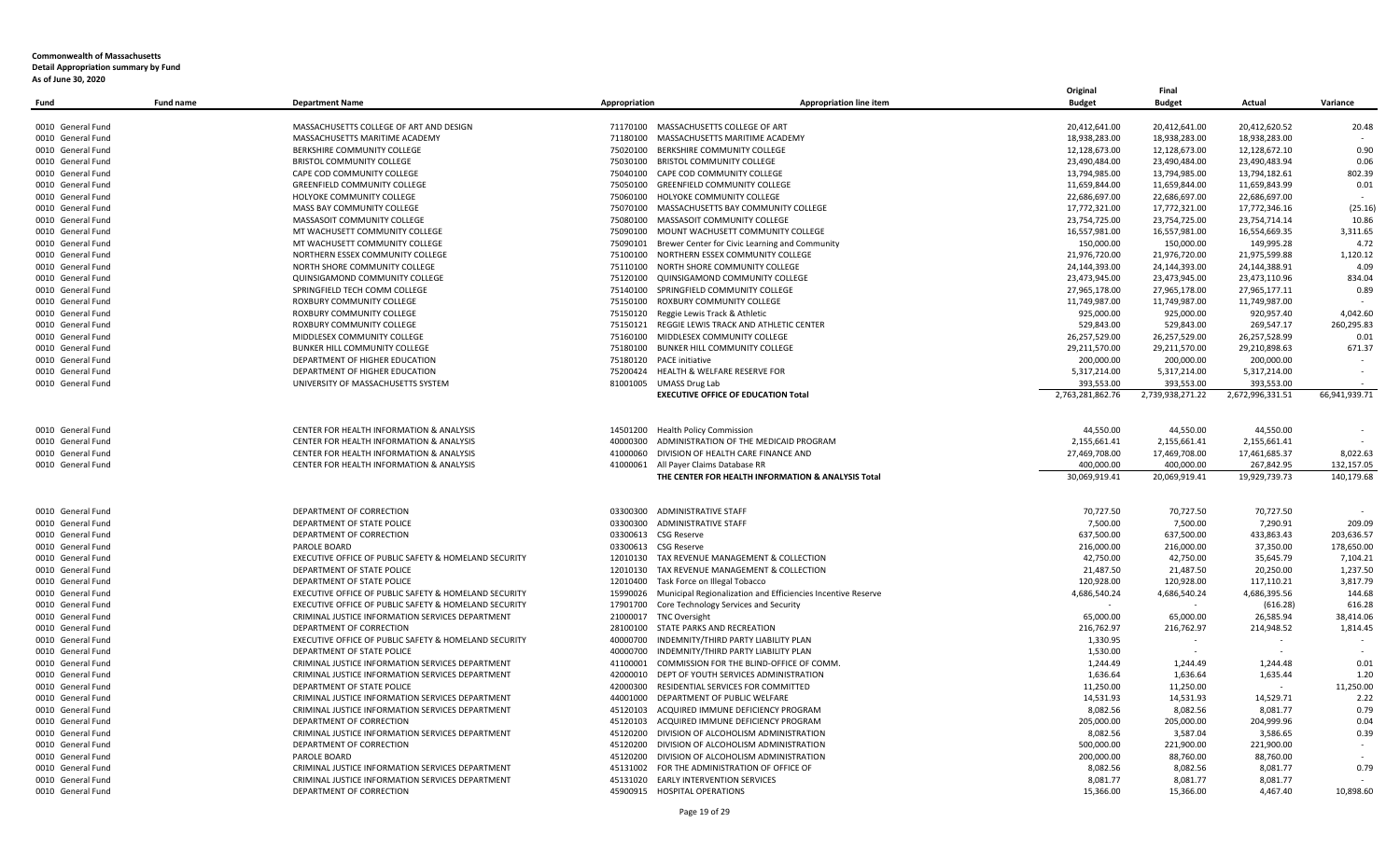| Fund              | <b>Fund name</b> | <b>Department Name</b>                                | Appropriation          | <b>Appropriation line item</b>                                                        | <b>Budget</b>  | <b>Budget</b>  | Actual         | Variance        |
|-------------------|------------------|-------------------------------------------------------|------------------------|---------------------------------------------------------------------------------------|----------------|----------------|----------------|-----------------|
|                   |                  |                                                       |                        |                                                                                       |                |                |                |                 |
| 0010 General Fund |                  | CRIMINAL JUSTICE INFORMATION SERVICES DEPARTMENT      |                        | 48000015 DSS CENTRAL AND REGIONAL ADMINISTRATION                                      | 16,095.98      | 16,095.98      | 16,092.61      | 3.37            |
| 0010 General Fund |                  | EXECUTIVE OFFICE OF PUBLIC SAFETY & HOMELAND SECURITY |                        | 48000038 SERVICES FOR CHILDREN & FAMILIES                                             | 159,752.03     | 159,752.03     | 159,752.03     |                 |
| 0010 General Fund |                  | DEPARTMENT OF STATE POLICE                            |                        | 48000038 SERVICES FOR CHILDREN & FAMILIES                                             | 94,230.00      | 94,230.00      | 94,230.00      |                 |
| 0010 General Fund |                  | DEPARTMENT OF STATE POLICE                            |                        | 50460000 Adult Mental Health and Support Services                                     | 42,759.00      | 42,759.00      | 17,796.49      | 24,962.51       |
| 0010 General Fund |                  | CRIMINAL JUSTICE INFORMATION SERVICES DEPARTMENT      |                        | 50550000 FOR THE FORENSIC SERVICES PROGRAM                                            | 10,107.00      | 10,107.00      | 10,106.01      | 0.99            |
| 0010 General Fund |                  | CRIMINAL JUSTICE INFORMATION SERVICES DEPARTMENT      |                        | 59111003 DMR Administraion and Operations                                             | 19,484.22      | 19,484.22      | 19,480.56      | 3.66            |
| 0010 General Fund |                  | DEPARTMENT OF CORRECTION                              | 59202025               | FOR COMMUNITY BASED DAY & WORK PROGRAMS                                               | 170,352.00     | 170,352.00     | 170,352.00     |                 |
| 0010 General Fund |                  | EXECUTIVE OFFICE OF PUBLIC SAFETY & HOMELAND SECURITY | 70096800 School Safety |                                                                                       | 9,473,495.31   | 9,473,495.31   | 8,768,967.49   | 704,527.82      |
| 0010 General Fund |                  | DEPARTMENT OF CORRECTION                              |                        | 70350002 BASIC ED ATTAINMENT AND WORK RELATED                                         | 6,489.00       | 6,489.00       | 5,995.50       | 493.50          |
| 0010 General Fund |                  | EXECUTIVE OFFICE OF PUBLIC SAFETY & HOMELAND SECURITY |                        | 70350002 BASIC ED ATTAINMENT AND WORK RELATED                                         | 1,936.00       | 1,936.00       | 1,936.00       | $\sim$          |
| 0010 General Fund |                  | DEPARTMENT OF FIRE SERVICES                           |                        | 71180100 MASSACHUSETTS MARITIME ACADEMY                                               | 35,353.00      | 35,353.00      | 35,070.70      | 282.30          |
| 0010 General Fund |                  | EXECUTIVE OFFICE OF PUBLIC SAFETY & HOMELAND SECURITY | 80000038               | <b>Witness Protection</b>                                                             | 30,974.72      | 30,974.72      |                | 30,974.72       |
| 0010 General Fund |                  | EXECUTIVE OFFICE OF PUBLIC SAFETY & HOMELAND SECURITY |                        | 80000070 Commission on Criminal Justice                                               | 128,780.00     | 128,780.00     | 126,024.80     | 2,755.20        |
| 0010 General Fund |                  | CHIEF MEDICAL EXAMINER                                |                        | 80000105 OFFICE OF CHIEF MEDICAL EXAMINER                                             | 10,933,760.00  | 10,933,760.00  | 10,816,446.94  | 117,313.06      |
| 0010 General Fund |                  | DEPARTMENT OF STATE POLICE                            | 80000105               | OFFICE OF CHIEF MEDICAL EXAMINER                                                      | 1,235,376.00   | 1,235,376.00   | 1,221,761.34   | 13,614.66       |
| 0010 General Fund |                  | CRIMINAL JUSTICE INFORMATION SERVICES DEPARTMENT      |                        | 80000110 Criminal History Systems Board                                               | 2,710,165.00   | 2,710,165.00   | 2,102,205.63   | 607,959.37      |
| 0010 General Fund |                  | EXECUTIVE OFFICE OF PUBLIC SAFETY & HOMELAND SECURITY |                        | 80000110 Criminal History Systems Board                                               | 273,889.00     | 273,889.00     | 232,675.00     | 41,214.00       |
| 0010 General Fund |                  | CRIMINAL JUSTICE INFORMATION SERVICES DEPARTMENT      |                        | 80000111 CORI Retained Revenue                                                        | 4,000,166.84   | 4,000,166.84   | 3,658,848.43   | 341,318.41      |
| 0010 General Fund |                  | CHIEF MEDICAL EXAMINER                                |                        | 80000122 CHIEF MEDICAL EXAMINER RET REV                                               | 5,776,376.00   | 5,776,376.00   | 5,106,234.52   | 670,141.48      |
| 0010 General Fund |                  | DEPARTMENT OF STATE POLICE                            |                        | 80000122 CHIEF MEDICAL EXAMINER RET REV                                               | 214,624.00     | 214,624.00     | 214,520.91     | 103.09          |
| 0010 General Fund |                  | <b>SEX OFFENDER REGISTRY</b>                          |                        | 80000125 SEX OFFENDER REGISTRY                                                        | 5,410,371.00   | 5,540,550.00   | 5,415,193.97   | 125,356.03      |
| 0010 General Fund |                  | EXECUTIVE OFFICE OF PUBLIC SAFETY & HOMELAND SECURITY |                        | 80000202 SEXUAL ASSAULT EVIDENCE COLLECTION                                           | 86,956.00      | 86,956.00      | 86,710.61      | 245.39          |
| 0010 General Fund |                  | EXECUTIVE OFFICE OF PUBLIC SAFETY & HOMELAND SECURITY |                        | 80000313 Local Public Safety Projects and Grants Earmarks                             | 3,401,048.52   | 3,401,048.52   | 3,230,299.85   | 170,748.67      |
| 0010 General Fund |                  | DEPARTMENT OF STATE POLICE                            | 80000313               | Local Public Safety Projects and Grants Earmarks                                      | 49,251.48      | 49,251.48      | 49,251.48      |                 |
| 0010 General Fund |                  | EXECUTIVE OFFICE OF PUBLIC SAFETY & HOMELAND SECURITY |                        | 80000600 Exec. Office of Public Safety                                                | 4,326,673.18   | 4,326,673.18   | 3.338.078.98   | 988,594.20      |
| 0010 General Fund |                  | EXECUTIVE OFFICE OF PUBLIC SAFETY & HOMELAND SECURITY |                        | 80000655 Pre-and Post-Release Services Grant Program                                  | 2,000,000.00   | 2,000,000.00   | 1,930,866.90   | 69,133.10       |
| 0010 General Fund |                  | EXECUTIVE OFFICE OF PUBLIC SAFETY & HOMELAND SECURITY |                        | 80000660 Boston Community Policing Grants                                             | 250.000.00     | 250.000.00     | 250.000.00     |                 |
| 0010 General Fund |                  | EXECUTIVE OFFICE OF PUBLIC SAFETY & HOMELAND SECURITY |                        | 80001001 Boston Regional Counter-Terrorism Intel Center                               | 850,000.00     | 850,000.00     | 850,000.00     |                 |
| 0010 General Fund |                  | EXECUTIVE OFFICE OF PUBLIC SAFETY & HOMELAND SECURITY |                        | 80001127 Nonprofit Security Grant Pilot Program                                       | 1,000,000.00   | 1.000.000.00   | 1.000.000.00   |                 |
| 0010 General Fund |                  |                                                       |                        |                                                                                       |                |                |                | 245,520.44      |
|                   |                  | EXECUTIVE OFFICE OF PUBLIC SAFETY & HOMELAND SECURITY |                        | 80001700 Public Safety Information Technology Costs                                   | 12,745,173.47  | 12,745,173.47  | 12,499,653.03  |                 |
| 0010 General Fund |                  | DEPARTMENT OF STATE POLICE                            |                        | 81000006 STATE POLICE PRIVATE DETAILS RETAINED                                        | 31,250,000.00  | 31,250,000.00  | 24,130,659.46  | 7.119.340.54    |
| 0010 General Fund |                  | DEPARTMENT OF STATE POLICE                            |                        | 81000012 State Police Security - Retain                                               | 2,200,000.00   | 2,200,000.00   | 1,420,553.10   | 779,446.90      |
| 0010 General Fund |                  | DEPARTMENT OF STATE POLICE                            |                        | 81000018 Federal Reimbursement RR                                                     | 3,505,922.00   | 3,505,922.00   | 2,275,202.52   | 1,230,719.48    |
| 0010 General Fund |                  | DEPARTMENT OF STATE POLICE                            | 81000102 Troop F RR    |                                                                                       | 45,000,000.00  | 45,000,000.00  | 35,901,206.20  | 9,098,793.80    |
| 0010 General Fund |                  | EXECUTIVE OFFICE OF PUBLIC SAFETY & HOMELAND SECURITY |                        | 81000111 Gang Prevention Grant Program                                                | 11,000,000.00  | 11,000,000.00  | 10,885,853.09  | 114,146.91      |
| 0010 General Fund |                  | DEPARTMENT OF STATE POLICE                            |                        | 81000515 New State Police Class                                                       | 4,456,067.00   | 4,456,067.00   | 4,403,291.23   | 52,775.77       |
| 0010 General Fund |                  | CHIEF MEDICAL EXAMINER                                |                        | 81001001 Department of State Police                                                   | 25,000.00      | 25,000.00      | 25,000.00      |                 |
| 0010 General Fund |                  | DEPARTMENT OF CORRECTION                              |                        | 81001001 Department of State Police                                                   | 168,808.31     | 168,808.31     | 126,541.50     | 42,266.81       |
| 0010 General Fund |                  | EXECUTIVE OFFICE OF PUBLIC SAFETY & HOMELAND SECURITY |                        | 81001001 Department of State Police                                                   | 111,018.42     | 111,018.42     | 111,018.42     |                 |
| 0010 General Fund |                  | DEPARTMENT OF STATE POLICE                            | 81001001               | Department of State Police                                                            | 312,957,601.27 | 312,957,601.27 | 241,723,841.08 | 71,233,760.19   |
| 0010 General Fund |                  | DEPARTMENT OF STATE POLICE                            |                        | 81001004 State Police Crime Laboratory                                                | 24,645,769.00  | 24,645,769.00  | 23,088,427.37  | 1,557,341.63    |
| 0010 General Fund |                  | DEPARTMENT OF STATE POLICE                            | 81001014 SAEK Testing  |                                                                                       | 8,000,000.00   | 8,000,000.00   | 1,358,961.87   | 6,641,038.13    |
| 0010 General Fund |                  | Municipal Police Training Committee                   |                        | 82000200 FOR ADMINISTRATION OF TRAINING BY THE MASSACHUSETTS CRIMINAL JUSTICE COUNCIL | 4,901,523.14   | 4,450,583.01   | 4,401,229.95   | 49,353.06       |
| 0010 General Fund |                  | EXECUTIVE OFFICE OF PUBLIC SAFETY & HOMELAND SECURITY | 82000200               | FOR ADMINISTRATION OF TRAINING BY THE MASSACHUSETTS CRIMINAL JUSTICE COUNCIL          | 20,656.75      | 18,756.33      | 18,756.33      |                 |
| 0010 General Fund |                  | Municipal Police Training Committee                   |                        | 82000222 MUNICIPAL POLICE NEW RECRUIT TRAINING                                        | 1,780,347.00   | 1,780,347.00   | 864,104.86     | 916,242.14      |
| 0010 General Fund |                  | <b>MILITARY DIVISION</b>                              |                        | 82000222 MUNICIPAL POLICE NEW RECRUIT TRAINING                                        | 19,653.00      | 19,653.00      | 16,021.64      | 3,631.36        |
| 0010 General Fund |                  | DEPARTMENT OF FIRE SERVICES                           |                        | 83240000 DEPARTMENT OF FIRE SERVICES                                                  | 31,993,475.19  | 31,993,475.19  | 26,851,842.72  | 5,141,632.47    |
| 0010 General Fund |                  | DEPARTMENT OF CORRECTION                              |                        | 83240000 DEPARTMENT OF FIRE SERVICES                                                  | 362,249.81     | 362,249.81     | 362,249.81     |                 |
| 0010 General Fund |                  | DEPARTMENT OF FIRE SERVICES                           |                        | 83240050 Local Fire Department Projects and Grants                                    | 1,661,500.00   | 1,661,500.00   | 1,578,454.24   | 83,045.76       |
| 0010 General Fund |                  | DEPARTMENT OF FIRE SERVICES                           |                        | 83240304 Fire Code Enforcement and Fire Safety Training RR                            | 8,500.00       | 8,500.00       | 5,291.22       | 3,208.78        |
| 0010 General Fund |                  | DEPARTMENT OF FIRE SERVICES                           |                        | 83240500 Boiler Inspection RR                                                         | 2,200,000.00   | 2,200,000.00   | 1,996,461.52   | 203,538.48      |
| 0010 General Fund |                  | MILITARY DIVISION                                     |                        | 87000001 MILITARY DIVISION                                                            | 38,833,900.66  | 38,833,900.66  | 27,141,981.79  | 11,691,918.87   |
| 0010 General Fund |                  | MILITARY DIVISION                                     |                        | 87001140 ARMORY RENTAL - USE FEE RETAINED                                             | 1,900,000.00   | 1,900,000.00   | 1,018,807.58   | 881,192.42      |
| 0010 General Fund |                  | MILITARY DIVISION                                     |                        | 87001150 National Guard Tuition and Fee Waivers                                       | 16,383,293.00  | 16,383,293.00  | 12,176,475.93  | 4,206,817.07    |
| 0010 General Fund |                  | MILITARY DIVISION                                     |                        | 87001160 Welcome Home Bonus Life Insurance Premium Reimbursement                      | 1,175,964.00   | 1,175,964.00   | 73,287.00      | 1,102,677.00    |
| 0010 General Fund |                  | <b>EMERGENCY MANAGEMENT AGENCY</b>                    | 88000001               | CIVIL DEFENSE AGENCY                                                                  | 321,456,496.94 | 321,456,496.94 | 343,998,909.94 | (22,542,413.00) |
| 0010 General Fund |                  | MILITARY DIVISION                                     |                        | 88000001 CIVIL DEFENSE AGENCY                                                         | 52,533.96      | 52,533.96      | 47,697.98      | 4,835.98        |
| 0010 General Fund |                  | <b>EMERGENCY MANAGEMENT AGENCY</b>                    |                        | 88000100 ESTABLISHMENT & OPERATION OF A NUCLEAR                                       | 507,906.00     | 507,906.00     | 504,515.46     | 3,390.54        |

**Original Final**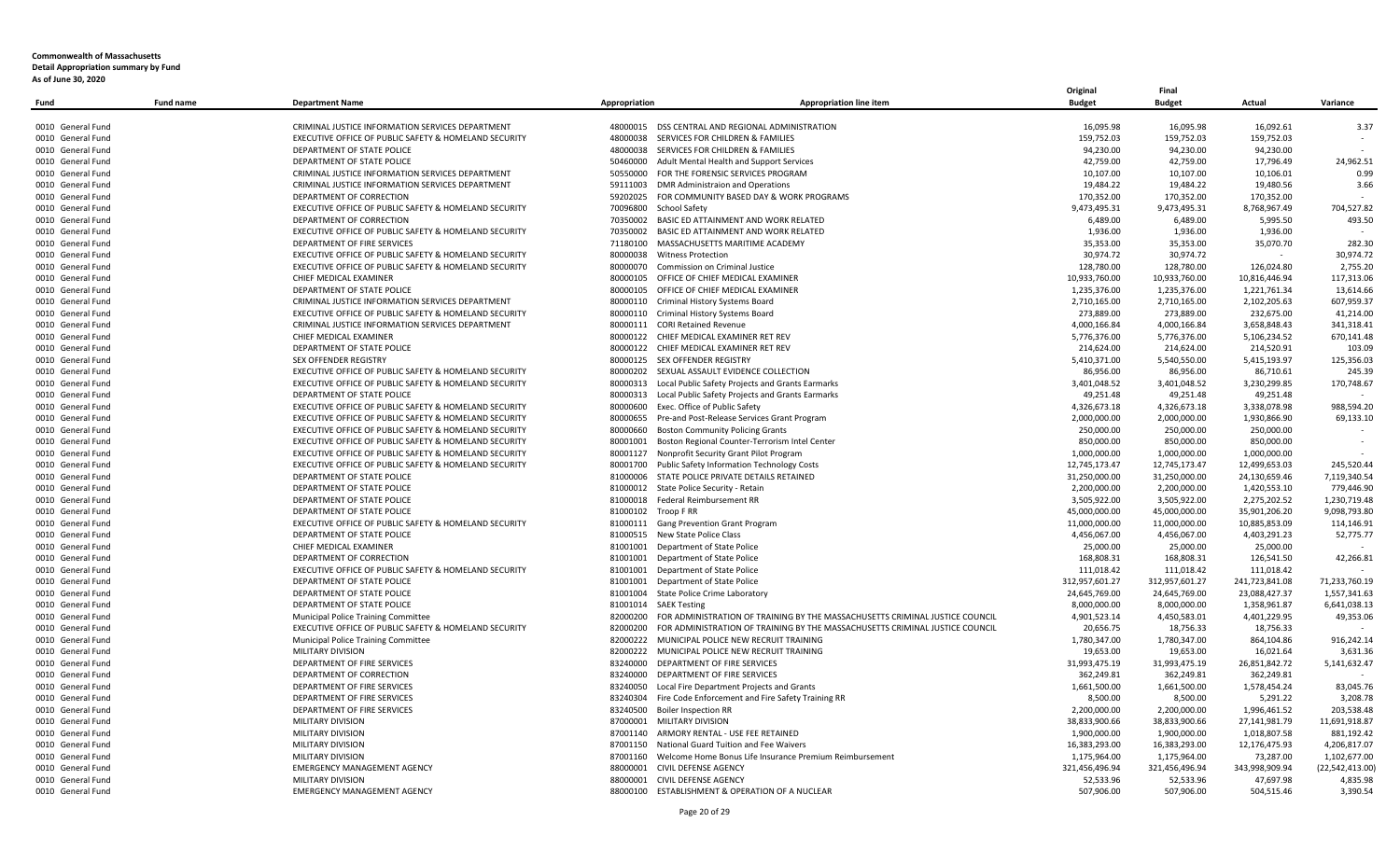|                   |                  |                                                       |                |                                                              | Original                     | Final            |                  |                |
|-------------------|------------------|-------------------------------------------------------|----------------|--------------------------------------------------------------|------------------------------|------------------|------------------|----------------|
| Fund              | <b>Fund name</b> | <b>Department Name</b>                                | Appropriation  | <b>Appropriation line item</b>                               | <b>Budget</b>                | <b>Budget</b>    | Actual           | Variance       |
|                   |                  |                                                       |                |                                                              |                              |                  |                  |                |
| 0010 General Fund |                  | DEPARTMENT OF CORRECTION                              | 89000001       | ADMINISTRATION AND OPERATION OF THE                          | 692,277,081.87               | 692,277,081.87   | 584,448,488.74   | 107,828,593.13 |
| 0010 General Fund |                  | EXECUTIVE OFFICE OF PUBLIC SAFETY & HOMELAND SECURITY | 89000001       | ADMINISTRATION AND OPERATION OF THE                          | 4,810,977.33                 | 4,810,977.33     | 3,744,002.55     | 1,066,974.78   |
| 0010 General Fund |                  | SEX OFFENDER REGISTRY                                 | 89000001       | ADMINISTRATION AND OPERATION OF THE                          | 1,905.00                     | 1,905.00         |                  | 1,905.00       |
| 0010 General Fund |                  | DEPARTMENT OF CORRECTION                              | 89000002 MASAC |                                                              | 15,423,485.00                | 15.423.485.00    | 13.739.217.14    | 1.684.267.86   |
| 0010 General Fund |                  | DEPARTMENT OF CORRECTION                              | 89000003       | Criminal Justice mandated reforms                            | 5,816,982.00                 | 5,816,982.00     | 5,122,025.77     | 694,956.23     |
| 0010 General Fund |                  | DEPARTMENT OF CORRECTION                              | 89000010       | PRISON INDUSTRIES AND FARM PROGRAM                           | 5,401,897.00                 | 5,401,897.00     | 5,228,007.26     | 173,889.74     |
| 0010 General Fund |                  | DEPARTMENT OF CORRECTION                              | 89000011       | INDUSTRIES AND FARM PROGRAM RETAINED                         | 5,600,000.00                 | 5,600,000.00     | 1,812,959.27     | 3,787,040.73   |
| 0010 General Fund |                  | DEPARTMENT OF CORRECTION                              | 89000050       | DOC Fees RR                                                  | 8,600,000.00                 | 8,600,000.00     | 8,600,000.00     |                |
| 0010 General Fund |                  | DEPARTMENT OF CORRECTION                              | 89001100       | Re-Entry Programs                                            | 880,000.00                   | 880,000.00       | 835,518.17       | 44,481.83      |
| 0010 General Fund |                  | DEPARTMENT OF CORRECTION                              | 89108600       | Norfolk Sheriff's Department                                 | 10,730.57                    | 10,730.57        | 2,666.19         | 8,064.38       |
| 0010 General Fund |                  | PAROLE BOARD                                          | 89500001       | PAROLE BOARD                                                 | 23,658,970.00                | 23,658,970.00    | 19,866,603.88    | 3,792,366.12   |
| 0010 General Fund |                  | PAROLE BOARD                                          | 89500002       | VICTIM AND WITNESS ASSISTANCE, PAROLE                        | 215,140.00                   | 215,140.00       | 179,380.71       | 35,759.29      |
| 0010 General Fund |                  | CRIMINAL JUSTICE INFORMATION SERVICES DEPARTMENT      | 91101633       | HOME CARE PROGRAM ADMINISTRATION                             | 25,189.00                    | 25,189.00        | 25,185.49        | 3.51           |
|                   |                  |                                                       |                | EXECUTIVE OFFICE OF PUBLIC SAFETY & HOMELAND SECURITY Total  | 1,701,823,597.64             | 1,701,104,239.62 | 1,477,754,171.29 | 223,350,068.33 |
|                   |                  |                                                       |                |                                                              |                              |                  |                  |                |
| 0010 General Fund |                  | DEPT OF HOUSING AND COMMUNITY DEVELOPMENT             | 40000300       | ADMINISTRATION OF THE MEDICAID PROGRAM                       | 11,000.00                    | 11,000.00        | 11,000.00        |                |
| 0010 General Fund |                  | DEPT OF HOUSING AND COMMUNITY DEVELOPMENT             | 45120200       | DIVISION OF ALCOHOLISM ADMINISTRATION                        | 240,000.00                   | 106,512.00       | 94,922.98        | 11,589.02      |
| 0010 General Fund |                  | DEPT OF HOUSING AND COMMUNITY DEVELOPMENT             | 50460000       | Adult Mental Health and Support Services                     | 5,320,841.00                 | 5,320,841.00     | 5,051,004.00     | 269,837.00     |
| 0010 General Fund |                  | EXECUTIVE OFFICE OF ECONOMIC DEVELOPMENT              | 70020010       | EXECUTIVE OFFICE OF ECONOMIC DEVELOPMENT                     | 3,345,180.00                 | 3,345,180.00     | 3,200,533.41     | 144,646.59     |
| 0010 General Fund |                  | EXECUTIVE OFFICE OF ECONOMIC DEVELOPMENT              | 70020017       | Housing and Economic Development Information Technology Cost | 2,908,832.97                 | 2,908,832.97     | 2,754,962.66     | 153,870.31     |
| 0010 General Fund |                  | DEPT OF HOUSING AND COMMUNITY DEVELOPMENT             | 70020017       | Housing and Economic Development Information Technology Cost | 415,256.03                   | 415,256.03       | 414.438.85       | 817.18         |
| 0010 General Fund |                  | EXECUTIVE OFFICE OF ECONOMIC DEVELOPMENT              | 70020020       | Workforce Dev. Grant                                         | 2,790,000.00                 | 2,790,000.00     | 2,740,516.10     | 49,483.90      |
| 0010 General Fund |                  | EXECUTIVE OFFICE OF ECONOMIC DEVELOPMENT              | 70020032       | Innovation Institute                                         | 2,500,000.00                 | 2,500,000.00     | 2,500,000.00     |                |
| 0010 General Fund |                  | EXECUTIVE OFFICE OF ECONOMIC DEVELOPMENT              | 70020036       | Urban Agenda Economic Development Grants                     | 2,455,000.00                 | 2,455,000.00     | 2,355,000.00     | 100,000.00     |
|                   |                  | EXECUTIVE OFFICE OF ECONOMIC DEVELOPMENT              | 70020040       |                                                              | 3,100,000.00                 |                  |                  | 1,921.72       |
| 0010 General Fund |                  |                                                       |                | Small Business Technical Assistance Grant Program            |                              | 3,100,000.00     | 3,098,078.28     |                |
| 0010 General Fund |                  | EXECUTIVE OFFICE OF ECONOMIC DEVELOPMENT              | 70021502       | Transformative Development Fund                              | 1,000,000.00<br>1,250,000.00 | 1,000,000.00     | 1,000,000.00     |                |
| 0010 General Fund |                  | EXECUTIVE OFFICE OF ECONOMIC DEVELOPMENT              | 70021503       | Massachusetts Cybersecurity Innovation Fund                  |                              | 1,250,000.00     | 1,250,000.00     |                |
| 0010 General Fund |                  | EXECUTIVE OFFICE OF ECONOMIC DEVELOPMENT              | 70021508       | Mass Tech Collaborative - Technology and Innovation Entrepre | 1,525,000.00                 | 1,525,000.00     | 1,524,856.64     | 143.36         |
| 0010 General Fund |                  | EXECUTIVE OFFICE OF ECONOMIC DEVELOPMENT              | 70021509       | Entrepreneur-in-Residence Pilot Program                      | 50,000.00                    | 50,000.00        | 50,000.00        |                |
| 0010 General Fund |                  | EXECUTIVE OFFICE OF ECONOMIC DEVELOPMENT              | 70021512       | Big Data Innovation and Workforce Fund                       | 500,000.00                   | 500,000.00       | 500,000.00       |                |
| 0010 General Fund |                  | DEPT OF HOUSING AND COMMUNITY DEVELOPMENT             | 70040001       | OFFICE OF INDIAN AFFAIRS                                     | 129,063.00                   | 129,063.00       | 128,802.11       | 260.89         |
| 0010 General Fund |                  | DEPT OF HOUSING AND COMMUNITY DEVELOPMENT             | 70040099       | COMMUNITIES AND DEVELOPMENT-ADMIN.                           | 7,385,691.00                 | 7,385,691.00     | 7,366,904.81     | 18,786.19      |
| 0010 General Fund |                  | DEPT OF HOUSING AND COMMUNITY DEVELOPMENT             | 70040100       | <b>Operation of Homeless Programs</b>                        | 5,867,578.00                 | 5,837,078.74     | 5,837,076.37     | 2.37           |
| 0010 General Fund |                  | DEPT OF HOUSING AND COMMUNITY DEVELOPMENT             | 70040101       | <b>Emergency Assistance - Family Shelters and Services</b>   | 176,628,493.17               | 178,466,943.17   | 173,585,609.27   | 4,881,333.90   |
| 0010 General Fund |                  | DEPT OF HOUSING AND COMMUNITY DEVELOPMENT             | 70040102       | Homeless Individuals Assistance                              | 51,873,502.00                | 51,873,502.00    | 51,373,123.82    | 500,378.18     |
| 0010 General Fund |                  | DEPT OF HOUSING AND COMMUNITY DEVELOPMENT             | 70040104       | Home and Healthy for Good Program                            | 2,890,000.00                 | 2,890,000.00     | 2,890,000.00     |                |
| 0010 General Fund |                  | DEPT OF HOUSING AND COMMUNITY DEVELOPMENT             | 70040106       | Homeless Family Preference in Private Multi-Family           | 250,000.00                   | 250,000.00       | 250,000.00       |                |
| 0010 General Fund |                  | DEPT OF HOUSING AND COMMUNITY DEVELOPMENT             | 70040107       | <b>Local Housing Programs Earmarks</b>                       | 2,623,000.00                 | 2,623,000.00     | 2,461,479.04     | 161,520.96     |
| 0010 General Fund |                  | DEPT OF HOUSING AND COMMUNITY DEVELOPMENT             | 70040108       | MA shortterm housing trans. Prog.                            | 25,825,000.00                | 27,848,686.00    | 25,948,246.18    | 1,900,439.82   |
| 0010 General Fund |                  | DEPT OF HOUSING AND COMMUNITY DEVELOPMENT             | 70040202       | Homeless Individuals Rapid Re-Housing Program                | 6,676,835.58                 | 6,676,835.58     | 6,362,354.53     | 314,481.05     |
| 0010 General Fund |                  | DEPT OF HOUSING AND COMMUNITY DEVELOPMENT             | 70041000       | Home Heating Assistance (liheap)                             | 11,011,258.62                | 26,011,258.62    | 22,567,457.00    | 3,443,801.62   |
| 0010 General Fund |                  | DEPT OF HOUSING AND COMMUNITY DEVELOPMENT             | 70041010       | Down Payment Assistance Program                              | 2,500,000.00                 | 2,500,000.00     | 2,500,000.00     |                |
| 0010 General Fund |                  | DEPT OF HOUSING AND COMMUNITY DEVELOPMENT             | 70041966       | Lead Abatement Loans                                         |                              | 5,000,000.00     |                  | 5,000,000.00   |
| 0010 General Fund |                  | DEPT OF HOUSING AND COMMUNITY DEVELOPMENT             | 70043036       | HOUSING SERVICES COMPONENT, NEIGHBORHOOD                     | 3,750,000.00                 | 3,750,000.00     | 3,679,783.15     | 70,216.85      |
| 0010 General Fund |                  | DEPT OF HOUSING AND COMMUNITY DEVELOPMENT             | 70043045       | <b>Tenancy Preservation Program</b>                          | 1,300,000.00                 | 1,300,000.00     | 1,248,907.74     | 51,092.26      |
| 0010 General Fund |                  | DEPT OF HOUSING AND COMMUNITY DEVELOPMENT             | 70044314       | SERVICE COORDINATORS PROGRAM                                 | 550,401.00                   | 550,401.00       | 550,401.00       |                |
| 0010 General Fund |                  | DEPT OF HOUSING AND COMMUNITY DEVELOPMENT             | 70049005       | FOR PAYMENTS TO HOUSING AUTHORITIES                          | 72,000,000.00                | 62,308,800.00    | 62,308,800.00    |                |
| 0010 General Fund |                  | DEPT OF HOUSING AND COMMUNITY DEVELOPMENT             |                | 70049007 Public Housing Reform                               | 1,000,000.00                 | 1,000,000.00     | 989,121.61       | 10.878.39      |
| 0010 General Fund |                  | DEPT OF HOUSING AND COMMUNITY DEVELOPMENT             |                | 70049024 RENTAL VOUCHERS                                     | 115,344,029.47               | 115,344,029.47   | 105,846,002.46   | 9,498,027.01   |
| 0010 General Fund |                  | DEPT OF HOUSING AND COMMUNITY DEVELOPMENT             | 70049030       | TRANSITIONAL RENTAL ASSISTANCE PROGRAM                       | 8,000,000.00                 | 8,000,000.00     | 6,096,087.15     | 1,903,912.85   |
| 0010 General Fund |                  | DEPT OF HOUSING AND COMMUNITY DEVELOPMENT             | 70049033       | CHAPTER 707 RENTAL ASSISTANCE                                | 7,548,125.00                 | 7,548,125.00     | 7,548,031.00     | 94.00          |
| 0010 General Fund |                  | DEPT OF HOUSING AND COMMUNITY DEVELOPMENT             |                | 70049315 LOW INCOME HOUSING TAX CREDIT                       | 2,420,818.00                 | 2,420,818.00     | 2,245,679.36     | 175,138.64     |
| 0010 General Fund |                  | DEPT OF HOUSING AND COMMUNITY DEVELOPMENT             | 70049316       | Homeless Housing Pilot Project                               | 18,303,871.00                | 18,303,871.00    | 18,303,871.00    |                |
| 0010 General Fund |                  | DEPT OF HOUSING AND COMMUNITY DEVELOPMENT             | 70060000       | CONSUMER AFFAIRS & BUSINESS REGULATION                       | 51,919.73                    | 51,919.73        | 51,919.72        | 0.01           |
| 0010 General Fund |                  | OFFICE OF CONSUMER AFFAIRS AND BUSINESS REGULATION    | 70060000       | CONSUMER AFFAIRS & BUSINESS REGULATION                       | 1,240,625.27                 | 1,240,625.27     | 1,145,515.72     | 95,109.55      |
| 0010 General Fund |                  | <b>DIVISION OF BANKS</b>                              | 70060010       | <b>DIVISION OF BANKS</b>                                     | 19,452,045.00                | 19,452,045.00    | 17,770,472.82    | 1,681,572.18   |
|                   |                  | OFFICE OF CONSUMER AFFAIRS AND BUSINESS REGULATION    |                |                                                              |                              |                  |                  |                |
| 0010 General Fund |                  |                                                       |                | 70060010 DIVISION OF BANKS                                   | 261,881.00                   | 261,881.00       | 261.697.46       | 183.54         |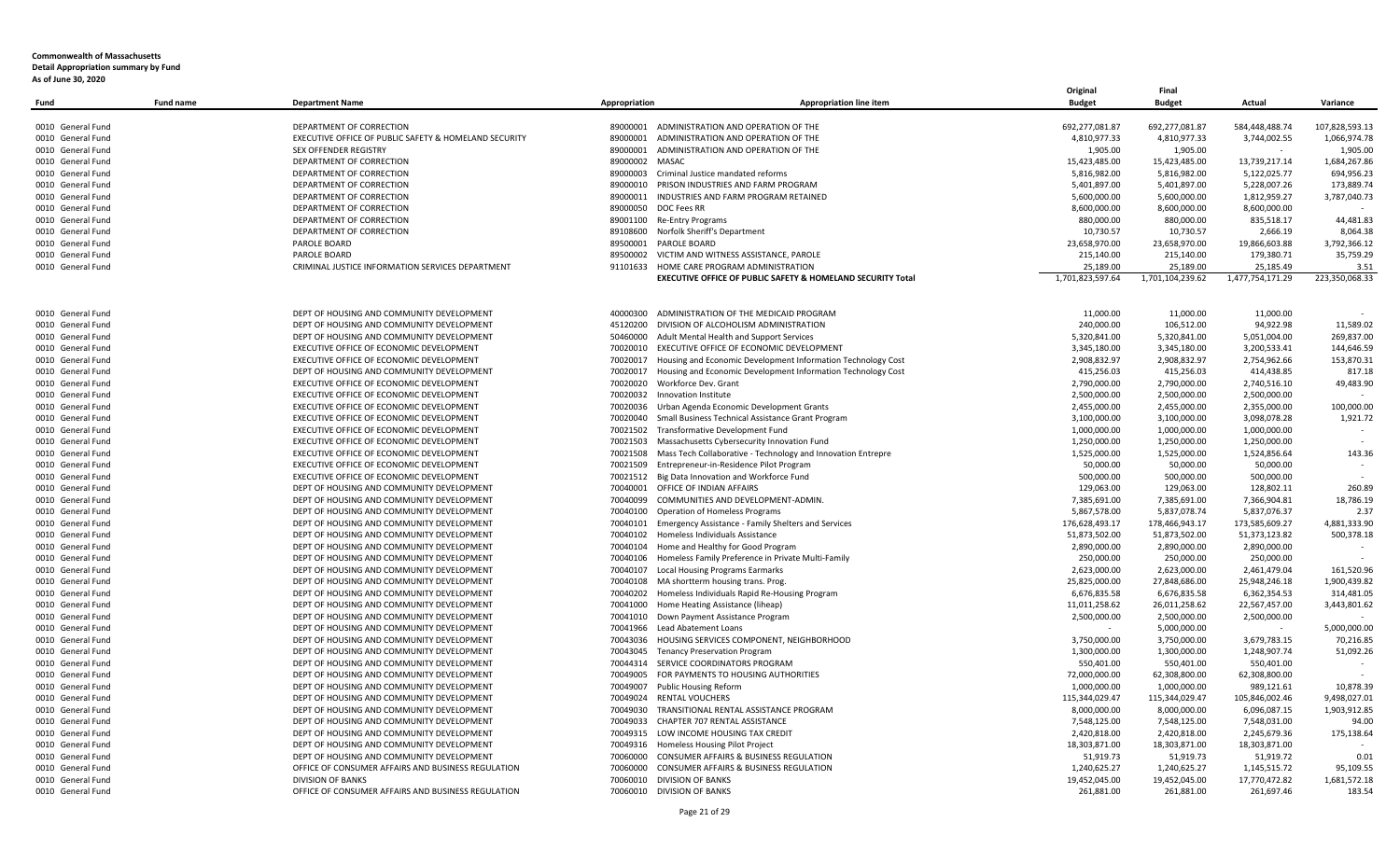|                   |                  |                                                     |                            |                                                       | Original       | Final          |                |               |
|-------------------|------------------|-----------------------------------------------------|----------------------------|-------------------------------------------------------|----------------|----------------|----------------|---------------|
| Fund              | <b>Fund name</b> | <b>Department Name</b>                              | Appropriation              | Appropriation line item                               | <b>Budget</b>  | <b>Budget</b>  | Actual         | Variance      |
|                   |                  |                                                     |                            |                                                       |                |                |                |               |
| 0010 General Fund |                  | <b>DIVISION OF BANKS</b>                            | 70060011                   | <b>Investigations and Enforcement</b>                 | 2,850,000.00   | 2,850,000.00   | 1,499,939.76   | 1,350,060.24  |
| 0010 General Fund |                  | DIVISION OF INSURANCE                               | 70060020                   | DIVISION OF INSURANCE-ADMINISTRATION                  | 13,949,418.00  | 13,949,418.00  | 12,277,659.40  | 1,671,758.60  |
| 0010 General Fund |                  | OFFICE OF CONSUMER AFFAIRS AND BUSINESS REGULATION  | 70060020                   | DIVISION OF INSURANCE-ADMINISTRATION                  | 276,825.00     | 276,825.00     | 276,464.33     | 360.67        |
| 0010 General Fund |                  | DIVISION OF INSURANCE                               | 70060029                   | Health Care Access Bureau                             | 1,060,793.00   | 1,060,793.00   | 911,755.40     | 149,037.60    |
| 0010 General Fund |                  | DIVISION OF PROFESSIONAL LICENSURE                  | 70060040                   | DIVISION OF REGISTRATION                              | 5,475,130.00   | 5,475,130.00   | 5,434,165.95   | 40,964.05     |
| 0010 General Fund |                  | OFFICE OF CONSUMER AFFAIRS AND BUSINESS REGULATION  | 70060040                   | DIVISION OF REGISTRATION                              | 270,701.00     | 270,701.00     | 270,636.59     | 64.41         |
| 0010 General Fund |                  | OFFICE OF CONSUMER AFFAIRS AND BUSINESS REGULATION  | 70060043                   | Home Improvement Contractors Retained Revenue         | 500.000.00     | 500.000.00     | 487.970.72     | 12.029.28     |
| 0010 General Fund |                  | DIVISION OF STANDARDS                               | 70060060                   | DIVISION OF STANDARDS - ADMINISTRATION                | 591,908.00     | 591,908.00     | 574,055.17     | 17,852.83     |
| 0010 General Fund |                  | OFFICE OF CONSUMER AFFAIRS AND BUSINESS REGULATION  | 70060060                   | DIVISION OF STANDARDS - ADMINISTRATION                | 30,729.00      | 30,729.00      | 27,573.82      | 3,155.18      |
| 0010 General Fund |                  | DIVISION OF STANDARDS                               | 70060064                   | Auto Repair Shop Fees                                 | 320,000.00     | 320,000.00     | 319,783.85     | 216.15        |
| 0010 General Fund |                  | DIVISION OF STANDARDS                               | 70060065                   | Item Pricing Inspections RR                           | 499,667.00     | 499,667.00     | 498,991.48     | 675.52        |
| 0010 General Fund |                  | DIVISION OF STANDARDS                               | 70060066                   | DIVISION OF STANDARDS MUNICIPAL                       | 160,372.00     | 160,372.00     | 82,369.11      | 78,002.89     |
| 0010 General Fund |                  | DIVISION OF STANDARDS                               | 70060067                   | ITEM PRICING VIOLATIONS RETAINED REVENUE              | 58,751.00      | 58,751.00      | 35,013.95      | 23,737.05     |
| 0010 General Fund |                  | OFFICE OF CONSUMER AFFAIRS AND BUSINESS REGULATION  | 70060071                   | Telecommunications and Cable                          | 204,281.00     | 204,281.00     | 204,260.77     | 20.23         |
| 0010 General Fund |                  | DEPARTMENT of TELECOMMUNICATION and CABLE           | 70060071                   | Telecommunications and Cable                          | 2,967,633.00   | 2,967,633.00   | 2,608,406.88   | 359,226.12    |
| 0010 General Fund |                  | DIVISION OF PROFESSIONAL LICENSURE                  | 70060142                   | Office of Public Safety and Inspections               | 16,034,593.00  | 16,034,593.00  | 15,779,878.84  | 254.714.16    |
| 0010 General Fund |                  | DIVISION OF PROFESSIONAL LICENSURE                  | 70060151                   | Proprietary Schools Oversight                         | 591,736.00     | 591,736.00     | 395,961.69     | 195,774.31    |
|                   |                  | DEPARTMENT OF BUSINESS and TECHNOLOGY               | 70070150                   | Regional Economic Development Grants                  | 1,000,000.00   | 1,000,000.00   | 997,500.00     | 2,500.00      |
| 0010 General Fund |                  |                                                     |                            | MASSACHUSETTS OFFICE OF BUSINESS                      |                |                |                |               |
| 0010 General Fund |                  | EXECUTIVE OFFICE OF ECONOMIC DEVELOPMENT            | 70070300                   |                                                       | 153,500.00     | 153,500.00     | 145,269.17     | 8,230.83      |
| 0010 General Fund |                  | DEPARTMENT OF BUSINESS and TECHNOLOGY               | 70070300                   | MASSACHUSETTS OFFICE OF BUSINESS                      | 1,793,868.00   | 1,793,868.00   | 1,592,299.55   | 201,568.45    |
| 0010 General Fund |                  | DEPARTMENT OF BUSINESS and TECHNOLOGY               | 70070500                   | FOR MASSACHUSETTS BIOTECHNOLOGY RESEARCH              | 750,000.00     | 750,000.00     | 750,000.00     |               |
| 0010 General Fund |                  | DEPARTMENT OF BUSINESS and TECHNOLOGY               | 70070800                   | SMALL BUSINESS CENTERS - STATE SHARE                  | 1,426,222.00   | 1,426,222.00   | 1,406,184.15   | 20,037.85     |
| 0010 General Fund |                  | EXECUTIVE OFFICE OF ECONOMIC DEVELOPMENT            | 70070801                   | Microlending                                          | 300,000.00     | 300,000.00     | 300,000.00     |               |
| 0010 General Fund |                  | DEPARTMENT OF BUSINESS and TECHNOLOGY               | 70070801 Microlending      |                                                       | 200,000.00     | 200,000.00     | 200,000.00     |               |
| 0010 General Fund |                  | DEPARTMENT OF BUSINESS and TECHNOLOGY               | 70070952                   | Commonwealth Zoological Corporation                   | 4,750,000.00   | 4,750,000.00   | 4,750,000.00   |               |
| 0010 General Fund |                  | DEPARTMENT OF BUSINESS and TECHNOLOGY               | 70071641                   | Layoff Aversion Assistance                            | 250,000.00     | 250,000.00     | 250,000.00     |               |
| 0010 General Fund |                  | EXECUTIVE OFFICE OF ECONOMIC DEVELOPMENT            | 70080900                   | Massachusetts Office of Travel and Tourism            | 153,500.00     | 153,500.00     | 142,324.93     | 11,175.07     |
| 0010 General Fund |                  | MASSACHUSETTS MARKETING PARTNERSHIP                 | 70080900                   | Massachusetts Office of Travel and Tourism            | 259,998.00     | 259,998.00     |                | 259,998.00    |
| 0010 General Fund |                  | MASSACHUSETTS MARKETING PARTNERSHIP                 | 70081116                   | Local Economic Development Projects Earmarks          | 14,280,495.28  | 14,430,495.28  | 11,630,298.59  | 2,800,196.69  |
| 0010 General Fund |                  | MASSACHUSETTS MARKETING PARTNERSHIP                 | 70081117 Local ED projects |                                                       | 7,195,000.00   | 7,195,000.00   | 5,289,304.28   | 1,905,695.72  |
| 0010 General Fund |                  | MASSACHUSETTS MARKETING PARTNERSHIP                 | 70081300                   | Massachusetts International Trade Council             | 122,273.00     | 122,273.00     | 122,170.31     | 102.69        |
|                   |                  |                                                     |                            | EXECUTIVE OFFICE OF ECONOMIC DEVELOPMENT Total        | 650,772,640.12 | 664,929,588.86 | 625,122,894.93 | 39,806,693.93 |
|                   |                  |                                                     |                            |                                                       |                |                |                |               |
|                   |                  |                                                     |                            |                                                       |                |                |                |               |
| 0010 General Fund |                  | Executive Office of Labor and Workforce Development | 15993222                   | MassHealth Reform Reserve                             | 78,737.43      | 78,737.43      | 78,737.43      |               |
| 0010 General Fund |                  | Executive Office of Labor and Workforce Development | 41202000                   | <b>VOCATIONAL REHABILITATION</b>                      | 262,500.00     | 262,500.00     | 262,500.00     |               |
| 0010 General Fund |                  | Executive Office of Labor and Workforce Development | 44001979                   | Pathways to Self Sufficiency                          | 1,000,000.00   | 1,000,000.00   | 928,167.07     | 71,832.93     |
| 0010 General Fund |                  | Executive Office of Labor and Workforce Development | 70020012                   | Youths-at-Risk Summer Jobs                            | 27,460,500.00  | 14,773,749.00  | 6,756,742.00   | 8,017,007.00  |
| 0010 General Fund |                  | Executive Office of Labor and Workforce Development | 70021080                   | Learn to Earn                                         | 913,896.28     | 163,896.28     | 55,090.00      | 108,806.28    |
| 0010 General Fund |                  | Executive Office of Labor and Workforce Development | 70030100                   | EO Labor and Workforce Development Administration     | 2,442,233.00   | 2,442,233.00   | 2,186,805.95   | 255,427.05    |
| 0010 General Fund |                  | Executive Office of Labor and Workforce Development | 70030101                   | <b>Shared Services Costs</b>                          | 12,812,522.16  | 12,812,522.16  | 11,732,535.22  | 1,079,986.94  |
| 0010 General Fund |                  | Executive Office of Labor and Workforce Development | 70030150                   | Demonstration Workforce Development Program           | 1,000,000.00   | 1,000,000.00   | 498,141.00     | 501,859.00    |
| 0010 General Fund |                  | Executive Office of Labor and Workforce Development | 70030151                   | Registered Apprenticeship Expansion                   | 500,000.00     | 500,000.00     | 284,855.33     | 215,144.67    |
| 0010 General Fund |                  | Executive Office of Labor and Workforce Development | 70030200                   | Department of Labor Standards                         | 3,536,253.00   | 3,536,253.00   | 3,489,884.73   | 46,368.27     |
| 0010 General Fund |                  | Executive Office of Labor and Workforce Development | 70030201                   | Asbestos, Deleading & EA Services                     | 391,960.81     | 391,960.81     | 371,570.34     | 20,390.47     |
| 0010 General Fund |                  | Executive Office of Labor and Workforce Development | 70030300                   | Department of Family and Medical Leave                | 2,861,482.12   | 2,861,482.12   | 2,416,731.88   | 444,750.24    |
| 0010 General Fund |                  | Executive Office of Labor and Workforce Development | 70030500                   | Division of Industrial Accidents                      | 18,982,939.00  | 18,982,939.00  | 16,685,733.23  | 2,297,205.77  |
| 0010 General Fund |                  | Executive Office of Labor and Workforce Development | 70030606                   | Massachusetts Manufacturing Extension Partnership     | 2,000,000.00   | 2,000,000.00   |                | 2,000,000.00  |
| 0010 General Fund |                  | Executive Office of Labor and Workforce Development | 70030607                   | Employment Program for Young Adults with Disabilities | 250,000.00     | 250,000.00     | 182,000.00     | 68,000.00     |
| 0010 General Fund |                  | Executive Office of Labor and Workforce Development | 70030608                   | <b>Health Care Worker Training</b>                    | 200,000.00     | 200,000.00     | 200,000.00     |               |
|                   |                  | Executive Office of Labor and Workforce Development |                            | MassHire Department of Career Services                | 6,150,675.67   |                |                | 256,433.75    |
| 0010 General Fund |                  |                                                     | 70030800                   |                                                       |                | 6,150,675.67   | 5,894,241.92   |               |
| 0010 General Fund |                  | Executive Office of Labor and Workforce Development | 70030803                   | ONE STOP CAREER CENTERS                               | 4,360,051.00   | 4,360,051.00   | 4,349,839.64   | 10,211.36     |
| 0010 General Fund |                  | Executive Office of Labor and Workforce Development | 70030900                   | Division of Labor Relations                           | 2,860,158.00   | 2,860,158.00   | 2,607,513.74   | 252,644.26    |
| 0010 General Fund |                  | Executive Office of Labor and Workforce Development | 70030902                   | Joint Labor Management Committee for Municipal Pol    | 250,000.00     | 250,000.00     | 199,232.45     | 50,767.55     |
| 0010 General Fund |                  | Executive Office of Labor and Workforce Development | 70031206                   | Mass Service Alliance                                 | 1,400,000.00   | 1,400,000.00   | 1,400,000.00   |               |
| 0010 General Fund |                  | Executive Office of Labor and Workforce Development | 70031207                   | AFL-CIO Workforce Development Programs                | 150,000.00     | 150,000.00     | 150,000.00     |               |
| 0010 General Fund |                  | Executive Office of Labor and Workforce Development | 70350002                   | BASIC ED ATTAINMENT AND WORK RELATED                  | 287,722.89     | 287,722.89     | 229,263.83     | 58,459.06     |
| 0010 General Fund |                  | Executive Office of Labor and Workforce Development |                            | EOL99999 PAYROLL HOLD ACCOUNT                         |                |                | 533.50         | (533.50)      |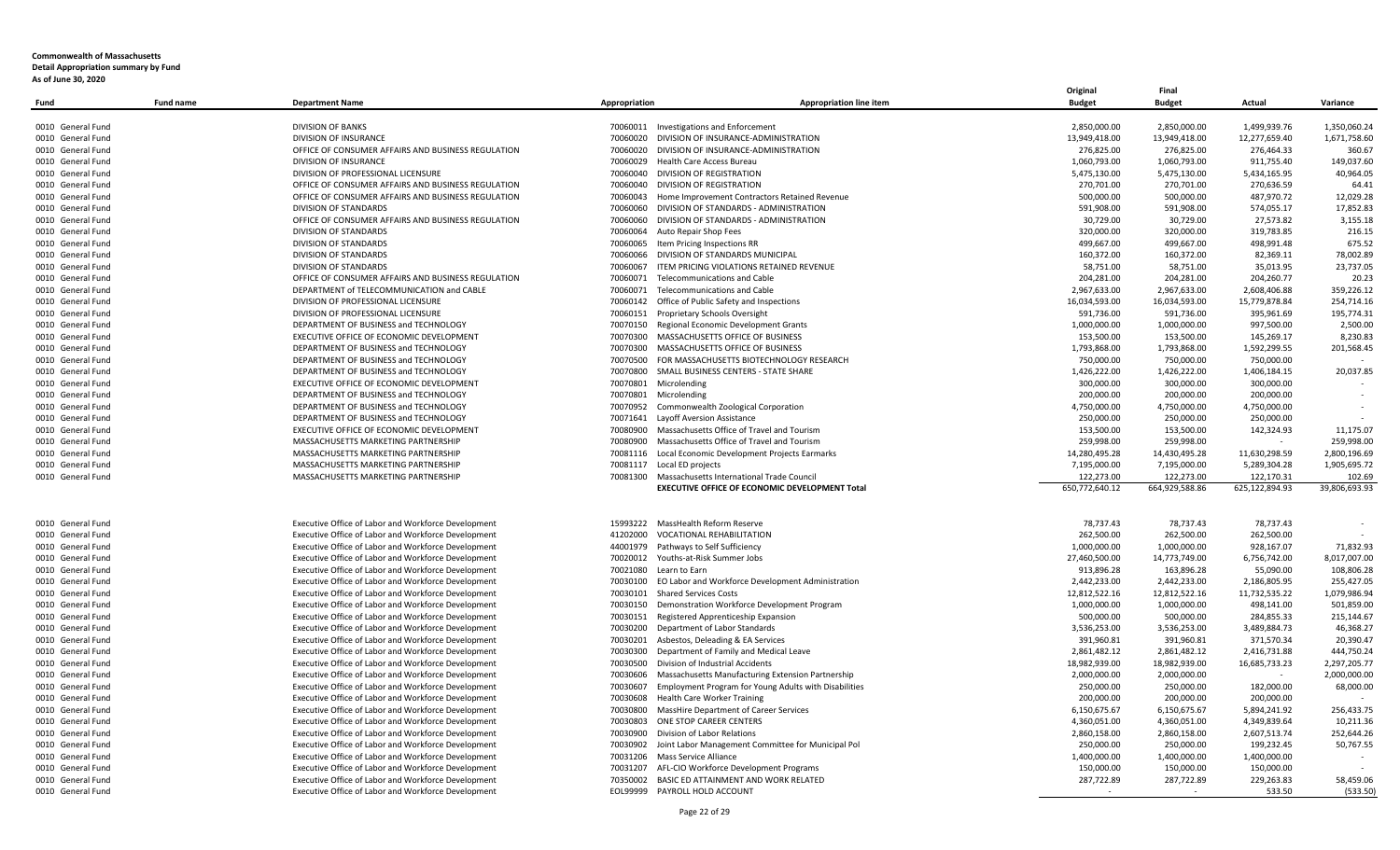| Fund              | <b>Fund name</b> | <b>Department Name</b>                                | Appropriation | <b>Appropriation line item</b>                                                     | Original<br><b>Budget</b> | Final<br><b>Budget</b> | Actual            | Variance       |
|-------------------|------------------|-------------------------------------------------------|---------------|------------------------------------------------------------------------------------|---------------------------|------------------------|-------------------|----------------|
|                   |                  |                                                       |               | EXECUTIVE OFFICE of LABOR and WORKFORCE DEVELOPMENT Total                          | 90,151,631.36             | 76,714,880.36          | 60,960,119.26     | 15,754,761.10  |
| 0010 General Fund |                  | MASSACHUSETTS GAMING COMMISSION                       |               | 10500140 MGC Payments to Cities/Towns for Local Share Racing Tax Rev               |                           | 721.350.00             | 721.350.00        |                |
| 0010 General Fund |                  | DEPARTMENT OF REVENUE                                 | 12332350      | Unrestricted General Government Local Aid                                          |                           | 1,021,511,641.32       | 1,021,506,086.72  | 5,554.60       |
| 0010 General Fund |                  | DEPARTMENT OF REVENUE                                 | 70610008      | REIMBURSEMENT OF SCHOOL AID TO CITIES,                                             |                           | 5,156,333,841.92       | 5,156,321,253.94  | 12,587.98      |
| 0010 General Fund |                  | DEPARTMENT OF VETERANS SERVICES                       | 14100400      | <b>VETERANS' BENEFITS</b>                                                          |                           | 72,109,878.00          | 70,998,622.03     | 1,111,255.97   |
|                   |                  |                                                       |               | DIRECT LOCAL AID Total                                                             |                           | 6,250,676,711.24       | 6,249,547,312.69  | 1,129,398.55   |
| 0010 General Fund |                  | DEPARTMENT OF REVENUE                                 | 40000700      | INDEMNITY/THIRD PARTY LIABILITY PLAN                                               |                           | 38,804.84              | 38,804.84         |                |
| 0010 General Fund |                  | EXECUTIVE OFFICE OF HEALTH and HUMAN SERVICES         | 40000320      | PRIOR YEAR COLLECTIONS FROM LIENS/ESTATE                                           |                           | 93,716,466.71          | 93,716,466.71     |                |
| 0010 General Fund |                  | EXECUTIVE OFFICE OF HEALTH and HUMAN SERVICES         | 40000430      | COMMONHEALTH SUPPLEMENTAL CARE FOR                                                 |                           | 143,958,916.10         | 143,958,916.10    |                |
| 0010 General Fund |                  | EXECUTIVE OFFICE OF HEALTH and HUMAN SERVICES         | 40000500      | MANAGED CARE PLAN                                                                  |                           | 5,491,289,060.01       | 5,491,289,060.01  |                |
| 0010 General Fund |                  | EXECUTIVE OFFICE OF HEALTH and HUMAN SERVICES         | 40000601      | MassHealth Senior Care                                                             |                           | 3,720,405,113.01       | 3,720,405,113.01  |                |
| 0010 General Fund |                  | EXECUTIVE OFFICE OF HEALTH and HUMAN SERVICES         | 40000641      | MassHealth Nursing Home Supplemental                                               |                           | 425,258,217.00         | 425,258,217.00    |                |
| 0010 General Fund |                  | DEPARTMENT OF DEVELOPMENTAL SERVICES                  | 40000700      | INDEMNITY/THIRD PARTY LIABILITY PLAN                                               |                           | 35,570,144.14          | 35,570,144.14     |                |
| 0010 General Fund |                  | DEPARTMENT OF PUBLIC HEALTH                           |               | 40000700 INDEMNITY/THIRD PARTY LIABILITY PLAN                                      |                           | 8,272,890.58           | 8,273,000.01      | (109.43)       |
| 0010 General Fund |                  | EXECUTIVE OFFICE OF HEALTH and HUMAN SERVICES         | 40000700      | INDEMNITY/THIRD PARTY LIABILITY PLAN                                               |                           | 3,527,600,788.81       | 3,527,395,327.09  | 205,461.72     |
| 0010 General Fund |                  | MASS REHABILITATION COMMISSION                        | 40000700      | INDEMNITY/THIRD PARTY LIABILITY PLAN                                               |                           | 4,872,713.43           | 4,872,781.82      | (68.39)        |
| 0010 General Fund |                  | EXECUTIVE OFFICE OF HEALTH and HUMAN SERVICES         | 40000875      | CERVICAL/BREAST CANCER BENEFITS                                                    |                           | 8,191,802.98           | 8,191,802.98      |                |
| 0010 General Fund |                  | EXECUTIVE OFFICE OF HEALTH and HUMAN SERVICES         | 40000880      | MassHealth - Family Assistance                                                     |                           | 252,633,087.85         | 252,633,087.85    |                |
| 0010 General Fund |                  | EXECUTIVE OFFICE OF HEALTH and HUMAN SERVICES         | 40000885      | Small Business Employee Assistance                                                 |                           | 26,247,021.51          | 26,247,021.51     |                |
| 0010 General Fund |                  | EXECUTIVE OFFICE OF HEALTH and HUMAN SERVICES         | 40000940      | <b>ACA Expansion Populations</b>                                                   |                           | 2,338,772,414.53       | 2,338,772,414.53  |                |
| 0010 General Fund |                  | DEPARTMENT OF MENTAL HEALTH                           | 40000950      | Children's Behavioral Health Initiative                                            |                           | 49,713.00              | 49,713.00         |                |
| 0010 General Fund |                  | EXECUTIVE OFFICE OF HEALTH and HUMAN SERVICES         | 40000950      | Children's Behavioral Health Initiative                                            |                           | 261,707,978.00         | 261,707,978.00    |                |
| 0010 General Fund |                  | EXECUTIVE OFFICE OF HEALTH and HUMAN SERVICES         | 40000990      | CHILDREN'S MEDICAL SECURITY PLAN                                                   |                           | 14,700,000.00          | 14,700,000.00     |                |
| 0010 General Fund |                  | EXECUTIVE OFFICE OF HEALTH and HUMAN SERVICES         | 40001400      | MASSHEALTH HIV EXPANSION                                                           |                           | 9,334,220.32           | 9,334,220.32      |                |
| 0010 General Fund |                  | EXECUTIVE OFFICE OF HEALTH and HUMAN SERVICES         | 40001420      | Medicare Part D Clawback                                                           |                           | 542,837,314.05         | 542,837,314.05    |                |
| 0010 General Fund |                  | DEPARTMENT OF DEVELOPMENTAL SERVICES                  | 40001425      | Hutchinson Settlement                                                              |                           | 103,868,335.19         | 103,868,333.59    | 1.60           |
| 0010 General Fund |                  | EXECUTIVE OFFICE OF HEALTH and HUMAN SERVICES         |               | 40001425 Hutchinson Settlement                                                     |                           | 3,086,250.00           | 3,088,500.00      | (2,250.00)     |
| 0010 General Fund |                  | MASS REHABILITATION COMMISSION                        |               | 40001425 Hutchinson Settlement                                                     |                           | 10,404,053.99          | 10,412,681.97     | (8,627.98)     |
| 0010 General Fund |                  | EXECUTIVE OFFICE OF PUBLIC SAFETY & HOMELAND SECURITY | 40000700      | INDEMNITY/THIRD PARTY LIABILITY PLAN                                               |                           | 1,330.95               | 1,330.95          |                |
| 0010 General Fund |                  | DEPARTMENT OF STATE POLICE                            |               | 40000700 INDEMNITY/THIRD PARTY LIABILITY PLAN                                      |                           | 1,530.00               | 1,530.00          |                |
|                   |                  |                                                       |               | <b>MEDICAID Total</b>                                                              |                           | 17,022,818,167.00      | 17,022,623,759.48 | 194,407.52     |
| 0010 General Fund |                  | OFFICE OF THE COMPTROLLER                             |               | 15951010 Transfer to Pension Liabilities Fund                                      |                           | 2,845,331,980.57       | 2,845,356,585.57  | (24, 605.00)   |
| 0010 General Fund |                  | OFFICE OF THE COMPTROLLER                             |               | 15996152 Tr to Retiree Benefits Trust Fund                                         |                           | 450.000.000.00         | 450.000.000.00    |                |
|                   |                  |                                                       |               | POST EMPLOYMENT BENEFITS Total                                                     |                           | 3,295,331,980.57       | 3,295,356,585.57  | (24, 605.00)   |
| 0010 General Fund |                  | OFFICE OF THE STATE TREASURER                         |               | 06990015 FOR THE PAYMENT OF INTEREST, DISCOUNT ANDPRINICPAL ON CERTAIN BONDED DEBT |                           | 733,421,112.96         | 704,391,954.37    | 29,029,158.59  |
|                   |                  |                                                       |               | DEBT SERVICES - PRINCIPAL RETIREMENT Total                                         |                           | 733,421,112.96         | 704,391,954.37    | 29,029,158.59  |
| 0010 General Fund |                  | OFFICE OF THE STATE TREASURER                         | 06990015      | FOR THE PAYMENT OF INTEREST, DISCOUNT ANDPRINICPAL ON CERTAIN BONDED DEBT          |                           | 610,753,879.06         | 586,579,947.69    | 24,173,931.37  |
|                   |                  |                                                       |               | DEBT SERVICES - INTEREST AND FISCAL CHARGES Total                                  |                           | 610,753,879.06         | 586,579,947.69    | 24,173,931.37  |
| 0010 General Fund |                  | DEPARTMENT OF STATE POLICE                            |               | 81000102 Troop F RR                                                                |                           |                        | 5,675,564.38      | (5,675,564.38) |
|                   |                  |                                                       |               | FRINGE BENEFIT COST ASSESSMENT Total                                               |                           |                        | 5,675,564.38      | (5,675,564.38) |
| 0010 General Fund |                  | OFFICE OF THE COMPTROLLER                             | 15901008      | Transfer GF to Reimburse Senior Citizens Sporting Licenses                         |                           | 218,301.75             | 218,301.75        |                |
| 0010 General Fund |                  | OFFICE OF THE COMPTROLLER                             | 15950035      | Twenty-First Century Education Trust Fund                                          |                           | 10,000,000.00          | 10,000,000.00     |                |
| 0010 General Fund |                  | OFFICE OF THE COMPTROLLER                             |               | 15950115 Civics Education Trust Fund                                               |                           | 1,500,000.00           | 1,500,000.00      |                |
| 0010 General Fund |                  | OFFICE OF THE COMPTROLLER                             |               | 15951010 Transfer to Pension Liabilities Fund                                      |                           | 9,518,667.00           | 9,518,667.00      |                |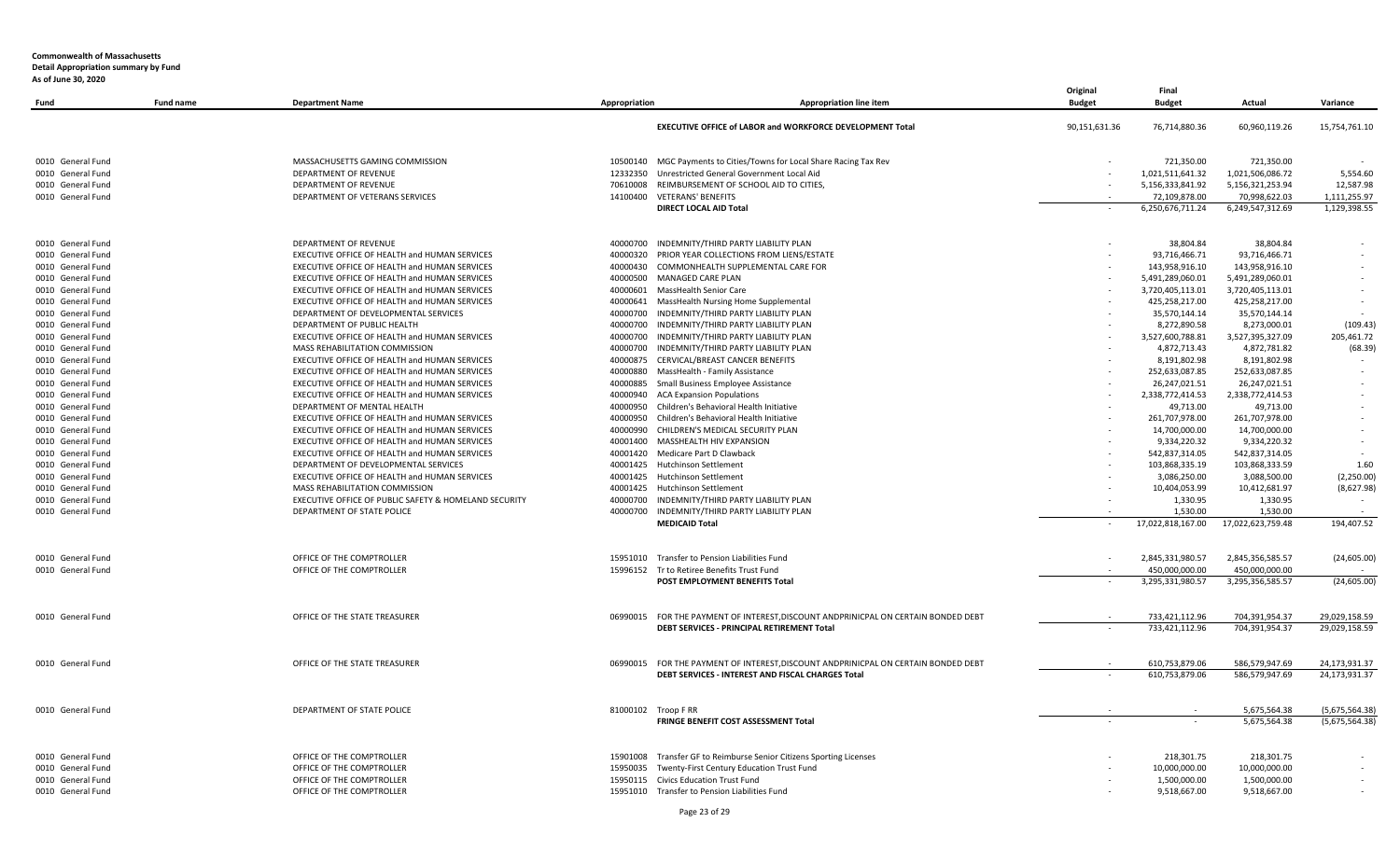|                                        |                  |                                                     |               |                                                              | Original          | Final             |                   |                  |
|----------------------------------------|------------------|-----------------------------------------------------|---------------|--------------------------------------------------------------|-------------------|-------------------|-------------------|------------------|
| Fund                                   | <b>Fund name</b> | <b>Department Name</b>                              | Appropriation | Appropriation line item                                      | <b>Budget</b>     | <b>Budget</b>     | Actual            | Variance         |
| 0010 General Fund                      |                  | OFFICE OF THE COMPTROLLER                           | 15951069      | Health Insurance Technology Trust Fund                       |                   | 16,261,599.07     | 16,261,599.07     |                  |
| 0010 General Fund                      |                  | OFFICE OF THE COMPTROLLER                           | 15951070      | Safety Net Provider Trust Fund                               |                   | 177,400,000.00    | 177,400,000.00    |                  |
| 0010 General Fund                      |                  | OFFICE OF THE COMPTROLLER                           |               | 15951071 Community BH Trust Fund Transfer                    |                   | 200,000.00        | 200,000.00        |                  |
| 0010 General Fund                      |                  | OFFICE OF THE COMPTROLLER                           | 15950139      | Transfer GF to CTF - MGL Chapter 29 Section 2zzz             |                   | 210,000,000.00    | 210,000,000.00    |                  |
| 0010 General Fund                      |                  | OFFICE OF THE COMPTROLLER                           | 15954506      | Childhood Lead Poisoning Prevention Trust                    |                   | 2,700,000.00      | 2,700,000.00      |                  |
| 0010 General Fund                      |                  | OFFICE OF THE COMPTROLLER                           | 15954512      | Behavioral Health Access, Outreach and Support Trust         |                   | 10,350,000.00     | 2,500,000.00      | 7,850,000.00     |
| 0010 General Fund                      |                  | OFFICE OF THE COMPTROLLER                           | 15956843      | Trans from GF to Performance, Accountability, Transparency   |                   | 500,000.00        | 500,000.00        |                  |
| 0010 General Fund                      |                  | OFFICE OF THE COMPTROLLER                           | 15957066      | STEM Pipeline Fund                                           |                   | 1,500,000.00      | 1,500,000.00      |                  |
| 0010 General Fund                      |                  | OFFICE OF THE COMPTROLLER                           | 15959010      | Transfer from General Fund EoY Reversion to GF               |                   | 20,000,000.00     | 20,000,000.00     |                  |
| 0010 General Fund                      |                  | SUPREME JUDICIAL COURT                              | 03200003      | SUPREME JUDICIAL COURT - ADMINISTRATION                      |                   | 2,220.89          | 2,220.89          |                  |
| 0010 General Fund                      |                  | TREASURER & RECEIVER GENERAL                        | 06990015      | FOR THE PAYMENT OF INTEREST, DISCOUNT AND                    |                   |                   | 4,822,807.76      | (4,822,807.76)   |
| 0010 General Fund                      |                  | EXECUTIVE OFFICE for ADMINISTRATION and FINANCE     | 15959168      | Social Innovation Financing                                  |                   | 9,100,000.00      | 9,100,000.00      |                  |
| 0010 General Fund                      |                  | EXECUTIVE OFFICE for ADMINISTRATION and FINANCE     | 15990109      | Paid Family and Medical Leave Reserve                        |                   | 753,039.00        | 753,039.00        |                  |
| 0010 General Fund                      |                  | EXECUTIVE OFFICE for ADMINISTRATION and FINANCE     |               | 15991230 COVID-19 Reserve                                    |                   | 2,727,000.00      | 2,727,000.00      |                  |
| 0010 General Fund                      |                  | EXECUTIVE OFFICE for ADMINISTRATION and FINANCE     |               | 15994448 FY17 CB Contract Costs                              |                   | 919,030.00        | 919,030.00        |                  |
| 0010 General Fund                      |                  | EXECUTIVE OFFICE OF HEALTH and HUMAN SERVICES       | 40000020      | Nursing and Allied Health Workforce Development              |                   | 350,000.00        |                   | 350,000.00       |
| 0010 General Fund                      |                  | DEPARTMENT OF ELDER AFFAIRS                         |               | 91101633 HOME CARE PROGRAM ADMINISTRATION                    |                   | 155,970.35        |                   | 155,970.35       |
| 0010 General Fund                      |                  | SOLDIERS' HOME in HOLYOKE                           |               | 41900100 SOLDIERS' HOME IN HOLYOKE                           |                   |                   | 423,851.09        | (423, 851.09)    |
| 0010 General Fund                      |                  | CENTER FOR HEALTH INFORMATION & ANALYSIS            | 41000060      | DIVISION OF HEALTH CARE FINANCE AND                          |                   | 10,000,000.00     | 10,000,000.00     |                  |
| 0010 General Fund                      |                  | DEPT OF HOUSING AND COMMUNITY DEVELOPMENT           | 70040100      | <b>Operation of Homeless Programs</b>                        |                   | 30,499.26         | 30,499.26         |                  |
| 0010 General Fund                      |                  | MASSACHUSETTS MARKETING PARTNERSHIP                 | 70081116      | Local Economic Development Projects Earmarks                 |                   | 500,000.00        | 500,000.00        |                  |
| 0010 General Fund                      |                  | Executive Office of Labor and Workforce Development | 70021080      | Learn to Earn                                                |                   | 750,000.00        | 750,000.00        |                  |
|                                        |                  |                                                     |               | <b>OPERATING TRANSFERS OUT Total</b>                         |                   | 485,436,327.32    | 482,327,015.82    | 3,109,311.50     |
|                                        |                  |                                                     |               |                                                              |                   |                   |                   |                  |
| 0010 General Fund                      |                  | OFFICE OF THE COMPTROLLER                           | 15951068      | Transfer from GF to EHS MassHealth Provider Payment MATF     |                   | 505.785.000.00    | 505.785.000.00    |                  |
|                                        |                  |                                                     |               | MEDICAL ASSISTANCE TRANSFER Total                            |                   | 505,785,000.00    | 505,785,000.00    |                  |
|                                        |                  |                                                     |               |                                                              |                   |                   |                   |                  |
| 0010 General Fund                      |                  | OFFICE OF THE COMPTROLLER                           |               |                                                              |                   | 451,500,000.00    |                   | 451,500,000.00   |
|                                        |                  |                                                     |               | <b>STABILIZATION TRANSFER Total</b>                          |                   | 451,500,000.00    |                   | 451,500,000.00   |
|                                        |                  | <b>GENERAL FUND TOTAL</b>                           |               |                                                              | 42,973,550,813.19 | 47,124,107,938.75 | 45,051,687,959.68 | 2,072,419,979.07 |
|                                        |                  |                                                     |               |                                                              |                   |                   |                   |                  |
| <b>Intergovernmental Services Fund</b> |                  |                                                     |               |                                                              |                   |                   |                   |                  |
| 0015 Intergovernmental Services Fund   |                  | <b>GOVERNORS OFFICE</b>                             |               | 17901701 Core Technology Services and Security Ch            | 116,975.20        | 116,975.20        | 116,975.20        |                  |
|                                        |                  |                                                     |               | <b>GOVERNOR AND LIEUTENANT GOVERNOR Total</b>                | 116,975.20        | 116,975.20        | 116,975.20        |                  |
| 0015 Intergovernmental Services Fund   |                  | <b>SECRETARY OF STATE</b>                           |               | 05110003 PUBLICATIONS & COMP LIB ISF                         | 16,000.00         | 16,000.00         |                   | 16,000.00        |
|                                        |                  |                                                     |               | <b>SECRETARY OF STATE Total</b>                              | 16,000.00         | 16,000.00         |                   | 16,000.00        |
|                                        |                  |                                                     |               |                                                              |                   |                   |                   |                  |
| 0015 Intergovernmental Services Fund   |                  | OFFICE OF THE COMPTROLLER                           | 10000005      | SINGLE AUDIT CHARGEBACK Intra-Governmental Revenue           | 1,773,930.00      | 1,773,930.00      | 1,714,460.54      | 59,469.46        |
| 0015 Intergovernmental Services Fund   |                  | OFFICE OF THE COMPTROLLER                           | 10000008      | <b>MMARS Chargeback</b>                                      | 4,759,163.02      | 4,759,163.02      | 3,369,711.89      | 1,389,451.13     |
|                                        |                  |                                                     |               | OFFICE OF COMPTROLLER Total                                  | 6,533,093.02      | 6,533,093.02      | 5,084,172.43      | 1,448,920.59     |
|                                        |                  |                                                     |               |                                                              |                   |                   |                   |                  |
| 0015 Intergovernmental Services Fund   |                  | HUMAN RESOURCES DIVISION                            | 10000601      | Chargeback for HRCMS Functionality                           | 1,115,311.00      | 1,115,311.00      | 1,054,479.84      | 60,831.16        |
| 0015 Intergovernmental Services Fund   |                  | EXECUTIVE OFFICE for ADMINISTRATION and FINANCE     | 11001701      | Chargeback for Administration and Finance Information Techno | 22,751,121.00     | 22,751,121.00     | 19,878,078.96     | 2,873,042.04     |
| 0015 Intergovernmental Services Fund   |                  | CAPITAL ASSET MANAGEMENT and MAINTENANCE DIVISION   | 11023224      | Saltonstall Lease Payments ISF                               | 13,531,934.00     | 13,531,934.00     | 13,296,934.27     | 234,999.73       |
| 0015 Intergovernmental Services Fund   |                  | CAPITAL ASSET MANAGEMENT and MAINTENANCE DIVISION   | 11023226      | Chargeback for State Buildings Operation and Maintenance     | 13,942,530.00     | 13,942,530.00     | 8,898,627.29      | 5,043,902.71     |
| 0015 Intergovernmental Services Fund   |                  | HUMAN RESOURCES DIVISION                            | 17500101      | TRAINING PROGRAM ADMIN-COSTS OF GOODS &                      | 243,584.00        | 243,584.00        | 235,554.69        | 8,029.31         |
| 0015 Intergovernmental Services Fund   |                  | HUMAN RESOURCES DIVISION                            | 17500105      | <b>Worker's Compensation ISF</b>                             | 68,069,483.05     | 68,069,483.05     | 59,878,943.52     | 8,190,539.53     |
| 0015 Intergovernmental Services Fund   |                  | HUMAN RESOURCES DIVISION                            | 17500106      | WORKERS' COMPENSATION LITIGATION UNIT                        | 926,262.00        | 926,262.00        | 913,988.16        | 12,273.84        |
| 0015 Intergovernmental Services Fund   |                  | HUMAN RESOURCES DIVISION                            |               | 17500600 Chargeback for Human Resources Modernization        | 4,541,240.00      | 4,541,240.00      | 3,771,157.83      | 770,082.17       |
| 0015 Intergovernmental Services Fund   |                  | DIVISION OF OPERATIONAL SERVICES                    |               | 17750800 FOR THE PURCHASE, OPERATION, AND REPAIR             | 8,036,842.00      | 8,036,842.00      | 4,462,469.96      | 3,574,372.04     |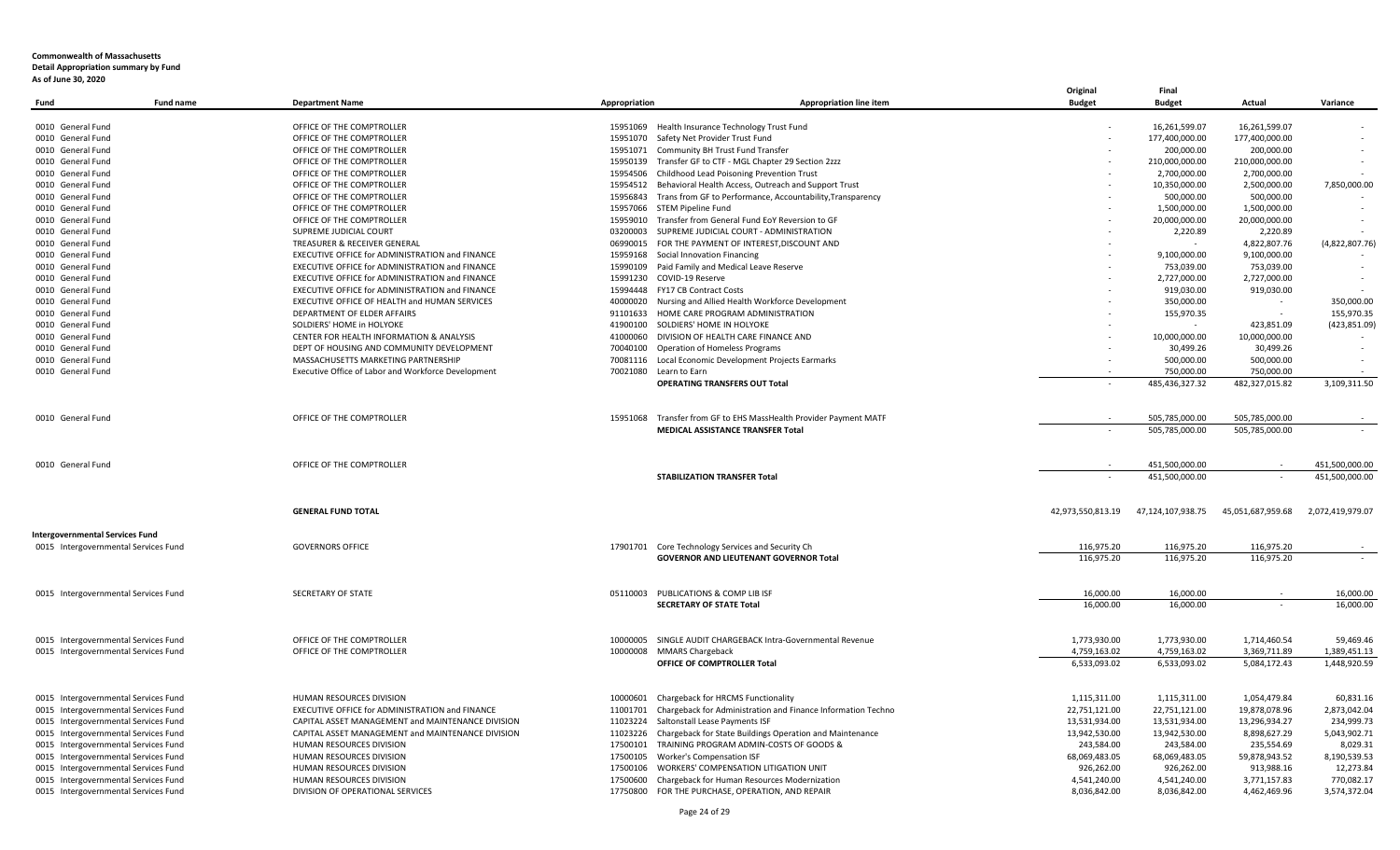| Fund | Fund name                            | <b>Department Name</b>                                | Appropriation      | <b>Appropriation line item</b>                                         | Original<br><b>Budget</b>       | Final<br><b>Budget</b>          | Actual         | Variance                        |
|------|--------------------------------------|-------------------------------------------------------|--------------------|------------------------------------------------------------------------|---------------------------------|---------------------------------|----------------|---------------------------------|
|      |                                      |                                                       |                    |                                                                        |                                 |                                 |                |                                 |
|      | 0015 Intergovernmental Services Fund | DIVISION OF OPERATIONAL SERVICES                      |                    | 17751000 PRINTING, PHOTOCOPYING & RELATED GRAPHIC                      | 767,143.00                      | 767,143.00                      | 334,947.02     | 432,195.98                      |
|      | 0015 Intergovernmental Services Fund | CAPITAL ASSET MANAGEMENT and MAINTENANCE DIVISION     |                    | 17900200 FOR THE COSTS OF COMPUTER RESOURCES                           |                                 |                                 | (1,232.19)     | 1,232.19                        |
|      | 0015 Intergovernmental Services Fund | OFFICE OF THE COMPTROLLER                             |                    | 10000601 Chargeback for HRCMS Functionality                            | 1,484,689.00                    | 1,484,689.00                    | 954,083.85     | 530,605.15                      |
|      | 0015 Intergovernmental Services Fund | OFFICE OF THE COMPTROLLER                             |                    | 15992040 PRIOR YEAR DEFICIENCIES CHARGEBACK                            | 50,000,000.00                   | 50,000,000.00                   | 3,003,571.85   | 46,996,428.15                   |
|      | 0015 Intergovernmental Services Fund | OFFICE OF THE COMPTROLLER                             |                    | 15993100 Unempl Comp/MED Security ISF                                  | 38,000,000.00                   | 38,000,000.00                   | 24,816,415.00  | 13,183,585.00                   |
|      | 0015 Intergovernmental Services Fund | OFFICE OF THE COMPTROLLER                             | 15993101 PFMLA ISF | <b>EXECUTIVE OFFICE FOR ADMINSTRATION &amp; FINANCE Total</b>          | 30,000,000.00<br>253,410,139.05 | 30,000,000.00<br>253,410,139.05 | 141,498,020.05 | 30,000,000.00<br>111,912,119.00 |
|      |                                      |                                                       |                    |                                                                        |                                 |                                 |                |                                 |
|      | 0015 Intergovernmental Services Fund | EXECUTIVE OFFICE OF ENVIRONMENTAL AFFAIRS             | 20001701           | Chargeback for Energy and Environment Information Technology           | 3,150,000.00                    | 3,150,000.00                    | 3,065,599.39   | 84,400.61                       |
|      |                                      |                                                       |                    | <b>ENVIRONMENTAL AFFAIRS Total</b>                                     | 3,150,000.00                    | 3,150,000.00                    | 3,065,599.39   | 84,400.61                       |
|      | 0015 Intergovernmental Services Fund | EXECUTIVE OFFICE OF HEALTH and HUMAN SERVICES         |                    | 40000102 HUMAN SERVICES TRANSPORTATION ISF                             | 13,205,669.00                   | 13,205,669.00                   | 12,254,665.21  | 951,003.79                      |
|      | 0015 Intergovernmental Services Fund | EXECUTIVE OFFICE OF HEALTH and HUMAN SERVICES         |                    | 40000103 CORE ADMINISTRATION ISF                                       | 25,271,552.00                   | 25,271,552.00                   | 24,801,949.66  | 469,602.34                      |
|      | 0015 Intergovernmental Services Fund | EXECUTIVE OFFICE OF HEALTH and HUMAN SERVICES         |                    | 40001701 Chargeback for Health and Human Services Information Technol  | 32,295,063.00                   | 32,295,063.00                   | 32,257,280.60  | 37,782.40                       |
|      | 0015 Intergovernmental Services Fund | COMMISSION FOR THE DEAF AND HARD OF HEARING           |                    | 41250122 FOR THE COSTS OF INTERPRETER SERVICES                         | 450,000.00                      | 450,000.00                      | 270,946.19     | 179,053.81                      |
|      | 0015 Intergovernmental Services Fund | DEPARTMENT OF PUBLIC HEALTH                           |                    | 45100108 State Office for Pharmacy Services ISF                        | 51,157,814.00                   | 51,157,814.00                   | 45,165,467.60  | 5,992,346.40                    |
|      | 0015 Intergovernmental Services Fund | DEPARTMENT OF PUBLIC HEALTH                           |                    | 45900901 State Hospitals ISF                                           | 150,000.00                      | 150,000.00                      | 25,130.71      | 124,869.29                      |
|      | 0015 Intergovernmental Services Fund | DEPARTMENT OF PUBLIC HEALTH                           |                    | 45900903 Shattuck County Corr ISF                                      | 3,800,000.00                    | 3,800,000.00                    | 1,084,453.60   | 2,715,546.40                    |
|      | 0015 Intergovernmental Services Fund | DEPARTMENT OF DEVELOPMENTAL SERVICES                  |                    | 59480012 FOR THE COSTS OF RESIDENTIAL SERVICES                         | 10,500,000.00                   | 10,500,000.00                   |                | 10,500,000.00                   |
|      |                                      |                                                       |                    | <b>EXECUTIVE OFFICE OF HEALTH &amp; HUMAN SERVICES Total</b>           | 136,830,098.00                  | 136,830,098.00                  | 115,859,893.57 | 20,970,204.43                   |
|      | 0015 Intergovernmental Services Fund | EXECUTIVE OFFICE OF TECHNOLOGY SERVICES AND SECURITY  |                    | 17900200 FOR THE COSTS OF COMPUTER RESOURCES                           | 45,709,549.94                   | 45,709,549.94                   | 41,108,820.88  | 4,600,729.06                    |
|      | 0015 Intergovernmental Services Fund | EXECUTIVE OFFICE OF TECHNOLOGY SERVICES AND SECURITY  | 17900201           | Technology Pass Through Chargeback                                     | 30,000,000.00                   | 30,000,000.00                   | 26,690,831.42  | 3,309,168.58                    |
|      | 0015 Intergovernmental Services Fund | EXECUTIVE OFFICE OF TECHNOLOGY SERVICES AND SECURITY  |                    | 17900400 FOR THE PURCHASE & HANDLING OF SUPPLIES                       | 2,734,189.00                    | 2,734,189.00                    | 2,098,446.91   | 635,742.09                      |
|      | 0015 Intergovernmental Services Fund | EXECUTIVE OFFICE OF TECHNOLOGY SERVICES AND SECURITY  |                    | 17901701 Core Technology Services and Security Ch                      | 42,487,752.32                   | 42,487,752.32                   | 25,124,334.70  | 17,363,417.62                   |
|      |                                      |                                                       |                    | <b>EXECUTIVE OFFICE OF TECHNOLOGY SERVICES AND SECURITY Total</b>      | 120,931,491.26                  | 120,931,491.26                  | 95,022,433.91  | 25,909,057.35                   |
|      |                                      |                                                       |                    |                                                                        |                                 |                                 |                |                                 |
|      | 0015 Intergovernmental Services Fund | EXECUTIVE OFFICE OF EDUCATION                         |                    | 70091701 Chargeback for Education Information Technology Costs         | 1,860,363.00                    | 1,860,363.00                    | 89,475.42      | 1,770,887.58                    |
|      |                                      |                                                       |                    | <b>EXECUTIVE OFFICE OF EDUCATION Total</b>                             | 1,860,363.00                    | 1,860,363.00                    | 89,475.42      | 1,770,887.58                    |
|      | 0015 Intergovernmental Services Fund | DEPARTMENT OF CORRECTION                              |                    | 17901701 Core Technology Services and Security Ch                      |                                 |                                 | (328.50)       | 328.50                          |
|      | 0015 Intergovernmental Services Fund | EXECUTIVE OFFICE OF PUBLIC SAFETY & HOMELAND SECURITY |                    | 80001701 Chargeback for Public Safety Information Technology Costs     | 11,464,504.00                   | 11,464,504.00                   | 11,185,512.76  | 278,991.24                      |
|      | 0015 Intergovernmental Services Fund | DEPARTMENT OF STATE POLICE                            |                    | 81000002 State Police Details ISF                                      | 50,948,913.00                   | 50,948,913.00                   | 32,903,177.92  | 18,045,735.08                   |
|      | 0015 Intergovernmental Services Fund | DEPARTMENT OF STATE POLICE                            |                    | 81000003 STATEWIDE TELECOMMUNICATIONS SYSTEM                           | 156,375.00                      | 156,375.00                      | 51,623.00      | 104,752.00                      |
|      | 0015 Intergovernmental Services Fund | MILITARY DIVISION                                     |                    | 87001145 FOR THE COSTS OF UTILITIES/MAINT,                             | 100,000.00                      | 100,000.00                      | 11,700.97      | 88,299.03                       |
|      | 0015 Intergovernmental Services Fund | DEPARTMENT OF CORRECTION                              |                    | 89000021 FOR THE COSTS OF PRODUCTS PRODUCED BY                         | 15,050,000.00                   | 15,050,000.00                   | 9,771,755.16   | 5,278,244.84                    |
|      |                                      |                                                       |                    | <b>EXECUTIVE OFFICE OF PUBLIC SAFETY &amp; HOMELAND SECURITY Total</b> | 77,719,792.00                   | 77,719,792.00                   | 53,923,441.31  | 23,796,350.69                   |
|      | 0015 Intergovernmental Services Fund | EXECUTIVE OFFICE OF ECONOMIC DEVELOPMENT              |                    | 70020018 Chargeback for Housing and Economic Development Information   | 7,683,573.00                    | 7,683,573.00                    | 1,737,289.68   | 5,946,283.32                    |
|      |                                      |                                                       |                    | EXECUTIVE OFFICE OF ECONOMIC DEVELOPMENT Total                         | 7,683,573.00                    | 7,683,573.00                    | 1,737,289.68   | 5,946,283.32                    |
|      |                                      |                                                       |                    |                                                                        |                                 |                                 |                |                                 |
|      | 0015 Intergovernmental Services Fund | OFFICE OF THE STATE TREASURER                         |                    | 06990018 Agency Debt Service Programs                                  | 26,193,241.00                   | 26,193,241.00                   | 24,557,443.48  | 1,635,797.52                    |
|      |                                      |                                                       |                    | DEBT SERVICES - PRINCIPAL RETIREMENT Total                             | 26,193,241.00                   | 26,193,241.00                   | 24,557,443.48  | 1,635,797.52                    |
|      | 0015 Intergovernmental Services Fund | OFFICE OF THE COMPTROLLER                             |                    | 15950032 INTRAGOVERNMENTAL SERVICE FUND TRANSFER                       |                                 |                                 | 13,267,685.84  | (13, 267, 685.84)               |
|      |                                      |                                                       |                    | <b>OPERATING TRANSFERS OUT Total</b>                                   |                                 |                                 | 13,267,685.84  | (13, 267, 685.84)               |
|      |                                      |                                                       |                    |                                                                        |                                 |                                 |                |                                 |
|      |                                      | INTERGOVERNMENTAL SERVICES FUND TOTAL                 |                    |                                                                        | 634,444,765.53                  | 634,444,765.53                  | 454,222,430.28 | 180,222,335.25                  |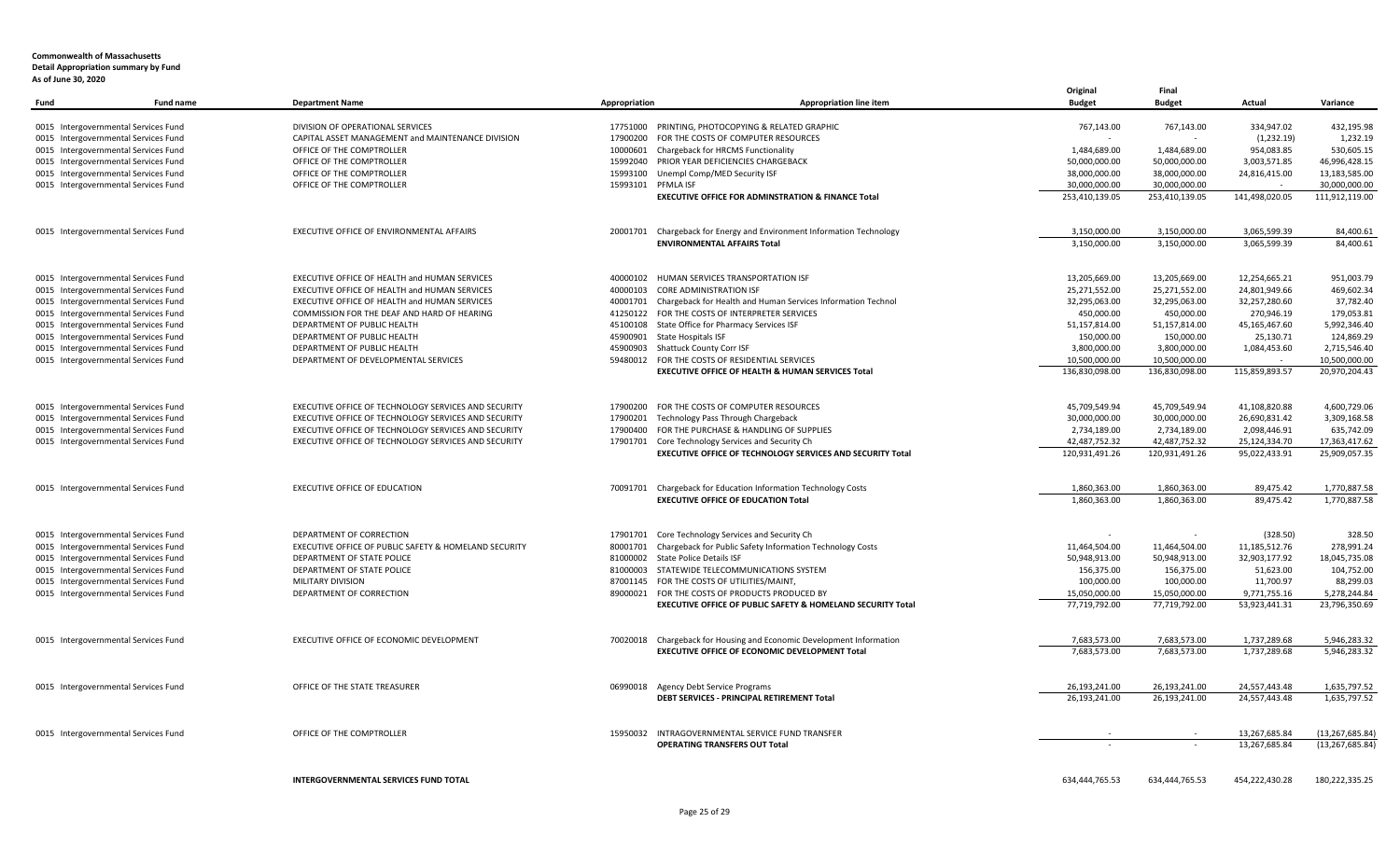| .<br>Fund                             | <b>Fund name</b>                                                               | <b>Department Name</b>                                 | Appropriation        | <b>Appropriation line item</b>                                                                                                          | Original<br><b>Budget</b> | Final<br><b>Budget</b>                     | Actual                           | Variance                       |
|---------------------------------------|--------------------------------------------------------------------------------|--------------------------------------------------------|----------------------|-----------------------------------------------------------------------------------------------------------------------------------------|---------------------------|--------------------------------------------|----------------------------------|--------------------------------|
|                                       |                                                                                | TOTAL COMBINED GENERAL FUND                            |                      |                                                                                                                                         | 43,607,995,578.72         | 47,758,552,704.28                          | 45,505,910,389.96                | 2,252,642,314.32               |
|                                       | <b>Commonwealth Transportation Fund</b>                                        |                                                        |                      |                                                                                                                                         |                           |                                            |                                  |                                |
|                                       | 0103 Commonwealth Transportation Fund                                          | OFFICE OF THE STATE TREASURER                          |                      | 06990014 Accelerated Bridge Program                                                                                                     | 209,681,676.00            |                                            |                                  |                                |
|                                       | 0103 Commonwealth Transportation Fund                                          | OFFICE OF THE STATE TREASURER                          |                      | 06992005 Central Artery/Tunnel Debt Service                                                                                             | 101,956,237.00            |                                            |                                  |                                |
|                                       |                                                                                |                                                        |                      | TREASURER & RECEIVER GENERAL Total                                                                                                      | 311,637,913.00            |                                            |                                  |                                |
|                                       | 0103 Commonwealth Transportation Fund                                          | EXECUTIVE OFFICE for ADMINISTRATION and FINANCE        |                      | 15991970 CENTRAL ARTERY MAINTENANCE COSTS                                                                                               | 125,000,000.00            |                                            |                                  |                                |
|                                       |                                                                                |                                                        |                      | EXECUTIVE OFFICE FOR ADMINSTRATION & FINANCE Total                                                                                      | 125,000,000.00            |                                            |                                  |                                |
|                                       | 0103 Commonwealth Transportation Fund                                          | OFFICE OF THE COMPTROLLER                              |                      | 15956369 CTF Transfer to MBTA                                                                                                           | 127.000.000.00            | 127,000,000.00                             | 127,000,000.00                   |                                |
|                                       |                                                                                |                                                        |                      | MASSACHUSETTS DEPARTMENT OF TRANSPORTATION Total                                                                                        | 127,000,000.00            | 127,000,000.00                             | 127,000,000.00                   |                                |
|                                       | 0103 Commonwealth Transportation Fund                                          | OFFICE OF THE COMPTROLLER                              |                      | 15950103 Transfer Comm Trnsprt Fnd to State Retiree Benefits Trst Fnd                                                                   |                           | 9,618,385.78                               | 9,618,385.78                     |                                |
|                                       |                                                                                |                                                        |                      | POST EMPLOYMENT BENEFITS Total                                                                                                          |                           | 9,618,385.78                               | 9,618,385.78                     |                                |
|                                       | 0103 Commonwealth Transportation Fund                                          | OFFICE OF THE STATE TREASURER                          |                      | 06990014 Accelerated Bridge Program                                                                                                     |                           | 54,566,363.00                              | 45,900,000.00                    | 8,666,363.00                   |
|                                       | 0103 Commonwealth Transportation Fund                                          | OFFICE OF THE STATE TREASURER                          | 06992005             | Central Artery/Tunnel Debt Service                                                                                                      |                           | 60,089,410.64                              | 55,760,829.62                    | 4,328,581.02                   |
|                                       | 0103 Commonwealth Transportation Fund                                          | OFFICE OF THE STATE TREASURER                          |                      | 06990015 FOR THE PAYMENT OF INTEREST, DISCOUNT ANDPRINICPAL ON CERTAIN BONDED DEBT                                                      |                           | 468,937,846.31                             | 450,377,060.81                   | 18,560,785.50                  |
|                                       |                                                                                |                                                        |                      | DEBT SERVICES - PRINCIPAL RETIREMENT Total                                                                                              |                           | 583,593,619.95                             | 552,037,890.43                   | 31,555,729.52                  |
|                                       | 0103 Commonwealth Transportation Fund                                          | OFFICE OF THE STATE TREASURER                          |                      | 06990014 Accelerated Bridge Program                                                                                                     |                           | 125,370,744.42                             | 130,479,520.25                   | (5, 108, 775.83)               |
|                                       | 0103 Commonwealth Transportation Fund                                          | OFFICE OF THE STATE TREASURER                          |                      | 06992005 Central Artery/Tunnel Debt Service                                                                                             |                           | 41,866,826.36                              | 38,850,921.42                    | 3,015,904.94                   |
|                                       | 0103 Commonwealth Transportation Fund                                          | OFFICE OF THE STATE TREASURER                          |                      | 06990015 FOR THE PAYMENT OF INTEREST, DISCOUNT ANDPRINICPAL ON CERTAIN BONDED DEBT<br>DEBT SERVICES - INTEREST AND FISCAL CHARGES Total |                           | 388,648,245.67<br>555,885,816.45           | 373,265,361.76<br>542,595,803.43 | 15,382,883.91<br>13,290,013.02 |
|                                       |                                                                                |                                                        |                      |                                                                                                                                         |                           |                                            |                                  |                                |
|                                       | 0103 Commonwealth Transportation Fund<br>0103 Commonwealth Transportation Fund | OFFICE OF THE COMPTROLLER<br>OFFICE OF THE COMPTROLLER | 15951003<br>15956368 | Transfr to General Fund frm Commonwealth Transportation Fund<br>Transfer from Commonwealth Transport Fnd to Expend Trust Fnd            | 360,860,921.00            | $\overline{\phantom{a}}$<br>360,860,921.00 | 3,315,844.32<br>360,860,921.00   | (3,315,844.32)                 |
|                                       | 0103 Commonwealth Transportation Fund                                          | OFFICE OF THE COMPTROLLER                              |                      | 15956370 CTF Transfer to RTA                                                                                                            | 90,500,000.00             | 90,500,000.00                              | 90,500,000.00                    |                                |
|                                       | 0103 Commonwealth Transportation Fund                                          | OFFICE OF THE COMPTROLLER                              |                      | 15956379 Merit Rating Board                                                                                                             | 10,168,209.00             | 10,168,209.00                              | 10,168,209.00                    |                                |
|                                       | 0103 Commonwealth Transportation Fund                                          | EXECUTIVE OFFICE for ADMINISTRATION and FINANCE        |                      | 15991970 CENTRAL ARTERY MAINTENANCE COSTS                                                                                               |                           | 125,000,000.00                             | 125,000,000.00                   |                                |
|                                       | 0103 Commonwealth Transportation Fund                                          | OFFICE OF THE STATE TREASURER                          |                      | 06990014 Accelerated Bridge Program                                                                                                     |                           | 29,744,568.58                              | 29,744,568.58                    |                                |
|                                       |                                                                                |                                                        |                      | <b>OPERATING TRANSFERS OUT Total</b>                                                                                                    | 461,529,130.00            | 616,273,698.58                             | 619,589,542.90                   | (3,315,844.32)                 |
|                                       | 0103 Commonwealth Transportation Fund                                          | OFFICE OF THE COMPTROLLER                              |                      | 15956371 EOY xfr Commonwealth Transportation Fund to General Fund                                                                       |                           |                                            | 305,411,983.98                   | (305, 411, 983.98)             |
|                                       |                                                                                |                                                        |                      | OTHER FUND DEFICIT SUPPORT Total                                                                                                        |                           | $\sim$                                     | 305,411,983.98                   | (305, 411, 983.98)             |
|                                       |                                                                                | <b>COMMONWEALTH TRANSPORTATION FUND TOTAL</b>          |                      |                                                                                                                                         | 1,025,167,043.00          | 1,892,371,520.76                           | 2,156,253,606.52                 | (263,882,085.76)               |
| <b>Inland Fisheries and Game Fund</b> | 0114 Inland Fisheries and Game Fund                                            | ATTORNEY GENERAL OFFICE                                |                      | 23100200 Fisheries & Wildlife                                                                                                           |                           | 7,500.00                                   |                                  |                                |
|                                       |                                                                                |                                                        |                      | <b>ATTORNEY GENERAL Total</b>                                                                                                           |                           | 7.500.00                                   |                                  | 7,500.00<br>7.500.00           |
|                                       | 0114 Inland Fisheries and Game Fund                                            | DEPARTMENT OF FISH AND GAME                            |                      | 23100200 Fisheries & Wildlife                                                                                                           | 15,933,609.00             | 15,933,609.00                              | 13,062,211.13                    | 2,871,397.87                   |
|                                       | 0114 Inland Fisheries and Game Fund                                            | DEPARTMENT OF FISH AND GAME                            |                      | 23100306 Hunter Safety Program                                                                                                          | 504,408.00                | 504,408.00                                 | 311,417.63                       | 192,990.37                     |
|                                       | 0114 Inland Fisheries and Game Fund                                            | DEPARTMENT OF FISH AND GAME                            |                      | 23100316 WILDLIFE HABITAT LAND PURCHASE AND                                                                                             | 1,500,000.00              | 1,500,000.00                               | 1,237,799.75                     | 262,200.25                     |
|                                       | 0114 Inland Fisheries and Game Fund                                            | DEPARTMENT OF FISH AND GAME                            |                      | 23100317 Waterfowl Management                                                                                                           | 65,000.00                 | 65,000.00                                  | 44,036.00                        | 20,964.00                      |
|                                       |                                                                                |                                                        |                      | <b>ENVIRONMENTAL AFFAIRS Total</b>                                                                                                      | 18,003,017.00             | 18,003,017.00                              | 14,655,464.51                    | 3,347,552.49                   |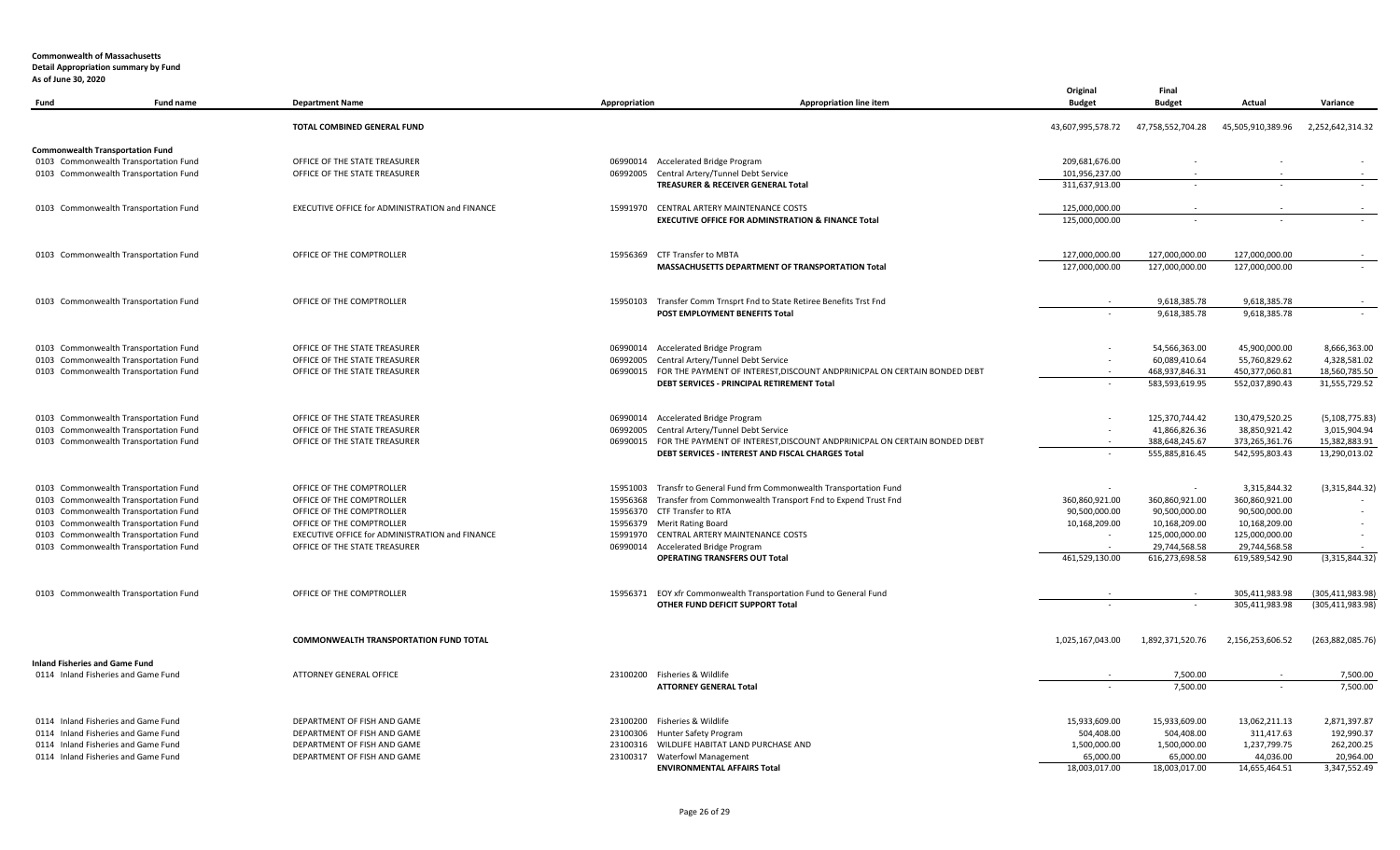| Fund                                                             | <b>Fund name</b>                                                                       | <b>Department Name</b>                                                                       | Appropriation | Appropriation line item                                                                                                                     | Original<br><b>Budget</b>     | Final<br><b>Budget</b>        | Actual                        | Variance                       |
|------------------------------------------------------------------|----------------------------------------------------------------------------------------|----------------------------------------------------------------------------------------------|---------------|---------------------------------------------------------------------------------------------------------------------------------------------|-------------------------------|-------------------------------|-------------------------------|--------------------------------|
| 0114 Inland Fisheries and Game Fund                              |                                                                                        | OFFICE OF THE COMPTROLLER                                                                    |               | 15950045 Fringe/Indirect Charge, Inland Fish and Game Fund                                                                                  |                               |                               | 3,462,243.00                  | (3,462,243.00)                 |
|                                                                  |                                                                                        |                                                                                              |               | FRINGE BENEFIT COST ASSESSMENT Total                                                                                                        |                               |                               | 3,462,243.00                  | (3,462,243.00)                 |
|                                                                  |                                                                                        | <b>INLAND FISHERIES AND GAME FUND TOTAL</b>                                                  |               |                                                                                                                                             | 18,003,017.00                 | 18,010,517.00                 | 18,117,707.51                 | (107, 190.51)                  |
| <b>Marine Recreational Fisheries Fund</b>                        |                                                                                        |                                                                                              |               |                                                                                                                                             |                               |                               |                               |                                |
| 0116 Marine Recreational Fisheries Fund                          |                                                                                        | DEPARTMENT OF FISH AND GAME                                                                  |               | 23300300 Saltwater Sportfish Licensing<br><b>ENVIRONMENTAL AFFAIRS Total</b>                                                                | 2,438,993.00<br>2,438,993.00  | 2,438,993.00<br>2,438,993.00  | 2,160,354.61<br>2,160,354.61  | 278,638.39<br>278,638.39       |
|                                                                  |                                                                                        |                                                                                              |               |                                                                                                                                             |                               |                               |                               |                                |
| 0116 Marine Recreational Fisheries Fund                          |                                                                                        | OFFICE OF THE COMPTROLLER                                                                    |               | 15959117 Fringe & Indirect Marine Recreational Fisheries Development<br>FRINGE BENEFIT COST ASSESSMENT Total                                |                               |                               | 151,305.00<br>151,305.00      | (151, 305.00)<br>(151, 305.00) |
|                                                                  |                                                                                        | MARINE RECREATIONAL FISHERIES FUND                                                           |               |                                                                                                                                             | 2,438,993.00                  | 2,438,993.00                  | 2,311,659.61                  | 127,333.39                     |
|                                                                  | Underground Storage Tank Petroleum Product Cleanup Fund                                |                                                                                              |               |                                                                                                                                             |                               |                               |                               |                                |
|                                                                  | 2003 Underground Storage Tank Petroleum Product Cleanup Fund DEPARTMENT OF REVENUE     |                                                                                              |               | 12320100 UNDERGROUND STORAGE TANK REIMBURSEMENTS                                                                                            | 23,645,379.14                 | 23,645,379.14                 | 10,813,251.22                 | 12,832,127.92                  |
|                                                                  | 2003 Underground Storage Tank Petroleum Product Cleanup Fund DEPARTMENT OF REVENUE     |                                                                                              | 12320200      | UNDERGROUND STORAGE TANK ADMIN REVIEW<br><b>EXECUTIVE OFFICE FOR ADMINSTRATION &amp; FINANCE Total</b>                                      | 2,095,653.39<br>25,741,032.53 | 2,095,653.39<br>25,741,032.53 | 1,784,603.25<br>12,597,854.47 | 311,050.14<br>13,143,178.06    |
|                                                                  |                                                                                        |                                                                                              |               |                                                                                                                                             |                               |                               |                               |                                |
|                                                                  | 2003 Underground Storage Tank Petroleum Product Cleanup Fund OFFICE OF THE COMPTROLLER |                                                                                              |               | 15952003 Fringe: Underground Storage Tank Cleanup Fund<br>FRINGE BENEFIT COST ASSESSMENT Total                                              |                               |                               | 460,003.00<br>460,003.00      | (460,003.00)<br>(460,003.00)   |
|                                                                  |                                                                                        |                                                                                              |               |                                                                                                                                             |                               |                               |                               |                                |
|                                                                  | 2003 Underground Storage Tank Petroleum Product Cleanup Fund OFFICE OF THE COMPTROLLER |                                                                                              | 15952004      | Underground Storage Tank to CTF                                                                                                             |                               | 21,617,171.06                 | 21,617,171.06                 |                                |
|                                                                  |                                                                                        |                                                                                              |               | OPERATING TRANSFERS OUT Total                                                                                                               |                               | 21,617,171.06                 | 21,617,171.06                 |                                |
|                                                                  |                                                                                        | UNDERGROUND STORAGE TANK PETROLEUM PRODUCT CLEANUP FUND                                      |               |                                                                                                                                             | 25,741,032.53                 | 47,358,203.59                 | 34,675,028.53                 | 12,683,175.06                  |
|                                                                  |                                                                                        | TOTAL ENVIRONMENTAL FUNDS                                                                    |               |                                                                                                                                             | 46,183,042.53                 | 67,807,713.59                 | 55,104,395.65                 | 12,703,317.94                  |
| <b>Public Safety Trust Fund</b><br>0090 Public Safety Trust Fund |                                                                                        | ATTORNEY GENERAL OFFICE                                                                      |               | 82000200 FOR ADMINISTRATION OF TRAINING BY THE MASSACHUSETTS CRIMINAL JUSTICE COUNCIL                                                       |                               | 460.00                        |                               | 460.00                         |
|                                                                  |                                                                                        |                                                                                              |               | <b>ATTORNEY GENERAL Total</b>                                                                                                               |                               | 460.00                        |                               | 460.00                         |
| 0090 Public Safety Trust Fund                                    |                                                                                        | SHERIFF DEPARTMENT PLYMOUTH                                                                  |               | 82000200 FOR ADMINISTRATION OF TRAINING BY THE MASSACHUSETTS CRIMINAL JUSTICE COUNCIL                                                       |                               | 5,685.66                      | 4,738.05                      | 947.61                         |
|                                                                  |                                                                                        |                                                                                              |               | <b>SHERIFF DEPARTMENTS Total</b>                                                                                                            |                               | 5,685.66                      | 4,738.05                      | 947.61                         |
| 0090 Public Safety Trust Fund                                    |                                                                                        | EXECUTIVE OFFICE OF TECHNOLOGY SERVICES AND SECURITY                                         |               | 82000200 FOR ADMINISTRATION OF TRAINING BY THE MASSACHUSETTS CRIMINAL JUSTICE COUNCIL                                                       |                               | 5,768.44                      | 5,687.70                      | 80.74                          |
|                                                                  |                                                                                        |                                                                                              |               | EXECUTIVE OFFICE OF ECONOMIC DEVELOPMENT Total                                                                                              |                               | 5.768.44                      | 5,687.70                      | 80.74                          |
| 0090 Public Safety Trust Fund                                    |                                                                                        | Municipal Police Training Committee<br>EXECUTIVE OFFICE OF PUBLIC SAFETY & HOMELAND SECURITY |               | 82000200 FOR ADMINISTRATION OF TRAINING BY THE MASSACHUSETTS CRIMINAL JUSTICE COUNCIL                                                       |                               | 450,940.13                    | 445,839.49                    | 5,100.64                       |
| 0090 Public Safety Trust Fund                                    |                                                                                        |                                                                                              | 82000200      | FOR ADMINISTRATION OF TRAINING BY THE MASSACHUSETTS CRIMINAL JUSTICE COUNCIL<br>EXECUTIVE OFFICE OF PUBLIC SAFETY & HOMELAND SECURITY Total |                               | 1,900.42<br>452,840.55        | 1,900.42<br>447,739.91        | 5,100.64                       |
|                                                                  |                                                                                        |                                                                                              |               |                                                                                                                                             |                               |                               |                               |                                |
| 0090 Public Safety Trust Fund                                    |                                                                                        | OFFICE OF THE COMPTROLLER                                                                    |               | 15959000 Fringe/Indirect Charge, Public Safety Training Fund<br>FRINGE BENEFIT COST ASSESSMENT Total                                        | $\sim$                        | $\sim$                        | 67,581.00<br>67,581.00        | (67,581.00)<br>(67,581.00)     |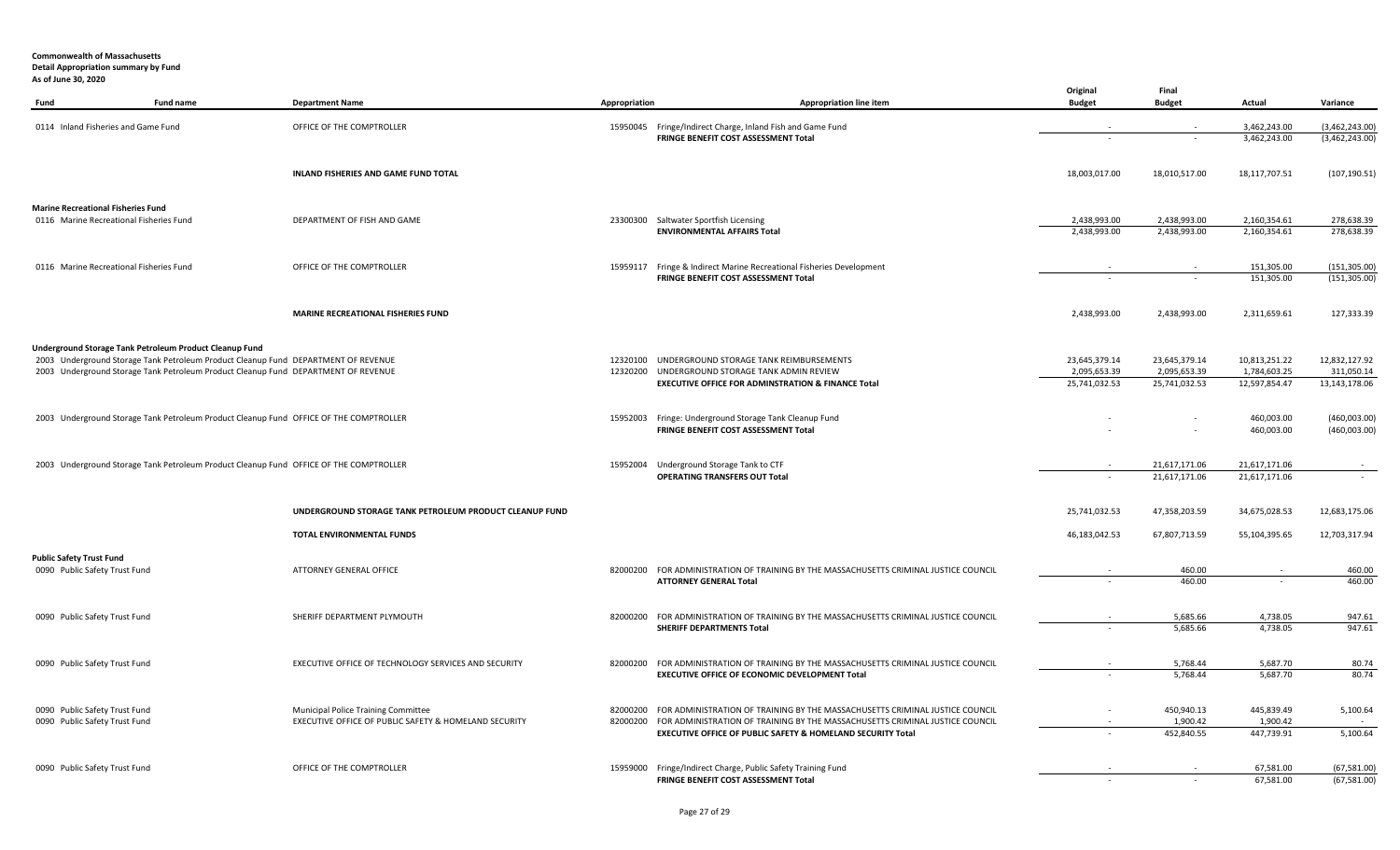|                                         |                                       |                                                     |               |                                                                                                    | Original       | Final                          |                                |                              |
|-----------------------------------------|---------------------------------------|-----------------------------------------------------|---------------|----------------------------------------------------------------------------------------------------|----------------|--------------------------------|--------------------------------|------------------------------|
| Fund                                    | Fund name                             | <b>Department Name</b>                              | Appropriation | <b>Appropriation line item</b>                                                                     | <b>Budget</b>  | <b>Budget</b>                  | Actual                         | Variance                     |
|                                         |                                       |                                                     |               |                                                                                                    |                |                                |                                |                              |
|                                         |                                       | PUBLIC SAFETY TRUST FUND TOTAL                      |               |                                                                                                    | $\blacksquare$ | 464,754.65                     | 525,746.66                     | (60,992.01)                  |
|                                         |                                       |                                                     |               |                                                                                                    |                |                                |                                |                              |
| <b>Local Capital Projects Fund</b>      |                                       |                                                     |               |                                                                                                    |                |                                |                                |                              |
| 1106 Local Capital Projects Fund        |                                       | DEPT OF HOUSING AND COMMUNITY DEVELOPMENT           |               | 70049031 Accessible Affordable Housing Grants                                                      | 2,698,841.00   | 2,698,841.00                   | $\sim$                         | 2,698,841.00                 |
| 1106 Local Capital Projects Fund        |                                       | DEPT OF HOUSING AND COMMUNITY DEVELOPMENT           |               | 70049005 FOR PAYMENTS TO HOUSING AUTHORITIES                                                       |                | 9,691,200.00                   | 9,691,200.00                   |                              |
|                                         |                                       |                                                     |               | EXECUTIVE OFFICE OF ECONOMIC DEVELOPMENT Total                                                     | 2,698,841.00   | 12,390,041.00                  | 9,691,200.00                   | 2,698,841.00                 |
|                                         |                                       |                                                     |               |                                                                                                    |                |                                |                                |                              |
|                                         |                                       | LOCAL CAPITAL PROJECTS FUND TOTAL                   |               |                                                                                                    | 2,698,841.00   | 12,390,041.00                  | 9,691,200.00                   | 2,698,841.00                 |
|                                         |                                       |                                                     |               |                                                                                                    |                |                                |                                |                              |
| <b>Gaming Local Aid Fund</b>            |                                       |                                                     |               |                                                                                                    |                |                                |                                |                              |
| 1150 Gaming Local Aid Fund              |                                       | DEPARTMENT OF REVENUE                               |               | 12332350 Unrestricted General Government Local Aid                                                 |                | 107,105,794.68                 | 107,105,212.28                 | 582.40                       |
|                                         |                                       |                                                     |               | DIRECT LOCAL AID Total                                                                             |                | 107,105,794.68                 | 107,105,212.28                 | 582.40                       |
|                                         |                                       |                                                     |               |                                                                                                    |                |                                |                                |                              |
|                                         |                                       |                                                     |               |                                                                                                    |                |                                |                                |                              |
|                                         |                                       | <b>GAMING LOCAL AID FUND TOTAL</b>                  |               |                                                                                                    |                | 107,105,794.68                 | 107,105,212.28                 | 582.40                       |
| <b>Education Fund</b>                   |                                       |                                                     |               |                                                                                                    |                |                                |                                |                              |
| 1151 Education Fund                     |                                       | UNIVERSITY OF MASSACHUSETTS SYSTEM                  |               | 71000200 OPERATION OF THE STATE UNIVERSITY                                                         |                | 10,374,143.26                  | 10,374,141.84                  | 1.42                         |
|                                         |                                       |                                                     |               | <b>EXECUTIVE OFFICE OF EDUCATION Total</b>                                                         |                | 10,374,143.26                  | 10,374,141.84                  | 1.42                         |
|                                         |                                       |                                                     |               |                                                                                                    |                |                                |                                |                              |
|                                         |                                       | <b>DEPARTMENT OF REVENUE</b>                        |               | 70610008 REIMBURSEMENT OF SCHOOL AID TO CITIES,                                                    |                | 19,668,810.08                  | 19,668,762.06                  | 48.02                        |
| 1151 Education Fund                     |                                       |                                                     |               | DIRECT LOCAL AID Total                                                                             | $\omega$       | 19,668,810.08                  | 19,668,762.06                  | 48.02                        |
|                                         |                                       |                                                     |               |                                                                                                    |                |                                |                                |                              |
|                                         |                                       |                                                     |               |                                                                                                    |                |                                |                                |                              |
| 1151 Education Fund                     |                                       | OFFICE OF THE COMPTROLLER                           |               | 15951151 Fringe: Education Fund                                                                    |                |                                | 3,678,965.00                   | (3,678,965.00)               |
|                                         |                                       |                                                     |               | FRINGE BENEFIT COST ASSESSMENT Total                                                               |                |                                | 3,678,965.00                   | (3,678,965.00)               |
|                                         |                                       |                                                     |               |                                                                                                    |                |                                |                                |                              |
|                                         |                                       | <b>EUDCATION FUND TOTAL</b>                         |               |                                                                                                    |                | 30,042,953.34                  | 33,721,868.90                  | (3,678,915.56)               |
|                                         |                                       |                                                     |               |                                                                                                    |                |                                |                                |                              |
| <b>Gaming Economic Development Fund</b> |                                       |                                                     |               |                                                                                                    |                |                                |                                |                              |
|                                         | 1153 Gaming Economic Development Fund | BUNKER HILL COMMUNITY COLLEGE                       |               | 30007066 EEC Provider Higher Education Opportunities                                               | $\blacksquare$ | (37.41)                        | (37.41)                        |                              |
|                                         | 1153 Gaming Economic Development Fund | DEPARTMENT OF EARLY EDUCATION & CARE                |               | 30007066 EEC Provider Higher Education Opportunities<br><b>EXECUTIVE OFFICE OF EDUCATION Total</b> | $\omega$       | 12,969,485.69<br>12,969,448.28 | 10,664,313.94<br>10,664,276.53 | 2,305,171.75<br>2,305,171.75 |
|                                         |                                       |                                                     |               |                                                                                                    |                |                                |                                |                              |
|                                         |                                       |                                                     |               |                                                                                                    |                |                                |                                |                              |
|                                         | 1153 Gaming Economic Development Fund | MASSACHUSETTS MARKETING PARTNERSHIP                 |               | 70081024 Massachusetts Restaurant Commission                                                       | 2.000.000.00   | 2.000.000.00                   | 99.479.13                      | 1.900.520.87                 |
|                                         |                                       |                                                     |               | EXECUTIVE OFFICE OF ECONOMIC DEVELOPMENT Total                                                     | 2,000,000.00   | 2,000,000.00                   | 99,479.13                      | 1,900,520.87                 |
|                                         |                                       |                                                     |               |                                                                                                    |                |                                |                                |                              |
|                                         | 1153 Gaming Economic Development Fund | Executive Office of Labor and Workforce Development |               | 70020012 Youths-at-Risk Summer Jobs                                                                |                | 12,686,751.00                  | 5,802,258.00                   | 6,884,493.00                 |
|                                         |                                       |                                                     |               | EXECUTIVE OFFICE of LABOR and WORKFORCE DEVELOPMENT Total                                          |                | 12,686,751.00                  | 5,802,258.00                   | 6,884,493.00                 |
|                                         |                                       |                                                     |               |                                                                                                    |                |                                |                                |                              |
|                                         | 1153 Gaming Economic Development Fund | OFFICE OF THE COMPTROLLER                           |               | 15951075 Transfer from GF to DOR District Local Technical Assistance                               |                | 7.000.000.00                   | 7.000.000.00                   |                              |
|                                         |                                       |                                                     |               | <b>OPERATING TRANSFERS OUT Total</b>                                                               |                | 7,000,000.00                   | 7,000,000.00                   |                              |
|                                         |                                       |                                                     |               |                                                                                                    |                |                                |                                |                              |
|                                         |                                       |                                                     |               |                                                                                                    |                |                                |                                |                              |
|                                         |                                       | GAMING ECONOMIC DEVELOPMENT FUND TOTAL              |               |                                                                                                    | 2,000,000.00   | 34,656,199.28                  | 23,566,013.66                  | 11,090,185.62                |
| <b>Marijuana Regulation Fund</b>        |                                       |                                                     |               |                                                                                                    |                |                                |                                |                              |
| 2001 Marijuana Regulation Fund          |                                       | SHERIFF DEPARTMENT BRISTOL                          |               | 45120200 DIVISION OF ALCOHOLISM ADMINISTRATION                                                     |                | 35,096.22                      | 35,096.22                      |                              |
| 2001 Marijuana Regulation Fund          |                                       | SHERIFF DEPARTMENT HAMPSHIRE                        |               | 45120200 DIVISION OF ALCOHOLISM ADMINISTRATION                                                     |                | 29,200.50                      | 28,324.95                      | 875.55                       |
| 2001 Marijuana Regulation Fund          |                                       | SHERIFF DEPARTMENT BERKSHIRE                        |               | 45120200 DIVISION OF ALCOHOLISM ADMINISTRATION                                                     |                | 28,372.87                      | 28,264.75                      | 108.12                       |
|                                         |                                       |                                                     |               |                                                                                                    |                |                                |                                |                              |